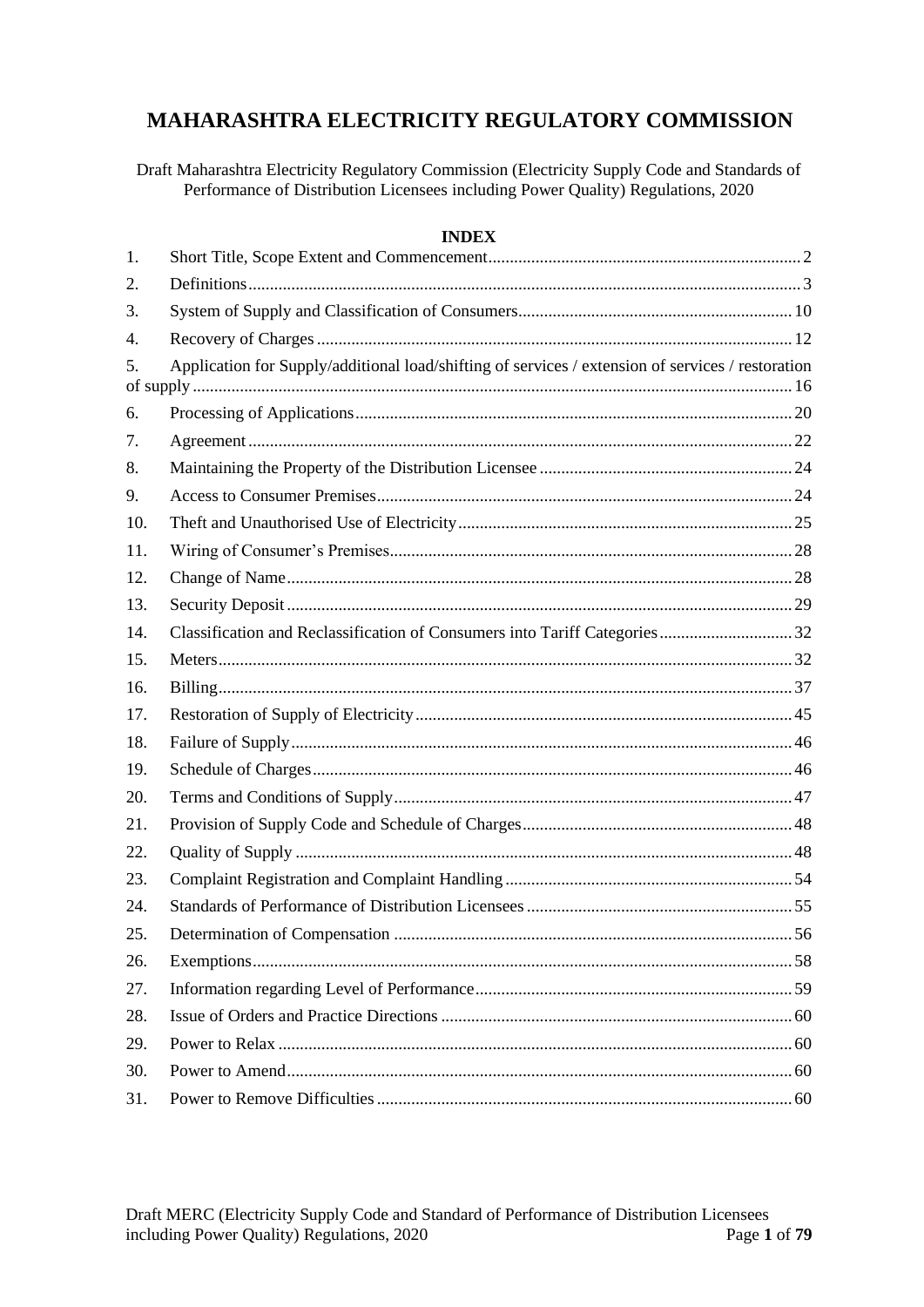# **MAHARASHTRA ELECTRICITY REGULATORY COMMISSION**

#### **Draft Maharashtra Electricity Regulatory Commission (Electricity Supply Code and Standards of Performance of Distribution Licensees including Power Quality) Regulations, 2020**

#### **ELECTRICITY ACT, 2003**

#### No. MERC/Technical/XXX/2020/

In exercise of the powers conferred by the proviso to sub-section (1) of Section 43 read with clause (t) of sub-section (2) of Section 181 and clause (a) of sub-section (2) of Section 45 read with clause (u) of sub-section (2) of Section 181, sub-section (5) of Section 45, Section 46, sub-section (1) and sub-section (4) of Section 47 read with clause (v) and clause (w) of sub-section (2) of Section 181 and Section 50 read with clause (x) of subsection (2) of Section 181 and sub-section (1) and sub-section (2) of Section 57 read with clause (za) of sub-section (2) of Section 181, Section 59 and clause (zp) of sub-section (2) of Section 181 of the Electricity Act, 2003,. the Maharashtra Electricity Regulatory Commission hereby makes the following Regulations, namely:

#### <span id="page-1-0"></span>**1. Short Title, Scope Extent and Commencement**

- 1.1. These Regulations may be called the "Maharashtra Electricity Regulatory Commission (Electricity Supply Code and Standards of Performance of Distribution Licensees including Power Quality) Regulations, 2020 (hereinafter referred to as 'the Code')
- 1.2. Save as otherwise provided in this Code, Maharashtra Electricity Regulatory Commission (Electricity Supply Code and Other Conditions of Supply) Regulations, 2005 and Maharashtra Electricity Regulatory Commission (Standards of Performance of Distribution Licensees, Period for Giving Supply and Determination of Compensation) Regulations, 2014 are hereby repealed.
- 1.3. Notwithstanding such repeal anything done or action taken or purported to have been taken, or proceedings initiated under such repealed Regulations, shall be deemed to have been taken under this Code to the extent that same were not inconsistent with the Act; and
- 1.4. All the forms and formats annexed to the Code set out the minimum requirements to be maintained by the Distribution Licensees in their forms and formats. The Distribution Licensee may make suitable amendments in the forms/formats maintaining the minimum information and may include such provisions which are not consistent with the Act and the Regulations after seeking prior approval of the Commission. Such amended forms/ formats would be posted on the website of the respective Distribution Licensees for use by Consumers only after prior approval of the Commission.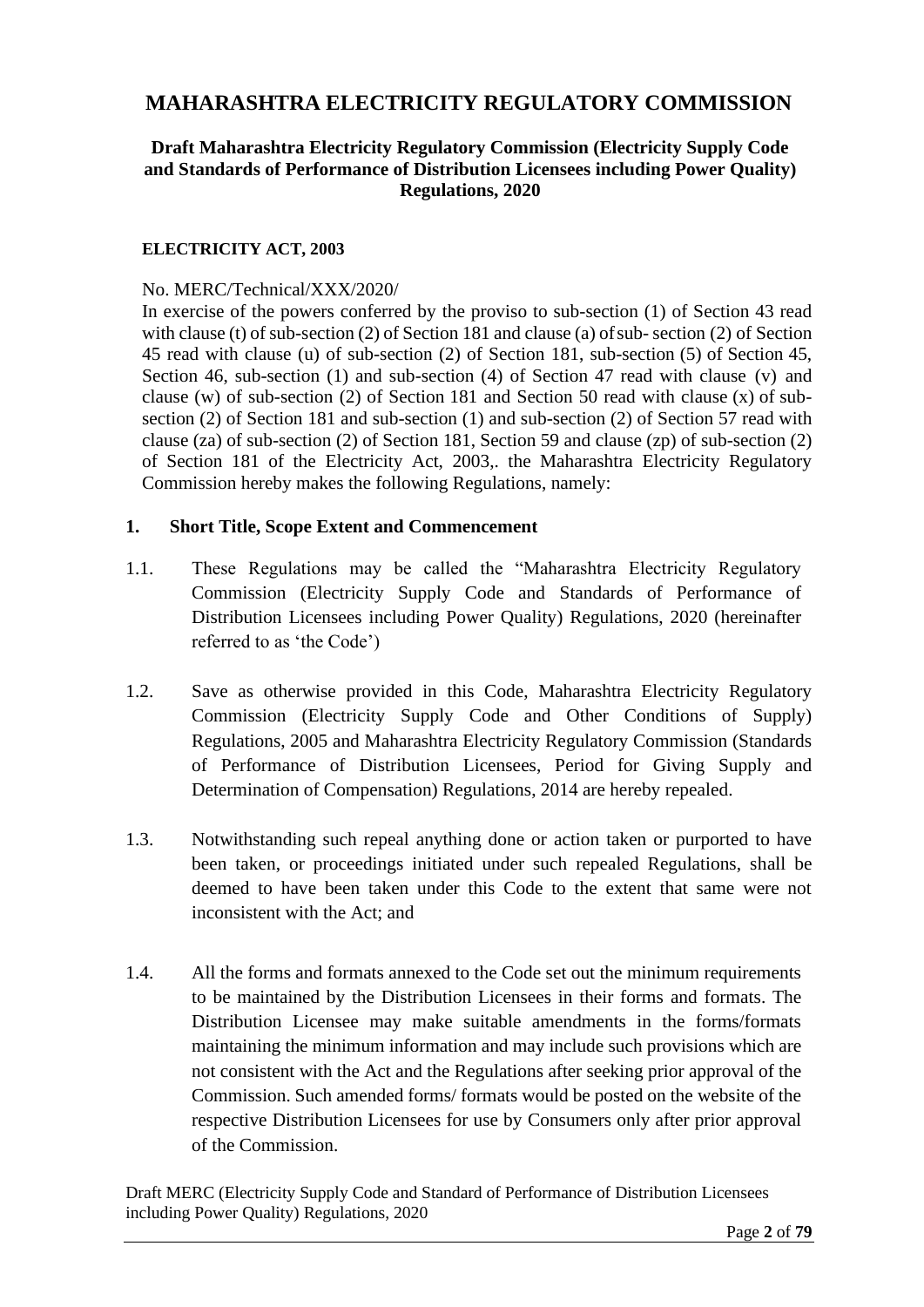- 1.5. This Code shall be applicable to:
	- a. all Distribution Licensees including Deemed Distribution Licensees and all Consumers in the State of Maharashtra;
	- b. all other persons who are exempted under Section 13 of the Act; and
	- c. unauthorised supply, unauthorised use, diversion and other means of unauthorised use/ abstraction of electricity.
- 1.6. These Regulations shall come into force from the date of their notification in the Official Gazette.

# <span id="page-2-0"></span>**2. Definitions**

- 2.1. Words, terms and expressions defined in the Electricity Act, 2003, as amended from time to time and used in this Regulations shall have and carry the same meaning as defined and assigned in the said Act.
- 2.2. In these Regulations unless the context otherwise requires:
	- a. "**Act**" means the Electricity Act, 2003 (36 of 2003) as amended from time to time;
	- b. "**Applicant**" means a person who makes an application for supply of electricity, increase or reduction in Contract Demand / Sanctioned Load, change of name, disconnection or restoration of supply or termination of agreement, as the case may be, including a person opting for Open Access, in accordance with the provisions of the Act and the rules and regulations made thereunder;
	- c. **"Area of Supply"** means the area within which a Distribution Licensee is authorised by its Licence to supply electricity;
	- d. "**Authorised Representative**" refers to all officers, staff or representatives of the Distribution Licensee, discharging functions under the general or specific authority of the Distribution Licensee;
	- e. **"Automated Meter Reading System (AMR)"** means the scheme to automate the task of data collection from each meter / location to Meter Data Acquisition System (MDAS) at the central location or intermediate location or any other Data Storage Device;
	- f. "**Average Power Factor**" means-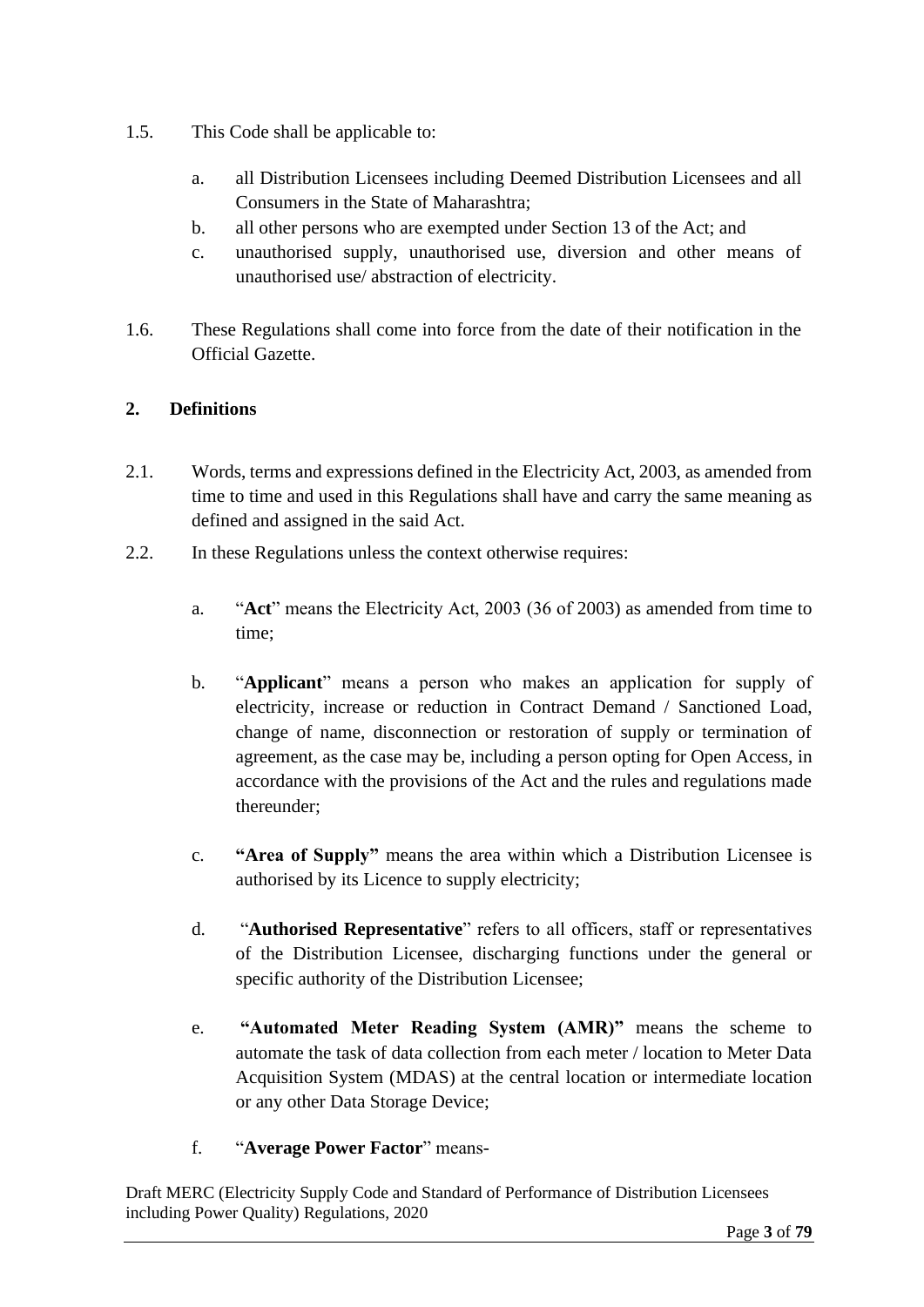- (i) the ratio of kilowatt hours consumed in the month to root of sum of squares of kilowatt hours consumed in the month  $\&$  reactive (lag+ lead) kilo-volt ampere hours consumed in the month; or
- (ii) the ratio of kilowatt hours consumed in the month to kilo-volt ampere hours consumed in the month;

as may be recorded by the Consumer's meter and shall be rounded off to two (2) decimal places;

- g. "**Call Centre**" means the office set up (may be at back end or customer interfacing front end including a physical customer care centre) with adequate technology and systems for registering Consumer complaints related issues round the clock;
- h. "**Clearance(s)**" means necessary approval(s) / No Objection Certificate(s) (NOC) sought from all relevant persons or authorities including but not limited to the Municipal Authorities, Electrical Inspectorate, Pollution Control Board etc which is required for the execution of work(s) by the Distribution Licensee(s);
- i. **"Continuous Phenomenon"** means deviations from the nominal value that occur continuously over time;
- j. **"Customer Average Interruption Duration Index (CAIDI)"** means the average interruption duration of the sustained interruptions for those who experienced interruptions during the reporting period determined by dividing the sum of all sustained Consumer interruption duration in minutes by the total number of interrupted Consumers for the reporting period;
- k. "**Commission**" means the Maharashtra Electricity Regulatory Commission;
- l. "**Consumer**" refers to any person as defined in Section 2 (15) of the Act. Further, a Consumer may be classified as:
	- i. 'Low Tension Consumer (LT Consumer)' if it is connected or taking supply from network of Licensee at Low Voltage;
	- ii. 'High Tension Consumer (HT Consumer)' if it is connected or taking supply from network of Licensee at High Voltage; or
	- iii. 'Extra High-Tension Consumer (EHT Consumer)' if it is connected or taking supply from network of Licensee at Extra High Voltage;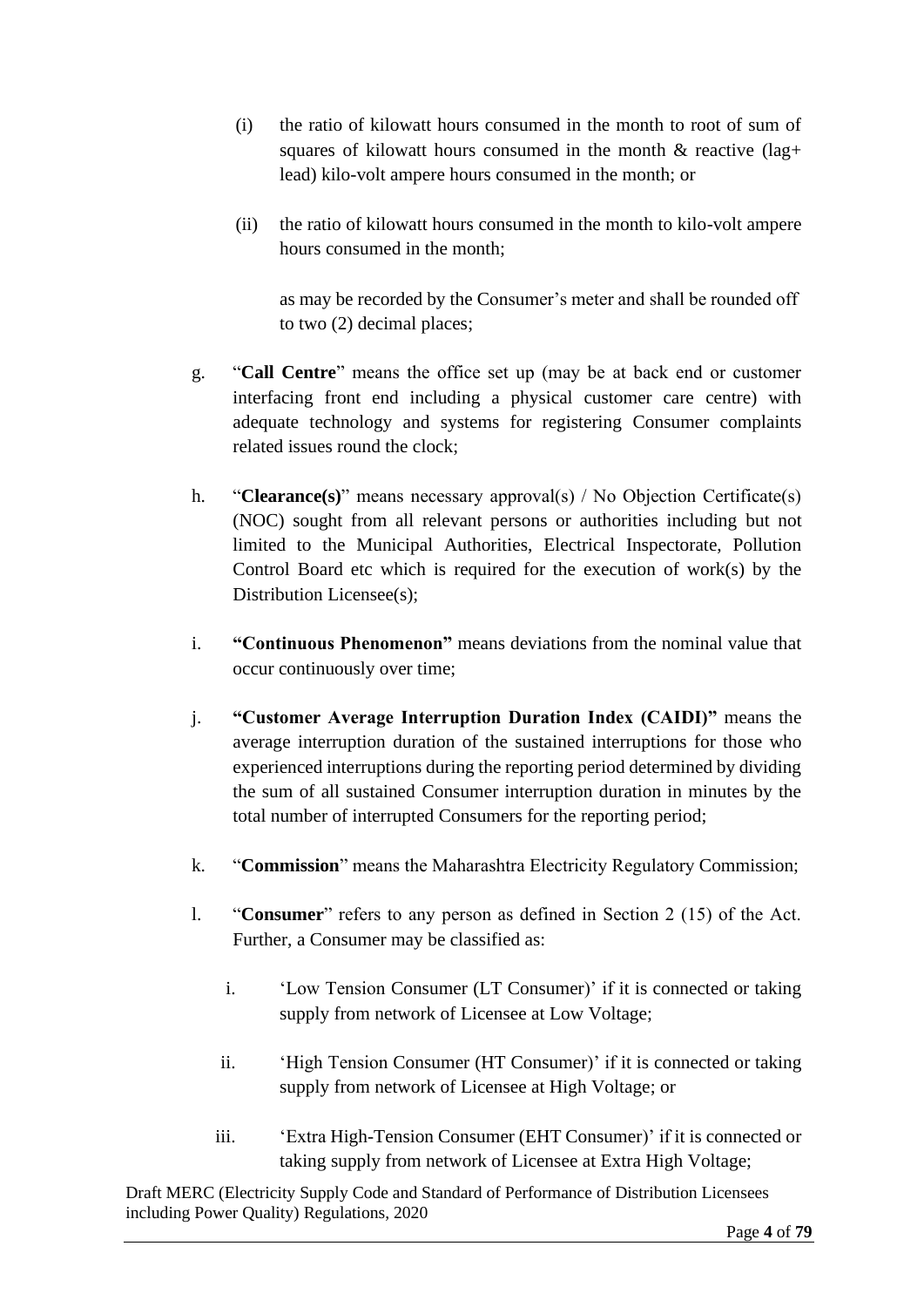- m. "**Contract Demand**" means demand in kilowatt (kW) / kilovolt ampere (kVA)/ Horse Power (HP), mutually agreed between Distribution Licensee and the Consumer as entered into in an agreement in which the Distribution Licensee makes a commitment to supply in accordance with the terms and conditions contained therein; or equal to the Sanctioned Load, where the Contract Demand has not been provided in such agreement;
- <span id="page-4-0"></span>n. "**Days**" means clear working days
- o. **"Declared Supply Voltage (Uc)"** means the voltage at the Consumers supply terminals declared by the supplier of electrical energy. Declared supply voltage is usually equal to the nominal voltage;
- p. "**Dedicated Distribution Facilities (DDF)**" means such facilities, not including a service- line, forming part of the distribution system of the Distribution Licensee which are clearly and solely dedicated to the supply of electricity to a single Consumer or a group of Consumers on the same premises, contiguous premises or any distant premise;
- q. **"Designated Consumers"** means the Consumers using or engaged in any of the following process i.e. Arc Furnace, Induction Furnace, Iron & Steel, Aluminium, Textile, Paper & Pulp, Chlor-Alkali, Petro-Chemical, Cement, Pharmaceuticals IT/ITES, Airports, Malls, Hotels, Banking, Railways/Metros or as may be specified by the Commission from time to time and connected at a supply voltage of 11 kV & above;
- r. "**Express Feeder**" is a feeder emanating from the Licensees substation to connect to a single point of supply, which also includes dedicated distribution facility (DDF);
- s. "**Extra High Voltage (EHV)**" or "**Extra High Tension (EHT)**" means all voltages above 33,000 Volts;
- t. **"Flicker"** means the impression of unsteadiness of visual sensation induced by a light stimulus whose luminance or spectral distribution fluctuates with time;
- u. **Flicker Severity'** means intensity of flicker annoyance evaluated by the following quantities:
	- i. Short term severity (Pst) measured over a period of 10 min;
	- ii. Long term severity (Plt) calculated from a sequence of twelve Pstvalues over a 2-hour time interval;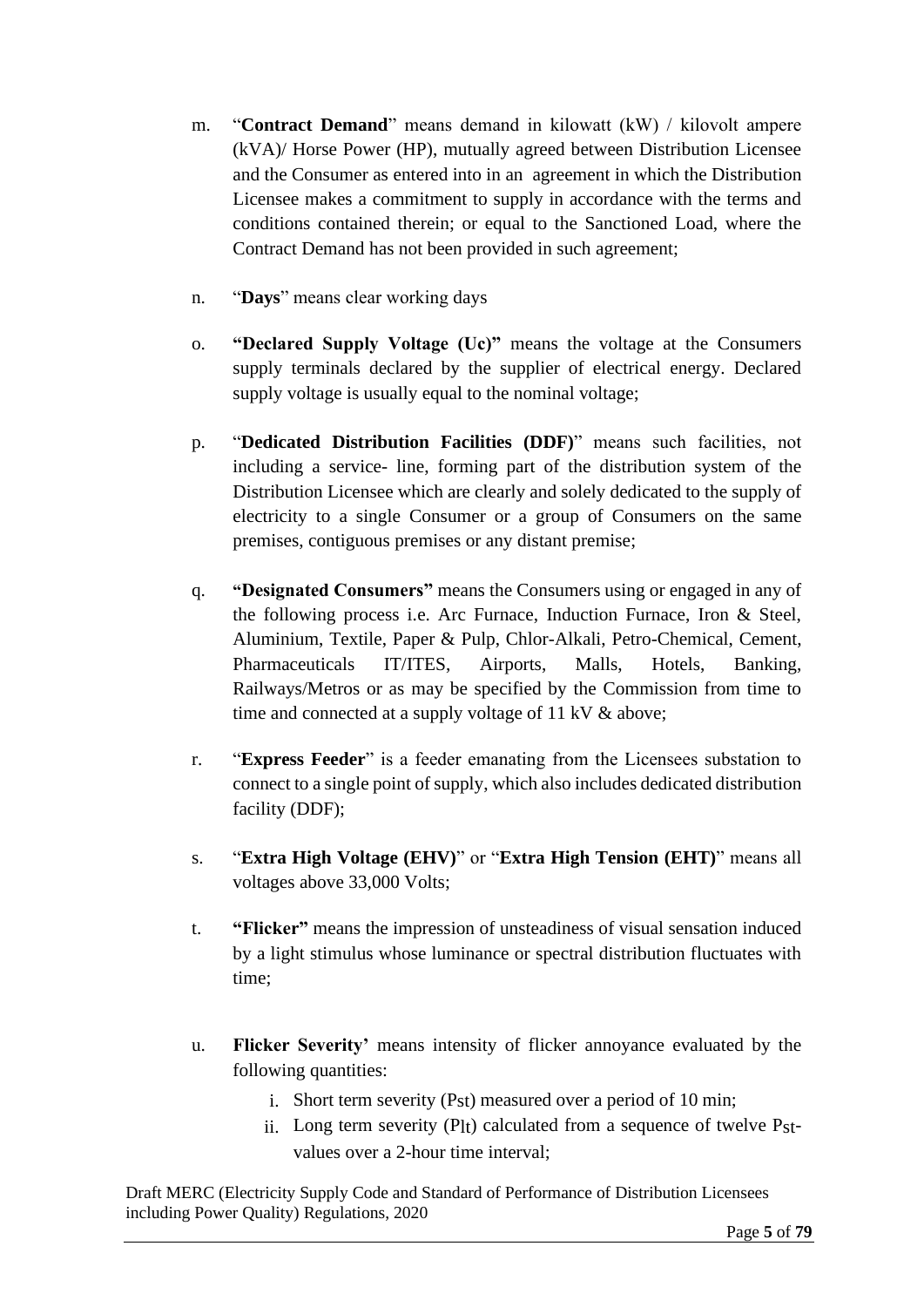- v. "**Forum**" shall have the same meaning ascribed to it under Regulation 2.1(f) of the Maharashtra Electricity Regulatory Commission (Consumer Grievance Redressal Forum & Electricity Ombudsman) Regulations, 2020 including any amendment thereto in force from time to time;
- w. "**Fuse-off call**" refers to a complaint handling procedure with regard to an individual Consumer and involving restoration of supply by replacement of a fuse at such Consumer's premises, not simultaneous with any other failure;
- x. "**Grievance**" shall have the same meaning ascribed to it under Regulation 2.1(e) of the Maharashtra Electricity Regulatory Commission (Consumer Grievance Redressal Forum & Electricity Ombudsman) Regulations, 2020 including any amendment thereto in force from time to time;
- y. **"Grievance Redressal Regulations" means** Maharashtra Electricity Regulatory Commission (Consumer Grievance Redressal Forum & Electricity Ombudsman) Regulations, 2020 as amended from time to time;
- z. **"Harmonics"** means the sinusoidal component of a periodic wave, either Voltage or Current waveform, having a frequency that is an integral multiple of the fundamental frequency of 50 Hz;
- aa. "**High Voltage (HV)" or "High Tension (HT)"** means all voltages above and including 650 Volt and up to and including 33,000 Volts;
- bb. **"Indian Standards (IS)"** means standards specified by Bureau of Indian Standards;
- cc. **"IEC Standard"** means a standard approved by the International Electrotechnical Commission;
- dd. **"Licensed Electrical Contractor"** means an electrical contractor licensed by the State Government for the purpose of carrying out the designated or permitted electrical works;
- ee. **"Load Factor"** means the ratio of the total number of units consumed during a given period to the total number of units which may have been consumed had the Contract Demand or Sanctioned Load been maintained throughout the same period and shall usually be expressed percentage;
- ff. **"Low Voltage (LV)" or "Low Tension (LT)"** means all voltages below 650 Volt;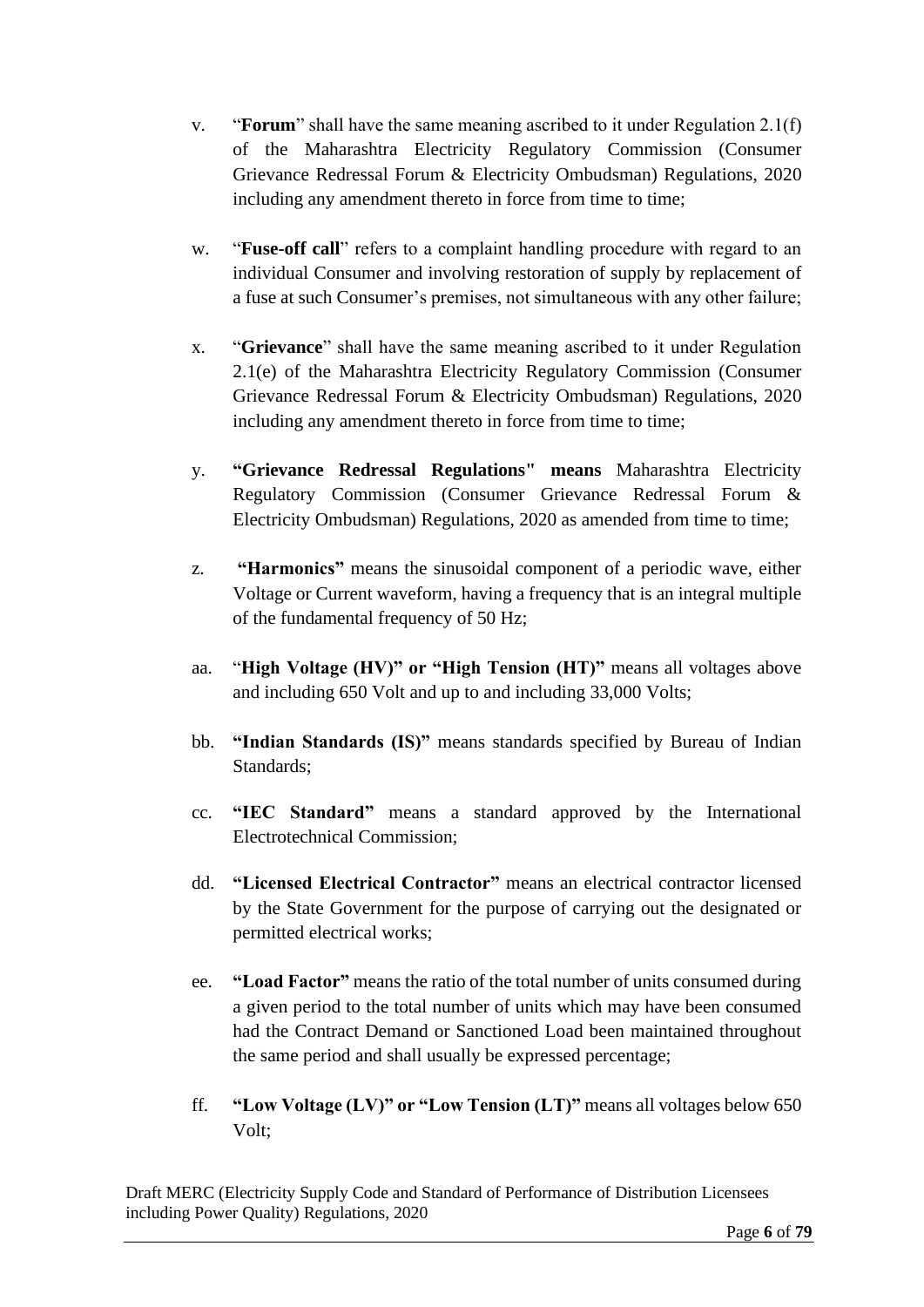- gg. **Maximum Demand"** in kilowatts or kilo-volt-amperes, in relation to any period shall, unless otherwise provided in any general or special order of the Commission, mean twice the largest number of kilowatt-hours or kilo-voltampere-hours supplied and taken during any consecutive Thirty (30) minutes blocks in that period;
- hh. **"Maximum demand load current"** means the current value at the Point of Supply calculated as the sum of the currents corresponding to the maximum 15/30-minute demand during each of the twelve previous months divided by 12;
- ii. **"Meter"** means a set of integrating instruments used to measure and/or record and store the amount of electrical energy supplied or the quantity of electrical energy contained in the supply, in a given time, which includes whole current meter and metering equipment, such as current transformer, capacitor voltage transformer or potential or voltage transformer with necessary wiring and accessories including for communication and also includes pre-payment meters, Special Energy Meters, Net Meters, etc.;
- jj. "**Month**", in relation to billing of charges, means the English Calendar month or any period of Thirty (30) days;
- kk. "**Occupier**" means the person in occupation of the premises where energy is used or is proposed to be used;
- ll. "**Point of Supply**" means the point at the outgoing terminals of the Distribution Licensee's cutouts/switchgear fixed in the premises of the Consumer:

Provided that, in case of HT and EHT Consumers, the Point of Supply means the point at the outgoing terminals of the Distribution Licensee's metering cubicle placed before such HT and EHT Consumer's apparatus:

Provided further that, in the absence of any metering cubicle or, where the metering is on the LT side of the HT installation, the Point of Supply shall be the incoming terminals of such HT and EHT Consumer's main switchgear;

- mm. **"Power Quality Meter (PQ Meter)"** means a device suitable for monitoring and recording of power quality. It shall be capable of accurate measurement, monitoring and recording of harmonics, sags, swells, flickers and other power quality parameters;
- nn. **"Residual Voltage (Ures)"** Minimum value of Urms (½) recorded during a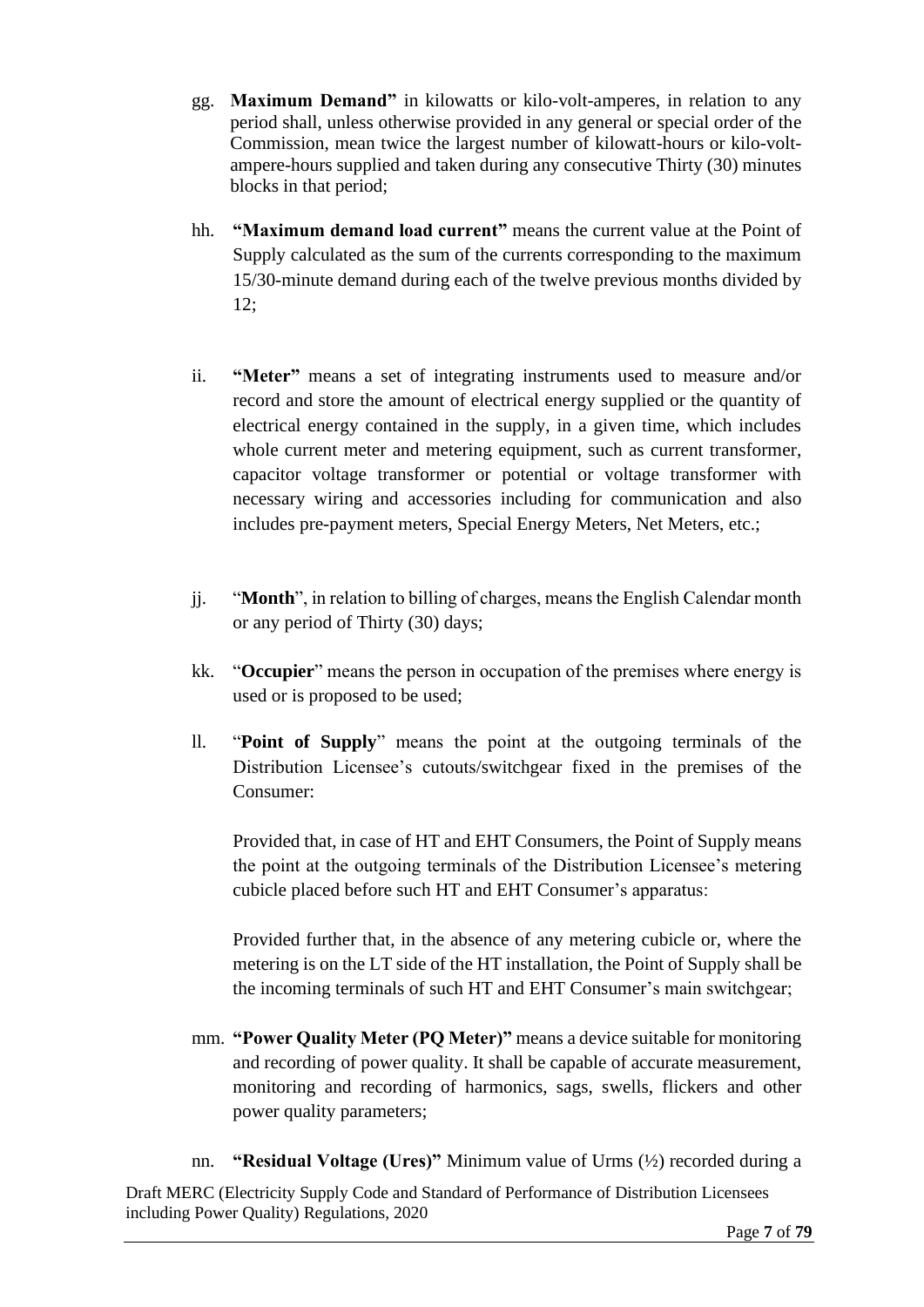voltage dip or interruption.

- oo. **"Rural Area"** means area not covered under 'Urban Area';
- pp. **"r.m.s. (root-mean-square) value"** means square root of the arithmetic mean of the squares of the instantaneous values of a quantity taken over a specified time interval and a specified bandwidth;
- qq. **"Sanctioned Load"** means load in kilowatt (kW) / kilovolt ampere (kVA) / Horse Power (HP). which the Distribution Licensee has agreed to supply from time to time subject to governing terms and conditions.;
- rr. **"Supply Voltage Interruption"** is a condition in which the voltage at the supply terminals is completely lost or lower than 5% of the nominal voltage condition. It can be classified as:
	- i. **Sustained or long interruption** means supply interruption is longer than 3 min;
	- ii. **Short interruption** means supply interruption is from 20 ms to 3 min;

For poly-phase systems, a supply interruption occurs when the voltage falls below 5% of the nominal voltage on all phases (otherwise, it is considered to be a dip)

- ss. **"Supply voltage dip"** means a temporary reduction of the r.m.s. supply voltage at a given point in the electrical supply system of 10 to 90% of the declared voltage for a duration from 10 ms up to and including 1 min;
- tt. **"Supply voltage dip duration"** means time between the instant at which the r.m.s. voltage falls below the start threshold and the instant at which it rises to the end threshold;
- uu. **"Supply voltage dip end threshold"** means r.m.s. value of the supply voltage specified for the purpose of defining the end of a supply voltage dip;
- vv. **"Supply voltage dip start threshold"** means r.m.s. value of the supply voltage specified for the purpose of defining the start of a supply voltage dip;
- ww. **"Supply voltage dip Residual Voltage"** means minimum value of r.m.s. voltage recorded during a voltage dip;
- xx. **"Supply voltage swells (temporary Power Frequency Overvoltage)**" means temporary increase in the r.m.s. supply voltage at a given point in the electrical supply system above 110% of the declared voltage for a duration from 10 ms up to and including 1 min;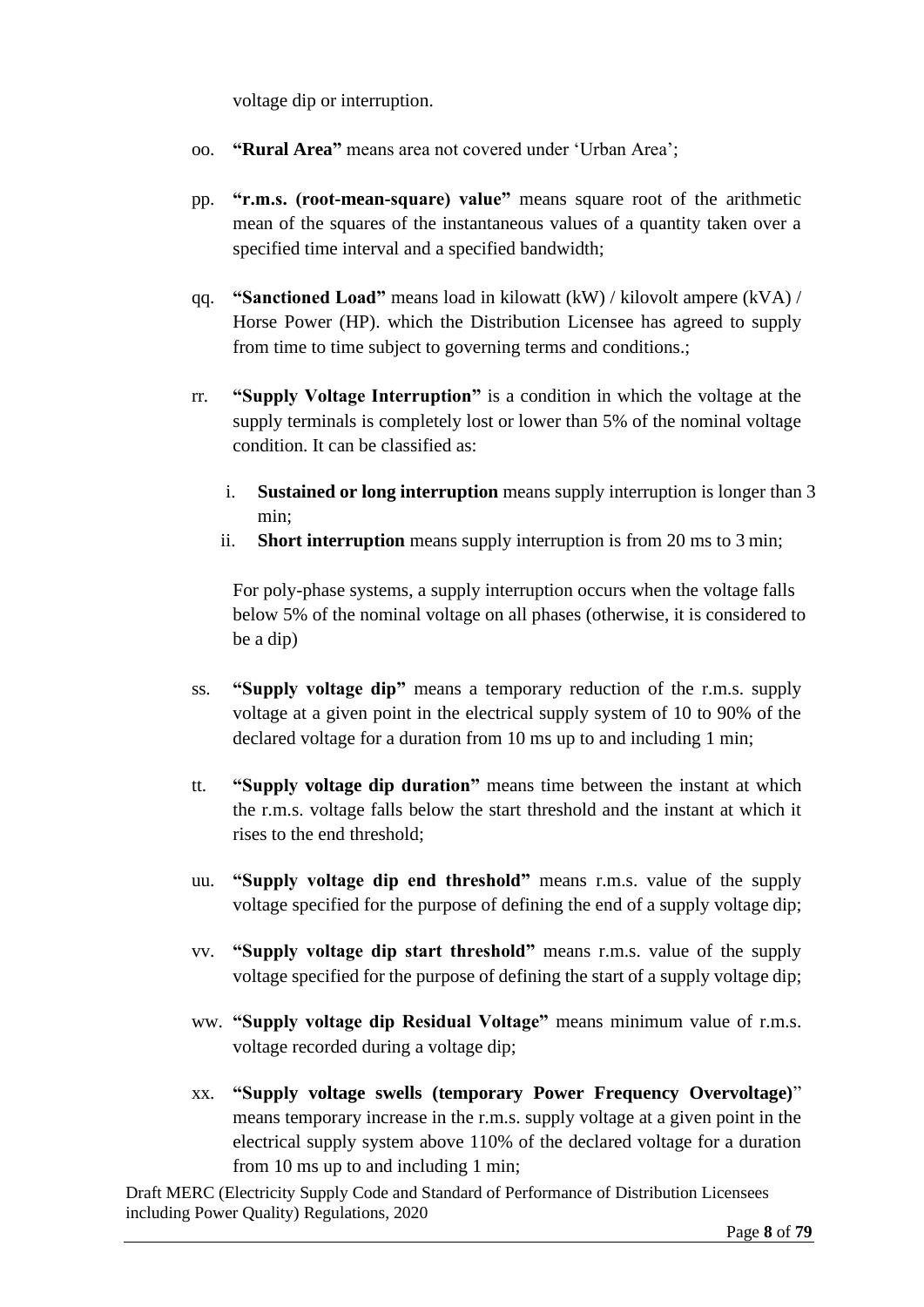- yy. **"Supply voltage swell duration"** means time between the instant at which the r.m.s. voltage exceed the start threshold and the instant at which it falls below the end threshold;
- zz. **"Supply voltage swell end threshold"** means r.m.s. value of the supply voltage specified for the purpose of defining the end of a supply voltage swell;
- aaa. **"Supply voltage swell start threshold"** means r.m.s. value of the supply voltage specified for the purpose of defining the start of a supply voltage swell;
- bbb. **"System Average Interruption Duration Index" (SAIDI)** means the average duration of sustained interruptions per Consumer occurring during the reporting period, determined by dividing the sum of all sustained Consumer interruptions durations, in minutes, by the total number of Consumers;
- ccc. *"***System Average Interruption Frequency Index" (SAIFI)** means the average frequency of sustained interruptions per Consumer occurring during the reporting period, determined by dividing the total number of all sustained Consumer interruption durations by the total number of Consumers;
- <span id="page-8-0"></span>ddd. "**Temporary Supply**" means supply of electricity for a temporary period, not exceeding one (1) year, as may be agreed between the Distribution Licensee and the Applicant.
- eee. **"Total Demand Distortion (TDD)"** means the ratio of the root mean square of the harmonic content, considering harmonic components up to the 50th order, expressed as a percent of the maximum demand current;
- fff. **"Total Harmonic Distortion' or 'THD"** means the ratio of the root mean square of the current harmonic content, considering harmonic components up to the  $50<sup>th</sup>$  order, expressed as a percent of the fundamental;
- ggg. "**Urban Area"** means the areas covered by all Municipal Corporations and other Municipalities including the areas falling under the various Urban Development Authorities, Cantonment Authorities and Industrial Estate, SEZ's and Townships including those specified by the Government of Maharashtra

hhh. "**Voltage**" means the difference of electric potential measured in volts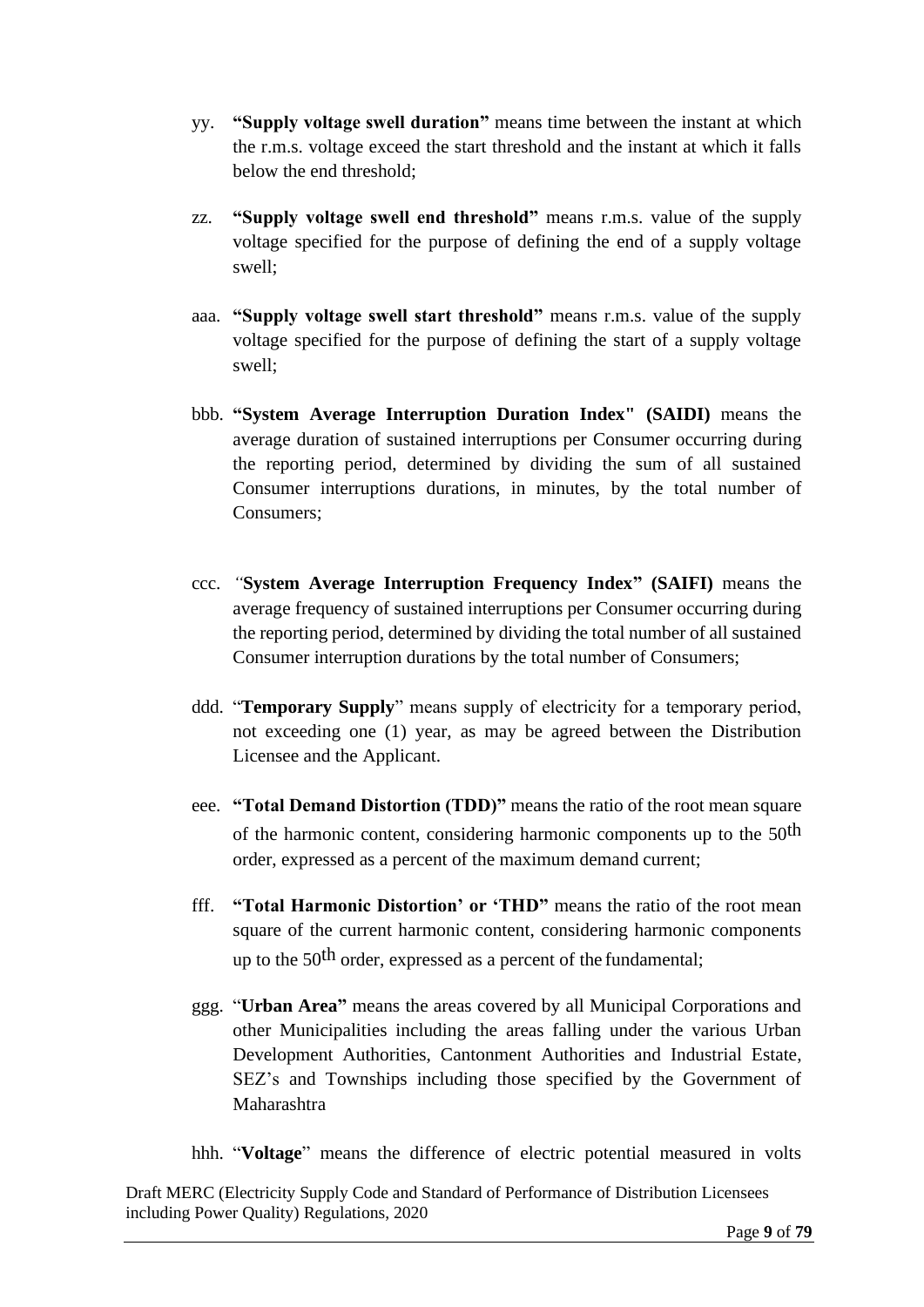between any two conductors or between any part of either conductor and the earth;

- iii. **"Voltage Events"** means sudden and significant deviations from normal or desired wave shape. Voltage events typically occur due to unpredictable events (e.g. faults) or due to external causes (e.g. weather conditions);
- jjj. **"Voltage Fluctuation' or 'Voltage Variations"** means series of voltage changes or a cyclic variation of the voltage envelope, the magnitude of which does not normally exceed the specified voltage ranges;
- kkk. **"Voltage unbalance"** means a condition in a poly-phase system in which the r.m.s. values of the line-to-line voltages (fundamental component), or the phase angles between consecutive line voltages, are not all equal;
- 2.3. Words or expressions used herein and not defined shall have the meanings assigned to them in the Act or the Rules or Regulations made there under.

# <span id="page-9-0"></span>**3. System of Supply and Classification of Consumers**

- **3.1.** Except where otherwise previously approved by the Authority, the Distribution Licensee shall give supply of energy on the following systems, namely
	- a. Low voltage Alternating current single phase or Alternating current three phase-Four Wire, 50 cycles.
	- b. High voltage Alternating current three phases, 50 cycles.
- **3.2.** Except where otherwise previously approved by the Authority, the classification of installations shall be as follows:
	- a. Two wires, single phase, 230 / 240 volts- General supply not exceeding 40 amperes.
	- b. Four / Three wires, three phase, 230 / 240 volts between phase wire and neutral or 400 / 415 volts between the phases / lines and Contract Demand not exceeding 160 kW/ 200 kVA:

Provided that in case of multiple Consumers in the same building / premises with cumulative Contract Demand exceeding 160 kW / 200 kVA, such limit would be 480 kW / 600 kVA:

c. Three phase, 50 cycles,  $11 \text{ kV}$  – all installations with Contract Demand above the limit specified in the clause (b) and up to 3000 kVA: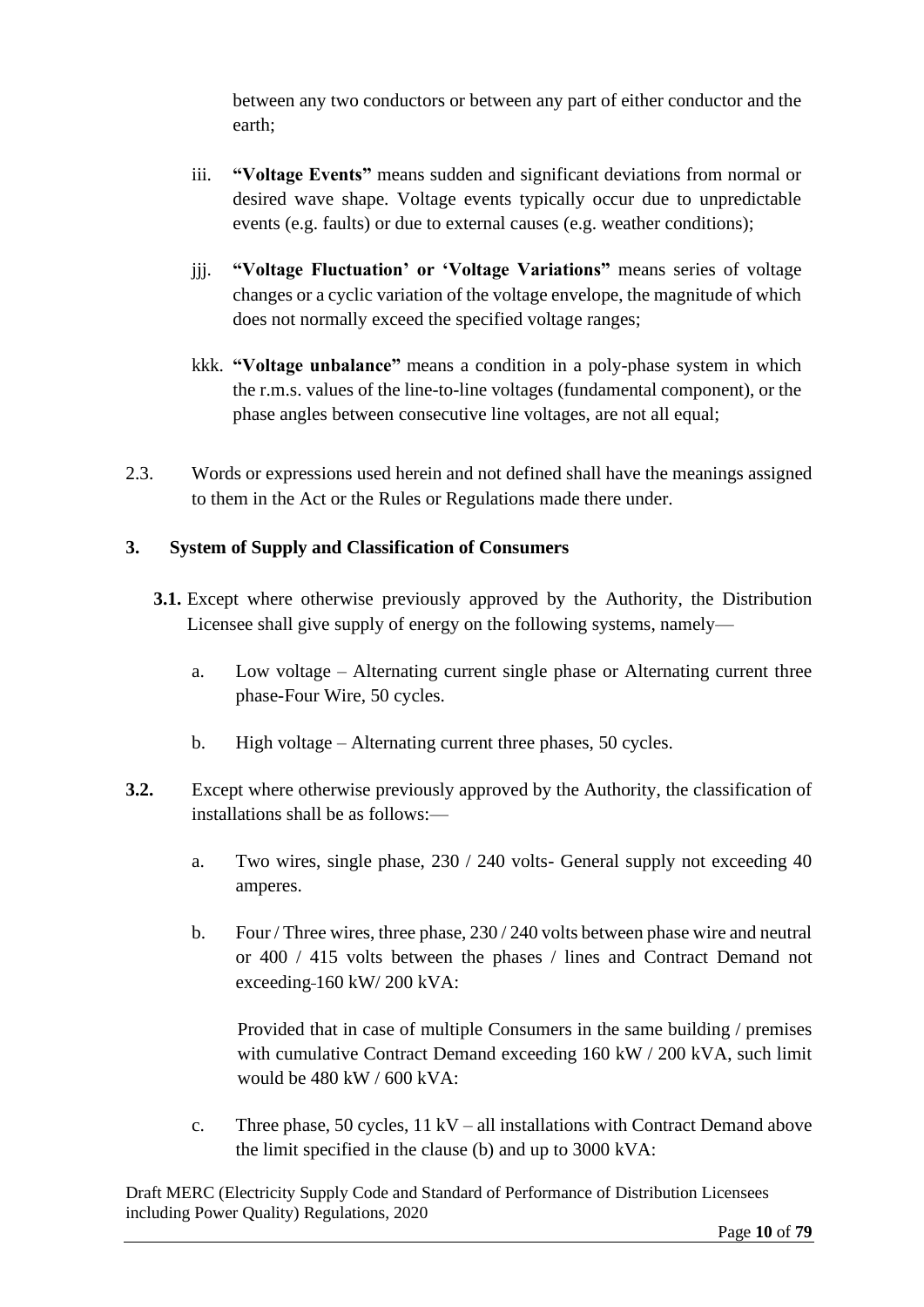Provided that in Mumbai Metropolitan Region or in case of supply to an installation through an express feeder in other area, the Contract Demand limit would be 5000 kVA.

d. Three phase, 50 cycles,  $22 \text{ kV}$  – all installations with contract demand above the limit specified in the clause (b) or clause (c) and up to  $7500 \text{ kVA}$ :

Provided that in Mumbai Metropolitan Region (MMR) or in case of supply to an installation through an express feeder in other area, the Contract Demand limit would be 10,000 kVA.

e. Three phase, 50 cycles,  $33 \text{ kV}$  – all installations with Contract Demand above the limit specified in the clause (b) or clause (c) or (d) above and up to 10,000 kVA:

Provided that in MMR or in case of supply to an installation through an express feeder in other area, the Contract Demand limit would be 20,000 kVA.

f. Three phase, 50 cycles, Extra High Voltage – all installations with Contract Demand above the limit specified in the clause (d) or clause (e).

Provided that in case the Consumer who is eligible for single phase connection wants to avail supply at three phase, or any Consumer who seeks supply at the voltage level higher than its eligible voltage, such Consumer can avail such supply, if it is technically feasible and by incurring required expense:

Provided further, the licensee may release electricity supply at the voltage higher or lower than specified above only under exceptional circumstances:

Provided further that if the supply is released at lower voltage than specified above, voltage surcharge as determined by the Commission from time to time shall be charged to the Consumer based on the technical feasibility and considering the system constraints:

Provided further the Distribution Licensee, having regard to the nature of supply and purpose for which supply is required, may adopt special system of supply including multiple source of supply for specific Consumers, if it is demanded by the Consumer and if the same is technically feasible. However, additional cost towards such special system of supply over and above the cost towards applicable system of supply shall be borne by the concerned Consumers.

**3.3.** Tapping of HT Line is allowed for new Agriculture Connections through High Voltage Distribution System (HVDS) or by conversion of Low Voltage Distribution System (LVDS) to HVDS under DDF: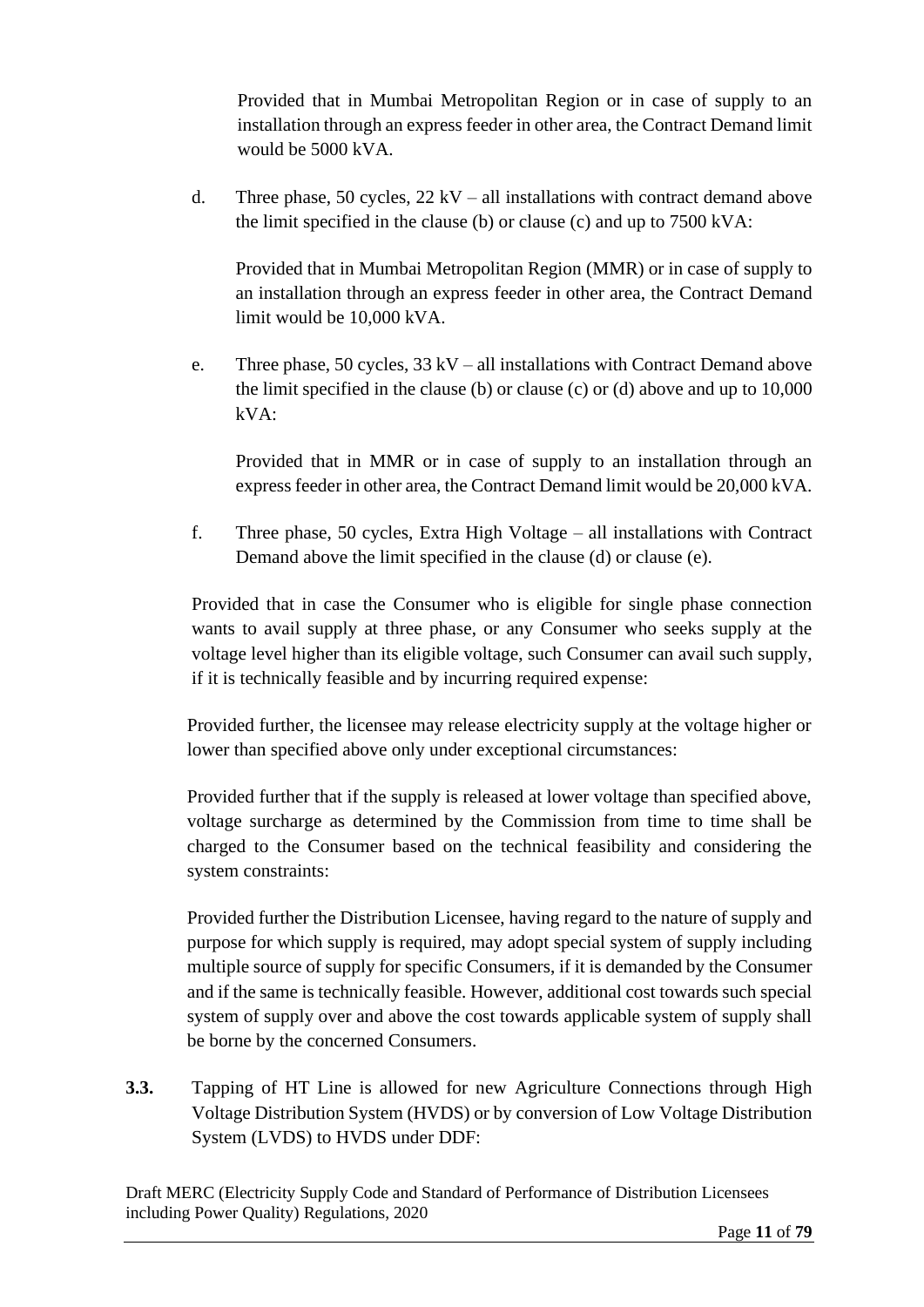Provided that infrastructure created from point of tapping on HT line to Consumer end under HVDS DDF shall be for exclusive use of such Agricultural Consumer/ group of Agricultural Consumers and shall not be shared with the other category of Consumers:

Provided further that aforesaid provisions are applicable only to the agriculture Consumer seeking DDF on HVDS and not applicable to other Consumers on LVDS.

**3.4.** The Distribution Licensee shall follow the norms as Annexure "I" for determination of load to be released for new connection. The diversity factor to be considered for estimating the total load for infrastructure development by the Distribution Licensee shall be as per Annexure "I".

#### <span id="page-11-0"></span>**4. Recovery of Charges**

- **4.1.** The Distribution Licensee is authorized to recover charges for the supply of electricity from any person requiring such supply in accordance with the provisions of the Act and these Regulations.
- <span id="page-11-1"></span>**4.2.** The charges that a Distribution Licensee is authorized to recover under these Regulations include-
	- (a) recovery of such expenses as may be reasonably incurred by the Distribution Licensee in providing electric line or electrical plant used for the purpose of giving supply, in accordance with Regulation [4.3](#page-12-0) below:
	- (b) charges for electricity supplied by the Distribution Licensee in accordance with Regulation 4.4 below:

Provided that the cost of network for providing connection to a EHT Consumer shall be borne by the Transmission Licensee and the Consumer may be charged according to the Schedule of Charges as specified in Regulation 19:

Provided further that in the event cost of network is incurred by the Consumer, the same shall be reimbursed, subject to ceiling of charges as approved in Schedule of Charges, by adjustment in the monthly energy bill:

Provided further that the cost incurred by the Consumer to be reimbursed proportionately in the ratio of actual billing demand recorded for the month and Sanctioned Load:

*Explanation: If Sanctioned Load is 20 MW and billing demand recorded for a month is 5 MVA, then Consumer to be reimbursed 25% of the total*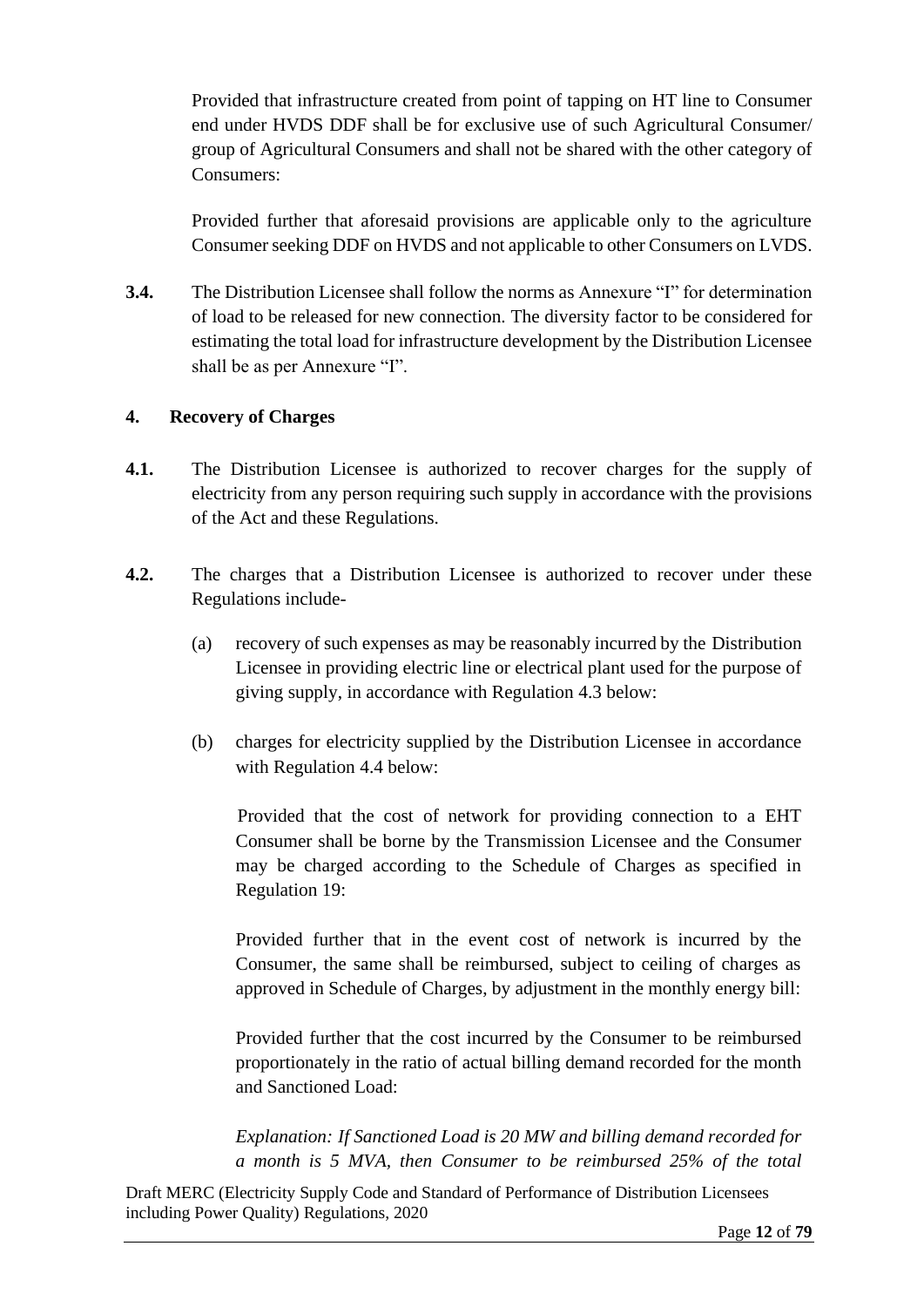#### *reimbursable amount.*

Provided further that the entire cost which is reimbursable to the Consumer shall be paid once billing demand reaches 70% of the Sanctioned Load:

Provided further that cost incurred by the Consumer will not be reimbursed if DDF is opted by the Consumer.

### <span id="page-12-0"></span>**4.3. Recovery of expenses for giving supply**

4.3.1 The Distribution Licensee shall recover the expenses referred to in Regulation [4.2](#page-11-1) (a) above, in accordance with the principles contained in this Regulation [4.3](#page-12-0) and based on the rates contained in the Schedule of Charges approved by the Commission under Regulation 19:

Provided that the Distribution Licensee may, with the approval of the Commission, in case of any category of Consumers, recover such expenses on the basis of an average or normative rate for providing the electric line or electrical plant for the purpose of giving supply.

<span id="page-12-1"></span>4.3.2 The Distribution Licensee shall be authorised to recover all expenses reasonably incurred on providing supply to such works from the Applicant, based on the Schedule of Charges approved by the Commission under Regulation 19:

Provided that the Service Line charges shall not be charged to the Applicant:

Provided further that the Distribution Licensee shall be entitled to use service-line setup for the Applicant to provide supply to any other Applicant, notwithstanding that all expenses reasonably incurred have been recovered in accordance with this Regulation [4.3,](#page-12-0) except if such supply is detrimental to the supply to the existing Consumer already connected therewith.

- <span id="page-12-2"></span>4.3.3 Where an Applicant opts for [DDF](#page-4-0) for his premises, the Distribution Licensee shall be authorized to recover all expenses reasonably incurred on such works from the Applicant.
- 4.3.4 Where the provision of supply to an Applicant entails works, not being works referred to in Regulation [4.3.2](#page-12-1) or Regulation [4.3.3](#page-12-2) above, for augmentation of the distribution system, the Distribution Licensee shall be authorised to recover from the Applicant such proportion of the expenses reasonably incurred on such works as the load applied for bears to the incremental capacity that will be created by augmentation of the distribution system:

Draft MERC (Electricity Supply Code and Standard of Performance of Distribution Licensees including Power Quality) Regulations, 2020 Provided that where the load applied for does not exceed Twenty Five (25) per cent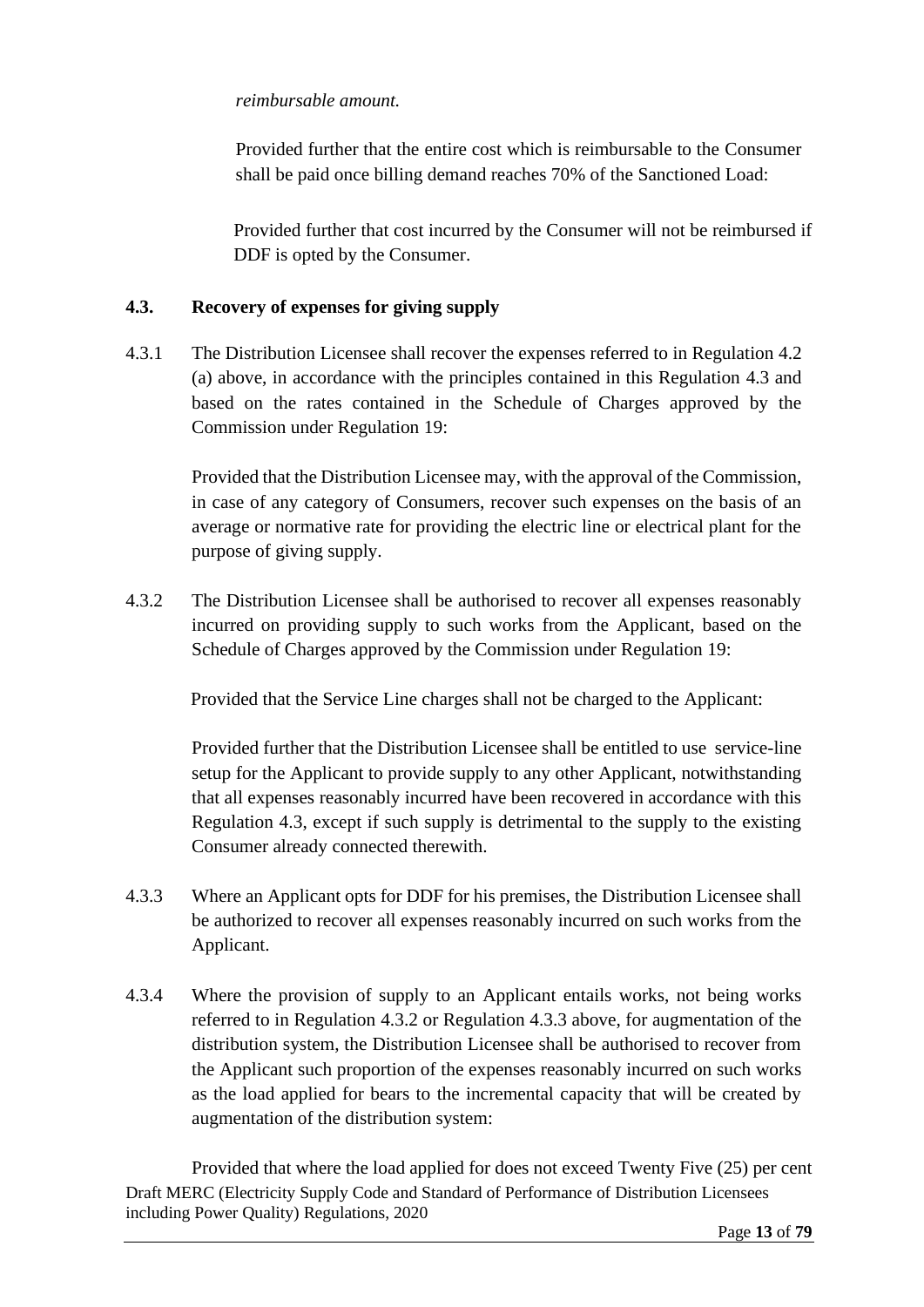of the capacity that will be created by augmentation of the distribution system, the Distribution Licensee shall not be entitled to recover any expenses from the Applicant under this Regulation:

Provided further that any dispute with regard to the need for and extent of augmentation of the distribution system under this Regulation shall be determined in accordance with the procedure set out in the Grievance Redressal Regulations.

4.3.5 Where the Distribution Licensee has recovered the expenses referred to in Regulation [4.3.3](#page-12-2) above, the Consumer shall be entitled to the depreciated value of such DDF, upon termination of the agreement or permanent discontinuance of supply in accordance with these Regulations with the option available to Distribution Licensee:

Provided that, on permanent discontinuance of supply in case of such Consumers who had opted for a DDF, the Distribution Licensee may choose to take over the assets created under DDF on payment of depreciated value:

Provided further that, where the Distribution Licensee does not intend to take over such assets created under DDF, such facilities shall be retained by the Consumer upon termination of the agreement or permanent discontinuance of supply in accordance with these Regulations:

Provided further that, where the discontinuance of supply is on account of the Consumer's failure to pay any sum under Section 56 of the Act, the Distribution Licensee, in addition to the rights available under that Section, shall be entitled to adjust such sums due from the depreciated value of facilities to which the Consumer is entitled under this Regulation 4.3.5 or to retain facilities of such depreciated value as to cover such sums due from such Consumer to the Distribution Licensee.

4.3.6 Where an Applicant requires [temporary supply,](#page-8-0) the Distribution Licensee shall be authorized to recover expenses reasonably incurred for the purpose of giving such temporary supply based on the Schedule of Charges approved by the Commission under Regulation 19:

Provided that in case temporary power supply in premises/place where One Hundred (100) or more persons are likely to assemble, then before release of temporary power supply, the Electrical Inspector as provided in the Act, shall inspect the installations and on his approval to the installations only, such installations shall be energized:

Draft MERC (Electricity Supply Code and Standard of Performance of Distribution Licensees including Power Quality) Regulations, 2020 Provided such temporary power supply shall not be released prior to the clearance of the outstanding energy bills against the temporary/permanent power supply.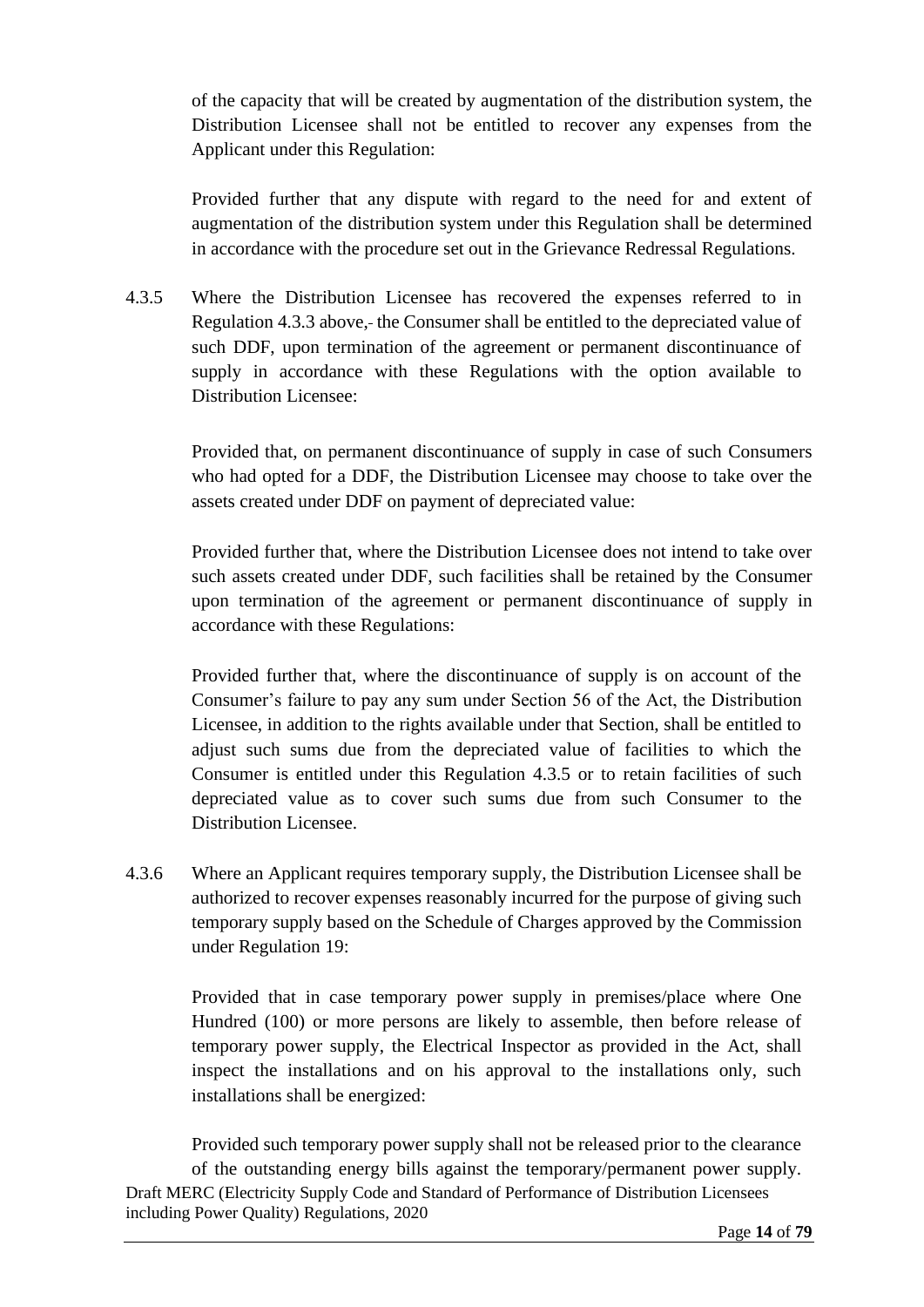Also, the incumbent shall submit an undertaking to Distribution Licensee or Supplier to clear such outstanding energy charges prior to release of such temporary power supply:

Provided further that such temporary power supply shall be released with pre-paid meter wherever technically feasible.

- 4.3.7 The Distribution Licensee shall maintain the works for the purpose of giving supply to the Consumer over the period of such supply.
- 4.3.8 Where the Distribution Licensee permits an Applicant to carry out works under the Regulation 4.3 through a Licensed Electrical Contractor, the Distribution Licensee shall not be entitled to recover expenses relating to such portion of works so carried out by the Applicant:

Provided however the Distribution Licensee shall be entitled to recover, from the Applicant, charges for supervision undertaken by the Distribution Licensee, at such rate, as may be approved in the Schedule of Charges under Regulation 19 not exceeding Fifteen (15) per cent of the cost of labour that would have been employed by the Distribution Licensee in carrying out such works:

Provided further that such work shall be carried out as per the specifications prescribed by the Distribution Licensee.

# **4.4. Charges for Electricity Supplied**

4.4.1 The Distribution Licensee is authorized to recover charges for electricity supplied in accordance with such tariffs as may be fixed from time to time by the Commission:

Provided that in case of distribution of electricity in the same area by two or more Distribution Licensees, the Commission may fix only the maximum ceiling of tariff for retail sale of electricity.

- 4.4.2 The Distribution Licensee is also authorized to recover such surcharge and charges for wheeling as may be specified under the provisions of sub-section (2) and subsection (3) of Section 42 of the Act and such additional surcharge as may be specified under the provisions of sub-section (4) of Section 42 of the Act.
- 4.4.3 Unless otherwise specified, all EHT, HT and LT charges refer to one Point of Supply and each separate establishment shall be given separate Point of Supply.
- 4.4.4 The charges for electricity supplied under this Regulation 4.4 may include a fixed charge in addition to a charge for actual electricity supplied, in accordance with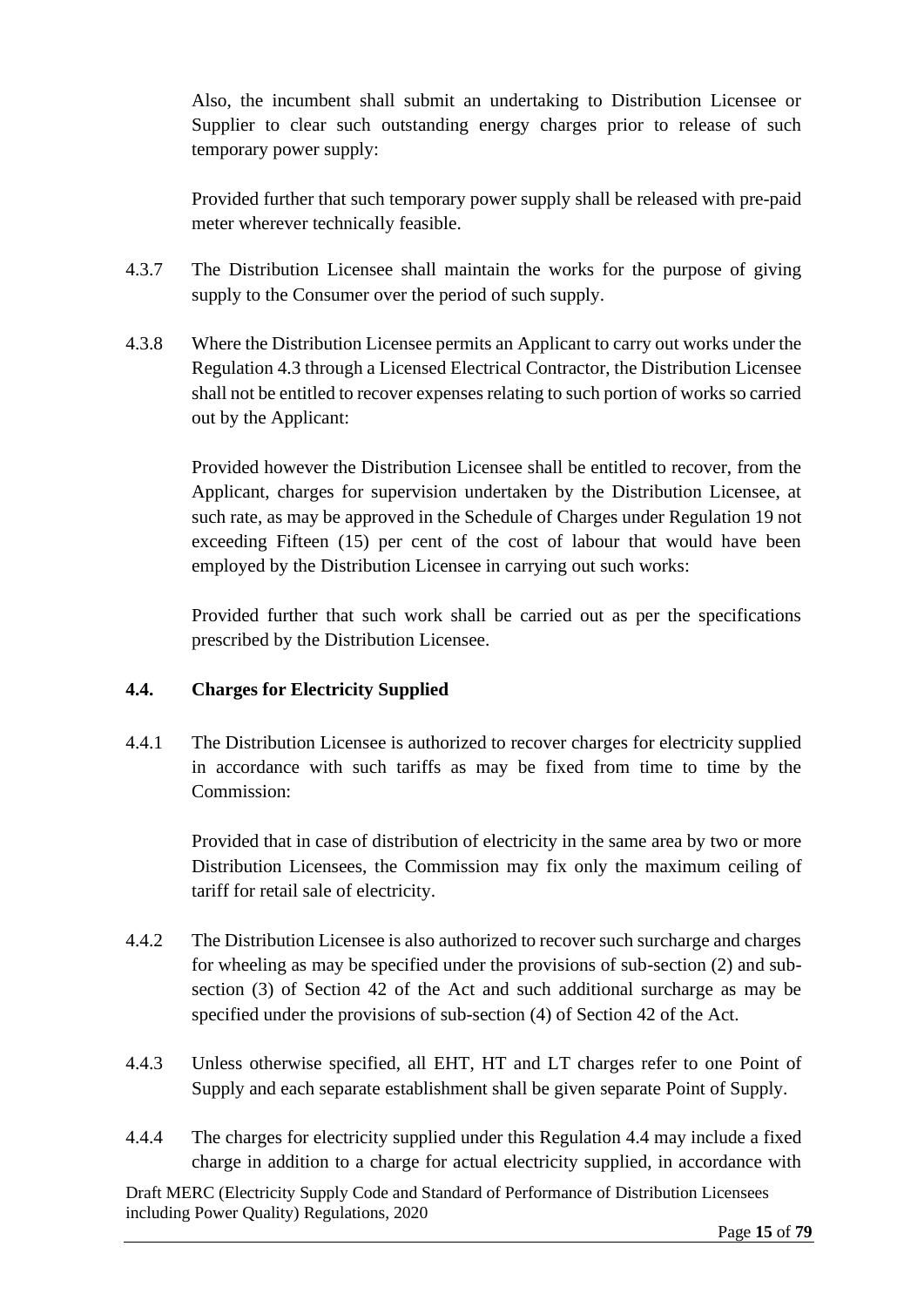terms and conditions of tariff as may be specified.

4.4.5 In addition to the charges fixed by the Commission, Consumers shall be required to pay all taxes, duties and other statutory charges as may be required under any law for the time being in force.

# <span id="page-15-0"></span>**5. Application for Supply/additional load/shifting of services / extension of services / restoration of supply**

5.1 The Distribution Licensee shall provide facility to the Applicant to submit its application for supply / additional load / shifting of services/ extension of services / restoration of supply and all other purposes through online web portal or mobile application:

Provided that with notification of these Regulations, all applications for new supply shall be submitted through online portal only for Urban Areas with immediate effect and within Six (6) months for Rural Areas:

Provided further that such online module shall provide facility of online payment of application fees and other fees, deposit etc., if any:

Provided further that such online facility shall be available in Marathi and English in addition to any other language which Distribution Licensee may choose to provide:

Provided also that the online application form should be as per Annexure "II" for all the Distribution Licensees:

Provided that Distribution Licensee shall take prior approval of the Commission for any deviation in online application form as per Annexure "II":

Provided further that the Distribution Licensee shall prominently display on its website and on the notice board in all its offices, the following:

- a. detailed procedure for grant of new connection, temporary connection, shifting of meter or, service line, change of Consumer category, enhancement of load, reduction of load' or change in name, transfer of ownership and shifting of premises etc.
- b. complete list of copies of the documents required to be attached with the application;
- c. all applicable charges to be deposited by the Applicant.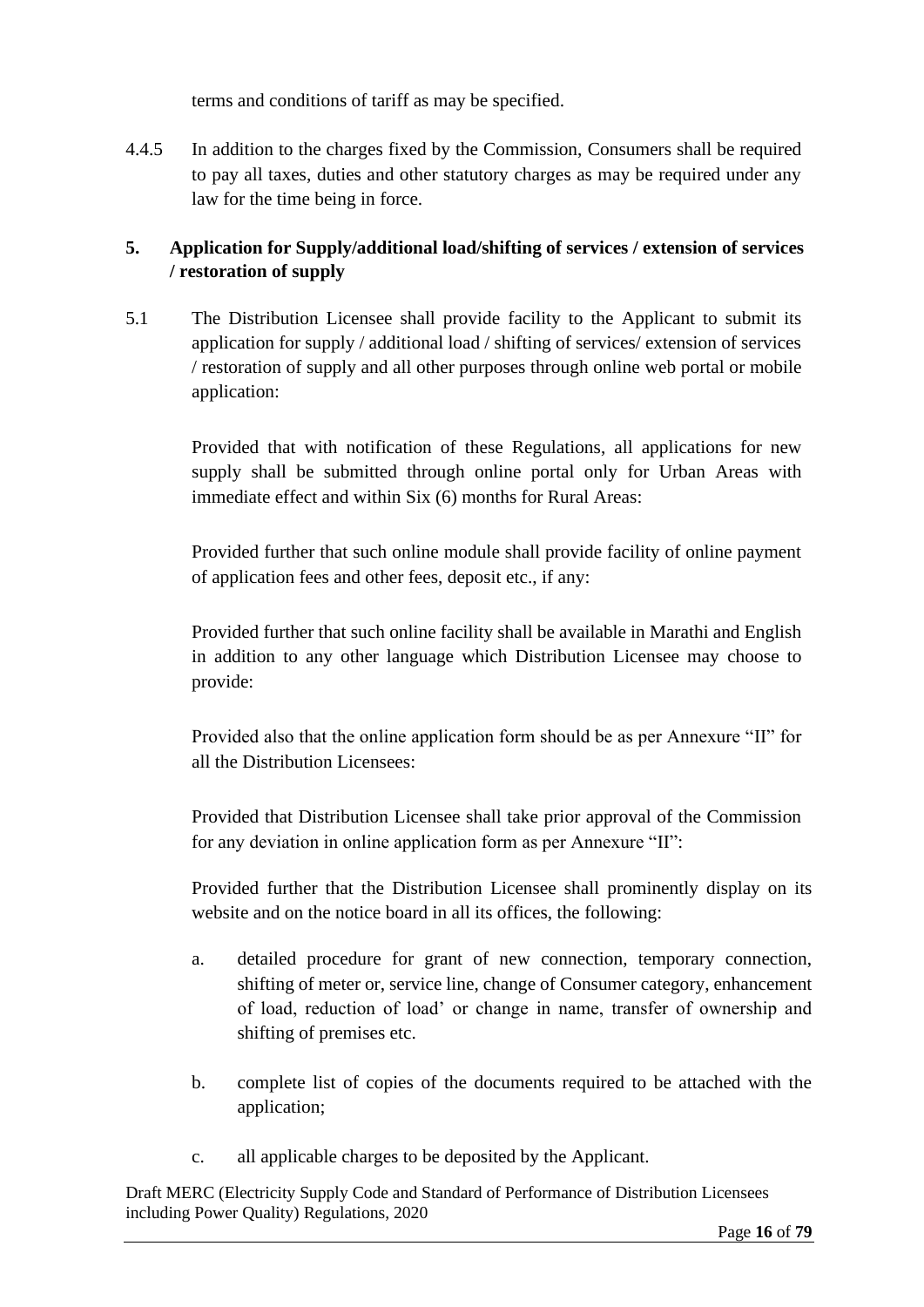5.2 Post successful submission on online application, unique reference number shall be allotted through web-based application/mobile app/SMS/e-mail or any other digital mode. Applicant shall able to monitor progress of its application through online portal or through offline enquiry using unique reference number.

Provided that in case hard copy of the application form is submitted in Rural Areas (only for a period of 6 months from the date of Publication), the same shall be digitized as soon as it is received and acknowledgement with the unique reference number for that Applicant shall be generated and intimated to the Applicant.

5.3 If there is delay in providing the service, then Distribution Licensee shall automatically compute the compensation for the same as per Annexure 'III' and display such compensation to the Applicant through online module:

Provided such compensation shall reflect in the Consumers Data base maintained by the Distribution Licensee and shall be credited in electricity bill of the Applicant within Ninety (90) days of the occurrence of event resulting in payment of Compensation.

Provided further that the Commission may notify any change in the Annexures of this Regulations through Order or Practice Directions, as may be necessary from time to time.

- 5.4 The Applicant shall provide the following information / particulars / documents to the Distribution Licensee while making an application on Web Portal or Mobile App for supply or for additional load, shifting of service, extension of service or restoration of supply:
	- i. Applicant's name and, whether or not the Applicant is the owner of the premises for which supply of electricity is being applied for;
	- ii. address of premises with Pin Code for which supply of electricity is being applied for and billing address, if different from such premises for supply;
	- iii. where Applicant is not the owner of the premises, name of owner of premises;
	- iv. purpose of usage of electricity and load applied for each such usage;
	- v. whether the application is for a new connection, shifting of service, additional load, extension of service, change of name or restoration (where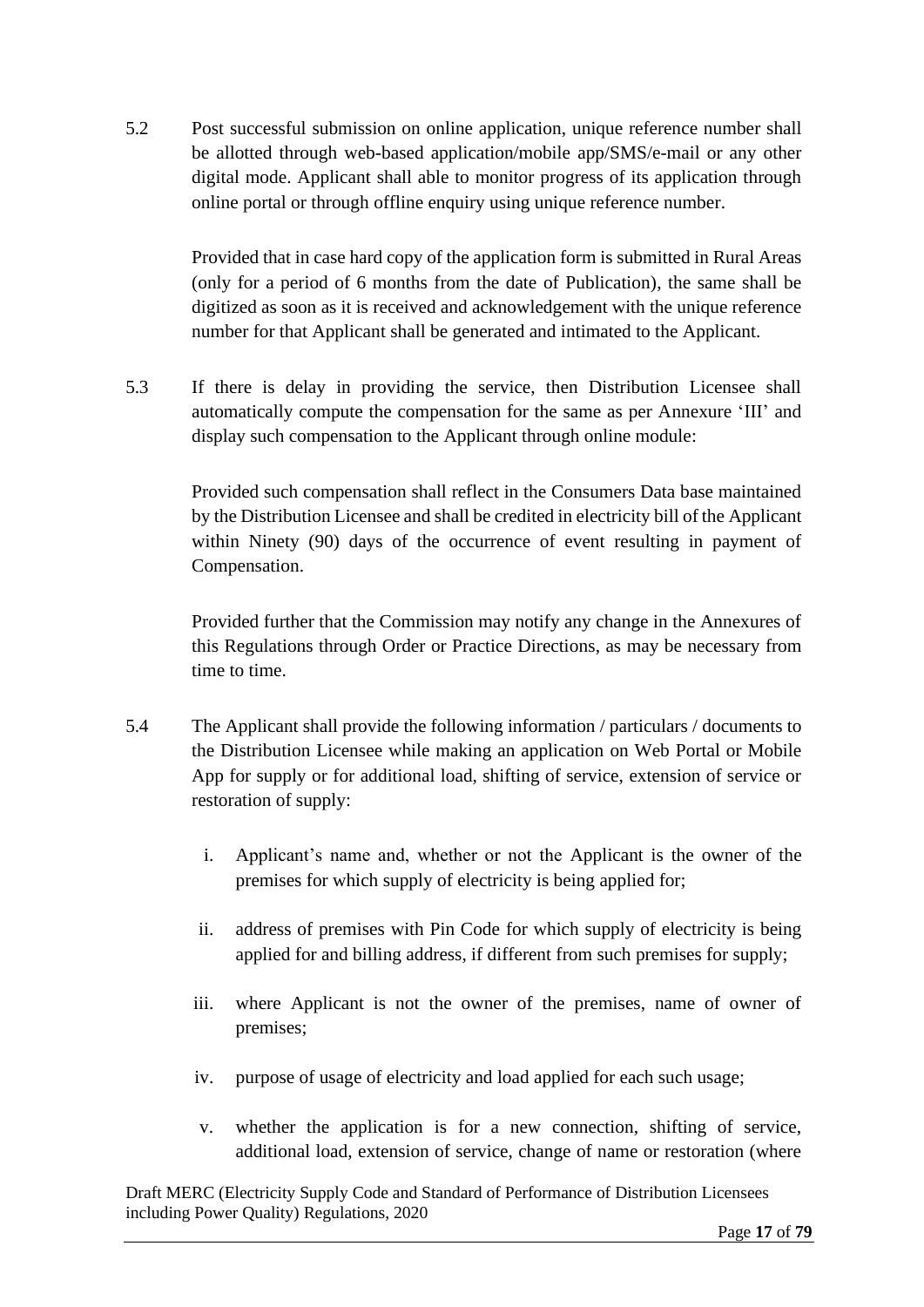the disconnection was for a period of less than Six (6) months);

- vi. name, address, licence number, contact telephone number, mobile number and e-mail ID (if available) of Licensed Electrical Contractor who will certify the wiring works pertaining to the premises;
- vii. additional details that may be provided by the Applicant, at his option, to facilitate the supply of electricity or Consumer service by the Distribution Licensee or for availing e-KYC;
- viii. fee for processing the application or receipt thereof, based on the Schedule of Charges approved by the Commission under Regulation 19.

Provided that the Distribution Licensee may, at its discretion, give supply by scrutinizing alternative documents provided by the Applicant.

- 5.5 An application for single point supply of electricity for residential purposes can be made by:
	- a. a registered Co-operative Group Housing Society (hereinafter referred to as "Housing Society"), for making electricity available to the members of such society residing in the same premises:

Provided that it shall not in any way affect the right of an owner or occupier of a housing unit in such a Housing Society, to demand electricity supply directly from the Distribution Licensee of the area; or

- b. a person for making electricity available to his employees residing in the same premises.
- 5.6 For application for new supply, Distribution Licensee shall seek only following documents and details along with application form:
	- a. Proof of identity of the Applicant/ authorisation document (in case of Firm or Company)
	- b. Proof of ownership / occupancy (in case of owned or leased premises)
	- c. Mobile Number of the Applicant (owner as well as occupier, if both are different)

Provided that the Distribution Licensee may also provide the option of e-KYC to the Applicant: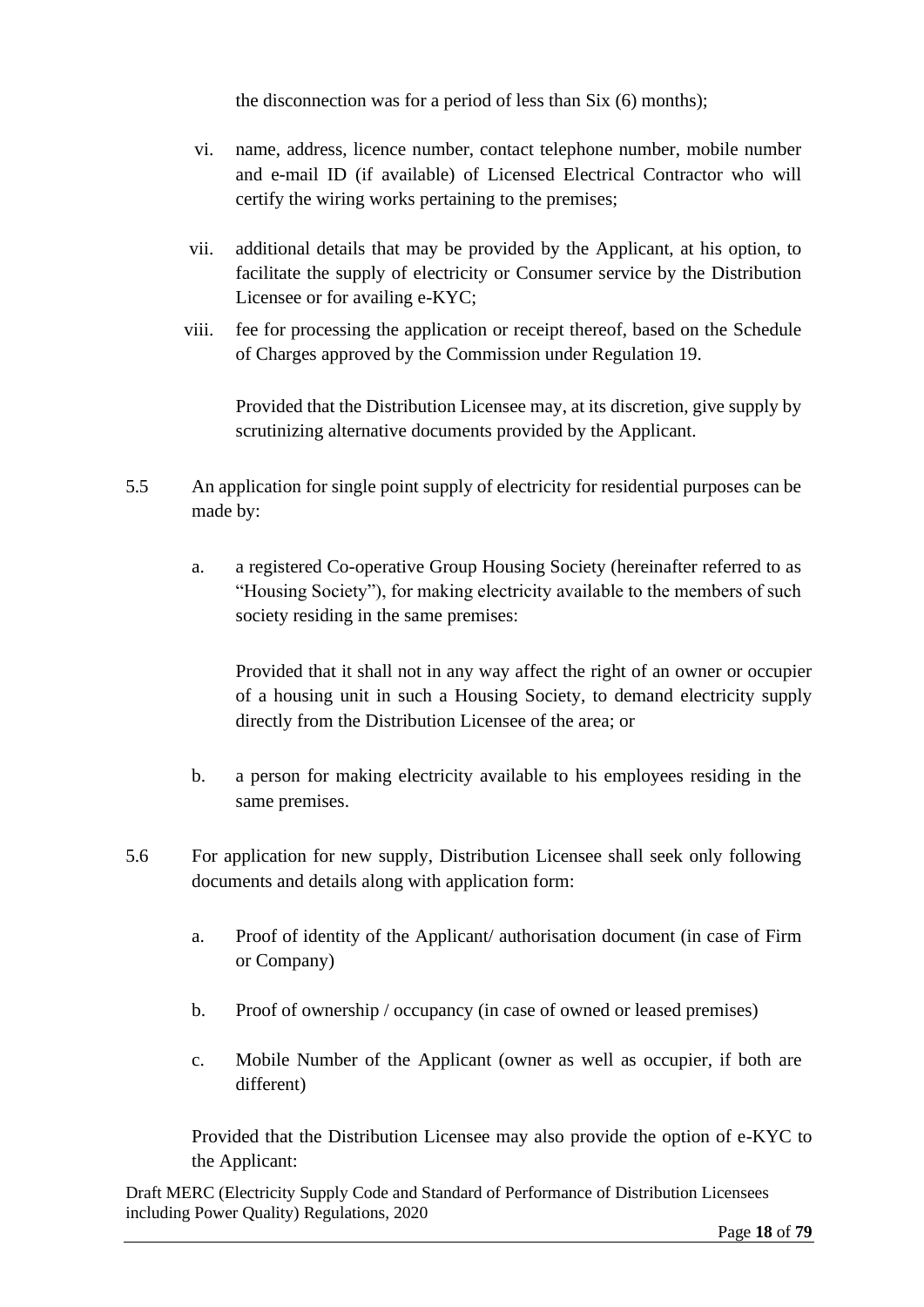For all other statutory requirements, the Applicant shall provide declaration/undertaking for confirmation that the information provided in the application is true, the Applicant has complied with all requirements under all statute for the time being in force, the Applicant himself/herself shall be held legally responsible for any issue arising out of any such non-compliance and it indemnify the Distribution Licensee from any loss that may occur on account of such noncompliance.

- 5.7 It shall be the duty of the Distribution Licensee to ensure:
	- a. that a system generated acknowledgement shall be issued forthwith and in case of any deficiency same shall be intimated to the Applicant within Two (2) days of the receipt of the application. The deficiency shall be communicated on registered mobile number through SMS/registered e-mail address, as the case may be:

Provided that if Applicant does not remove the defects within Fifteen (15) days, the Distribution Licensee shall reject such application as incomplete with intimation to the Applicant on registered mobile number through SMS or registered e-mail address, as the case may be and remit the fees paid (excluding application processing fees), if any, to the Applicant.

b. The Licensee shall indicate all the deficiencies in the application form to the Applicant in one go only and shall not raise any new deficiency subsequently:

Provided that in case the Licensee fails to intimate the Applicant about any deficiencies in his application within the stipulated Two (2) days, the application shall be deemed to have been accepted by the Licensee on the date of online submission of the application.

- c. maintain a record containing the following:
	- i. Application particulars; and
	- ii. Current status of applications.
- d. display on the website for each category of applications, the date upto which the applications have been cleared;
- e. inform an Applicant, upon request, of the reasons, if any, for non-disposal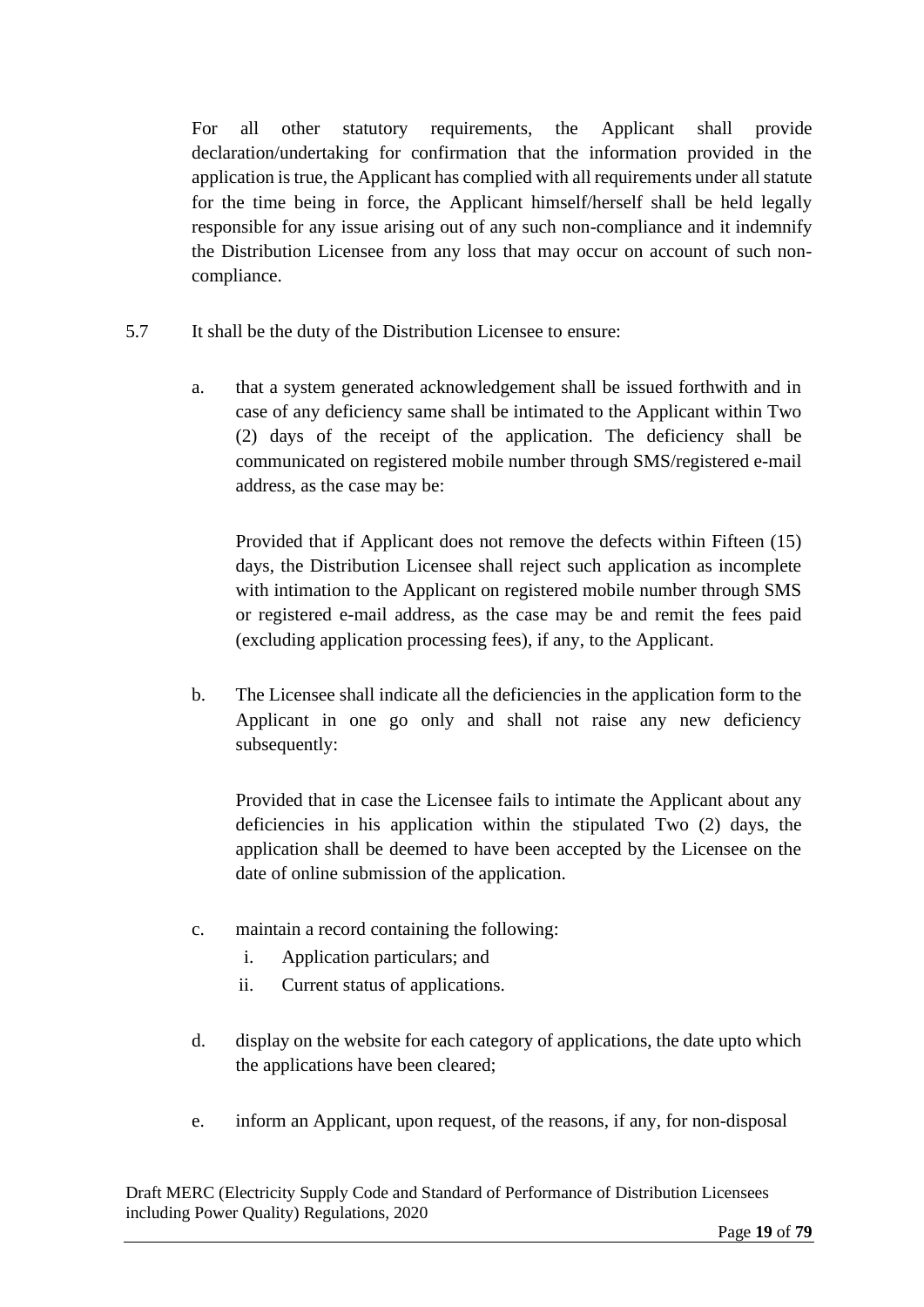5.8 Unless the Act or the rules and regulations framed thereunder or any other law for the time being in force requires otherwise, the Distribution Licensee shall release connections in each tariff category, as far as practicable, on a "first come, first served" basis:

Provided that the Distribution Licensee may follow any other basis for release of connections under any special scheme of the Distribution Licensee, subject to the Distribution Licensee's duty to give supply within the time period under Section 43 of the Act and the Regulations specified thereunder:

Provided further that subject to the statutory provisions and permissions, the Distribution Licensee shall endeavor to release new connections within Seven (7) working days (where no Right of Way is required) and within Fifteen (15) working days (where Right of Way is required) of the receipt of applications complete in all respects.

### <span id="page-19-0"></span>**6. Processing of Applications**

- 6.1 After a Distribution Licensee receives a duly completed application containing all necessary information / documents in accordance with Regulation 5.4 above, the Distribution Licensee shall send its Authorised Representative to
	- a. inspect the premises to which supply is to be given, with prior intimation to the Applicant; and
	- b. study the technical requirements of giving supply.
- 6.2 In order to give supply to the premises concerned, the Authorised Representative shall, in consultation with the Applicant, fix the position of mains, cut-outs or circuit breakers and meters at the ground floor and sanction the load for the premises:

Provided that the service position shall normally be at an accessible location and the meter shall be fixed at a height so as to enable convenient reading of meter and to protect the meter from adverse weather conditions:

Provided further that in multi-storied/ high rise buildings, metering point shall be at ground floor as agreed by Distribution Licensee considering safety and accessibility of meters. In case that the Consumer requires metering points to be located at levels other than ground, he can do so with installation of Bus Riser arrangement at its own cost as per specifications approved by Distribution Licensee or pay actual expenses for undertaking such work by Distribution Licensee. Further, such Bus Rise shall be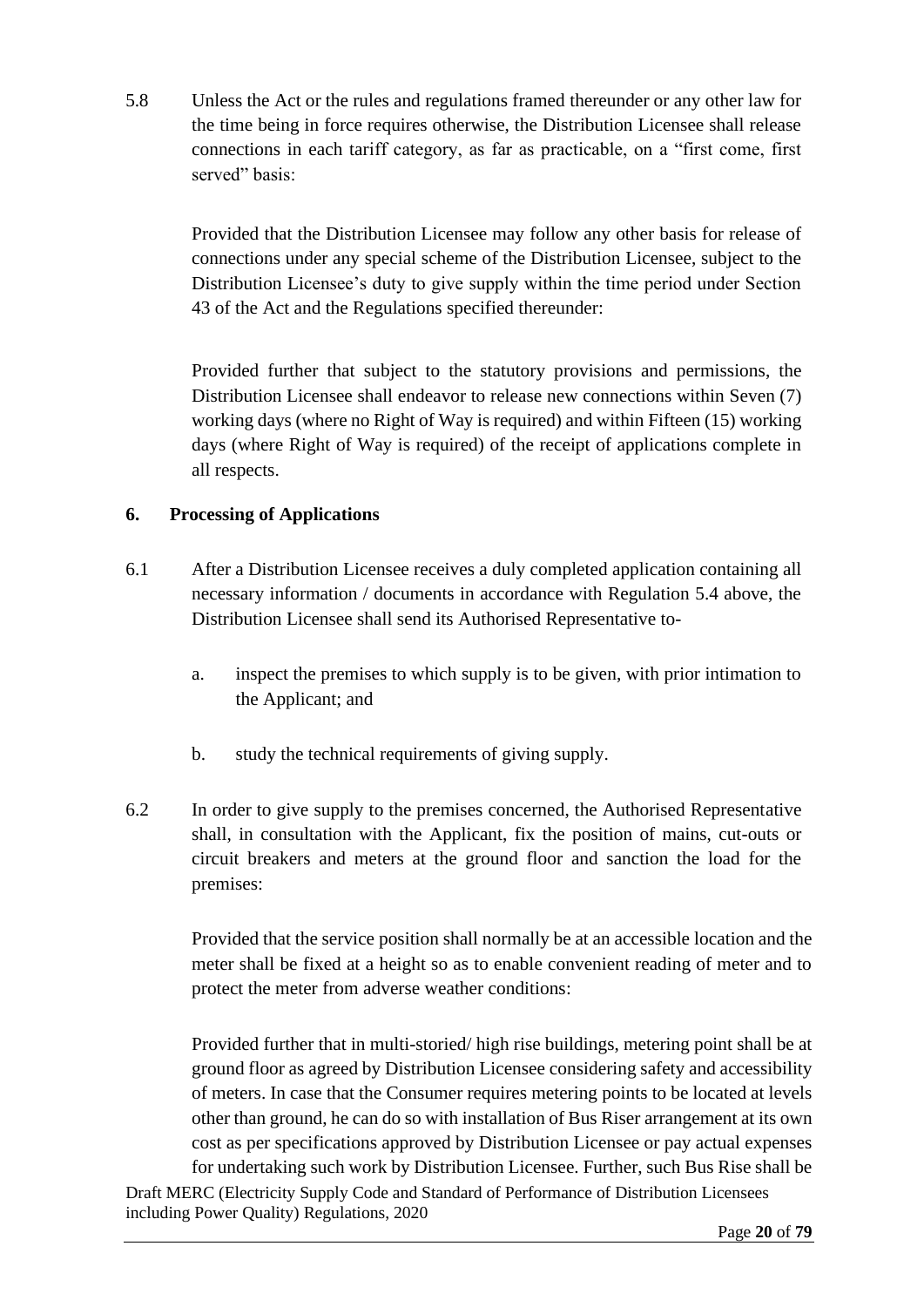handed over to Distribution Licensee for operation and maintenance purpose:

Provided further that if there are any outstanding dues against the premises for which the requisition of supply has been made, new connection shall not be given until the time such dues are paid in accordance with the Regulation 12.5 of this Code.

- 6.3 No such inspection referred to in Regulation 6.1 above shall be carried out of any domestic premises to which supply is to be given between sunset and sunrise, except in the presence of an adult male member occupying such premises, or an adult male representative.
- 6.4 After an inspection referred to in Regulation 6.1 above is carried out, the Distribution Licensee shall intimate the Applicant of the details of any works that are required to be undertaken.
- 6.5 Where, in the opinion of the Distribution Licensee, the provision of supply requires installation of a distribution transformer within the Applicant's premises, the Applicant shall make a suitable piece of land or a suitable room within such premises available to the Distribution Licensee, by way of lease, for the period for which supply is given to the premises for the distribution transformer:

Provided that a suitable piece of land or a room shall be made available to the Distribution Licensee, by way of lease agreement at Rupee One  $(\bar{\tau}_1)$  per annum, for the period for which supply is given to the premises for the distribution transformer:

Provided further that any existing agreement, as on the date of notification of these Regulations, for use of such land or room may, upon expiry, be renewed on such terms and conditions as may be mutually agreed between the parties, to be consistent with this Regulation 6.5:

Provided also that where, at the date of notification of these Regulations, the Distribution Licensee is using any such land or room without an agreement for such use or under an agreement having no fixed expiry date, then such arrangement or agreement, as the case may be, for use of such land or room is deemed to have expired at the end of Two (2) years from the date of notification of these Regulations, subsequent to which a fresh agreement may be entered into on such terms and conditions as may be mutually agreed between the parties, to be consistent with this Regulation 6.5.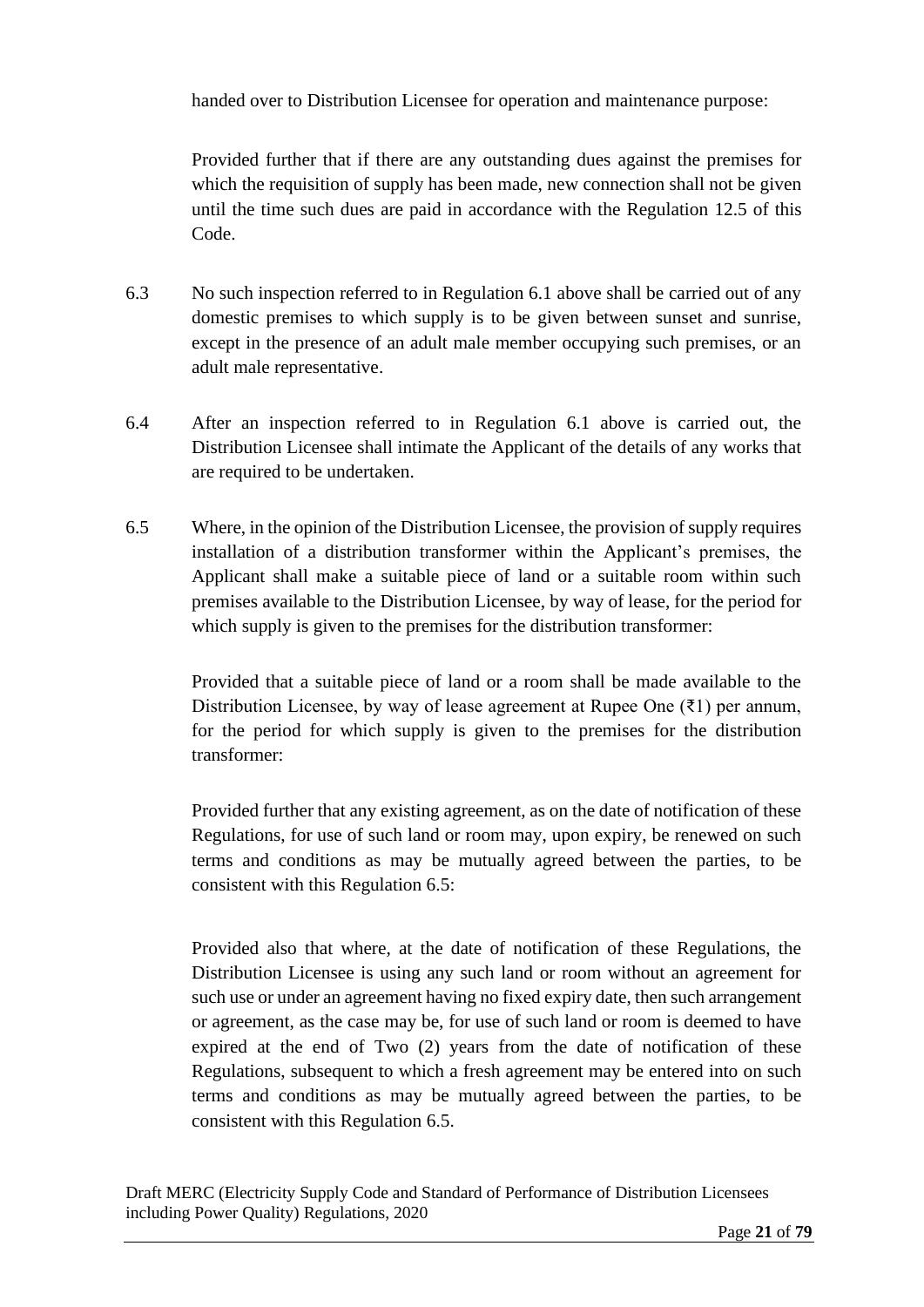- 6.6 Notwithstanding anything contained in Regulation 6.5, where the provision of land or room is required under the Development Control Rules of the local authority or by any appropriate authority of the State Government, the terms and conditions for use of such land or room by the Distribution Licensee shall be as determined under the said Rules or by the said authority.
- 6.7 Upon submission of duly completed application accompanied with the required charges and availability of suitable piece of land or room as required by the Distribution Licensee, the Distribution Licensee shall sanction and carry out or permit to be carried out the works to give supply to the Applicant.
- 6.8 Notwithstanding anything contained in these Regulations, an application shall be deemed to be received on the date of receipt of the duly completed application containing all the necessary information/ documents and payment of all approved charges of the Distribution Licensee in accordance with Regulation 5.4 above, availability of suitable piece of land or room in accordance with Regulation 6.5 and Regulation 6.6 above and all consents/ permissions as may be required by the Applicant and the Distribution Licensee under any law for the time being in force.
- 6.9 All connections released from the date of notification of these Regulations shall be metered. No agricultural/ motive power connections shall be released unless the Consumer installs capacitors of suitable rating having regard to the capacity of the pump sets.

# <span id="page-21-0"></span>**7. Agreement**

7.1 The application form submitted by the Applicant shall constitute an agreement between the Consumer and the Distribution Licensee:

Provided that Distribution Licensee may incorporate terms and conditions in the application form itself and such clause(s) shall not contravene the provisions of the Act and other Rules and Regulations in force.

- 7.2 A copy of the agreement shall be given to the Consumer on release of connection.
- 7.3 The agreement shall be deemed to be terminated upon permanent disconnection of the Consumer or where the Consumer remains disconnected for a period of more than Six (6) months:

Provided that the termination of agreement is without prejudice to the rights of the Distribution Licensee or of the Consumer under the Act for recovery of any amounts due under the agreement: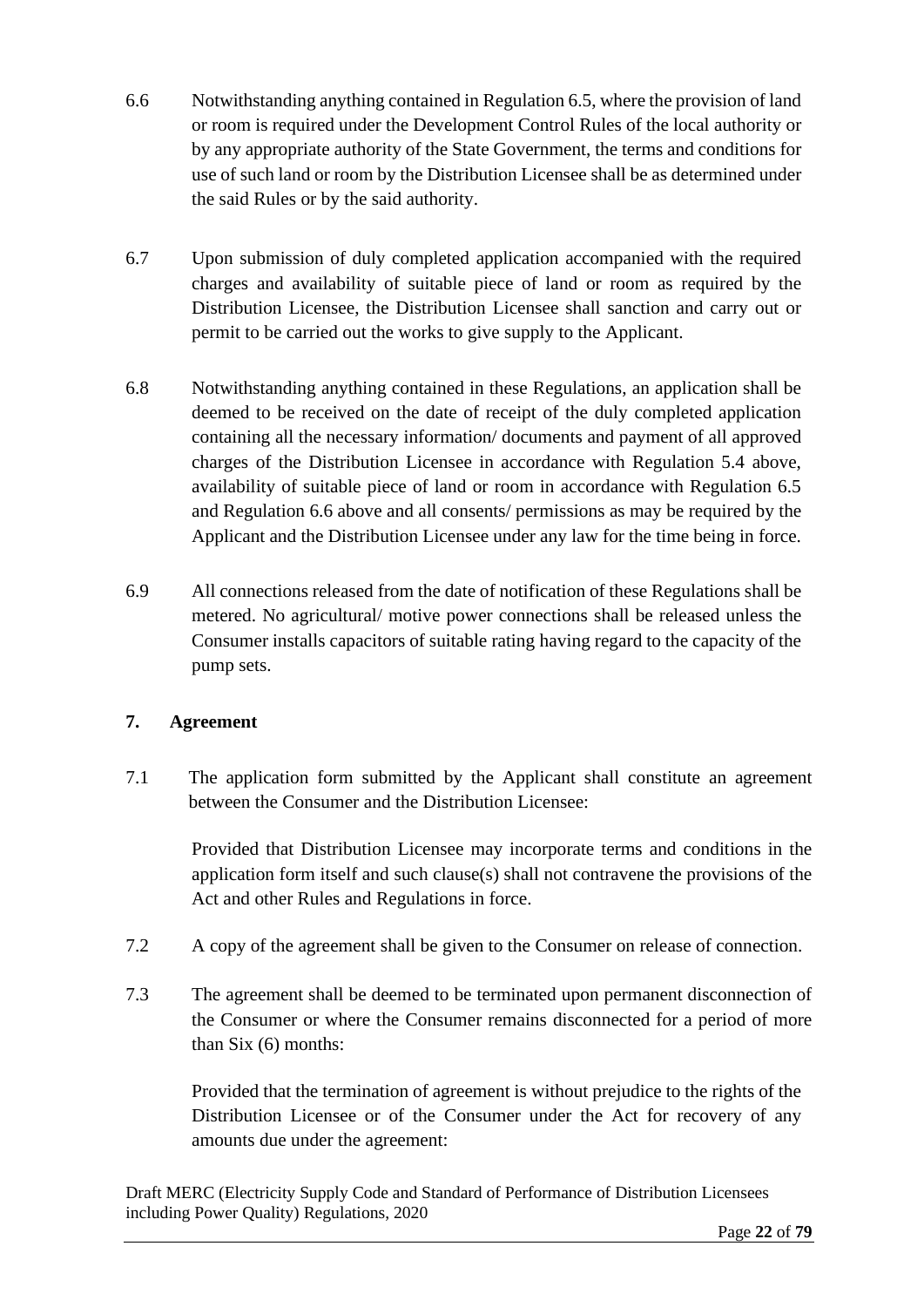Provided further that Distribution Licensee shall continue to bill applicable fixed cost to the Consumer up to the date of Permanent Disconnection.

7.4 A Consumer may terminate the agreement after giving a notice of Thirty (30) days to the Distribution Licensee:

Provided that whenever an agreement is terminated by notice given by the Consumer, the Distribution Licensee shall give a written intimation to the Consumer within Fourteen (14) days after termination failing which it shall be construed that such intimation has been given to the Consumer:

Provided further that the licensee on receipt of the termination notice shall arrange for a special meter reading and prepare a final bill:

Provided further that disconnection shall be done immediately after payment of the final bill. The balance amount due to any consumption between the final reading and the permanent disconnection, if any, may be adjusted against the security amount with the distribution licensee. The remaining security deposit shall be refunded within Seven (7) days to the Consumer.

- 7.5 In case of vacation of premises, the Distribution Licensee shall arrange to take a special reading of the meter on receiving the Consumer's written request and issue a final bill including all arrears till the date of billing and issue a No-Dues Certificate on receiving final payment, within a time period, not exceeding Seven (7) days from receipt of the payment.
- 7.6 The Distribution Licensee shall increase or reduce the Contract Demand / Sanctioned Load of the Consumer upon receipt of an application for the same from the Consumer:

Provided that in case Consumer exceeds its Contract Demand on Three (3) occasions in any Financial Year, then Distribution Licensee shall intimate such Consumer to apply for regularising its Contract Demand. In case Consumer refuses to do so, Distribution Licensee shall revise its Contract Demand to the highest recorded Maximum Demand in that Financial Year:

Provided further that where such increase or reduction in Contract Demand/ Sanctioned Load entails any works, the Distribution Licensee may recover expenses relating thereto in accordance with the principles specified in Regulation 4, based on the rates contained in the Schedule of Charges approved by the Commission under Regulation 19:

Provided further that any dispute with regard to the need for and extent of any such works pursuant to an application for increase or reduction in Contract Demand /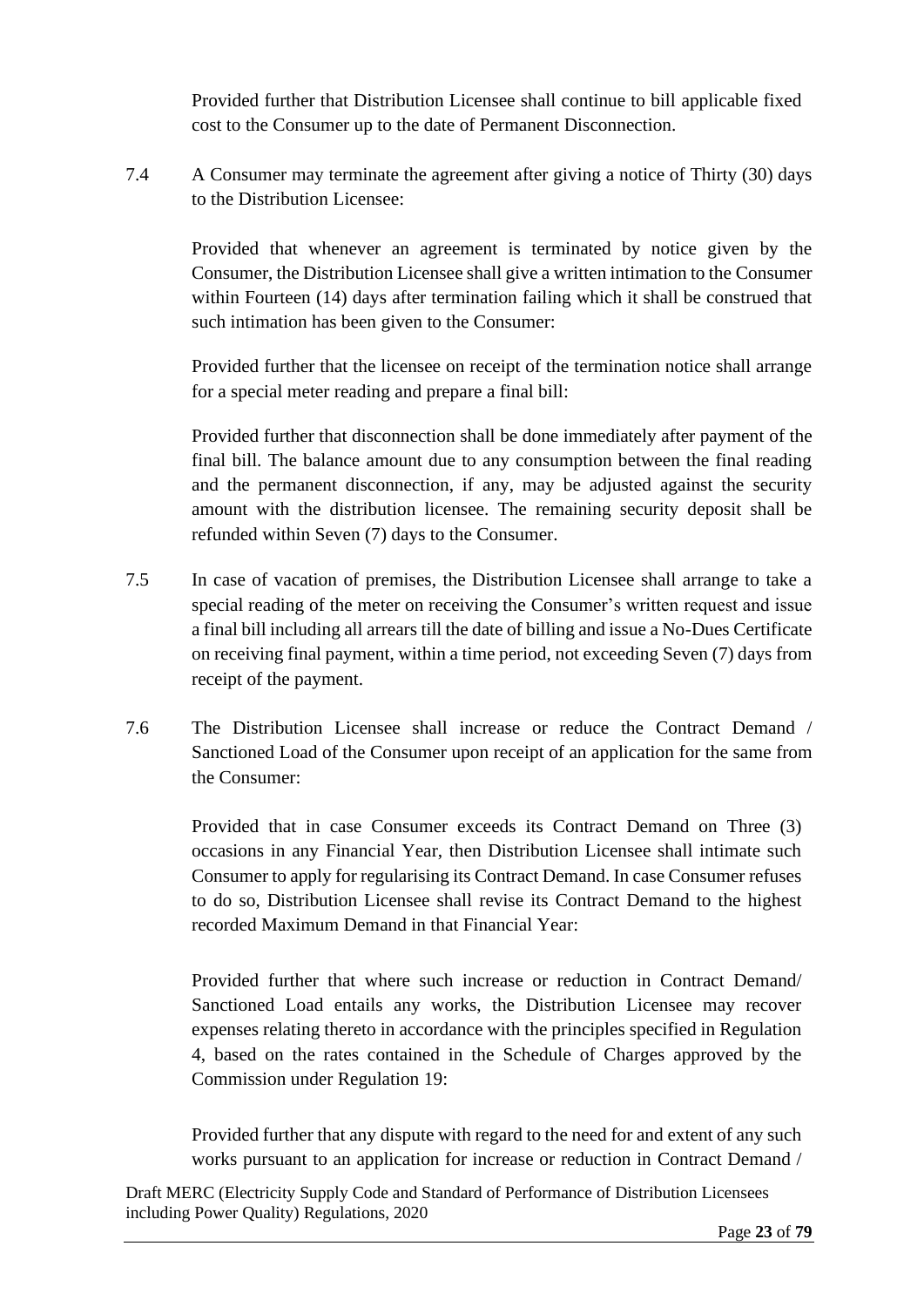Sanctioned Load shall be determined in accordance with the procedure set out in the Grievance Redressal Regulations.

# <span id="page-23-0"></span>**8. Maintaining the Property of the Distribution Licensee**

No person other than an Authorised Representative or any other person authorised under the Act and the rules and regulations made there under shall be authorised to operate, handle or remove any electrical plant, electric lines or meter or break, remove, erase or otherwise interfere with the seals, name plates and distinguishing numbers or marks affixed on such property of the Distribution Licensee placed in the Consumer's premises:

Provided that such Authorised Representative shall not perform any of the acts under this Regulation 8 except in the presence of the Consumer or his representative, if available at pre-intimated time of inspection:

Provided further that the Distribution Licensee shall provide prior intimation to the Consumer of the visit of the Authorised Representative to the Consumer's premises, except where the Distribution Licensee has reason to believe that any person is indulging in unauthorized use of electricity and / or is committing an offence of the nature provided for in Part XIV of the Act on such premises.

### <span id="page-23-1"></span>**9. Access to Consumer Premises**

- 9.1 Subject to the provisions contained in Part XII, Part XIV and Section 163 of the Act, the Distribution Licensee shall not seek entry to the Consumer's premises beyond the Point of Supply.
- 9.2 No inspection of any domestic premises shall be carried out between sunset and sunrise except in the presence of an adult male member occupying such premises, or an adult male representative.
- 9.3 While seeking entry into the Consumers' premises, the Authorised Representative shall visibly display his name-tag and produce for scrutiny, proof of identity or authorization of the Distribution Licensee and shall inform the Consumer of his reason for entry into the premises. The Authorised Representative shall also carry the job sheet or work order setting out the work required to be done at the premises and show the same to the Consumer before entering the premises.
- 9.4 Where there is a reason to suspect that an offence of the nature provided for in Part XII or Part XIV of the Act is being committed on a Consumer's premises, the visit of the officer designated by the State Government under Section 126 of the Act or of the officer authorised by the State Government under Section 135 of the Act, as the case may be, shall be recorded in a logbook to be maintained with the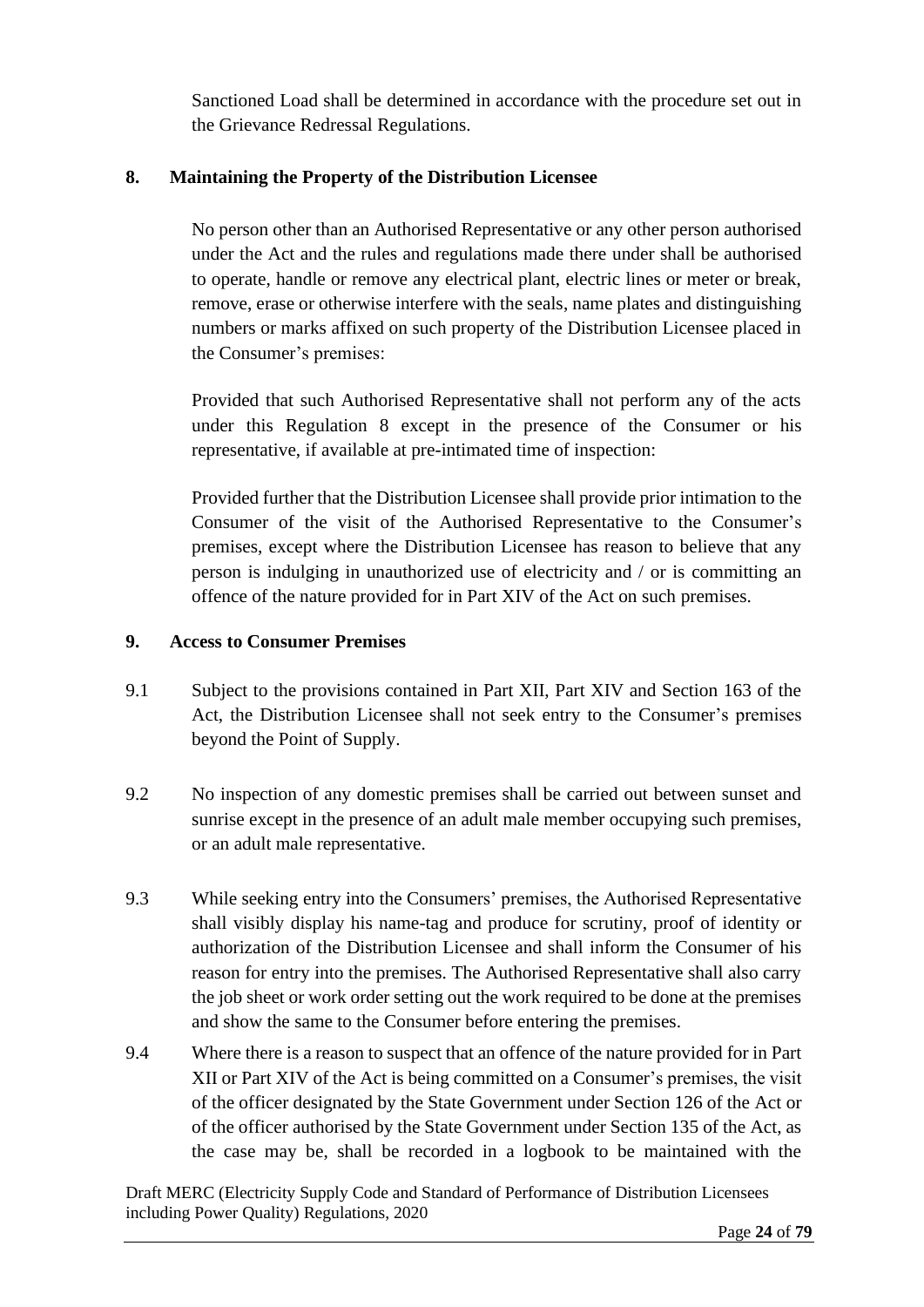Distribution Licensee along with the name of such officer and details of the visit to the Consumer's premises:

Provided further that, where possible, two independent witnesses shall be taken for the visit and an inspection report prepared by such officer, of the findings of the visit to the Consumer's premises, which shall be signed along with his remarks, if any, by the Consumer and / or his representative and by such witnesses:

Provided also that the refusal of the Consumer or his representative to sign on the inspection report shall also be recorded in the Consumer report:

Provided also that a copy of the inspection report shall be provided to the Consumer upon request:

Provided further that if a Consumer refuses to allow the Distribution Licensee or any person authorised as aforesaid to enter his premises or land, or refuses to allow such person to perform any act which he is authorised to do, the Distribution Licensee may, after the expiry of Twenty Four (24) hours from the service of a notice in writing or through digital mode (SMS, e-mail, Whatsapp) on the Consumer, cut off the supply to the Consumer for so long as such refusal or failure continues.

# <span id="page-24-0"></span>**10. Theft and Unauthorised Use of Electricity**

# **10.1 Theft of Electricity**

10.1.1 The computation of fine to be paid by the Consumer on conviction shall be as specified in Section 135 of the Act. This shall be computed for the entire period for which the dishonest abstraction, consumption or use of electricity under that Section can be clearly established by the officer authorised by the State Government in this regard:

Provided that the Distribution Licensee shall specify and upload the methodology for computation of the fine on its website which shall not be inconsistent with the provisions of the Act/Regulations.

10.1.2 Without prejudice to the provisions of the Act, the Distribution Licensee or supplier, as the case may be, may, upon detection of such an instance of theft of electricity, immediately disconnect the supply of electricity to the premises in contention. This disconnection may involve removal of meter, electric line, electric plant and other apparatus in case of theft:

Draft MERC (Electricity Supply Code and Standard of Performance of Distribution Licensees including Power Quality) Regulations, 2020 Provided that only such officer of the licensee or supplier, as authorized for the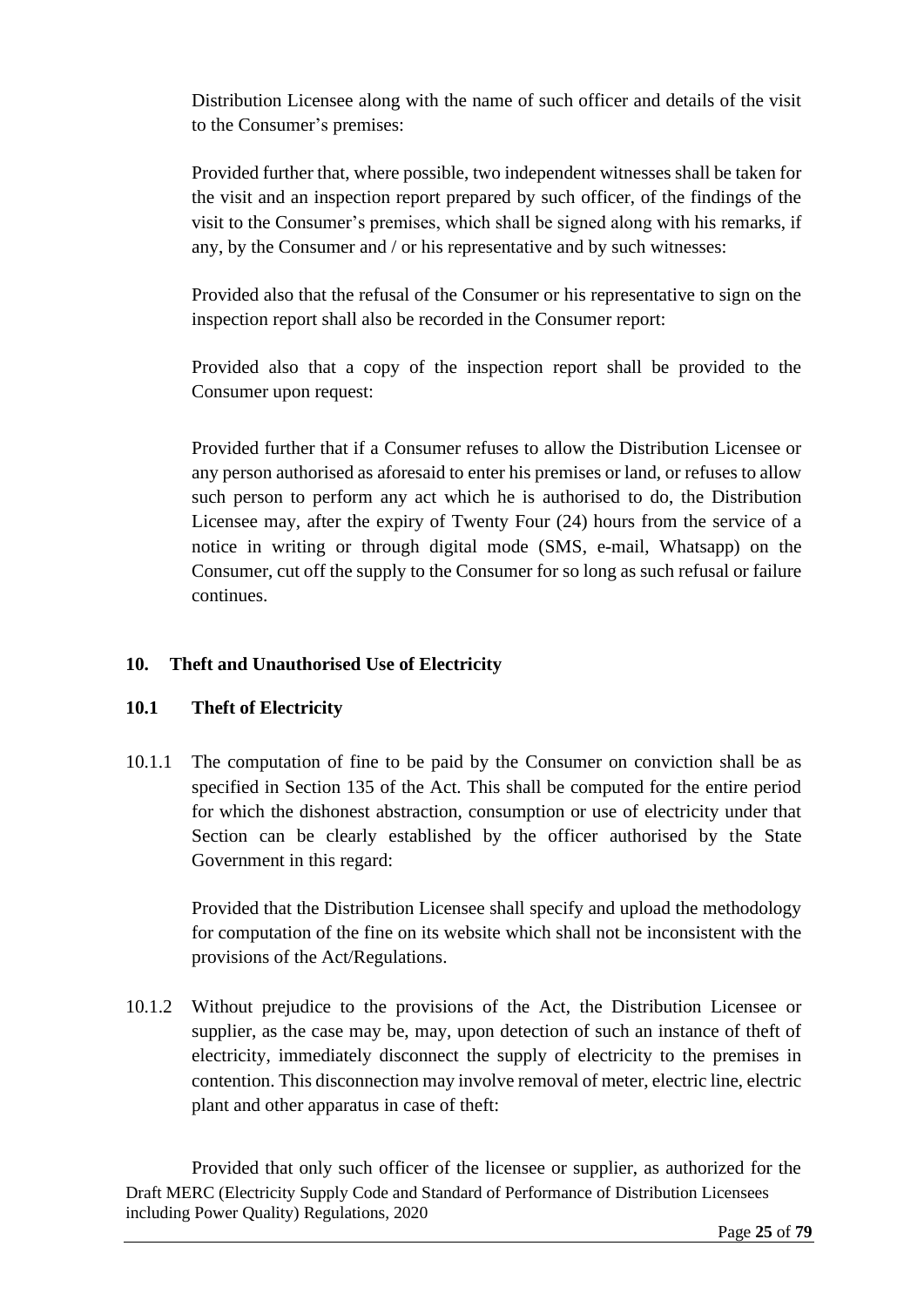purpose by the Commission or any other officer of the licensee or supplier, as the case may be, of the rank higher than the rank so authorized shall disconnect the supply line of electricity:

Provided that pending adjudication by the appropriate court, the Distribution Licensee or supplier shall restore the supply line of electricity within Forty-Eight (48) hours of payment of assessed amount without prejudice to the obligation to lodge the complaint. The assessment shall be made at a rate equal to twice the tariff applicable to the category of services and for the actual period of theft. Where the period for theft cannot be ascertained, it shall be presumed to be Twelve (12) months prior to the date of detection of such dishonest abstraction, consumption or use of electricity.

10.1.3 Where a case of theft of electricity is detected for metered connection, the units billed by the Distribution Licensee to the Consumer during the assessment period, shall be duly credited to the Consumer.

### **10.2 Unauthorised Use of Electricity**

- 10.2.1 Investigation and Enforcement regarding unauthorised use of Electricity shall be in accordance with Section 126 of the Act as amended from time to time.
- 10.2.2 On an inspection of any place or premises or after inspection of the equipment, gadgets, machines, devices found connected or used, or after inspection of records maintained by any person, the assessing officer comes to the conclusion that such person is indulging in unauthorized use of electricity , he shall provisionally assess to the best of his judgement the electricity charges payable by such person or by any other person benefited by such use.
- 10.2.3 The Assessing Officer shall generate a report specifying following details:
	- a. basis for identifying the use of electricity as unauthorised;
	- b. the methodology used for carrying out assessment for unauthorised use of electricity;
	- c. detailed computation of the assessed amount clearly noting the assumptions made; and
		- d. any other details deemed necessary in identification of unauthorised use and computation of assessment.
- 10.2.4 This report shall be handed over to the Consumer or his/ her representative on completion of assessment under proper receipt.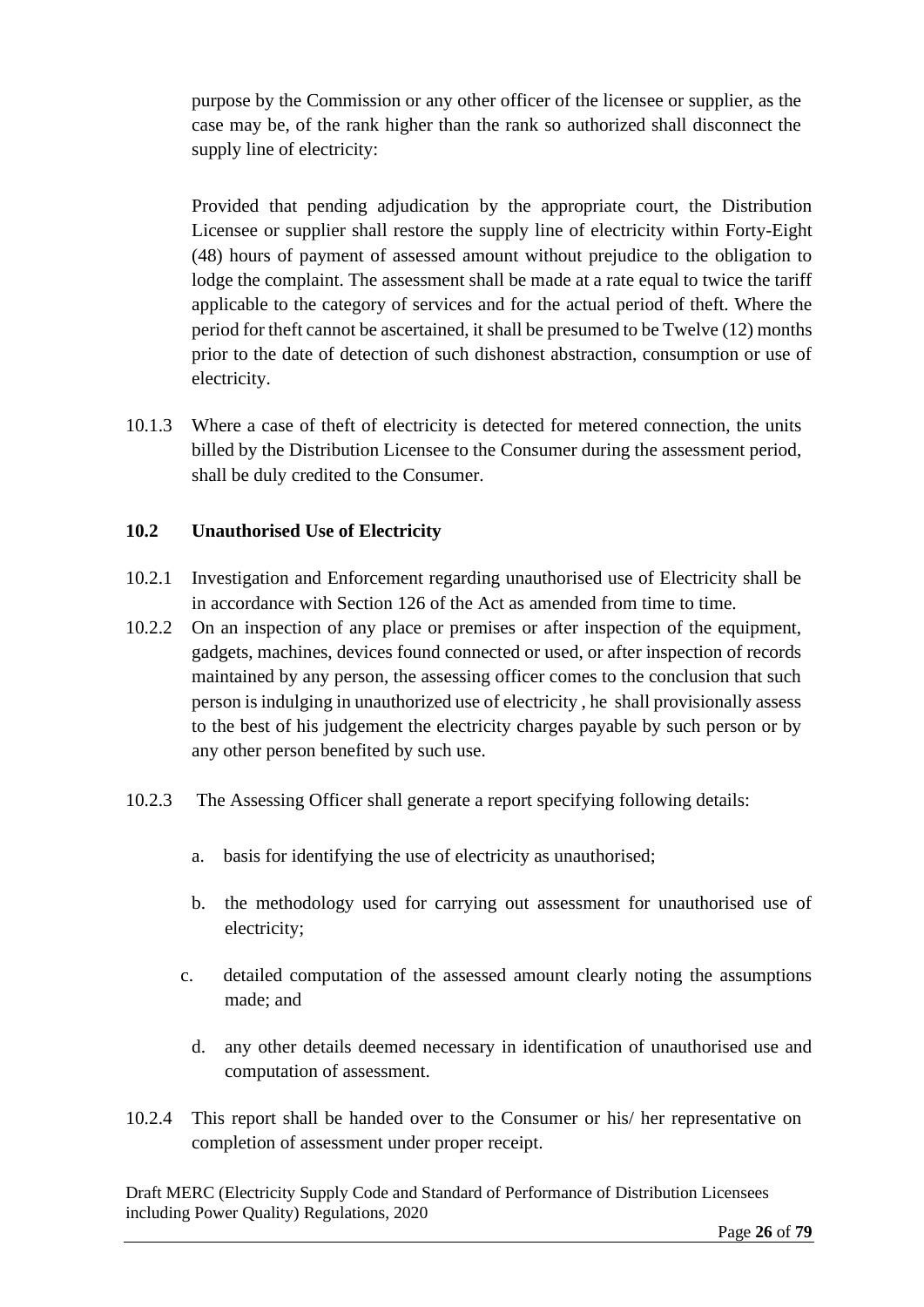- 10.2.5 The Consumer may file objections against the provisional Assessment before the Assessing Officer who shall, after affording a reasonable opportunity of hearing to such person, pass a final order of assessment within Thirty (30) days from the date of service of such order of provisional assessment, of the electricity charges payable by such person.
- 10.2.6 If the Consumer is found indulging in more than one act of unauthorised use of electricity, the charges payable by the Consumer in respect of each such unauthorised use shall be separately assessed and billed accordingly.
- 10.2.7 The assessment shall be done for the entire period during which such unauthorized use has taken place and if, however, the period during which such unauthorized use has taken place cannot be ascertained, such period shall be limited to a period of twelve months immediately preceding the date of inspection.

### **10.3 Appeal to Appellate Authority**

10.3.1 Any person aggrieved by the final order served by the Assessing Officer may make an appeal to the Appellate Authority as per the provision of Maharashtra Electricity Regulatory Commission (Procedure for filing appeal before the Appellate Authority) Regulations, 2004 as amended from time to time:

Provided that no appeal against an order of assessment shall be entertained unless an amount equal to half of the assessed amount is deposited in cash or by any other means permitted for payment of bills with the licensee and documentary evidence of such deposit has been enclosed along with the appeal.

# **10.4 Measures to Prevent Diversion of Electricity, Theft or Unauthorised Use of Electricity or Tampering, Distress or Damage to Electrical Plant, Electric Lines or Meter**

- 10.4.1 The Distribution Licensee shall periodically inspect and also test meters as specified in the Central Electricity Authority (Installation and Operations of Meters) Regulations, 2006 and amendments, if any governing installation and operation of meters in order to reduce and prevent the theft or unauthorised use of electricity or tampering, distress or damage to electrical plant, electric lines or meter, and to initiate preventive measures.
- 10.4.2 The Distribution Licensee shall maintain a record of Consumers convicted for theft of electricity in their Consumer database accessed by the billing software in order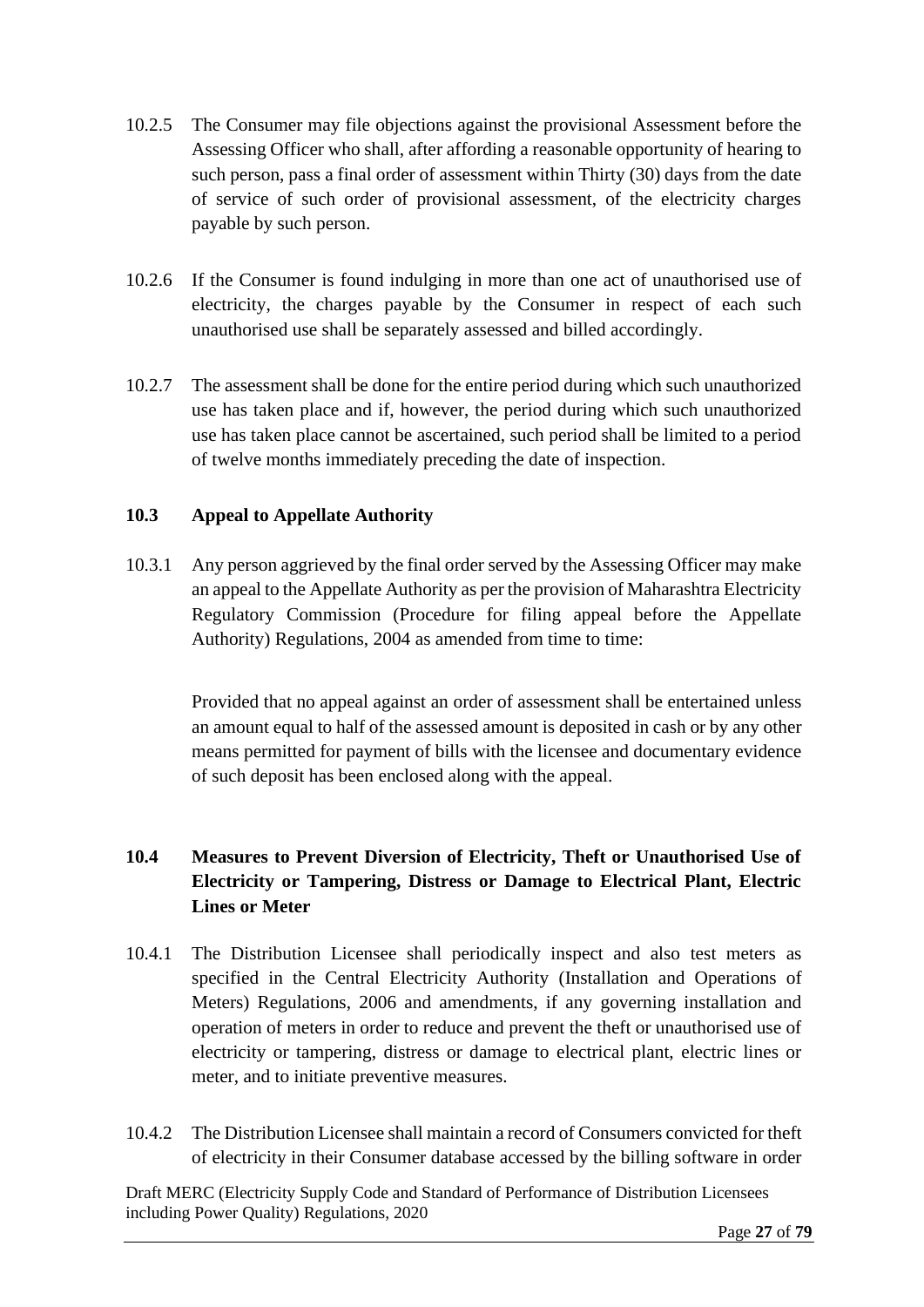to ensure that the Consumer can be identified as a repeat offender in case that such Consumer is found to have indulged in theft of electricity again and the terms applicable for repeat offenders may be applied on the Consumer.

- 10.4.3 It shall be a constant endeavor of the Distribution Licensee to take steps to increase the awareness among the Consumers regarding the diversion of electricity, theft or unauthorised use of electricity, tampering of equipment, distress or damage to electrical plant, etc. and its implications.
- 10.4.4 It shall also be a constant endeavor of the Distribution Licensee to adopt technological innovations to track and control diversion of electricity, theft and unauthorised use of electricity.

# <span id="page-27-0"></span>**11. Wiring of Consumer's Premises**

The work of wiring at the premises of the Consumer beyond the Point of Supply shall be carried out by the Consumer and shall conform to the standards specified in the Central Electricity Authority (Measures relating to Safety and Electricity Supply) Regulations, 2010 as amended from time to time:

Provided that if at any time Distribution Licensee finds any leakage of electricity in internal wiring of the Consumer which would be harmful to other Consumers or distribution system, Distribution Licensee may disconnect supply of such Consumer by providing reasons for the same.

#### <span id="page-27-1"></span>**12. Change of Name**

12.1 A connection may be transferred in the name of another person upon death of the Consumer or, in case of transfer of ownership or occupancy of the premises, upon application for change of name by the new owner or occupier:

Provided that such change of name shall not entitle the Applicant to require shifting of the connection to a new premise.

- 12.2 The application for change of name shall only be submitted online accompanied by such charges as are required under the approved Schedule of Charges of the Distribution Licensee.
- 12.3 The application under Regulation 12.2 shall be accompanied by:
	- a. consent letter of the transferor for transfer of connection in the name of transferee;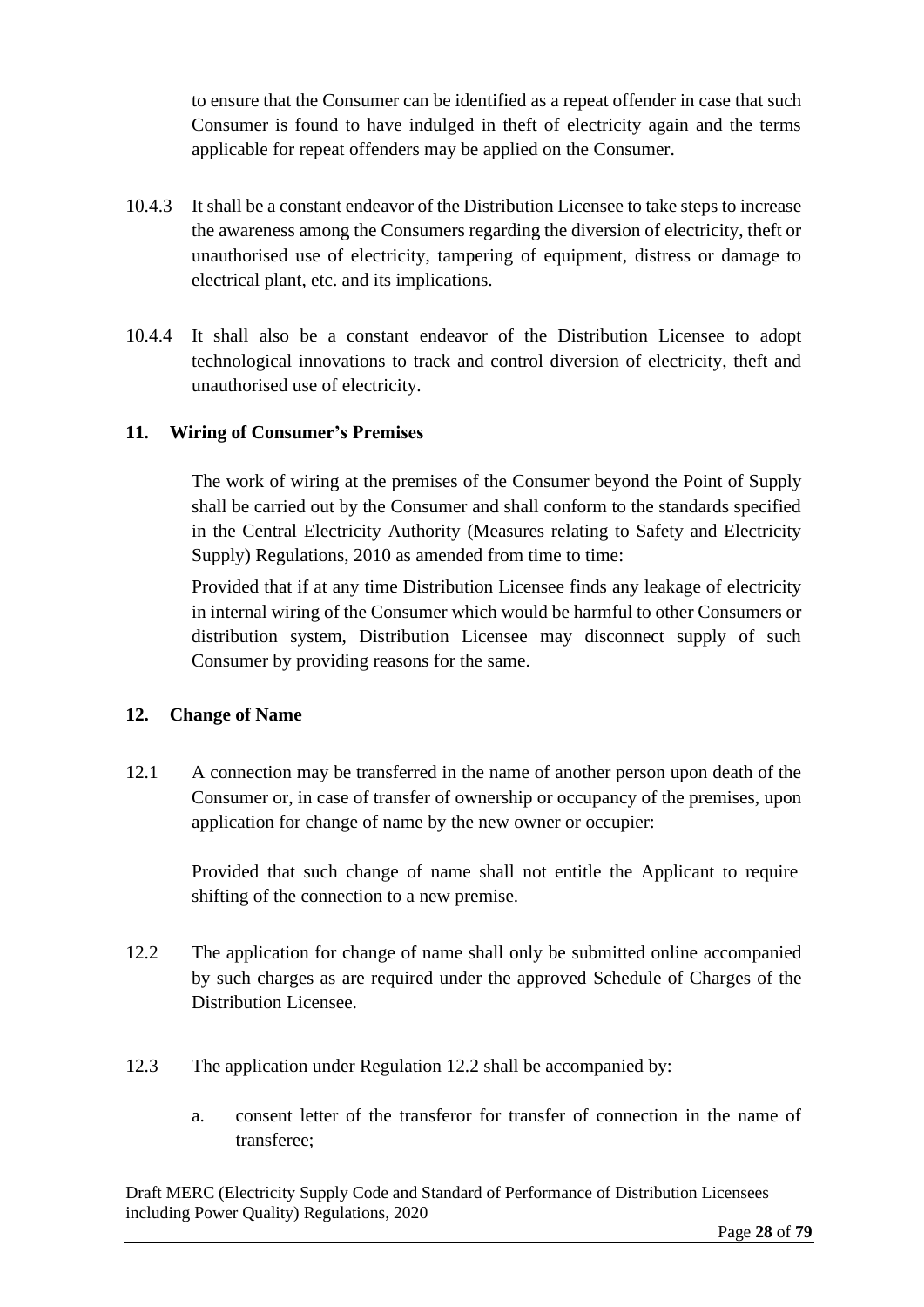- b. in the absence of a consent letter, any one of the following documents in respect of the premises: (i) proof of ownership of premises; (ii) in case of partition, the partition deed; (iii) registered deed; or (iv) succession certificate;
- c. photocopy of licence / permission with respect to the purpose for which electricity is being supplied to the premises, if required by statute;
- 12.4 The Distribution Licensee shall communicate the decision on change of name to the Consumer within the second billing cycle from the date of online application for change of name:

Provided where the Distribution Licensee disallows or refuses to the change of name, it shall do so after affording the Consumer concerned a reasonable opportunity of being heard in the matter:

Provided further that the Distribution Licensee shall communicate the reasons of refusal in writing to the Consumer.

12.5 Any charge for electricity or any sum other than a charge for electricity due to the Distribution Licensee which remains unpaid by a deceased Consumer or the erstwhile owner / occupier of any premises, as a case may be, shall be a charge on the premises transmitted to the legal representatives / successors-in-law or transferred to the new owner / occupier of the premises, as the case may be, and the same shall be recoverable by the Distribution Licensee as due from such legal representatives or successors-in-law or new owner / occupier of the premises, as the case may be.

# <span id="page-28-0"></span>**13. Security Deposit**

- 13.1 Subject to the provisions of sub-section (5) of Section 47 of the Act, the Distribution Licensee may require any person to whom supply of electricity has been sanctioned to deposit a security in accordance with the provisions of clause of sub-section (1) of Section 47 of the Act.
- 13.2 The amount of the security referred to in Regulation 13.1 above shall be twice the average of the billing cycle period. For the purpose of determining the average billing under this Regulation 13.2, the average of the billing to the Consumer for the last twelve months, or in cases where supply has been provided for a shorter period, the average of the billing of such shorter period, shall be considered:

Provided that for Consumers having quarterly billing cycle, amount of the security shall be 1.5 times the average of the billing cycle period.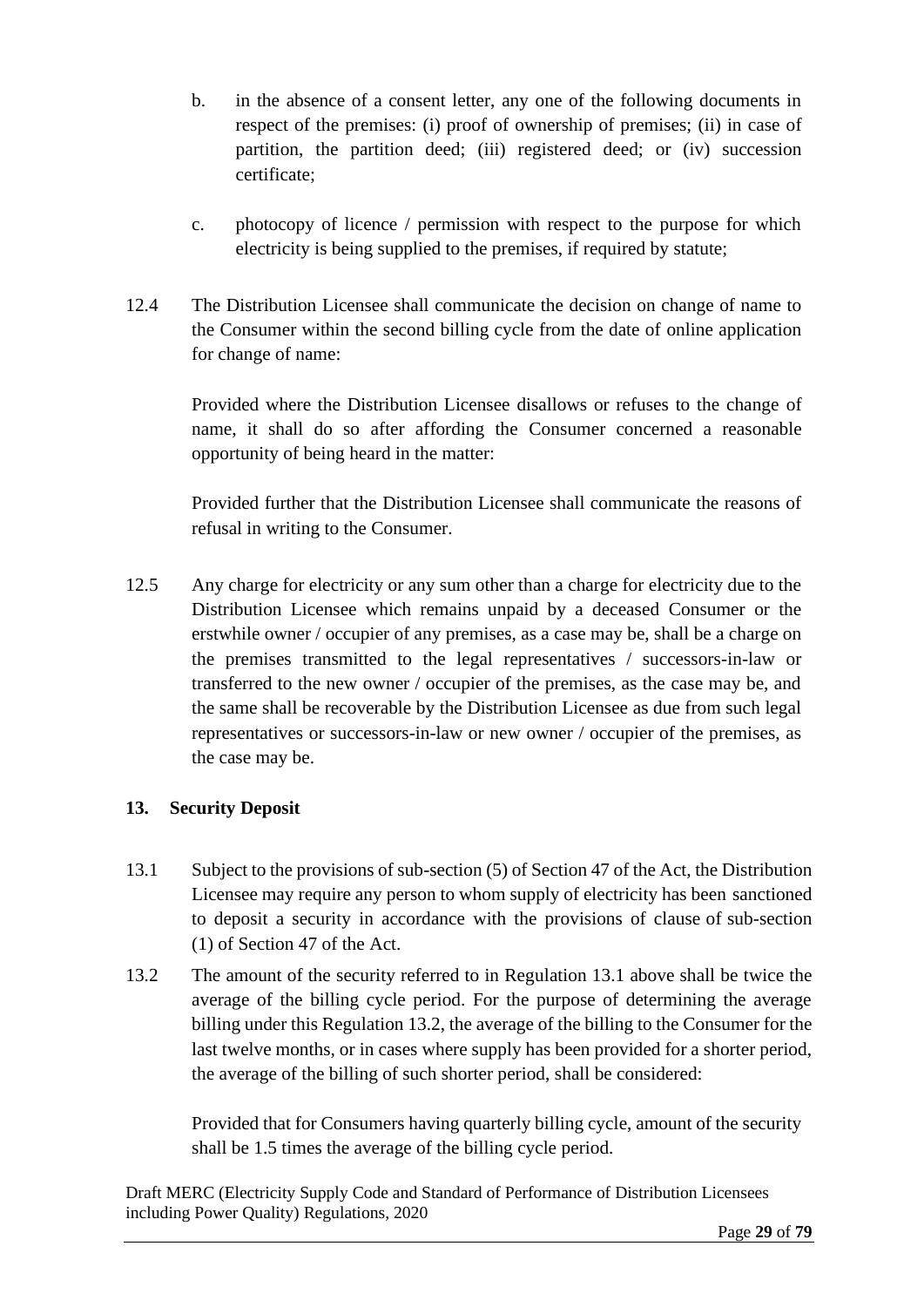Provided further that in the case of seasonal Consumers, the billing for the season for which supply is provided shall be used to calculate the average billing for the purpose of this Regulation 13.2:

Provided further that in case of installation of pre-paid meters, the security deposit shall not be collected by the Distribution Licensee and that the Consumer shall be eligible for a rebate/incentive as approved by the Commission for making the prepayment.

- **Explanation**  *for the purpose of this Regulation 13.2, the term "seasonal Consumers" means Consumers who normally operate for a part, not exceeding nine (9) months, of the year, including cotton ginning factories, cotton seed oil mills, cotton pressing factories, salt manufacturers, khandsari / jaggery manufacturing units and such other Consumers who may opt for seasonal pattern of consumption in accordance with the applicable tariff Order of the Commission.*
- 13.3 Where the Distribution Licensee requires security from a Consumer at the time of commencement of service, the amount of such security shall be estimated by the Distribution Licensee based on the tariff category and Contract Demand / Sanctioned Load, load factor, diversity factor and number of working shifts of the Consumer:

Provided that the Distribution Licensee shall formulate the methodology for calculation of the Security Deposit for different categories and the same shall be available on the Website.

13.4 The Distribution Licensee shall re-calculate the amount of security based on the actual billing of the Consumer once in each financial year, which shall be payable by the Consumer in accordance with Regulation 13.6:

Provided that subsequent to the notification of these Regulations, the Distribution Licensee shall recalculate the amount of security for its existing Consumers and raise the demand for additional security on its existing Consumers, to be recovered in Six (6) equal monthly instalments.

13.5 Where the amount of security deposit maintained by the Consumer is higher than the security required to be maintained under this Regulation 13, the Distribution Licensee shall refund the excess amount of such security deposit in a single payment:

Provided that such refund shall be made upon request of the person who gave the security and with an intimation to the Consumer, if different from such person,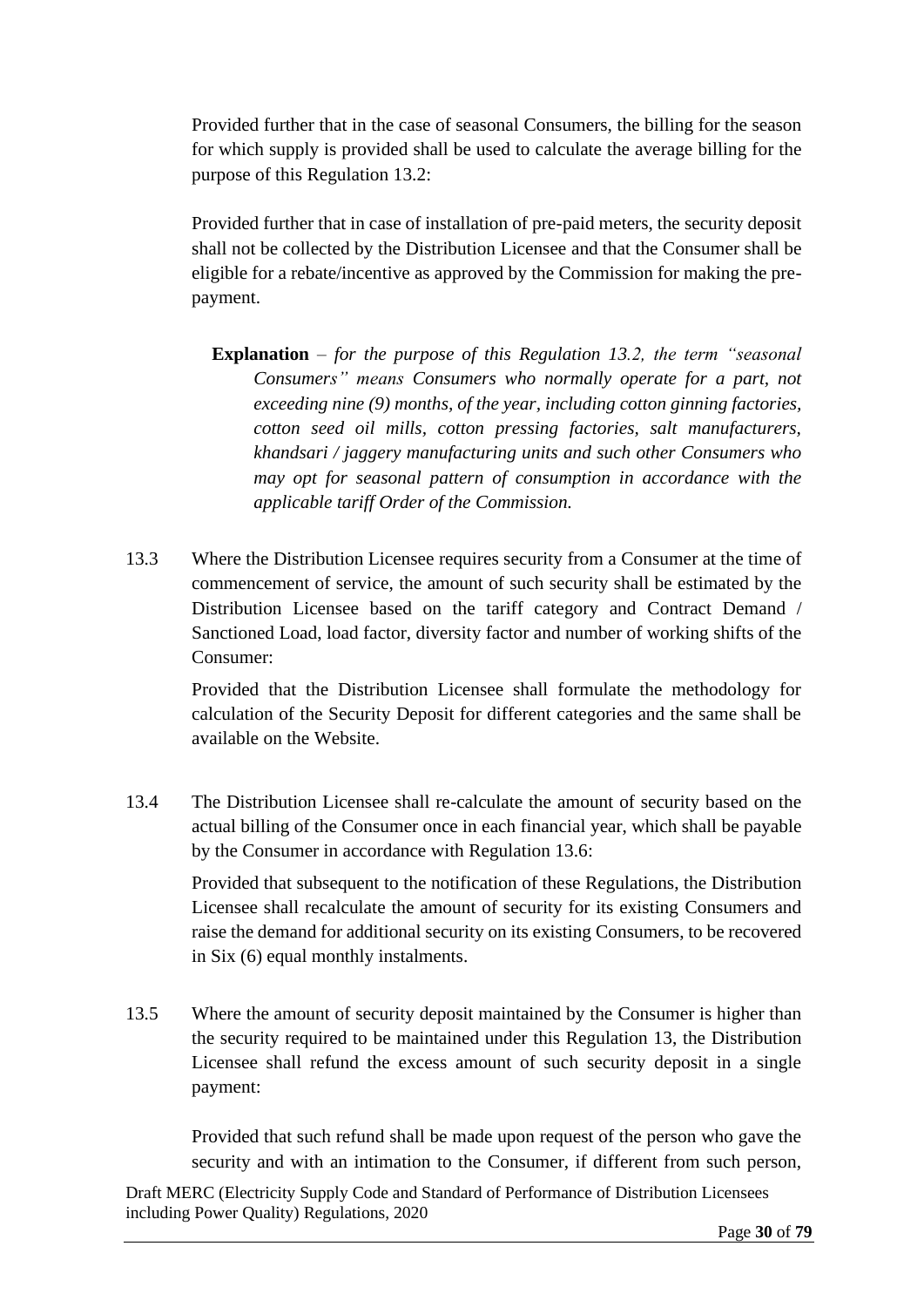shall be, at the option of such person, either by way of adjustment in the next bill or by way of a separate cheque payment within a period of Thirty (30) days from the receipt of such request:

Provided further that such refund shall not be required where the amount of refund does not exceed the higher of Ten (10) per cent of the amount of security deposit required to be maintained by the Consumer or Rupees Three Hundred.

13.6 Where the amount of security re-calculated pursuant to Regulation 13.4 above, is higher than the security deposit of the Consumer, the Distribution Licensee shall be entitled to raise a demand for additional security on the Consumer:

Provided that the Consumer shall be given a time period of not less than Thirty (30) days to deposit the additional security pursuant to such demand.

- 13.7 Where a Consumer who has deposited security subsequently opts to receive supply through a prepayment meter, the amount of such security deposit shall, after deduction of all monies owing from such Consumer, be either refunded to such Consumer or treated as a part of the value of the prepayment credit to the account of such Consumer, from which the value of his future consumption is to be deducted.
- 13.8 The Distribution Licensee may apply any security so deposited, towards satisfaction of any amount which is due or owing from the Consumer.
- 13.9 Upon termination of supply, the Distribution Licensee shall, after recovery of all amounts due, refund the remainder amount held by the Distribution Licensee to the person who deposited the security, with an intimation to the Consumer, if different from such person within Seven (7) days:

Provided that original receipt of payment of Security Deposit need not to be submitted while claiming such refund if the KYC/e-KYC bank details are available with the Distribution Licensee.

- 13.10 A Consumer
	- a. with a consumption of electricity of not less than one lac (1,00,000) kilo-watt hours per month; and
	- b. with no undisputed sums payable to the Distribution Licensee under Section 56 of the Act

may, at the option of such Consumer, deposit security under this Regulation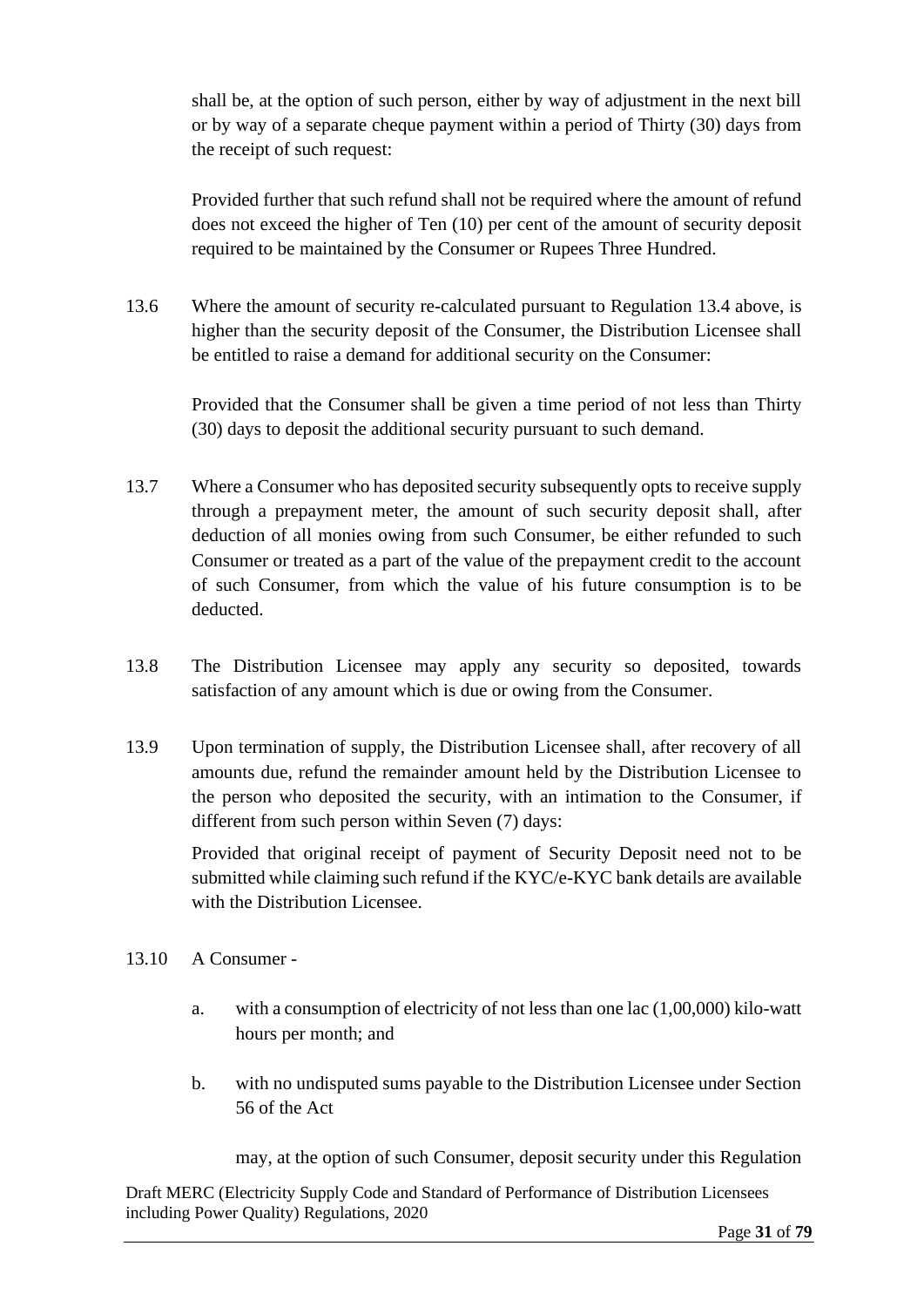13, by way of cash, irrevocable letter of credit or unconditional bank guarantee issued by a scheduled commercial bank.

13.11 The Distribution Licensee shall pay interest on the amount of security deposited in cash (including payments made through NEFT/RTGS, cheque and demand draft) by the Consumer at a rate equivalent to the Bank Rate of the Reserve Bank of India:

Provided that such interest shall be paid where the amount of security deposited in cash under this Regulation 13 is equal to or more than Rupees Fifty.

13.12 Interest on cash security deposit shall be payable from the date of deposit by the Consumer till the date of dispatch of the refund by the Distribution Licensee.

### <span id="page-31-0"></span>**14. Classification and Reclassification of Consumers into Tariff Categories**

The Distribution Licensee may classify or reclassify a Consumer into various Commission's approved tariff categories based on the purpose of usage of supply by such Consumer:

Provided that the Distribution Licensee shall not create any tariff category other than those approved by the Commission.

#### <span id="page-31-1"></span>**15. Meters**

#### 15.1 **Requirement of Meters**

15.1.1. All connections shall be released with an appropriate meter. All meters shall conform to requirements as laid down by various Regulations issued by Central Electricity Authority (Installation & Operation of Meters) Regulations, 2006 and as amended from time to time. The Distribution Licensee shall also comply with these Regulations for energizing a new connection or for replacement of meter or for other purposes such as energy audit and interface meter:

Provided that all the new connections in the Urban Area shall be released with the Smart Meter having atleast the facility of remote reading:

Provided further that multiple new connections (atleast 5 connection in a single building) in the Rural Area shall be released with the Smart Meter having atleast the facility of remote reading:

Provided further that all the existing meters whenever replaced shall be replaced only by Smart Meters having atleast the facility of remote reading.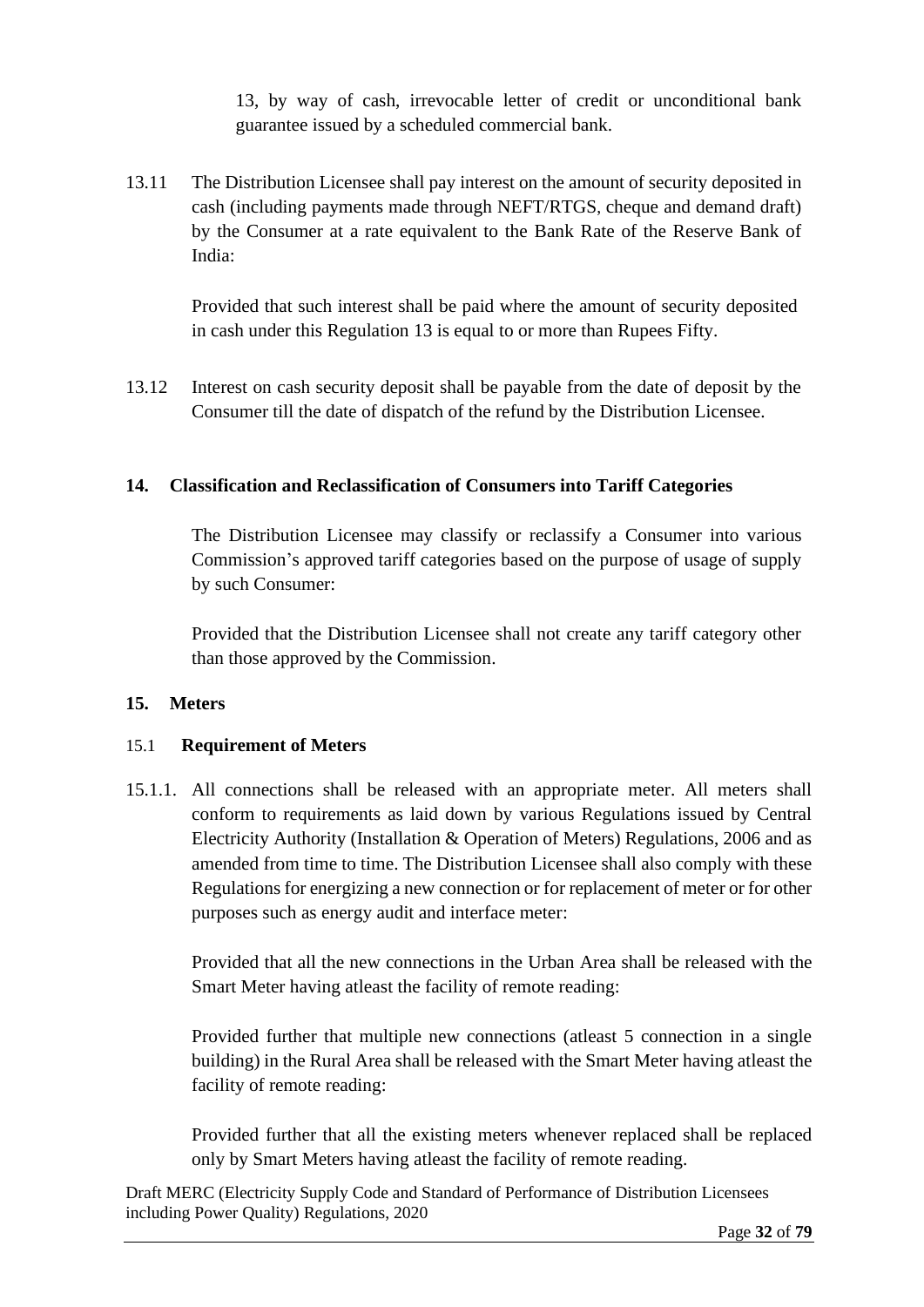15.1.2. Wherever required, suitable switchgear of the appropriate rating and specification shall be installed in addition to the meter by the Distribution Licensee:

At the time of releasing a new connection, the Distribution Licensee shall not recover any cost towards meter and allied equipment's. The Consumer may also opt to purchase the meter himself, provided the meter is of a specification approved by the Distribution Licensee from time to time:

Provided that where the Consumer elects to purchase the meter from a supplier other than the Distribution Licensee, the same shall be purchased from the approved list of suppliers which shall be uploaded by the Distribution Licensee on its Website:

Provided further that that in case the consumer elects to purchase the meter from the approved sources, the Distribution Licensee shall be entitled to test the correctness of the meter prior to the installation:

Provided further that Distribution Licensee shall complete the process of testing and installation of meter purchased by Consumer within Seven (7) days of meter being handed over to the Licensee by the Consumer.

# 15.2. **Supply and Installation of Meters and suitable Switchgear**

- 15.2.1. Installation or replacement of the meter shall be done by the Distribution Licensee's engineer in the presence of the Consumer or his authorised representative, after giving a notice period of Two (2) days. If Consumer or his authorised representative are not present then the Distribution Licensee shall proceed with Installation or replacement of the meter.
- 15.2.2. The Distribution Licensee shall record the details of the existing meter and replaced meter including the initial reading of the new meter being connected and the final reading of the old meter being removed. The Distribution Licensee shall convey these details to the Consumer through a written communication.
- 15.2.3. The seal, name plates and distinguishing numbers or marks affixed on the meter and allied equipment or apparatus shall not in any way be broken, erased or altered by the Consumer. Treatment of meter seals shall be in accordance with the Central Electricity Authority (Installation and Operation of Meters) Regulations, 2006 as amended from time to time.
- 15.2.4. The Consumer shall be responsible for safe custody of meter(s) and accessories if the same are installed within the Consumer's premises. The Consumer shall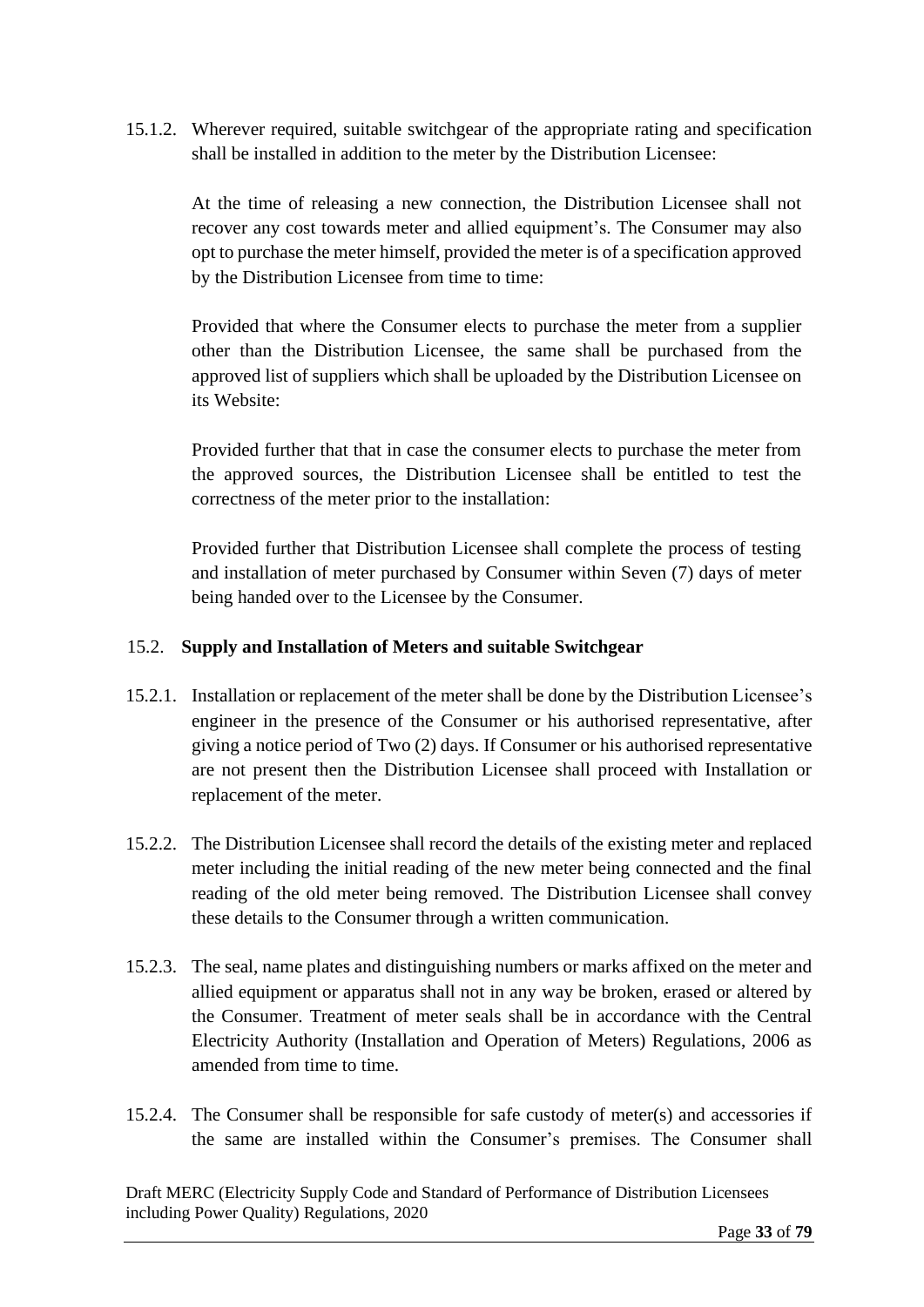promptly notify the Distribution Licensee about any fault, accident or problem noticed with the meter.

15.2.5. Distribution Licensee or a Consumer may install a check meter conforming to the technical specifications as laid down in the Central Electricity Authority (Installation & Operation of Meters) Regulations, 2006 as amended from time to time. This check meter shall be installed at the cost of the entity proposing such an installation. This check meter may be calibrated by the Distribution Licensee upon payment of prescribed fee as per the relevant Schedule of Charges as determined by the Commission from time to time. In both the cases, the Distribution Licensee shall be responsible for application of seals to the meters and monitoring the same:

Provided that check meter readings shall not be used for billing purpose by the Distribution Licensee except when the main meter is found and proven to be erroneous.

15.2.6. In case of previous unmetered agricultural Consumers, group metering may be adopted till the time individual metering is not completed. Consumers can be charged on a pro-rata basis based on their pump sets ratings.

### 15.3. **Lost / Burnt Meters**

- 15.3.1. Any complaint to the Distribution Licensee regarding a lost meter shall be accompanied by a copy of the First Information Report (FIR) lodged with the appropriate police station.
- 15.3.2. Supply in these cases, if cut-off, shall be restored after installation of a new meter and payment by the Consumer of the price of the meter, the cost of other apparatus, and any other applicable deposits and charges based on the approved Schedule of Charges under Regulation 19:

Provided that the estimated electricity charges for the period for which meter was not available due to loss of meter may be billed to the Consumer in the ensuing bill after supply is restored.

15.3.3. Where, upon a complaint by the Consumer or inspection by the Authorised Representative, the meter is found to be burnt, it shall be replaced and supply restored to the Consumer.

Provided that the Distribution Licensee may recover the price of the new meter from the Consumer:

Provided further that the estimated electricity charges for the period for which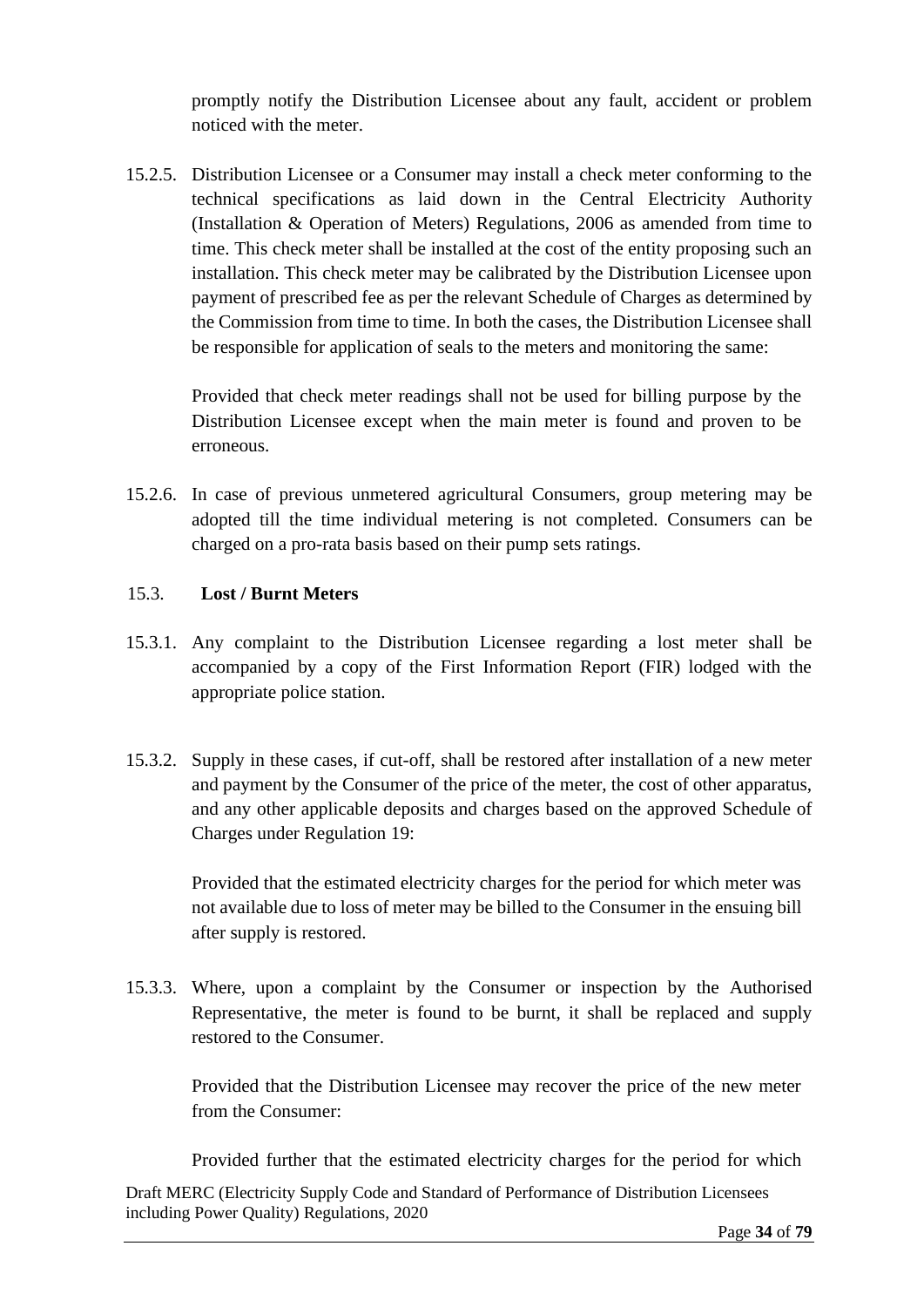meter was not available due to burning of meter may be billed to the Consumer in the ensuing bill after supply is restored.

15.3.4. Except in the case of a burnt meter or a lost meter, the Distribution Licensee shall not be authorized to recover the price of the meter from the Consumer.

# 15.4. **Reading of Meter**

15.4.1. The meter shall be read once in every three months in case of agricultural Consumers, and every month in the case of all other Consumers. Consumer shall extend all facilities to the licensee or his authorised representatives to read the meter:

Provided that the meters should be placed in easily accessible common area of the premise or any other place easily accessible.

- 15.4.2. The meter shall be read by an authorised representative of the Distribution Licensee by using appropriate meter reading instrument, if required or through AMR. The Distribution Licensee shall issue proper photo identity cards to all meter readers and meter readers shall visibly display the photo identity card during the course of meter reading.
- 15.4.3. In case the Distribution Licensee does not take the meter reading of Low Voltage installations during any month/s, the Consumer shall have the option to provide the Meter reading to the Distribution Licensee through Mobile App (registered mobile number) or through e-mail for such month/s and the Distribution Licensee shall consider such reading and provide Electricity bill to the Consumer accordingly. In case of such self-reading of meters by the Consumer, the Distribution Licensee shall reconcile the difference, if any, and adjust the bill accordingly based on the actual reading.

Provided that when the meter reading is sent by the Consumer, the Distribution Licensee shall not send any notice/provisional bill to the Consumer.

# 15.5. **Periodic Testing of Meters**

15.5.1. The Distribution Licensee shall be responsible for the periodic testing and maintenance of all Consumer meters. It shall be the Distribution Licensee's responsibility to satisfy itself regarding the accuracy of the meter before it is installed and the Distribution Licensee may test meters for this purpose. The Distribution Licensee shall be responsible for the periodic testing and maintenance of all Consumer meters in accordance with the Central Electricity Authority (Installation & Operation of Meters) Regulations, 2006 as amended from time to time.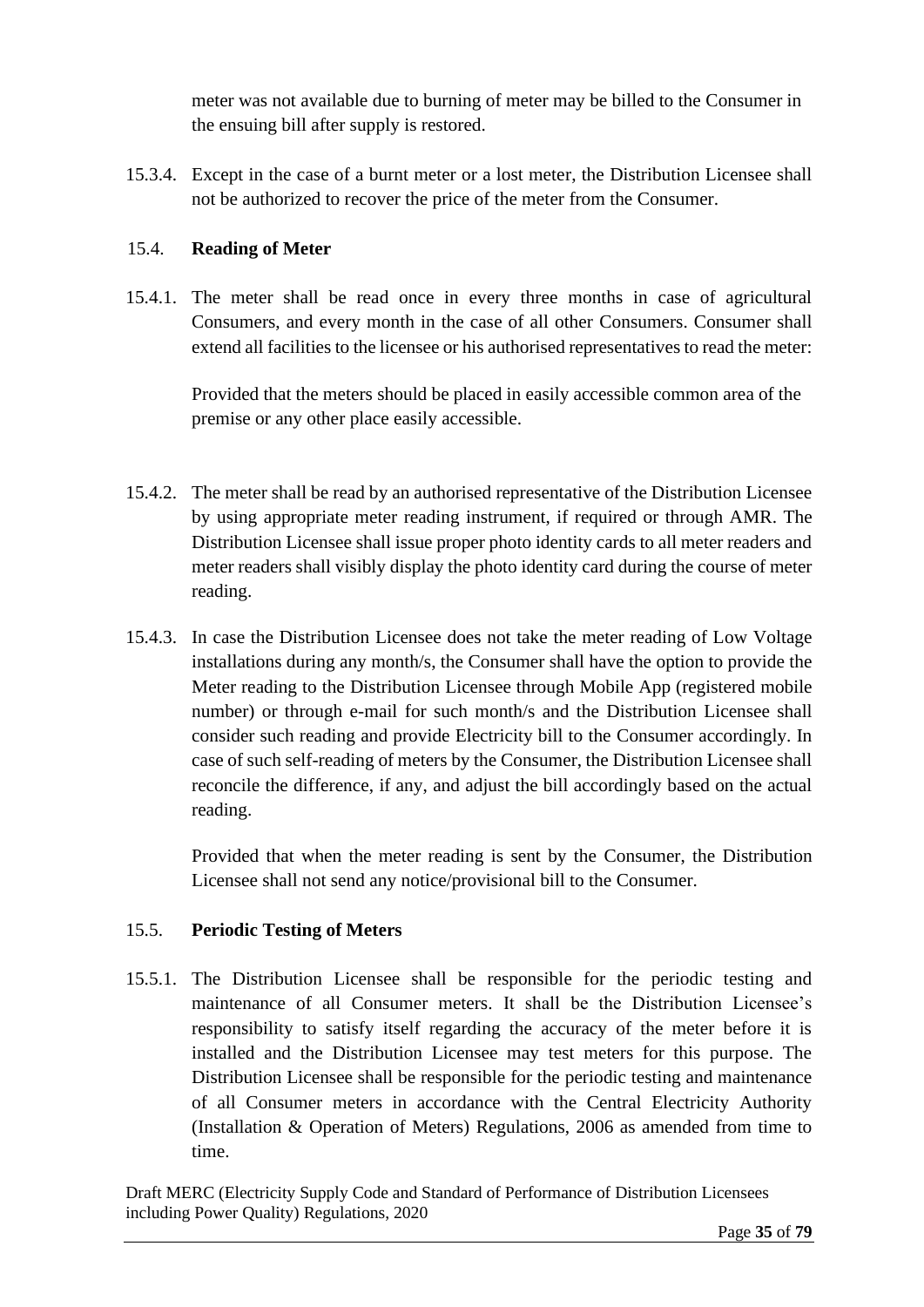15.5.2. The Distribution Licensee shall maintain the test results corresponding to the periodic testing of meters.

#### 15.6. **Testing of Defective Meter**

- 15.6.1. The Distribution Licensee shall have the right to test any meter and related apparatus at any time if there is a reasonable doubt about accuracy of the meter.
- 15.6.2. The Consumer may, upon payment of such testing charges as may be approved by the Commission under Schedule of Charges can request the Distribution Licensee to test the accuracy of the meter by applying to the Distribution Licensee:

Provided that the Distribution Licensee may get the meter tested at its own laboratory or any other facility as may be approved by the Commission:

Provided further that if a Consumer disputes the results of testing carried out by the Distribution Licensee, the meter shall be tested at a National Accreditation Board for Testing and Calibration Laboratory (NABL) accredited laboratory chosen by the Consumer at the cost of the Consumer:

Provided further that in case of testing on the Consumer's request, if the meter is found to be beyond the limits of accuracy prescribed in the Central Electricity Authority (Installation & Operation of Meters) Regulations, 2006 as amended from time to time, the Distribution Licensee shall refund the test fee to the Consumer by adjustment in the subsequent bill:

Provided further that the bills of the consumers shall be reconciled based on the meter testing results.

- 15.6.3. In case of testing on the Consumer's request, the Distribution Licensee shall provide a complaint number to the Consumer and acknowledge the date on which the complaint is received.
- 15.6.4. Before testing a Consumer's meter, the Distribution Licensee shall give advance notice of atleast Two (2) working days, intimating the date, time and place of testing so that the Consumer or his authorised representative may be present at the testing:

Provided that the Consumer's supply shall be continued through a temporary meter which shall be used for billing the Consumer during the period in which the meter is being tested in the laboratory: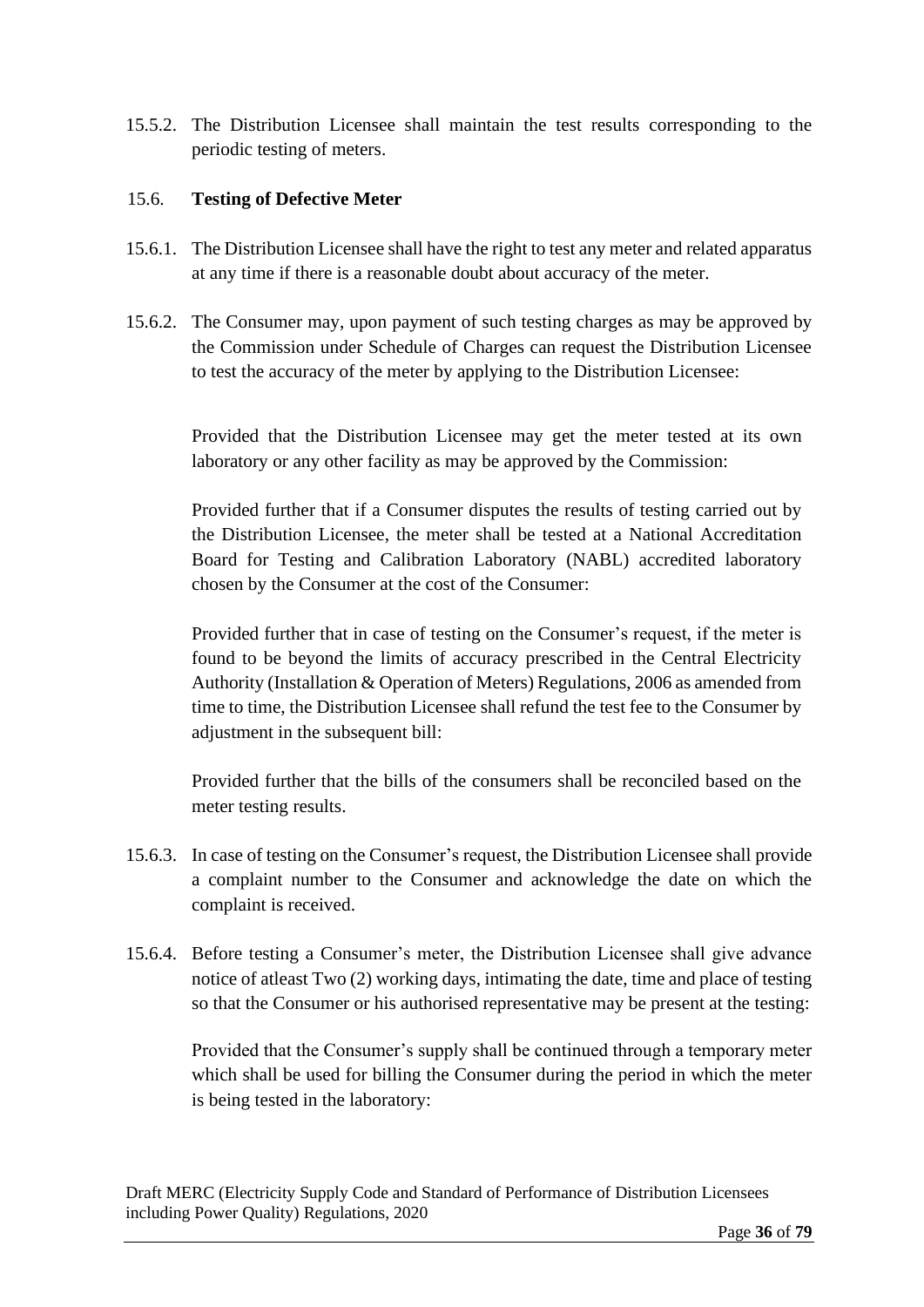Provided that if the Consumer or his authorised representative are not present on appointed date, time and place, the Distribution Licensee may complete the testing of the Consumer meter.

- 15.6.5. The Distribution Licensee shall dispatch the test report to the Consumer, to be received under acknowledgment, within a period of Fifteen (15) days of conducting the test.
- 15.6.6. Any grievance of the Consumer regarding the results of the testing may be addressed in accordance with the Maharashtra Electricity Regulatory Commission (Consumer Grievance Redressal Forum & Electricity Ombudsman) Regulations, 2020 as amended from time to time.

### **16. Billing**

### **16.1 Intervals for Billing and Presentation of Bill**

16.1.1. Except where the Consumer receives supply through a pre-payment meter, the Distribution Licensee shall issue bills to the Consumer at intervals of at least once in every three (3) months  $(\pm 7 \text{ days})$  in case of agricultural Consumers and once every month  $(\pm 3$  days) for all other Consumers, unless otherwise specifically approved by the Commission for any Consumer or class of Consumers:

Provided that the period of billing shall be factored in on monthly basis so as to arrive at the proper consumption slab.

- 16.1.2. The Distribution Licensee shall prepare the bill for every billing cycle based on actual meter reading and the bill shall be delivered to the Consumer by hand or post or courier within 5 days of date of Bill.
- 16.1.3. In case of pre-payment metering, the Distribution Licensee shall issue bill, to the Consumer, on his or her request.
- 16.1.4. The Distribution Licensee shall intimate the Consumer about despatch of bill through SMS and/or email immediately and the intimation shall consist of the details of bill amount and the due date for payment.
- 16.1.5. The Distribution Licensee shall also upload the bill on its website on the day of bill generation:

Provided that the billing details of last one year for all Consumers shall also be made available on the Distribution Licensee's website.

16.1.6. The Distribution Licensee shall issue the first bill within Two (2) billing cycles of energising a new connection: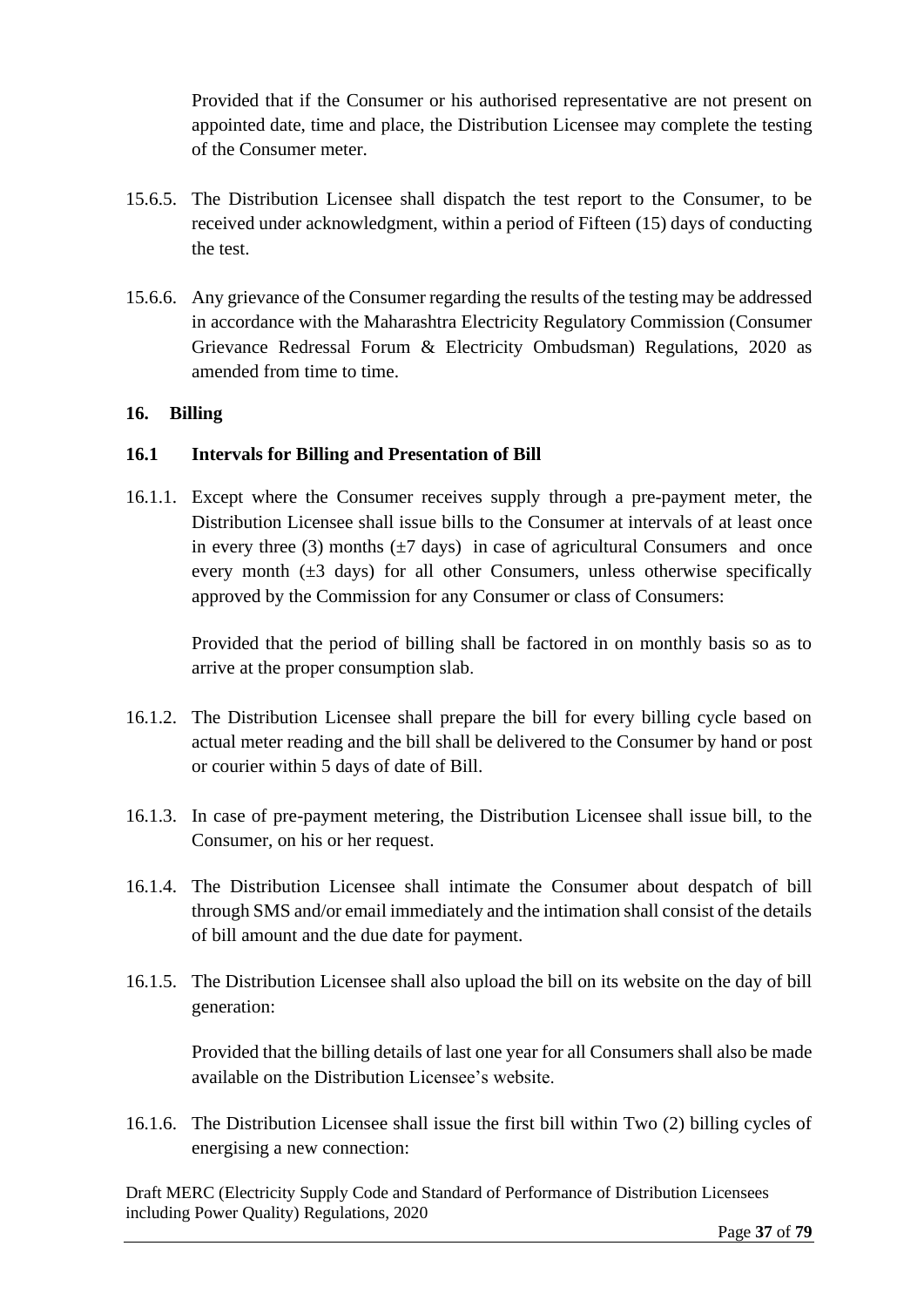Provided that in case the Consumer does not receive the first bill within two billing cycles from the date of energisation of the connection, he may complain, in writing, to the Distribution Licensee and the Distribution Licensee shall issue the bill within the next Seven (7) days.

## 16.2. **Bill Details**

- 16.2.1. The bill to the Consumer shall include all charges, deposits, taxes and duties due and payable by the Consumer to the Distribution Licensee for the period billed, in accordance with the provisions of the Act, these Regulations and the Schedule of Charges as approved by the Commission under Regulation 19.
- 16.2.2. The Distribution Licensee shall, upon request by the Consumer, explain the detailed basis of computation of the Consumer's bill.
- 16.2.3. Unless otherwise agreed between the Distribution Licensee and the Consumer, the bill shall be in Marathi and / or in English.
- 16.2.4. The bill shall include, inter alia, the information in legible form as under:
	- a. Consumer No., name and address, mobile number, email id and date of connection;
	- b. Name, address, email id and telephone number of offices of Distribution Licensee having jurisdiction over the supply;
	- c. (i) Type of supply (i.e. single phase, three-phase LT or HT or EHT);

(ii) Contract demand / Sanctioned Load;

- d. Category of Consumer (i.e. domestic, commercial etc.);
- e. Meter No. and identification details of meter (in case the meter was replaced during the billing period, the bill must indicate the meter numbers of new as well as old meter, date of replacement, final reading of old meter and initial reading of new meter at the time of replacement of meter);
- f. Pole Number and Distribution Transformer Number from which connection is served/ Name of sub-division or centre;
- g. Status of meter (OK/ defective/ not available);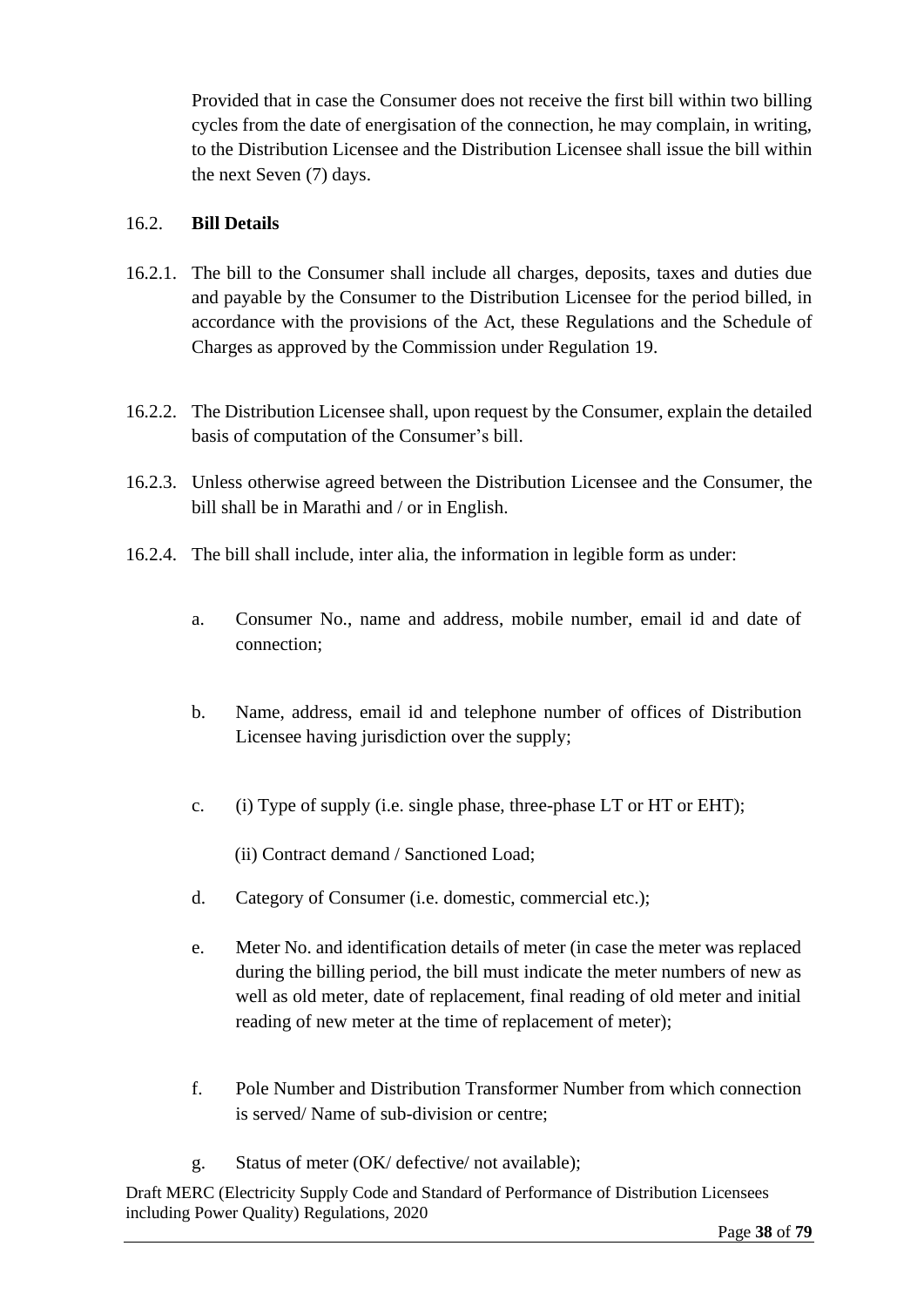- h. Billing Status (Regular/ Assessed/ Provisional Bill with reason);
- i. Previous meter reading of the billing period / cycle with date;
- j. Present meter reading of the billing period / cycle with date;
- k. Multiplying Factor of the meter;
- l. Number of units (e.g. kWh, RkVAh / kVArh, kVAh, etc.) consumed during the billing period and, where relevant for determination of charges, during different time slots in the billing period;
- m. Maximum demands during the billing period;
- n. Average power factor during the billing period, if applicable;
- o. Last Twelve (12) months energy consumption;
- p. Date of the bill and due Date of Payment and date for availing Prompt Payment Discount;
- q. Billing details The details for the current month demand and arrears shall be furnished in the bills;
- r. Security deposit details;
- s. Details of subsidy, if any, under Section 65 of the Act;
- t. Table showing the various components of applicable tariff;
- u. In case of cheques and bank drafts, the receiving authority in whose favour the amount should be drawn;
- v. Mode of payment and collection facilities;
- 16.2.5. The following information shall be provided on the bill or stamped on the bill or be sent in an annexure accompanying the bill:
	- a. address(es) of collection centre(s) and working hours for collection of bill payments, including the date and time of presence of the mobile van, if any, at different venues for collection of bill payments;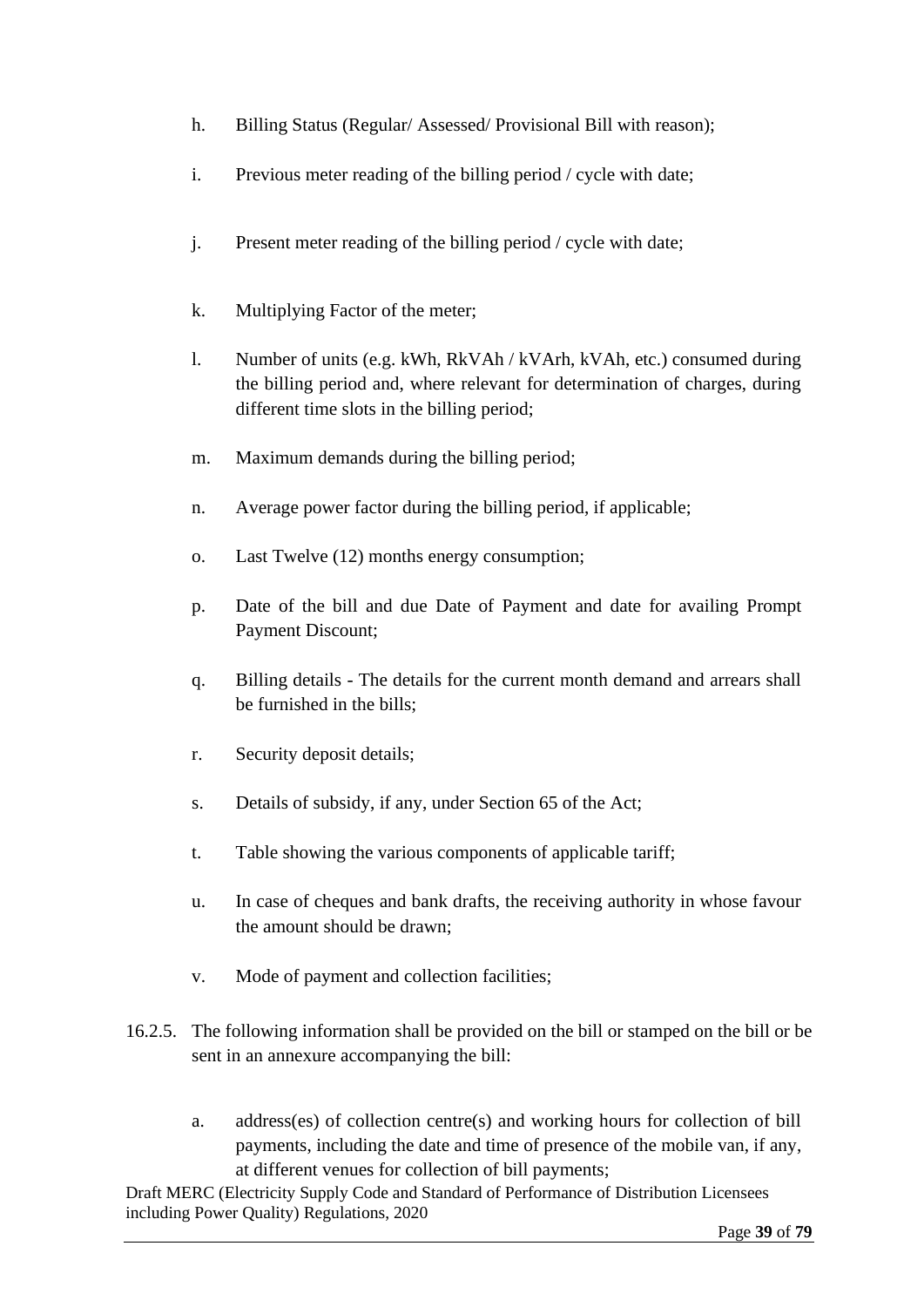- b. designation and address of the authority with whom grievance/ complaints pertaining to bills can be lodged;
- c. complete address(es) with telephone number(s) of the complaint centres, if any;
- d. addresses and telephone numbers of the Consumer Grievance Redressal Forum as well as the Ombudsman constituted under sub-section 6 of Section 42 of the Act; and
- e. Tariff Schedule applicable to the Consumer.
- 16.2.6. The bill may contain additional information or advertisements, as desired by the Distribution Licensee.

## 16.3. **Billing in the Absence of Meter Reading**

16.3.1. In case for any reason the meter is not accessible, and hence is not read during any billing period, the Distribution Licensee shall send an estimated bill to the Consumer:

Provided that if the Consumer has provided meter reading as per Regulation 15.4.3, the Distribution Licensee shall consider such meter reading for sending the bill:

Provided further that the amount so paid will be adjusted after the readings are taken during the subsequent billing period(s).

16.3.2. If the meter remains inaccessible after two consecutive efforts to effect a meter reading, then in addition to any remedy available to the Distribution Licensee under Section 163 of the Act, the Consumer shall be served not less than seven clear working days' notice to keep open the premises for taking the meter reading on the days stated in the notice:

Provided that the notice shall also indicate the times at which the Authorised Representative shall remain present to read the meter.

16.3.3. Where the Consumer fails to keep the meter accessible on the days and at the times stated in the notice in Regulation 16.3.2 above, the same shall be deemed to be a refusal of entry under the provisions of sub-section (3) of Section 163 of the Act and the consequences thereunder shall apply.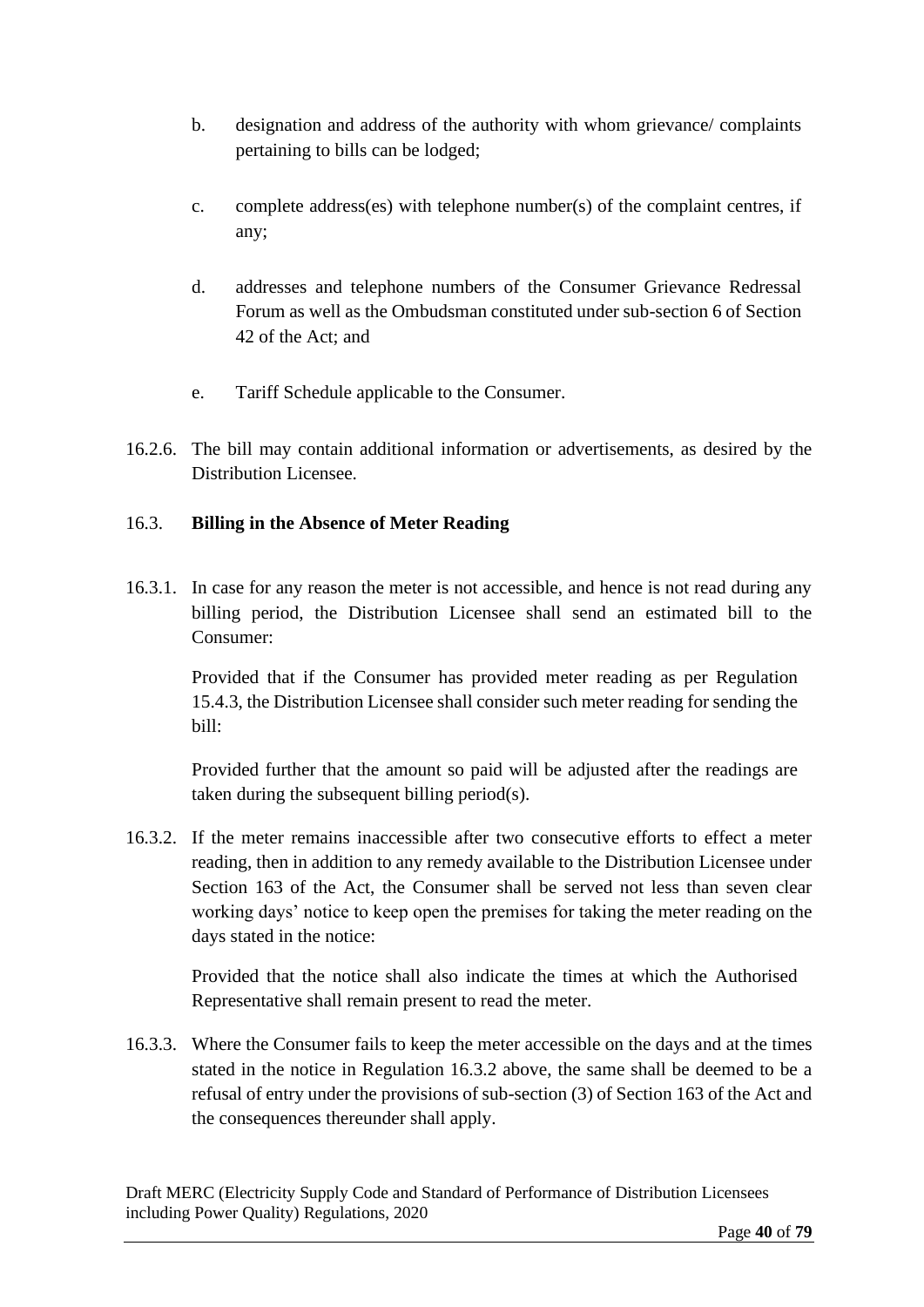- 16.3.4. Without prejudice to the provisions of the Act, nothing in Regulation 16.3.3 shall apply where the Consumer has provided prior intimation to the Distribution Licensee, with cogent reasons, of any temporary inaccessibility to the meter and has sought a facility for advance payment in accordance with Regulation 16.6.
- 16.3.5. For the purpose of this Regulation 16.3, the estimated bill shall be computed based on the consumption during the corresponding period in the previous year when readings were taken or the average consumption of the previous three (3) billing cycles for which the meter has been read by the Distribution Licensee, whichever is higher.
- 16.3.6. However, the Distribution Licensee shall ensure that such estimated billing does not extend to more than two (2) billing cycles at a stretch, and there are not more than two (2) estimated bills generated for a Consumer during one (1) financial year.

# 16.4. **Billing in the Event of Defective/ stuck/stopped/burnt Meters**

16.4.1. Subject to the provisions of Part XII and Part XIV of the Act, in case of a defective stuck/stopped/burnt meter, the amount of the Consumer's bill shall be adjusted, for a maximum period of three months prior to the month in which the dispute has arisen, in accordance with the results of the test taken subject to furnishing the test report of the meter along with the assessed bill.

Provided that, in case of broken or damaged meter seal, the meter shall be tested for defectiveness or tampering. In case of defective meter, the assessment shall be carried out as per clause 16.4.1 above and, in case of tampering as per Section 126 or Section 135 of the Act, depending on the circumstances of each case.

Provided further that, in case the meter has stopped recording, the Consumer will be billed for the period for which the meter has stopped recording, up to a maximum period of three months, based on the average metered consumption for twelve months immediately preceding the three months prior to the month in which the billing is contemplated.

16.4.2. In case, the Maximum Demand Indicator (MDI) of the meter at the Consumer's installation is found to be faulty or not recording at all (unless tampered), the Maximum Demand for the month shall be considered as Maximum Demand recorded during the corresponding month/billing cycle of previous year, when the meter was functional and recording correctly. In case, the recorded Maximum Demand of corresponding month/billing cycle of past year is also not available, the maximum demand corresponding to the preceding/succeeding month/billing cycle of previous year, whichever is higher shall be considered.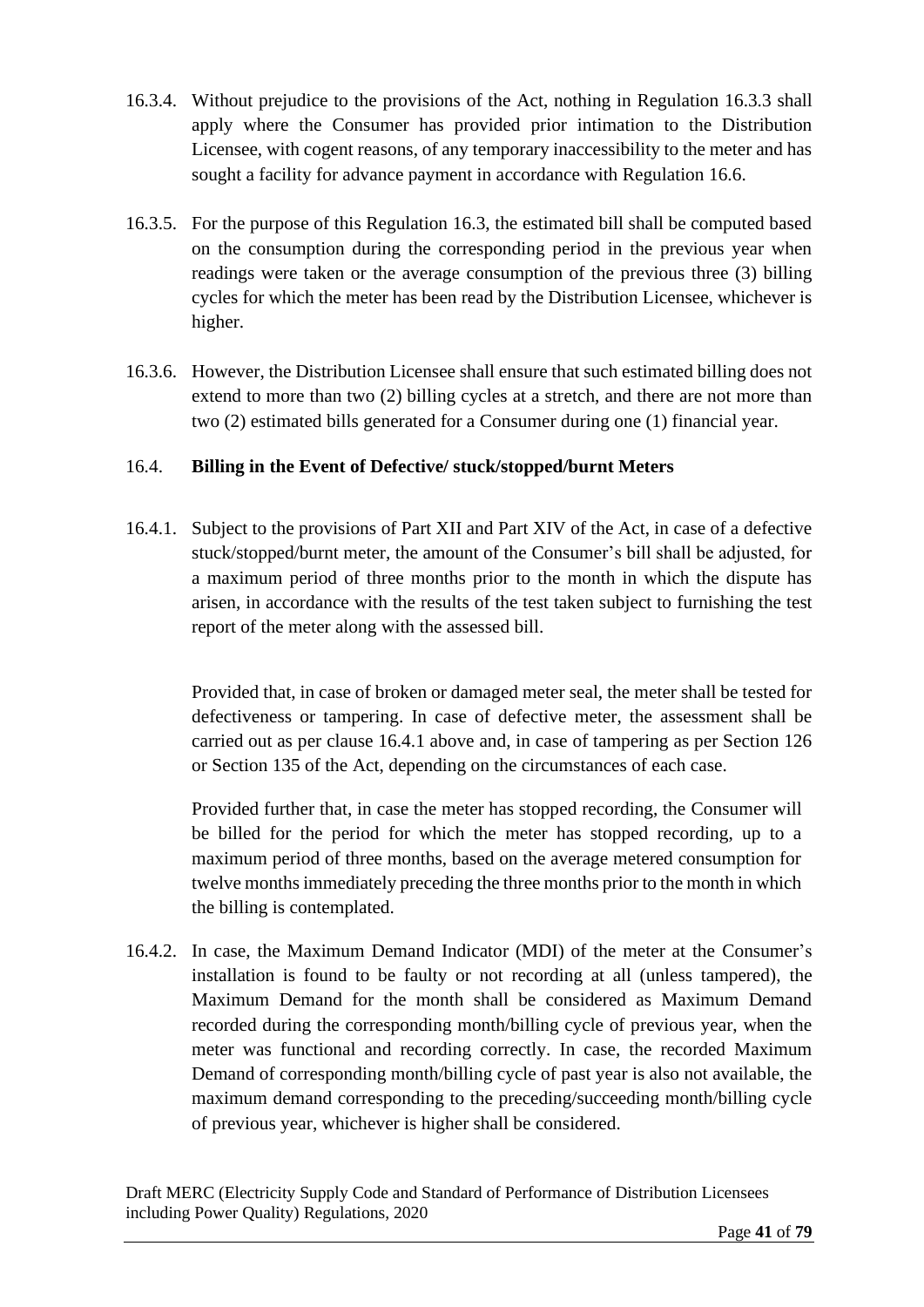Provided further that Maximum Demand shall be billed as per methodology prescribed in the Tariff Order from time to time.

## 16.5. **Payment of Bills**

- 16.5.1. The due date for the payment of a bill shall be mentioned on the bill and such due date shall be not less than Twenty-one (21) days from the bill date in the case of Low Tension Consumers, and not less than Fifteen (15) days in the case of other Consumers.
- 16.5.2. Where the due date indicated for payment on the bill falls on a Sunday or a public holiday, the payment shall be due on the next day and no delayed payment charges shall be levied on payment made against the bill till that day.
- 16.5.3. In case the Consumer does not receive the bill or, having received the bill, has lost the bill, he shall, before the receipt of the next bill, report the same to the officer designated by the Distribution Licensee to address such cases.
- 16.5.4. Where the Consumer or his representative visits the office of the designated officer in person to report the non-receipt or loss of bill, the designated officer shall, after verifying the identity of the Consumer, communicate to the Consumer, on the spot, the amount of the bill and due date for payment, and arrange to issue a duplicate bill on the same day without levying any charge for issue of new bill:

Provided that where the Consumer reports the non-receipt or loss of bill over the telephone, the designated officer may also communicate the amount of the bill over the telephone, after completion of suitable identity verification procedure:

Provided further that the non-receipt of bill or loss of bill does not excuse the Consumer from discharging his obligation to make payment within the due date for payment of electricity charges.

- 16.5.5. The payment may be made:
	- a. in person at the designated collection offices of the Distribution Licensee during specified times;
	- b. by post or courier;
	- c. by deposit in the drop-boxes maintained by the Distribution Licensee at designated locations;
	- d. by bank transfer through the internet/ any other mode of digital payment; or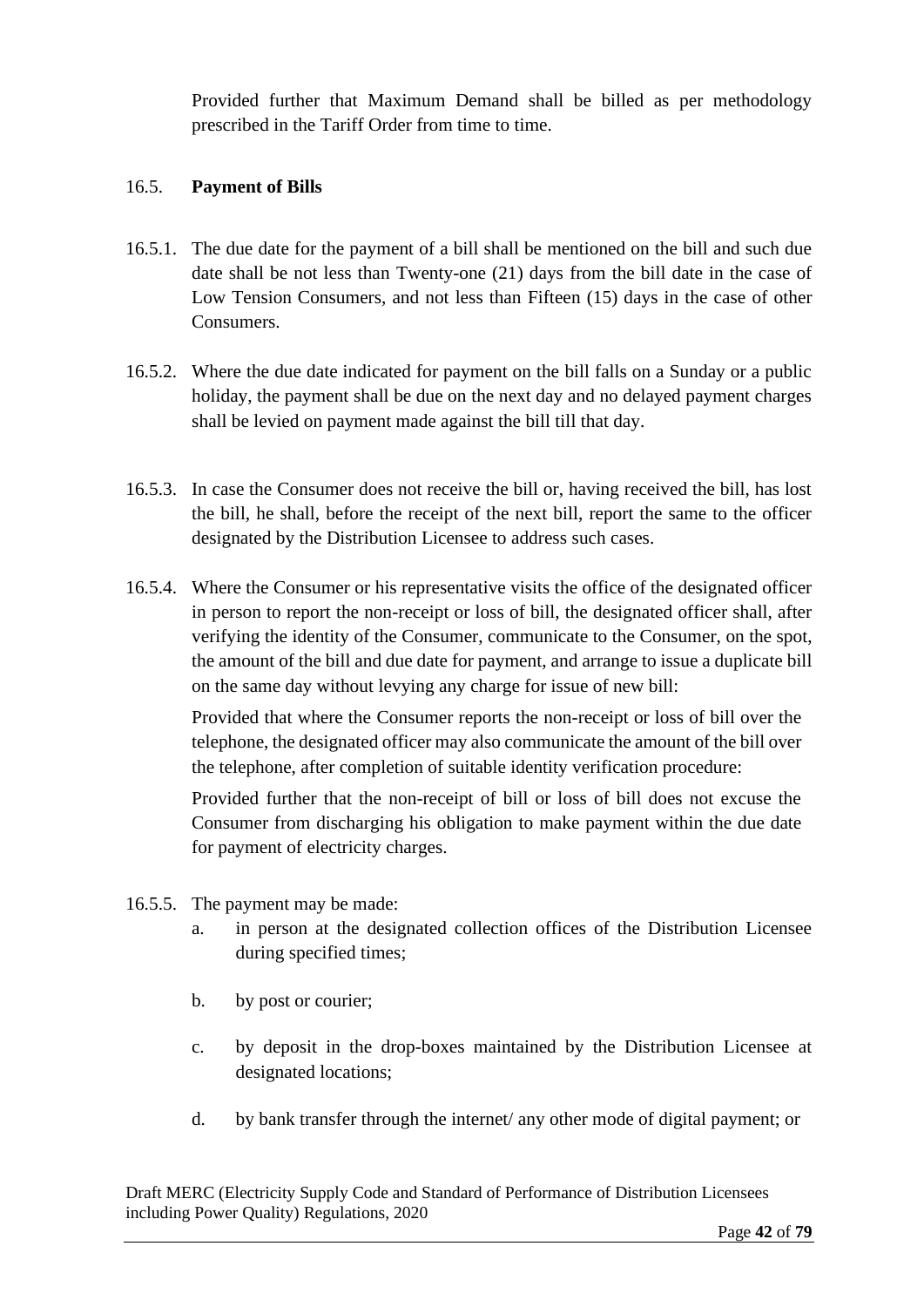- e. by any other scheme notified by the Distribution Licensee for acceptance of bill payment.
- 16.5.6. Consumer may pay the bill by Cash, Cheque, Demand Draft, Money Order or through electronic modes. The date of realisation of cheque or three (3) days from the submission of cheque shall be deemed to be the date of receipt of the payment provided that the cheque is not dishonoured:

Provided that if cheque of a Consumer dishonoured for two occasions in any Financial Year, then such Consumer shall not have facility of paying electricity bill through cheque for balance period of Financial Year:

Provided further that cash payment limit for each monthly bill shall not exceed Rs 5,000/- or as may be decided by the Commission from time to time in the tariff order.

- 16.5.7. The Distribution Licensee shall endeavour to provide various other modes of payment of bills / dues to its Consumers including but not limited to various electronic modes which may be available at the call centre or on a digital platform from time to time for the convenience of payment.
- 16.5.8. In addition to the mode of payments specified in Regulation 16.5.6 of this Code, the Distribution Licensee may notify schemes for acceptance of bill payment in a specified area and/or for a specified category of Consumers, after due notice is given to the Consumers.
- 16.5.9. The Distribution Licensee shall establish sufficient number of collection centres at suitable locations with necessary facilities where Consumer can deposit the bill amount with ease and without undue congestion.
- 16.5.10. The Consumer who neglects to pay his bill is liable for levy of delayed payment charges and interest on arrears in accordance with relevant the orders of the Commission and/or appropriation of security deposit. A notice of disconnection to a Consumer under Section 56 of the Act shall be served in the manner provided for in Section 171 of the Act:

Provided that Distribution Licensee can serve notice under Section 56 of the Act through Digital Mode such as Whatsapp message, e-mail, SMS etc.:

Provided further that it shall be responsibility of Distribution Licensee to ensure the delivery of notice through Digital Mode and that communication is complete:

Provided that such notice may be served only where the Consumer neglects to pay any sum or any charge under Section 56 of the Act: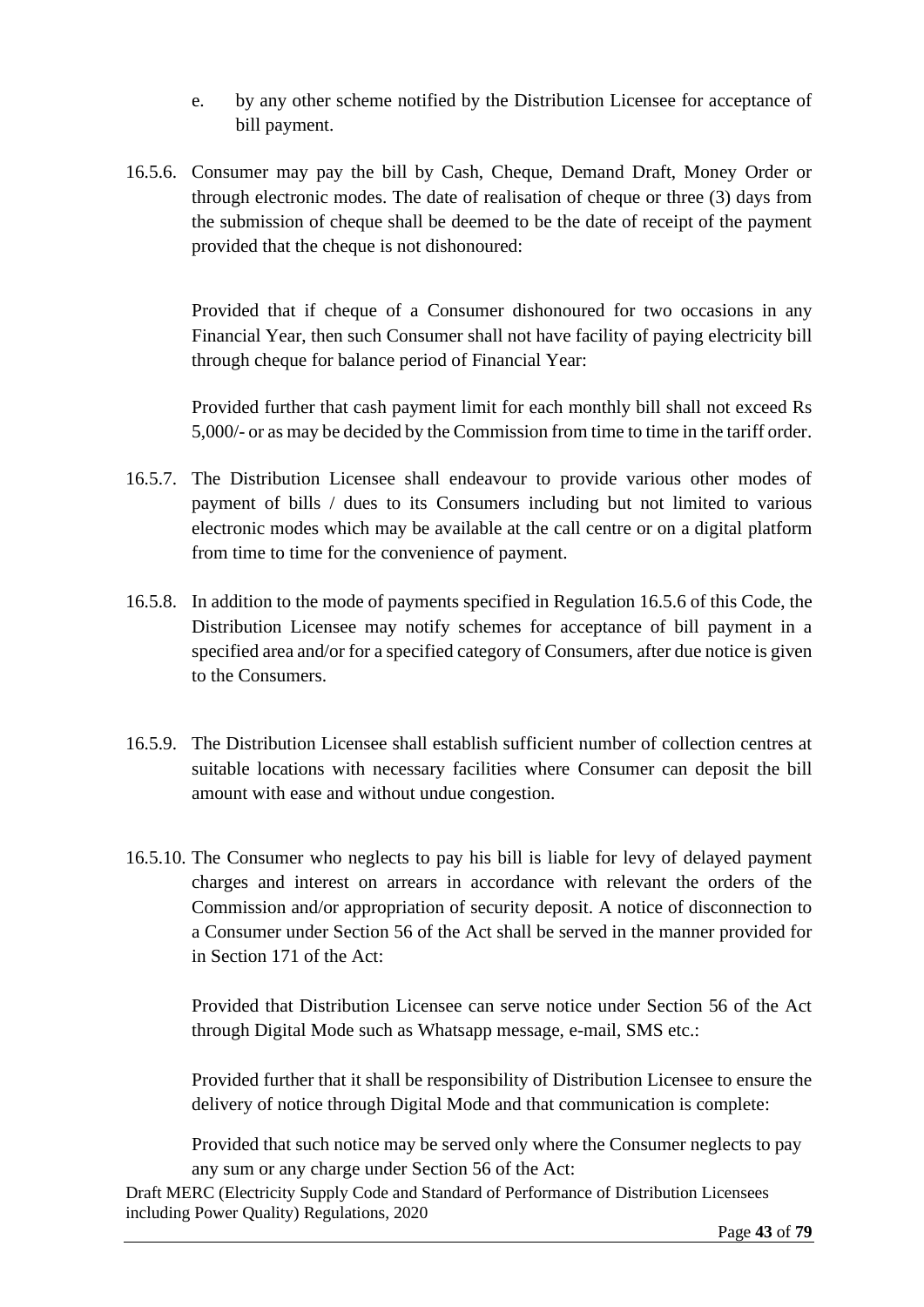Provided further that such notice shall be served separately and shall not form part of the bill but the said separate notice can be attached/sent with the bill.

- 16.5.11. The Distribution Licensee may offer incentives to Consumers for making prompt or early payment of their bills, in accordance with the relevant orders of the Commission.
- 16.5.12. In case of pre- paid metering, the Licensee shall pay a rebate/incentive to the Consumer in accordance with the relevant orders of the Commission.

### 16.6. **Advance Payment**

- 16.6.1. The Distribution Licensee shall provide Consumers the facility to make advance payment of charges for electricity supplied.
- 16.6.2. On payment of the advance amount in accordance with Regulation 16.6.1 above, the Distribution Licensee shall issue a receipt to the Consumer for the amount held as advance.
- 16.6.3. Bills of the Consumers opting for this arrangement shall show the amount deposited by the Consumer, amount adjusted against the electricity dues after each billing cycle and the balance left.
- 16.6.4. When a domestic Consumer gives prior information in writing about his continued absence from residence, the Distribution Licensee shall not send any notice/provisional bill to the Consumer provided that the Consumer pays the fixed charges for such period in advance and his supply line shall remain connected.
- 16.6.5. The Distribution Licensee shall pay interest on the amount deposited by a Consumer at a rate equivalent to the bank rate of the Reserve Bank of India.

### 16.7. **Utilization of the Amount Received**

- 16.7.1. All payments made by the Consumer will be adjusted in the following order of priority:
	- a. electricity duty / other taxes and arrears of electricity duty/ tax;
	- b. delayed payment charges;
	- c. arrears of electricity charges;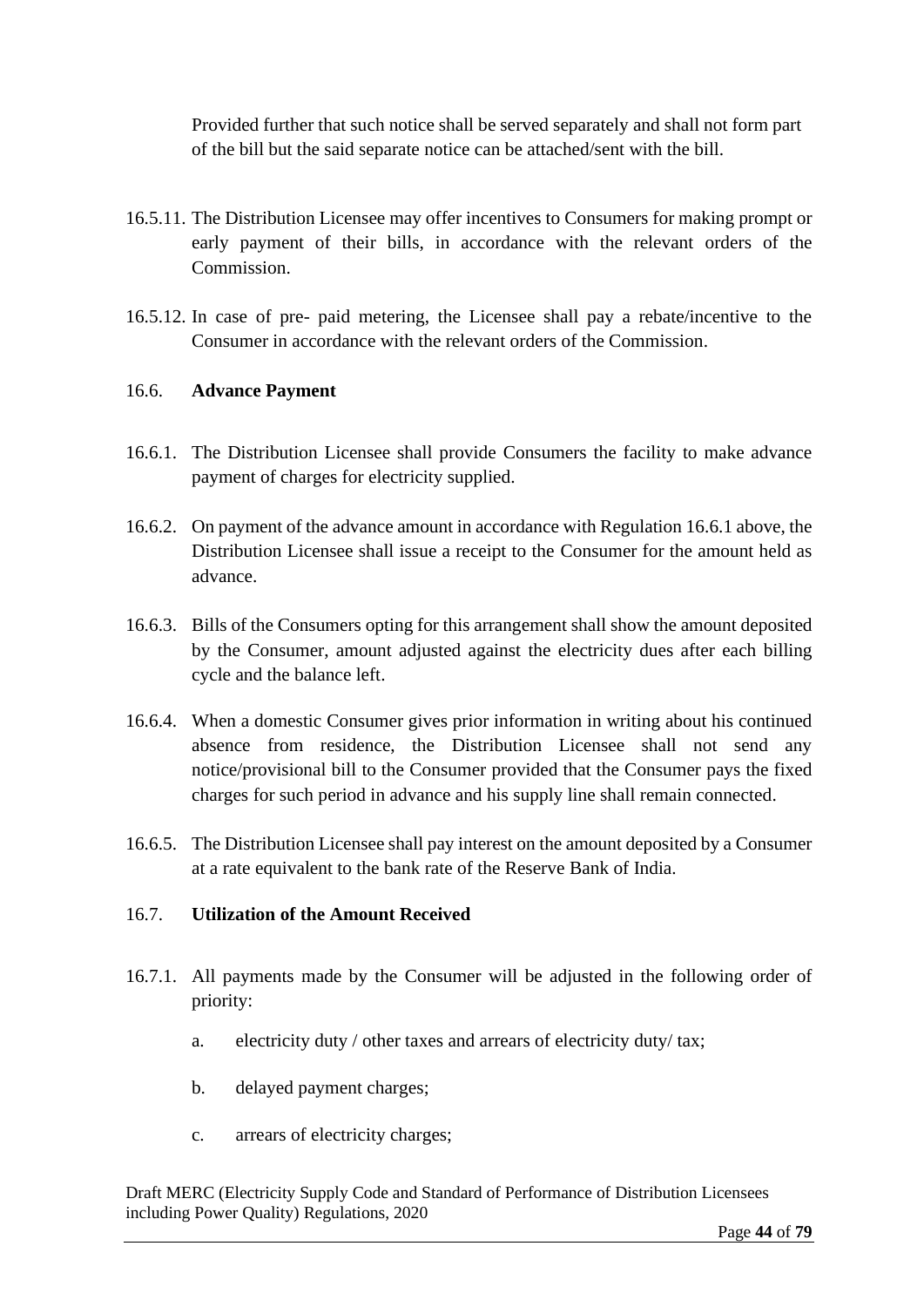- d. current electricity charges; and
- e. miscellaneous charges, if any.

## 16.8. **Delayed Payment Charges**

16.8.1. Charges for delayed payment shall be levied in accordance with the relevant orders of the Commission.

## 16.9. **Settlement of Arrears in Bill Payments**

16.9.1. The Distribution Licensee may, at its discretion, allow Consumers the facility of payment of arrears by way of instalments:

Provided that the facility of payment of arrears by way of instalments shall not affect the liability of the Consumers to pay interest and additional charges for delayed payment as per the relevant orders of the Commission from time to time, until all arrears have been cleared.

- 16.9.2. No sum due from any Consumer, on account of default in payment shall be recoverable after the period of Two (2) years from the date when such sum became first due unless such sum has been shown continuously as recoverable as arrear of charges for electricity supplied as per Section 56 (2) of the Act except for permanently disconnected Consumer.
- 16.9.3. In case of premises which are permanently disconnected or demolished for reconstruction, the liability of the arrears, if any, shall be passed on to the owners / occupiers.

### **17. Restoration of Supply of Electricity**

- 17.1. Except where the supply of electricity is disconnected on account of failure of the Consumer to comply with his obligations under the Act or these Regulations, the Distribution Licensee shall bear the costs for restoration of supply to the Consumer.
- 17.2. Where, upon settlement of any grievance or dispute in this regard, the Consumer is required to bear the costs of restoration, the Distribution Licensee shall restore supply to the Consumer upon payment by the Consumer of such charges, as approved by the Commission under Regulation 19:

Provided that the Distribution Licensee may require such charges to be paid by the Consumer by way of cash or demand draft or any other digital mode of payment.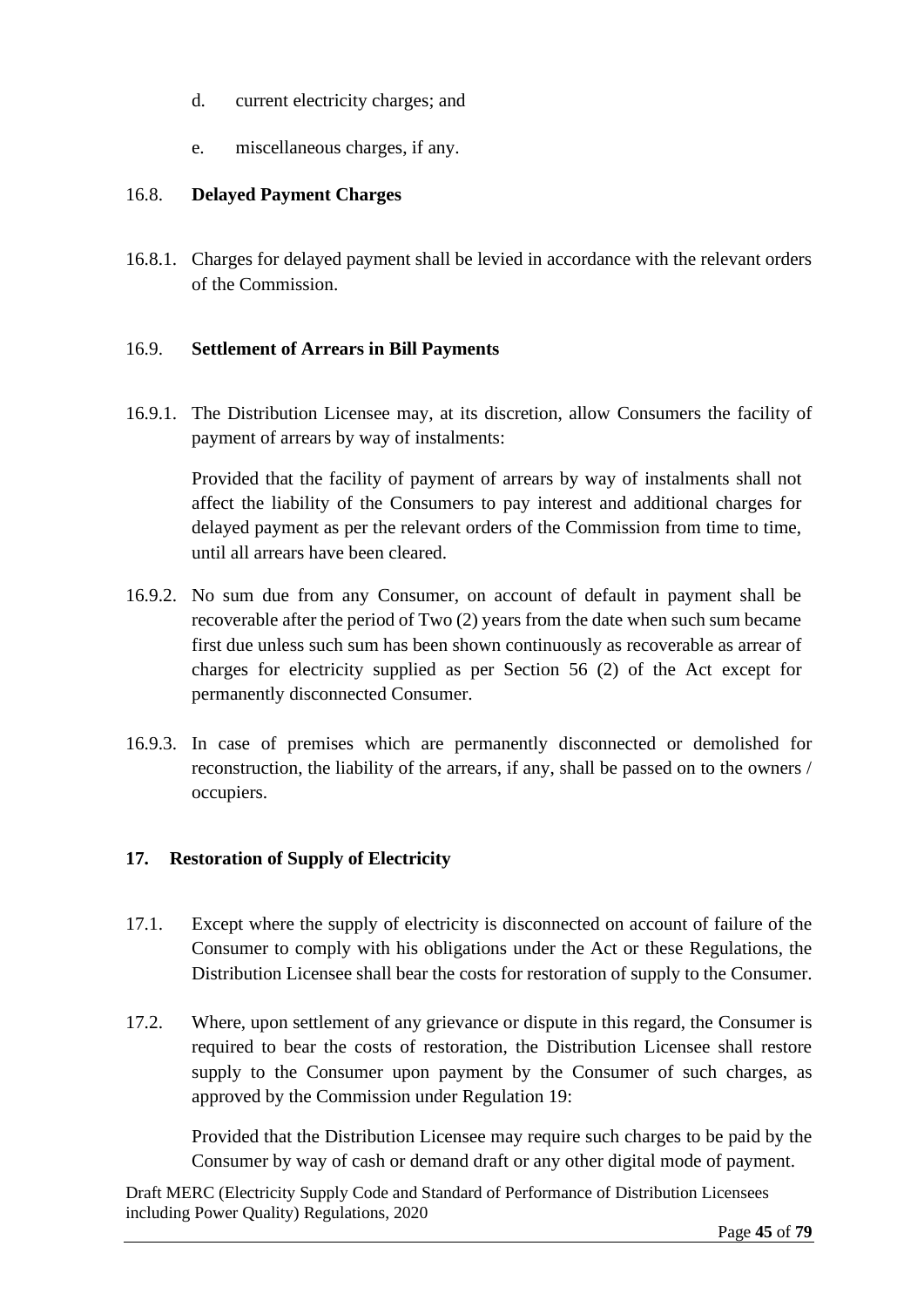17.3. Pre-payment meters will be designed to automatically cut off supply when the amount credited is exhausted. This shall however not be treated as a disconnection and the supply shall be resumed whenever the meter is recharged.

## **18. Failure of Supply**

- 18.1. The Distribution Licensee shall take all reasonable measures to ensure continuity, quality and reliability of supply of power to the Consumer, except where he is prevented from doing so by cyclone, floods, storms or other occurrences beyond his control.
- 18.2. The Distribution Licensee shall be entitled, for reasons of testing or maintenance or any other sufficient cause for its efficient working, to temporarily discontinue the supply for such periods, as may be necessary, subject to providing advance public notice in this behalf.
- 18.3. The details of scheduled power outages shall be informed to the Consumers One (1) week in advance. In case of unplanned outage/fault, immediate intimation shall be given to the Consumers through SMS/ any other electronic media along with estimated time for restoration. This information shall also be available in the call centre of the Distribution Licensee:

Provided that the Consumer whose mobile number or email has been registered shall be informed electronically about tentative time within which the supply will be restored.

18.4. The Distribution Licensee shall not be liable for any claims against it attributable to direct, indirect, consequential, incidental, punitive, or exemplary damages, loss of profits or opportunity, whether arising in contract, tort, warranty, strict liability or any legal principle which may become available, as a result of any curtailment of supply under the circumstances or conditions mentioned in this Regulation 18.

# **19. Schedule of Charges**

19.1 Every Distribution Licensee shall file the Schedule of Charges for matters contained in these Regulations and for such other matters required by Distribution Licensee to fulfil its obligation to supply electricity to Consumers, along with every application for determination of tariff under Section 64 of the Act together with such particulars as the Commission may require:

Provided that the Distribution Licensee can file a Petition for Schedule of Charges under exceptional circumstances independently. However, in such case, the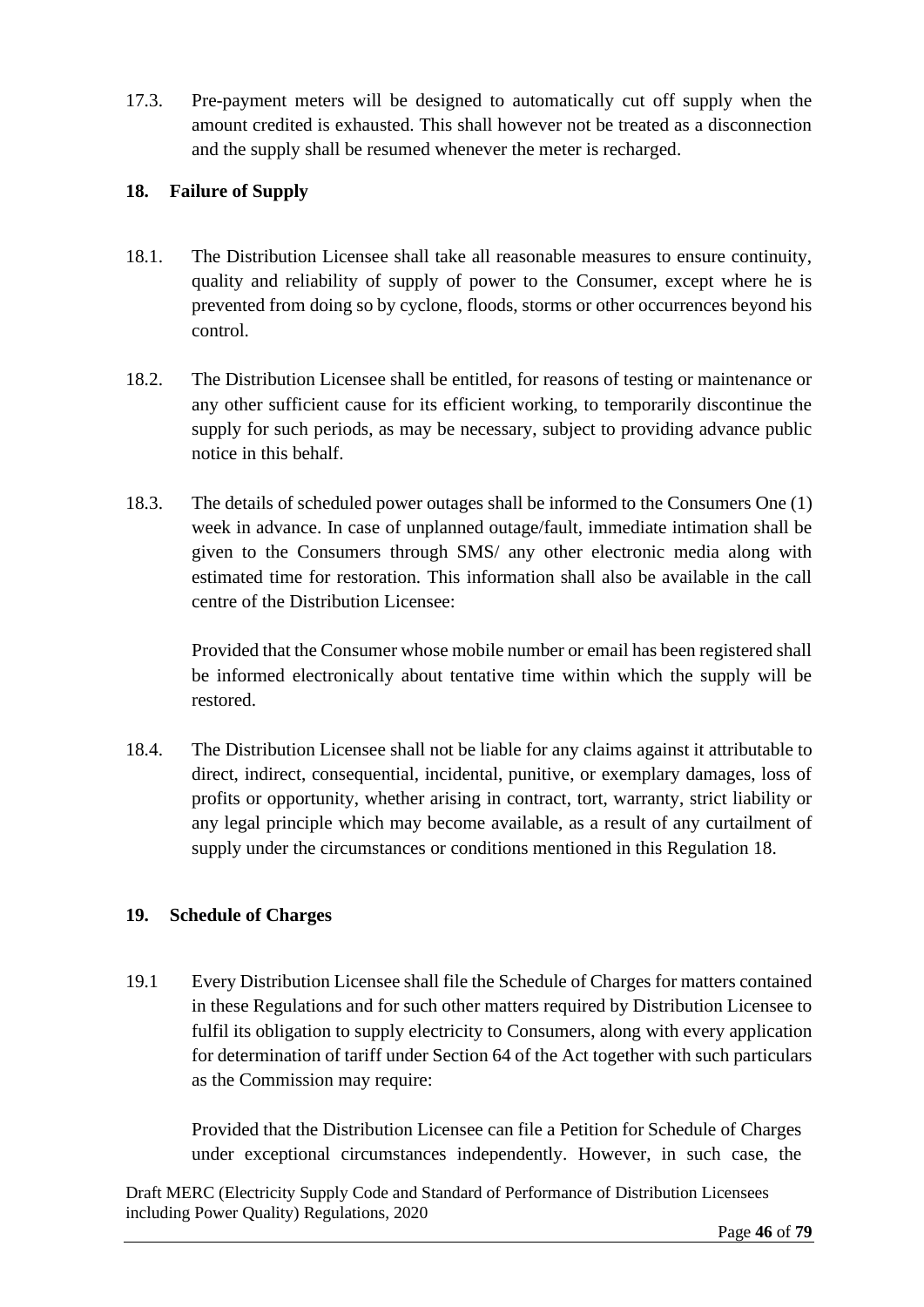reasons for the urgency needs to be specified.

- 19.2. The Commission shall after examining the Schedule of Charges filed before it by a Distribution Licensee under Regulation 19.1:
	- a. issue an order granting its approval thereon, with such modifications or such conditions as may be specified in that order; or
	- b. reject the Schedule of Charges filed before it for reasons to be recorded in writing if it is not in accordance with the provisions of the Act and / or these Regulations:

Provided that the Commission shall to the extent possible reasonably consider the views of all interested parties before the Schedule of Charges of a Distribution Licensee is approved, modified or rejected by the Commission under this Regulation 19.2:

Provided further that the Commission may approve the Schedule of Charges for each Distribution Licensee or may fix a Schedule of Charges applicable to a class of Distribution Licensees or to all Distribution Licensees in the State:

Provided also that the Schedule of Charges approved by the Commission shall, unless otherwise amended or revoked, continue to be in force for such period as may be specified in the order of the Commission granting such approval.

- 19.3. Any deviation from the approved Schedule of Charges shall be only with the prior approval of the Commission.
- 19.4. The existing Schedule of Charges of the Distribution Licensee shall continue to be in force until such time as the Schedule of Charges submitted by the Distribution Licensee under Regulation 19.1 is approved by the Commission.

# **20. Terms and Conditions of Supply**

- 20.1. Any terms or conditions of the Distribution Licensee, whether contained in the terms and conditions of supply and / or in any circular, order, notification or any other document or communication, which are inconsistent with the provisions of the Act or these Regulations shall be deemed to be invalid from the date on which these Regulations come into force.
- 20.2. Every Distribution Licensee shall, within a period of One (1) month from the date of notification of these Regulations, modify and update the terms and conditions of supply and all circulars, internal orders and any other document or communication relating to the supply of electricity to Consumers to make them consistent with these Regulations: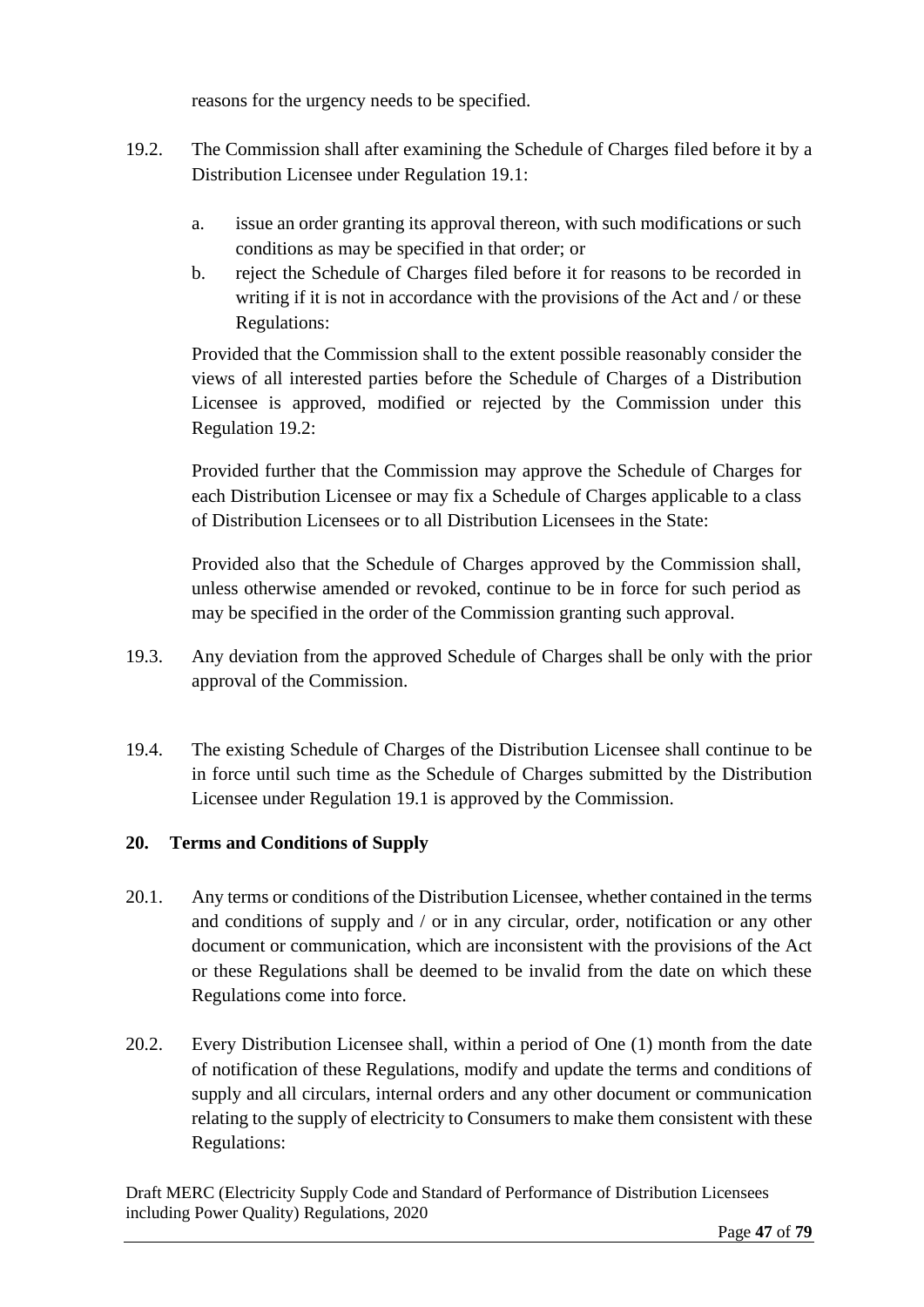Provided further that any existing circulars, orders and any other document or communication relating to the supply of electricity to Consumers not modified or updated in accordance with this Regulation 20.2 shall be deemed to be invalid at the end of one month from the date of notification of these Regulations.

20.3. The Commission may, upon a review of the terms and conditions of supply of the Distribution Licensee, direct the Distribution Licensee to amend or modify any clause contained therein which is, in the opinion of the Commission, inconsistent with the provisions of the Act or these regulations.

# **21. Provision of Supply Code and Schedule of Charges**

It shall be the duty of a Distribution Licensee to provide a copy of these Regulations, the terms and conditions of supply of the Distribution Licensee and the approved Schedule of Charges, for the time being in force:

- a. to each Applicant for new connection upon acceptance of his application;
- b. to Consumers of the Distribution Licensee, upon request.
- c. by making it available in downloadable format through its internet website

### **22. Quality of Supply**

- 22.1. The Distribution licensee shall be responsible to their Consumers for supplying electricity with adequate power quality levels as defined in this Regulation.
- 22.2. The characteristics of power quality of electrical supply considered in this Regulations to be controlled by Distribution Licensee are:
	- i. Supply voltage variations
	- ii. Supply voltage flicker
	- iii. Supply voltage unbalance
	- iv. Supply voltage dips and swells
	- v. Supply voltage individual harmonics and voltage THD
	- vi. Supply Interruptions
- 22.3. The Designated Consumer(s) shall be responsible to control the harmonic injection into the distribution system within the limits specified in this Regulation
- 22.4. The characteristic of power quality of electrical supply considered in these Regulations to be controlled by Designated Consumer(s) is:
	- i. Current individual harmonics and current TDD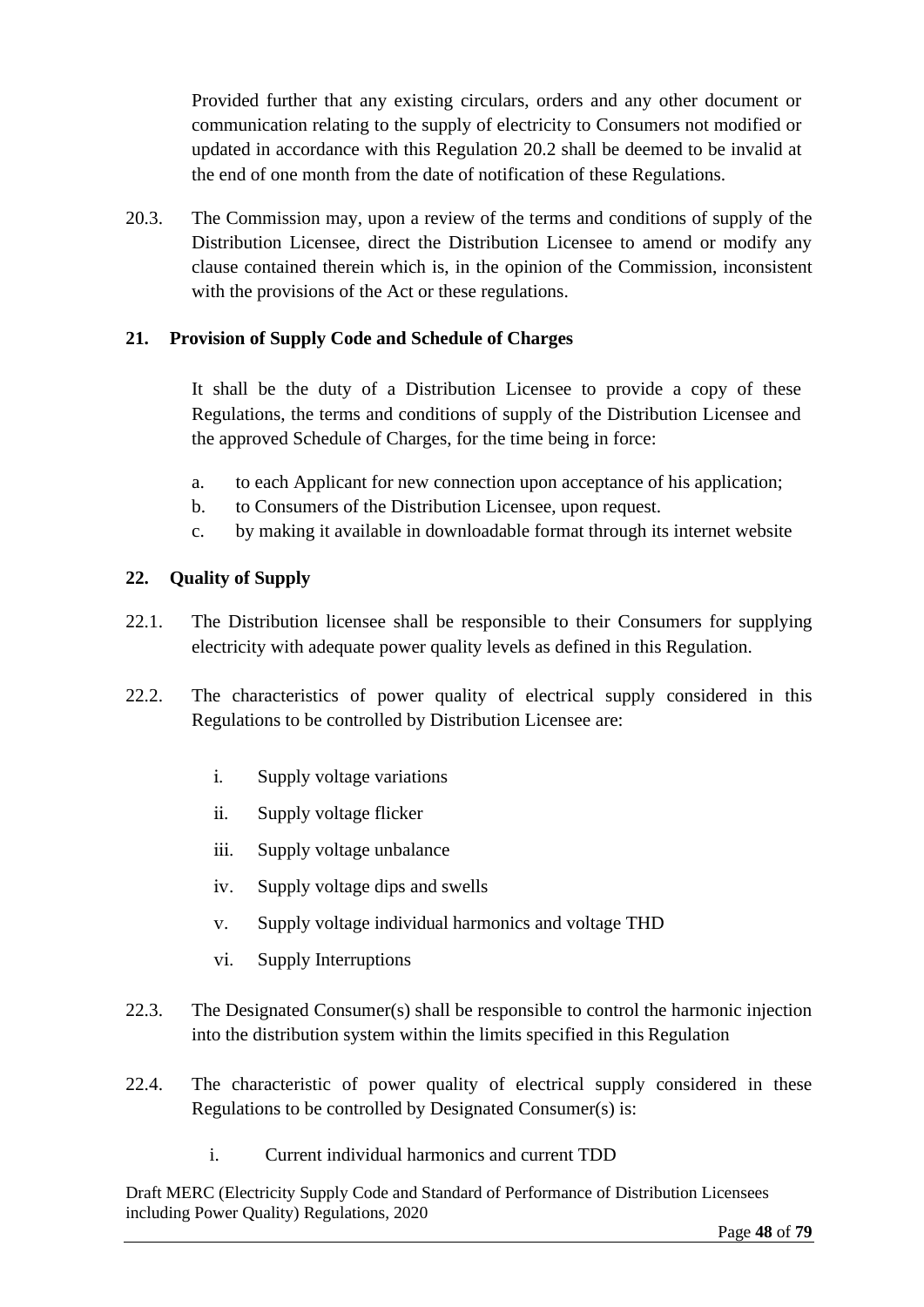22.5. The Distribution Licensee shall not permit the voltage at the Point of Supply to vary from the declared voltage as under:

| <b>Supply Voltage</b><br><b>Characteristic</b>                     | <b>Reference Time Frame</b> | Limits              |  |  |
|--------------------------------------------------------------------|-----------------------------|---------------------|--|--|
| Mean r.m.s. value of the<br>voltage<br>supply<br>10<br>over<br>min | $100\%$ of time             | $Un + 10\%$ / -15 % |  |  |

### **Table 1: Supply Voltage Variation Limits for Low Voltage and High Voltage**

# **Table 2: Supply Voltage Variation Limits for Extra-high Voltage**

| <b>Supply Voltage</b><br><b>Characteristic</b>                     | <b>Reference Time Frame</b> | <b>Limits</b>                                                   |
|--------------------------------------------------------------------|-----------------------------|-----------------------------------------------------------------|
| Mean r.m.s. value of the<br>voltage<br>supply<br>10<br>over<br>min | $100\%$ of time             | As specified by<br><b>Central Electricity</b><br>Authority/CERC |

For statistical evaluation, voltage variations shall be assessed for the period not less than 7 continuous days

22.6. The Supply voltage flicker severity shall comply with Table 3 and is specified with reference to long term flicker severity Plt

### **Table 3: Supply Voltage Flicker Severity Limits**

| <b>Supply Voltage</b><br><b>Characteristic</b>                       | <b>Reference Time Frame</b>       | Limits |
|----------------------------------------------------------------------|-----------------------------------|--------|
| Long Term flicker severity $P_{lt}$<br>caused by voltage fluctuation | 95% of each period of one<br>week |        |

22.7. The supply voltage unbalance in respect of three phase supply shall be assessed from the ratio of r.m.s. value of negative phase sequence component (fundamental) to the r.m.s. value of positive phase sequence component (fundamental) of the supply voltage

### **Table 4: Supply Voltage Unbalance Limits**

| <b>Supply Voltage</b><br><b>Characteristic</b> | <b>Reference Time Frame</b> | Limits |
|------------------------------------------------|-----------------------------|--------|
|------------------------------------------------|-----------------------------|--------|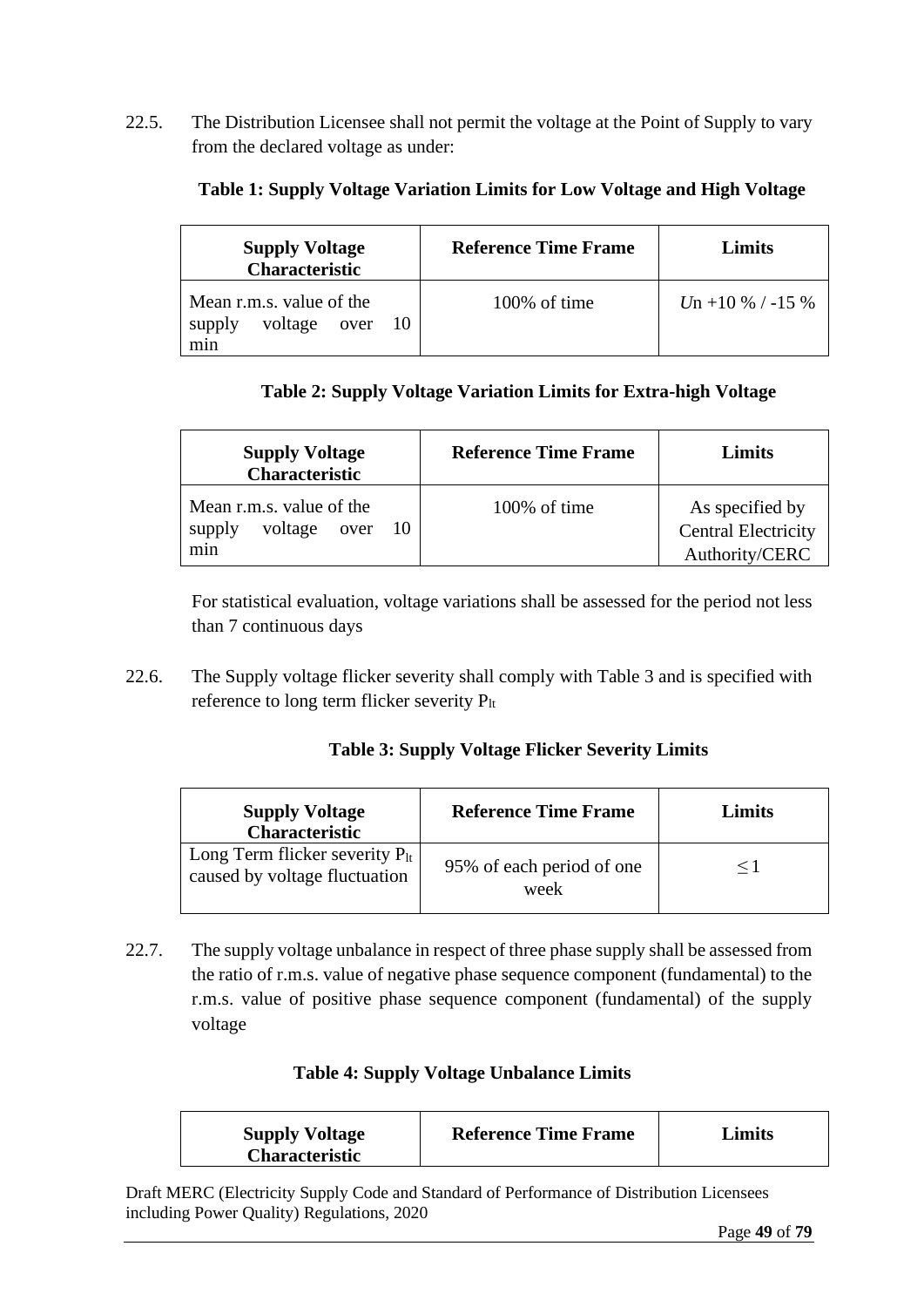| Ratio of r.m.s. value of<br>negative phase sequence<br>component (fundamental) to<br>the r.m.s. value of positive<br>phase sequence component<br>(fundamental) of the supply<br>voltage | 95% of each period of one<br>week | $\leq$ 2 percent |
|-----------------------------------------------------------------------------------------------------------------------------------------------------------------------------------------|-----------------------------------|------------------|
|-----------------------------------------------------------------------------------------------------------------------------------------------------------------------------------------|-----------------------------------|------------------|

- 22.8. The Supply voltage dips shall comply with Table 5 given below and are specified with reference to:
	- i. Number of events per year
	- ii. Event duration (t)
	- iii. Residual Voltage (u)
	- iv. Declared voltage (Uc)

## **Table 5: Supply Voltage Dip Limits for LV and HV Networks in Terms of**

| <b>Residual</b>       | Duration t (ms)         |                      |                                                        |  |                         |  |  |
|-----------------------|-------------------------|----------------------|--------------------------------------------------------|--|-------------------------|--|--|
| <b>Voltage</b><br>(%) | $10 \leq t \leq$<br>200 | $200 < t \le$<br>500 | $1000 < t \le$<br>$500 < t \le$<br><b>1000</b><br>5000 |  | $5000 < t \le$<br>60000 |  |  |
| 90 > u > 80           | 30                      | 40                   | 10                                                     |  |                         |  |  |
| 80 > u > 70           | 30                      | 40                   |                                                        |  |                         |  |  |
| $70 > u \ge 40$       | 10                      | 40                   |                                                        |  |                         |  |  |
| 40 > u > 5            |                         | 20                   |                                                        |  |                         |  |  |

**Number of Events per Year**

- 22.9. The Supply voltage swell limits shall be specified by the Commission separately as and when the same are specified by IS 17036.
- 22.10. The Short voltage interruptions shall comply with Table given below and are specified with reference to:
	- i. Number of events per year
	- ii. Event duration (t)
	- iii. Declared voltage (Uc)

# **Table 6: Short Voltage Interruptions Limits (number of events per year) for LV and HV Networks**

| <b>Residual</b> | Duration t (ms)  |               |               |                |                |  |
|-----------------|------------------|---------------|---------------|----------------|----------------|--|
| <b>Voltage</b>  | $10 \leq t \leq$ | $200 < t \le$ | $500 < t \le$ | $1000 < t \le$ | $5000 < t \le$ |  |
| $\frac{1}{2}$   | 200              | 500           | <b>1000</b>   | 5000           | 180000         |  |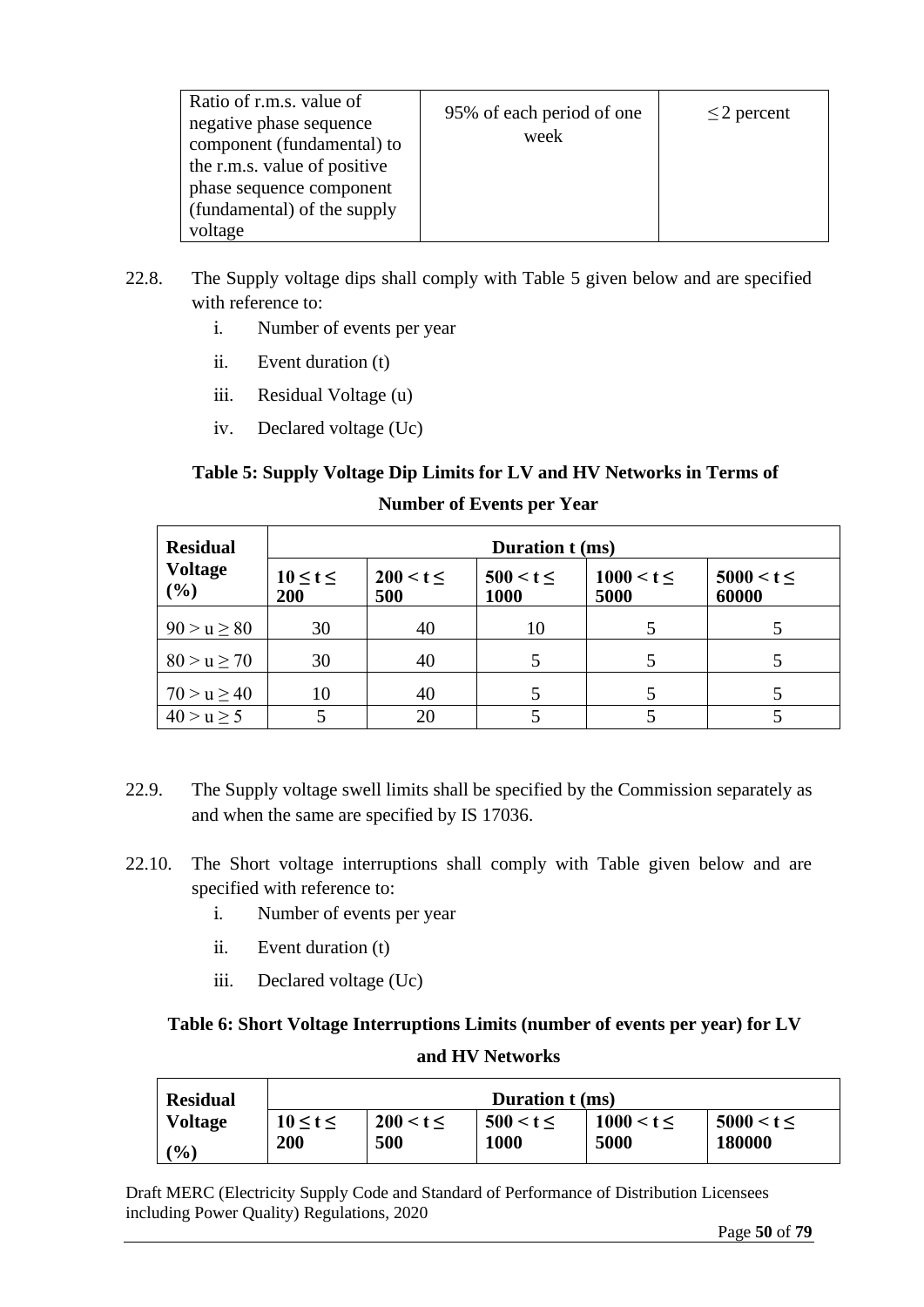22.11. The limits of each individual Supply voltage harmonics and voltage THD by the distribution licensee shall be in accordance with IS 17036, as modified from time to time.

### 22.12. **Reliability Indices**

- 22.12.1. The Distribution Licensee shall calculate the reliability of its distribution system on the basis of number and duration of sustained interruptions in a reporting period, using the following Indices:
	- a. System Average Interruption Frequency Index (SAIFI);
	- b. System Average Interruption Duration Index (SAIDI); and
	- c. Customer Average Interruption Duration Index (CAIDI).

Provided that while calculating the above indices, the following types of interruptions shall not be taken into account:-

- a. Scheduled outages;
- b. Momentary outages of a duration not more than Five (5) minutes;
- c. Outages due to the failure of the grid;
- d. Outages due to the reasons described in Regulation 26.1 below.
- 22.12.2. The Distribution Licensee shall maintain data on the reliability indices specified in Regulation 22.12.1 above for each zone/circle/division/sub-division on a monthly basis as well as for Urban and Rural area separately.
- 22.12.3. The Distribution Licensee shall put up, at the end of each month, such monthly information on reliability indices, on internet website of the Distribution Licensee and shall submit such report quarterly to the Commission as per Annexure VII.
- 22.12.4. The Distribution Licensee shall make concentrated efforts to achieve the standards of reliability fixed by the Commission from time to time.
- 22.12.5. Method of computing Reliability Indices
	- a. SAIDI = It is average duration of sustained interruptions per Consumer.

SAIDI =  $\Sigma$  ri x Ni / Nt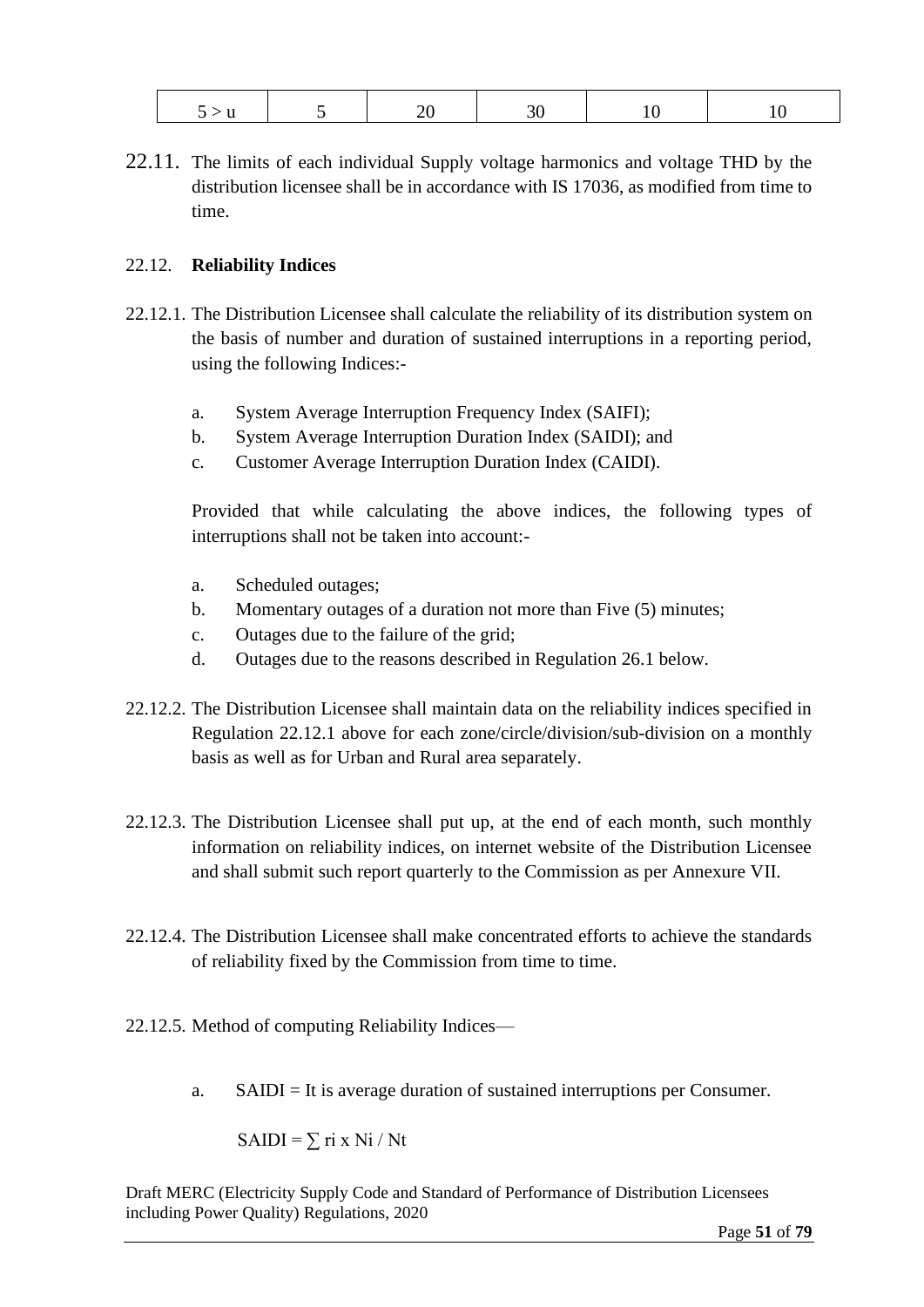b. SAIFI = It is average frequency of sustained interruptions per Consumer.

 $SAIFI = \sum N_i / Nt$ 

Where,

 $i =$ an interruption event;  $ri =$  restoration time for each interruption event; Ni= number of Consumers who have experienced a sustained interruption during the reporting period; and Nt= total number of Consumers of Distribution Licensee

c. CAIDI = It is average interruption duration of sustained interruptions for those Consumers who had experienced interruptions.  $CAIDI = SAIDI/SAIFI.$ 

Provided that CAIDI should also be computed separately only for HT Consumers based on the metering data of such Consumers.

22.12.6. The Distribution Licensee shall capture data directly from the feeder monitoring system and there should not be any manual intervention:

Provided that such automation system shall be put in place within One (1) year of notification of these Regulations.

22.12.7. The Distribution Licensee shall validate the feeder interruption data considered for computation of Reliability Indices with meters installed at each Distribution Transformer (DT) and Consumers:

Provided that Distribution Licensee shall submit the plan for installation of meters for each DT including provision of AMR for all the DT meters and Consumer meters for approval of the Commission within Three (3) months from the date of notification of these Regulations.

- 22.13. The limits of current harmonics injected by the Designated Consumer(s) shall be in accordance with IEEE 519-2014, as modified from time to time.
- 22.14. The Distribution Licensee shall install Power Quality Meter on the secondary (LV) side of the Power Transformer in a phased manner within three years covering at least 33% of the 33kV substations in the first year and 33% each in subsequent two years.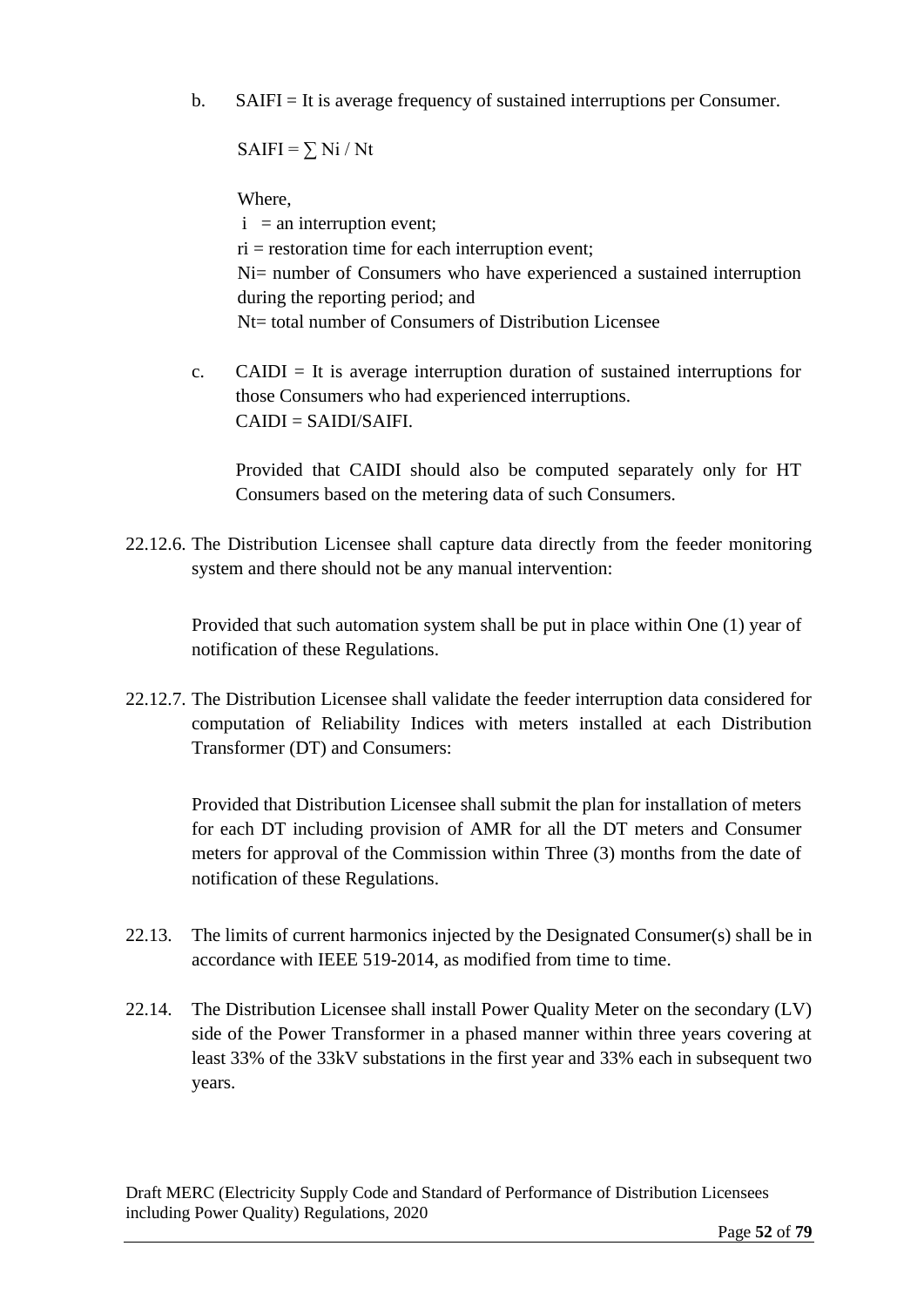22.15. The Designated Consumer(s) shall install Power Quality Meter at Point of Supply and share the recorded data thereof with the Distribution Licensee as per communication architecture specified by the Distribution Licensee:

Provided that the Consumer shall share the recorded data thereof with the Distribution Licensee every month till the time online communication is established:

Provided further that the existing Designated Consumers shall comply with this provision within twelve months from the date of notification of this Regulations:

Provided further that Distribution Licensee shall specify the Power Quality Meter specifications and communication architecture for sending the data online to the central data base of the Distribution Licensee and publish the same on the website within three months of notification of this Regulations.

22.16. The measurements undertaken to determine compliance shall be carried out in accordance with the requirements as specified in IEC 61000-4-7 and IEC 61000-4- 30. There shall be continuous metering of harmonics with permanent Power Quality meters complying with the IEC 61000-4-30 Class-A meters:

Provided that where existing CTs/PTs are of lower accuracy class than mandated by IEC 61000-4-30 Class-A meters, the Class B meters complying with the IEC 61000- 4-30 Class-B may be installed.

- 22.17. The Distribution Licensee shall develop communication architecture in a manner that all the data from the Power Quality Meters is available in central data base to be maintained by the Distribution Licensee.
- 22.18. The Distribution Licensee shall design web-based single graphical user interface (irrespective of meter make) and provide online access from the central data base by taking adequate security precautions of specific data relevant to the Consumer:

Provided that Distribution Licensee shall also share the data of Power Quality Meters installed by it on the Website:

Provided also that Distribution Licensee shall provide online access of data as specified by the Commission from time to time.

22.19. The distribution companies shall ensure the data security and the data should only be used for identified purpose and should not be transferred to any other person without the consent of the specific Consumer.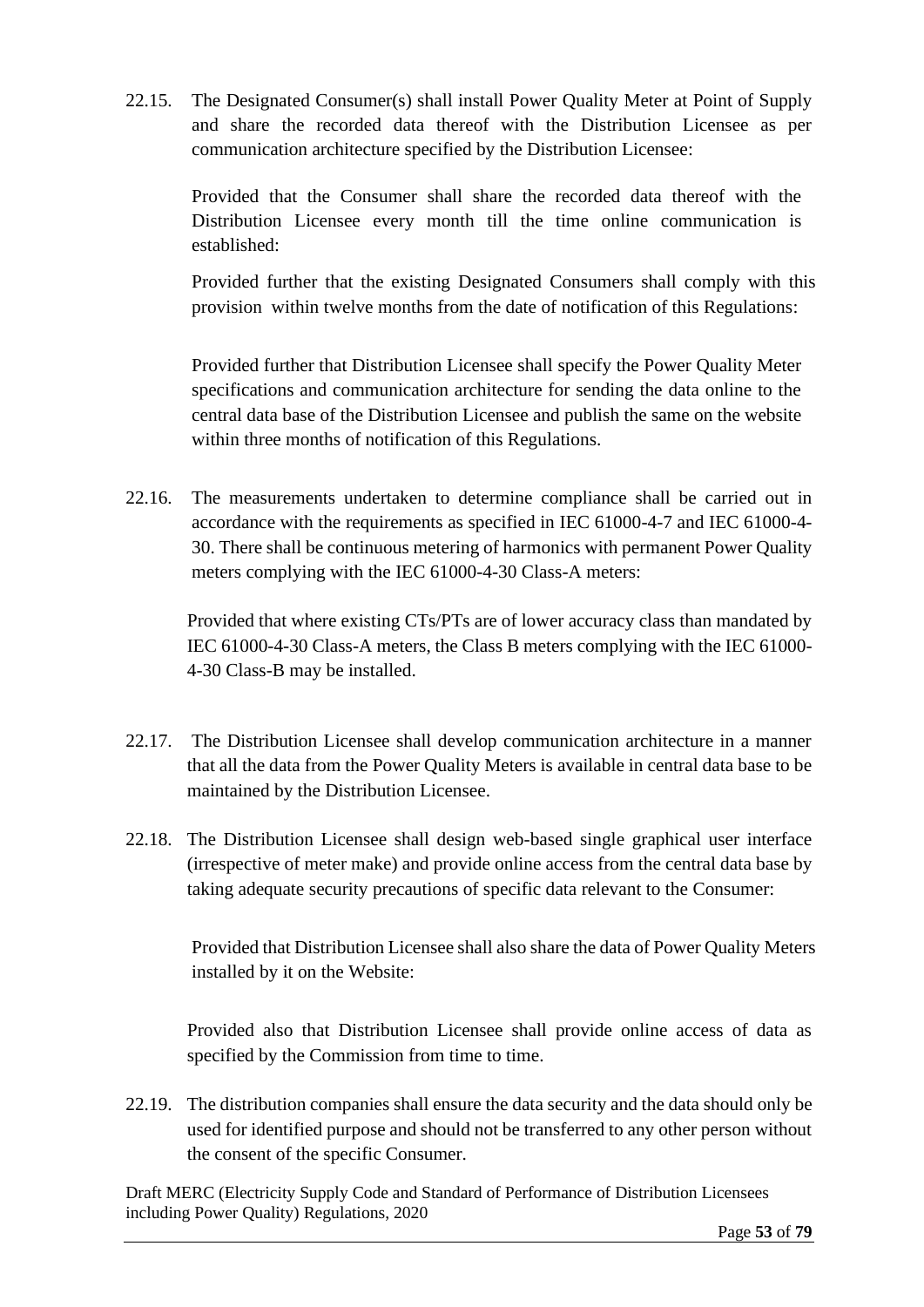22.20. It shall be obligatory for the Consumer to maintain the average power factor of its load at levels in accordance in accordance with the relevant orders of the Commission:

Provided that the Distribution Licensee may charge penalty or provide incentives for low / high power factor, in accordance with relevant Orders of the Commission.

## **23. Complaint Registration and Complaint Handling**

- 23.1. The Distribution Licensee shall establish Call centre facility(s) for redressal of complaints of its Consumers. Access to such Call centre facility(s) shall be established to its Consumers round the clock during all days of the week
- 23.2. Every Distribution Licensee shall employ or engage sufficient number of persons at its Call centre(s) and also earmark or allot or establish a basic telephone or cellular mobile telephone number having sufficient communication lines or connections to be called as the "toll free number" or "Consumer care number" or "help line number" as the case may be, at Call centre(s).
- 23.3. The call charges or short message service charges shall not be levied upon, or made payable by the Consumers, for calls made, or, short messages sent, to the "toll free number" or "Consumer care number" or "help line number", as the case may be.
- 23.4. Every Distribution Licensee shall, immediately upon establishment of Call centre(s), inform through a public notice in newspapers in circulation in the Area of Supply, by uploading on internet website of the Distribution Licensee and should also ensure proper circulation of information to the Consumers in case of any changes in the contact numbers.
- 23.5. The Distribution Licensee should ensure the availability of electronic data base to record the complaints.
- 23.6. The Distribution Licensee shall provide online module for enabling Consumers to submit their complaint online. Additionally, Distribution Licensee shall convey information of the name of office (s), address (es) and telephone numbers wherein the Consumer can lodge complaints, in the form of additional information along with or printed on the electricity bills and shall also display it at the sub-division offices or equivalent distribution unit and on the internet website of that Distribution Licensee.
- 23.7. The Distribution Licensee shall register each and every complaint made by a Consumer (either verbally or in writing) or in electronic format to be maintained for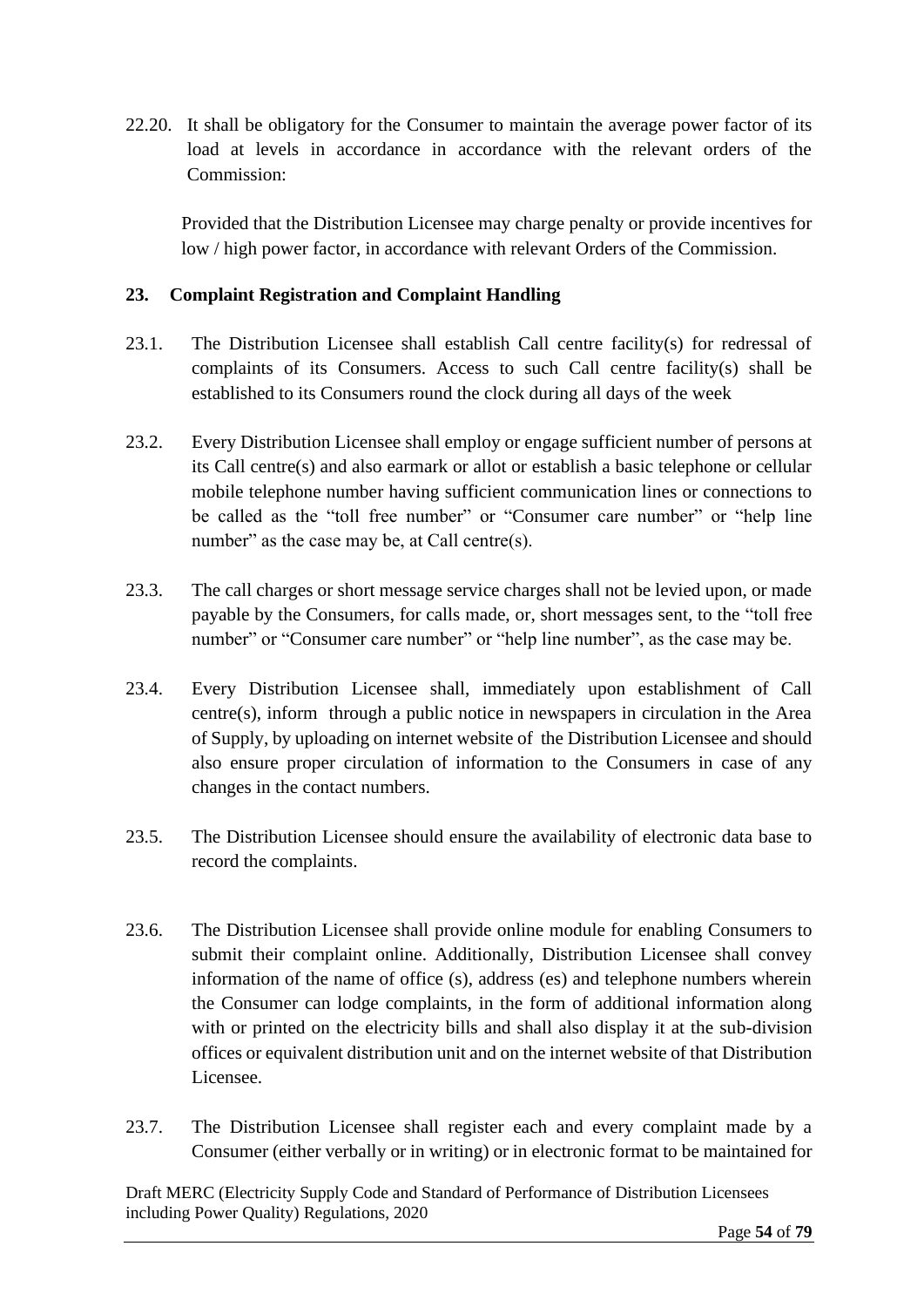this purpose. The complaint register may be maintained category wise which will help in finalization of compensation and reporting of the performance to the Commission. The Distribution Licensee shall allot a unique number to each complaint (all complaints received digitally) which shall be duly communicated to the Consumer except in the case of complaints received through post. However, in case of postal complaints, the number shall be communicated to the complainant in case subsequent to the delivery of postal complaint, the complainant makes an enquiry with regard to the complaint number / status thereof telephonically or in person.

23.8. The Distribution Licensee shall devise its own processes at complaint handling centers / call centre(s) / customer care centre(s) / service centre(s) or any other customer interface channels to handle Consumer complaints.

Provided that all the complaints shall be dealt electronically (through software) in a structured matrix format (push down for resolution of complaint and push up for closure). The software shall also have a built-in time dependent escalation matrix.

- 23.9. Every Authorized Representative of the Distribution Licensee shall visibly display his nametag and, if so, required by such Consumer produce for scrutiny, proof of identity and authorization of the Distribution Licensee for the purpose of any interaction with a Consumer.
- 23.10. The Distribution Licensee shall ensure that Consumer Rights Statement as specified under the Maharashtra Electricity Regulatory Commission (General Conditions of Distribution License) Regulations, 2006 as amended from time to time, is available, in hardcopy to any Consumer on demand, and shall also be uploaded in downloadable format through its internet website.
- 23.11. While other modes like paper application, email, mobile, website, etc. to provide services may continue, the licensees shall endeavour to provide all services through a common Customer Relation Manager (CRM) System to get a unified view of all the services requested, attended and pending, at the backend for better monitoring and analytics.
- 23.12. The CRM shall have facilities for SMS/email alerts, notifications to Consumers and officers for events like receipt of application, completion of service, change in status of application, etc.; online status tracking and auto escalation to higher level if services are not provided within predefined time periods.

### **24. Standards of Performance of Distribution Licensees**

Draft MERC (Electricity Supply Code and Standard of Performance of Distribution Licensees including Power Quality) Regulations, 2020 24.1. The Standards specified in Annexure 'III' in these Regulations shall be the minimum standards of service that a Distribution Licensee shall achieve and maintain. The standard of performance may be different across the area of a Distribution licensee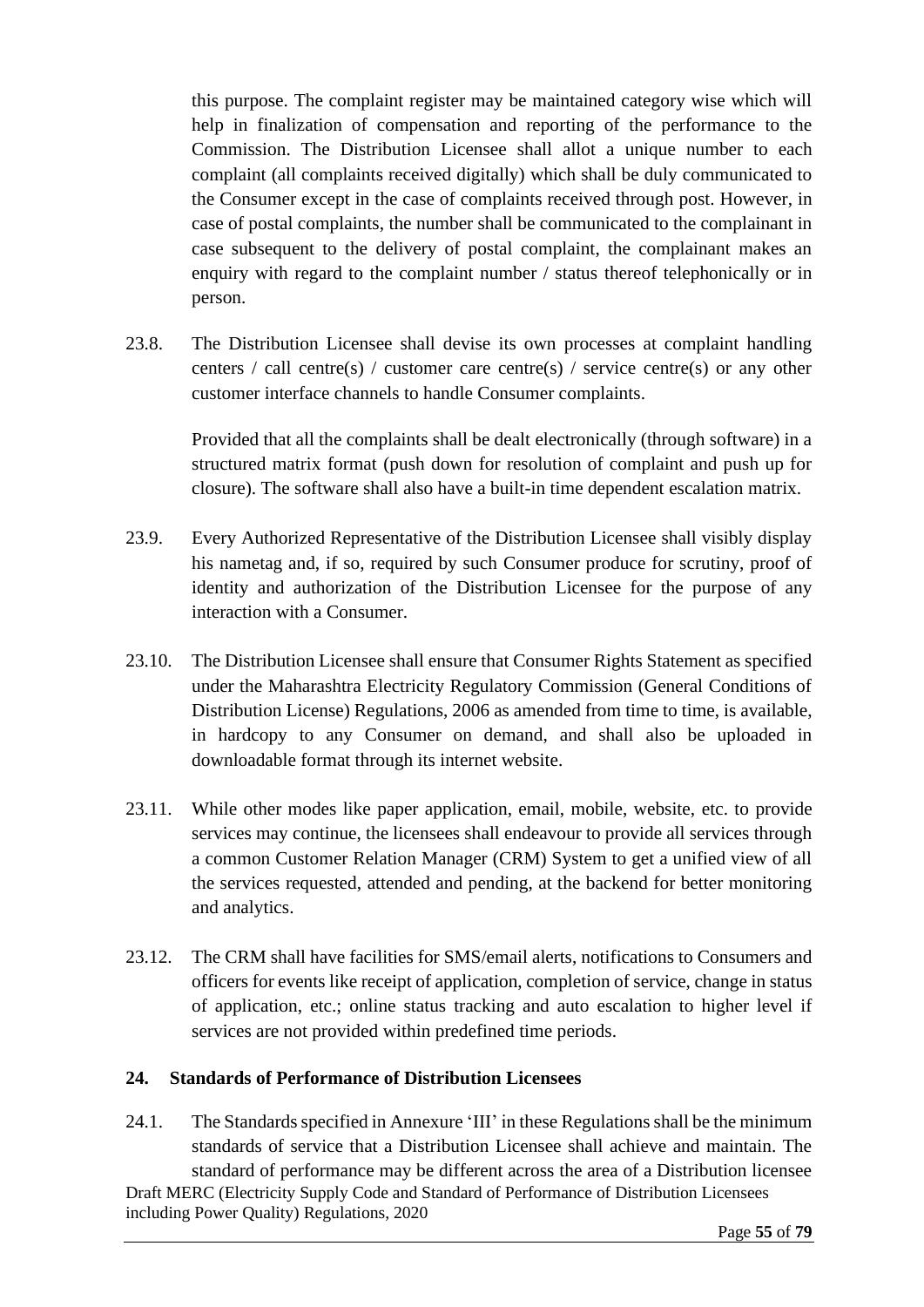and across the Distribution Licensees based on the concentration of population, local environment and conditions. The categorization shall be applicable to Urban and Rural Areas:

Provided that any time limits set out in these Regulations shall refer to the maximum time permitted for performing the activities to which they relate to:

Provided further that the Commission may separately set service standards based on geographical conditions such as remote, hilly, forest and desert areas:

Provided further that the Distribution Licensee shall not be held responsible for the delay, if any, in giving supply on account of problems relating to statutory clearances, right of way, acquisition of land or the delay in Consumer's obligation which is beyond the reasonable control of the Distribution Licensee or due to force majeure events.

24.2. Any failure by the Distribution Licensee to achieve and maintain the standards of performance specified in these Regulations shall render the Distribution Licensee liable to payment of compensation under the Act, as specified in Annexure 'III', to an affected person.

## **25. Determination of Compensation**

- 25.1. The compensation to be paid by the Distribution Licensee to the affected person is specified in Annexure 'III' of these Regulations.
- 25.2. The Distribution Licensee shall be liable to pay to the affected person, such compensation as provided in Annexure 'III' to these Regulations:

Provided that in the event of failure of Distribution Licensee to meet the standards of performance, the compensation shall be payable automatically by the Distribution Licensee for the parameters as per Annexure 'III' to all the affected person/Consumers, without requiring a claim to be filed by the affected person/Consumer:

Provided further that the compensation shall be payable to only those Consumers who have paid all their bills to the Distribution Licensee within the due dates of each bill without any delay in last one year and there is no outstanding amount to be paid to the licensee:

Provided further that any person who is affected by the failure of the Distribution Licensee to meet the Standards of Performance specified under these Regulations for the parameters not entitled for automatic compensation as per Annexure 'III' and who seeks to claim compensation shall file his claim with such a Distribution Licensee within a maximum period of Sixty (60) days from the time such a person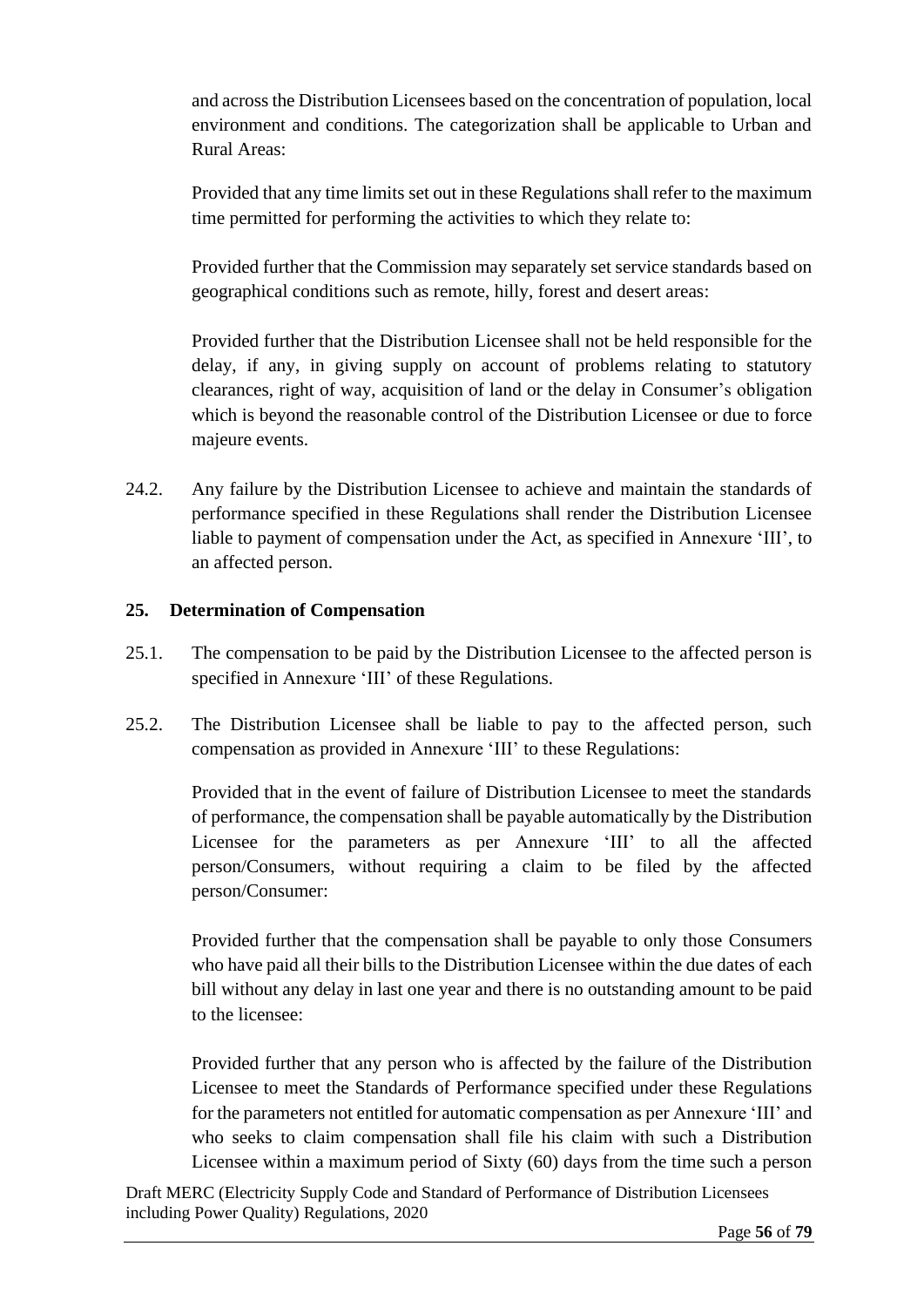is affected by such failure of the Distribution Licensee to meet the Standards of Performance :

Provided further that the Distribution Licensee shall compensate the affected person(s) within a maximum period of Ninety (90) days from the date of filing his claim from the previous months billing cycle and the payment of such compensation shall be paid or adjusted in the Consumer's future bills:

Provided further that a confirmation message shall also be sent to the Consumer informing about the Compensation paid by the Distribution Licensee.

25.3. If the affected person is aggrieved by non-payment of automatic compensation by the Distribution Licensee for failure to meet standards of performance as specified under these Regulations or wants to file the claim for compensation, such a person can register its complaint electronically/digitally through SMS, online registration, web-chat facility and mobile application (in person or through toll free telephone numbers) before the concerned Distribution Licensee within a maximum period of Sixty (60) days from the time such a person is affected by such failure of the Distribution Licensee to meet the standards of performance:

Provided that the Distribution Licensee shall resolve the grievance of the affected person and compensate the affected person(s) within a maximum period of Thirty (30) days from the date of filing his claim:

Provided further that in the event of compensation is liable to be paid by the Distribution Licensee on/after representation by the Consumer, the compensation amount shall be 1.5 times the amount specified in Annexure 'III'.

*Explanation:* If the compensation payable as per Annexure 'III' is Rs. 400, then 1.5 times the amount payable is Rs. 600 to affected Consumer even if such amount exceeds the maximum cap specified in Annexure 'III'.

25.4. In case the Distribution Licensee fails to pay the compensation or if the affected person is aggrieved by non-redressal of his grievances, he/she may make a representation for the redressal of his grievance to the concerned Consumer Grievance Redressal Forum in accordance with the provisions of Maharashtra Electricity Regulatory Commission (Consumer Grievance Redressal Forum and Electricity Ombudsman) Regulation, 2020 including any amendment thereto as in force from time to time:

Provided that in case the claim for compensation is upheld by the Consumer Grievances Redressal Forum, the compensation determined by the Commission in Annexure 'III' to these Regulations will be implemented by the Forum or by the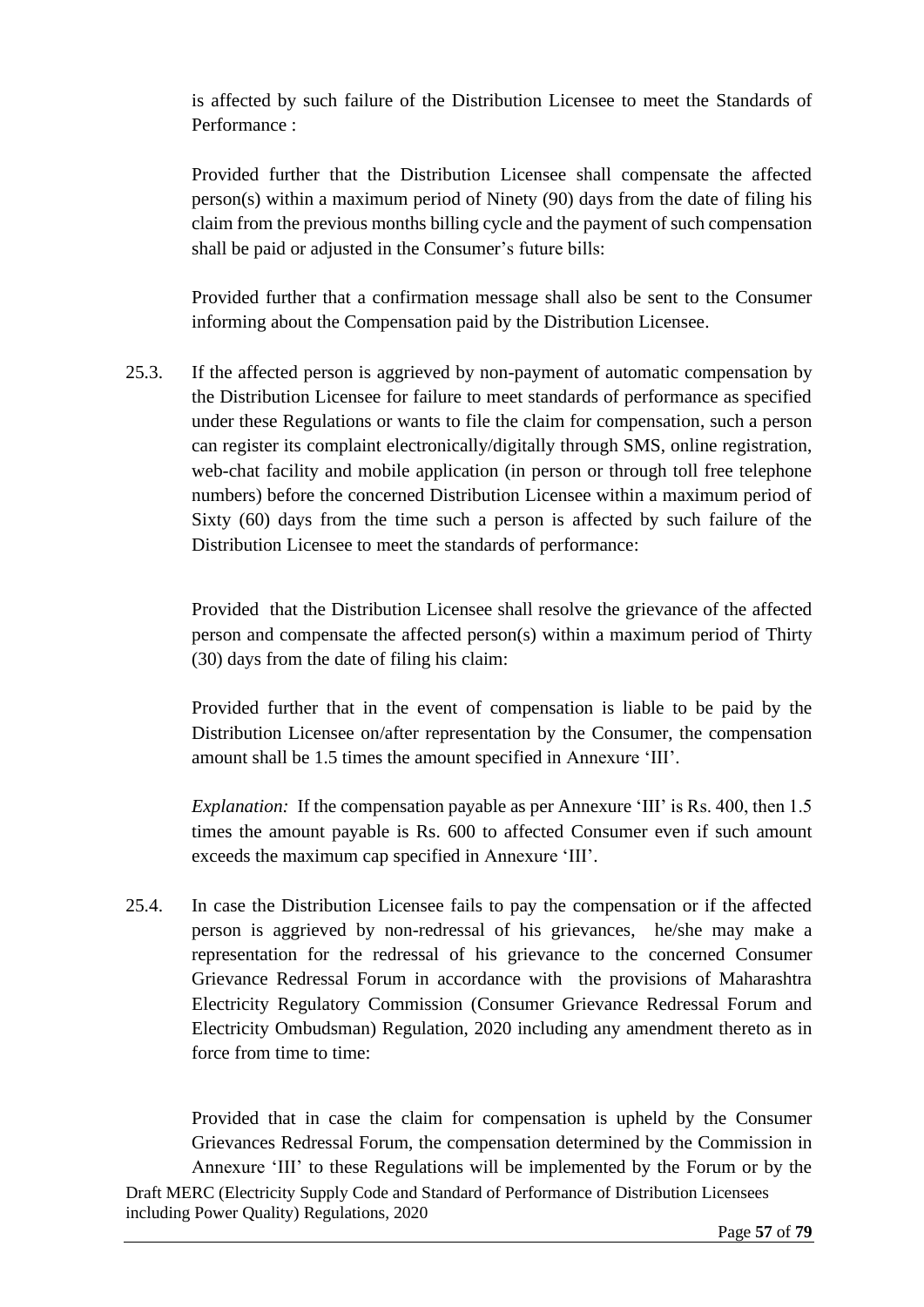Ombudsman, in case of an appeal filed against order of the Forum before him and is to be paid by the concerned Distribution Licensee:

Provided further that in case the claim for compensation is upheld by the Consumer Grievances Redressal Forum or Ombudsman, the compensation amount shall be Two (2) times the amount specified in Annexure 'III':

*Explanation:* If the compensation payable as per Annexure 'III' is Rs. 400, then Two (2) times the amount payable is Rs. 800 to affected Consumer even if such amount exceeds the maximum cap specified in Annexure 'III'.

Provided further that such compensation shall be based on the classification of such failure as determined by the Commission under the provisions of Section 57 of the Act and the payment of such compensation shall be paid or adjusted in the Consumer's future bills (issued subsequent to the award of compensation) within Ninety (90) days of a direction issued by the Forum or by the Ombudsman, as the case may be.

25.5. The compensation paid by the Licensee shall not be allowed to be recovered in the Annual Revenue Requirement (ARR) of the Licensee.

## **26. Exemptions**

- 26.1. Nothing contained in these Regulations shall apply where, in the opinion of the Commission, the Distribution Licensee is prevented from meeting his obligations under these Regulations by
	- a. force majeure events such as cyclone, floods, storms, war, mutiny, civil commotion, riots, lightning, earthquake, lockout, precautionary disconnection of supply, fire affecting licensee's installations and activities;
	- b. outages due to generation failure or transmission network failure;
	- c. outages that are initiated by the National Load Despatch Centre/ Regional Load Despatch Centre/ State Load Despatch Centre during the occurrence of failure of their facilities;
	- d. or other occurrences beyond the control of the Distribution Licensee: Provided that the Distribution Licensee shall not be excused from failure to maintain the standards of performance under these Regulations, where such failure can be attributed to negligence or deficiency or lack of preventive maintenance of the distribution system or failure to take reasonable precaution on the part of the Distribution Licensee.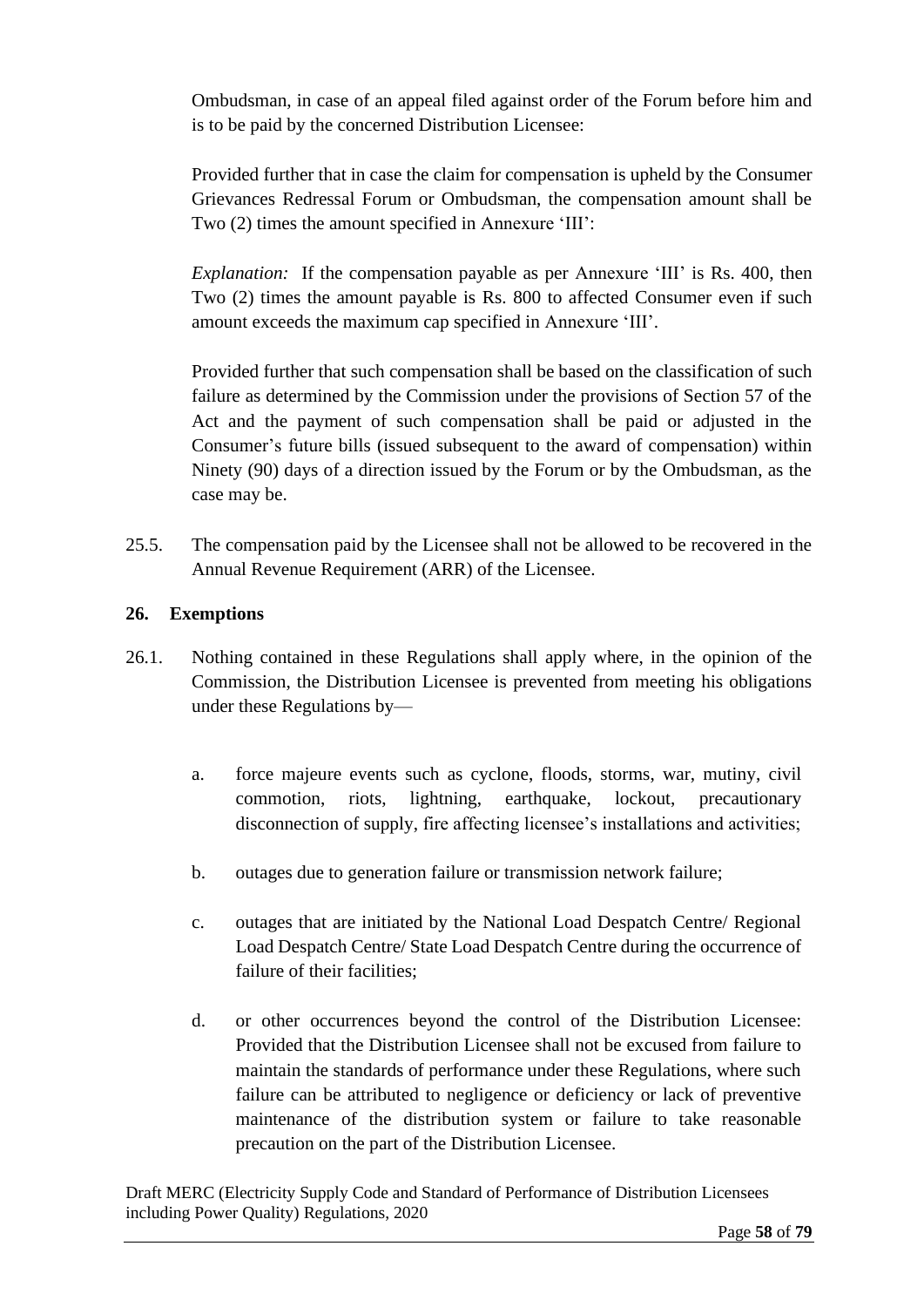26.2. The Commission may, by general or special order, exempt the Distribution Licensee from any or all of the standards specified in these Regulations for such period as may be specified in the said Order.

## **27. Information regarding Level of Performance**

27.1. The Distribution Licensees shall submit information on the matters covered under clause (a) and (b) of sub-section (1) of Section 59 of the Act to the Commission on an annual basis, within a period of Thirty (30) days from the end of the financial year:

Provided that the information shall be with respect to the total number of cases of failure to meet each of the standards specified in these Regulations:

Provided further that the Distribution Licensee shall separately state the total number of cases where compensation has been paid by it without dispute and the total number of cases where compensation has been paid in compliance with an order or direction of the Forum or Ombudsman, along with the total amount of compensation in each category:

Provided further that the Distribution Licensee shall submit the information to the Commission on the matters covered under clauses (a) and (b) of sub-section (1) of Section 59 of the Act on quarterly basis, within a period of Thirty (30) days from the end of the quarter in the forms shown in Annexure IV to Annexure VII and put up such information on the internet website of the Distribution Licensee, within a period of Thirty (30) days from the end of the quarter.

- 27.2. The Commission may authorize its Staff Officers or any independent agency(s) to conduct annual checks, in order to monitor the compliance of the standards of performance by the Distribution Licensee(s) and submit a report to the Commission.
- 27.3. The Distribution Licensee shall provide the link of the website in the bill for month of January every year giving details of the guaranteed standards of performance along with compensation structure, information on procedure for filing of complaints.
- 27.4. The Distribution Licensee shall arrange to give due publicity through social media, electronic media, website and by displaying boards at Consumer service-related offices to bring awareness of Consumer rights, Standards of Performance, compensation provisions, grievance redressal, measures for energy efficiency and any other schemes of the Distribution Licensee.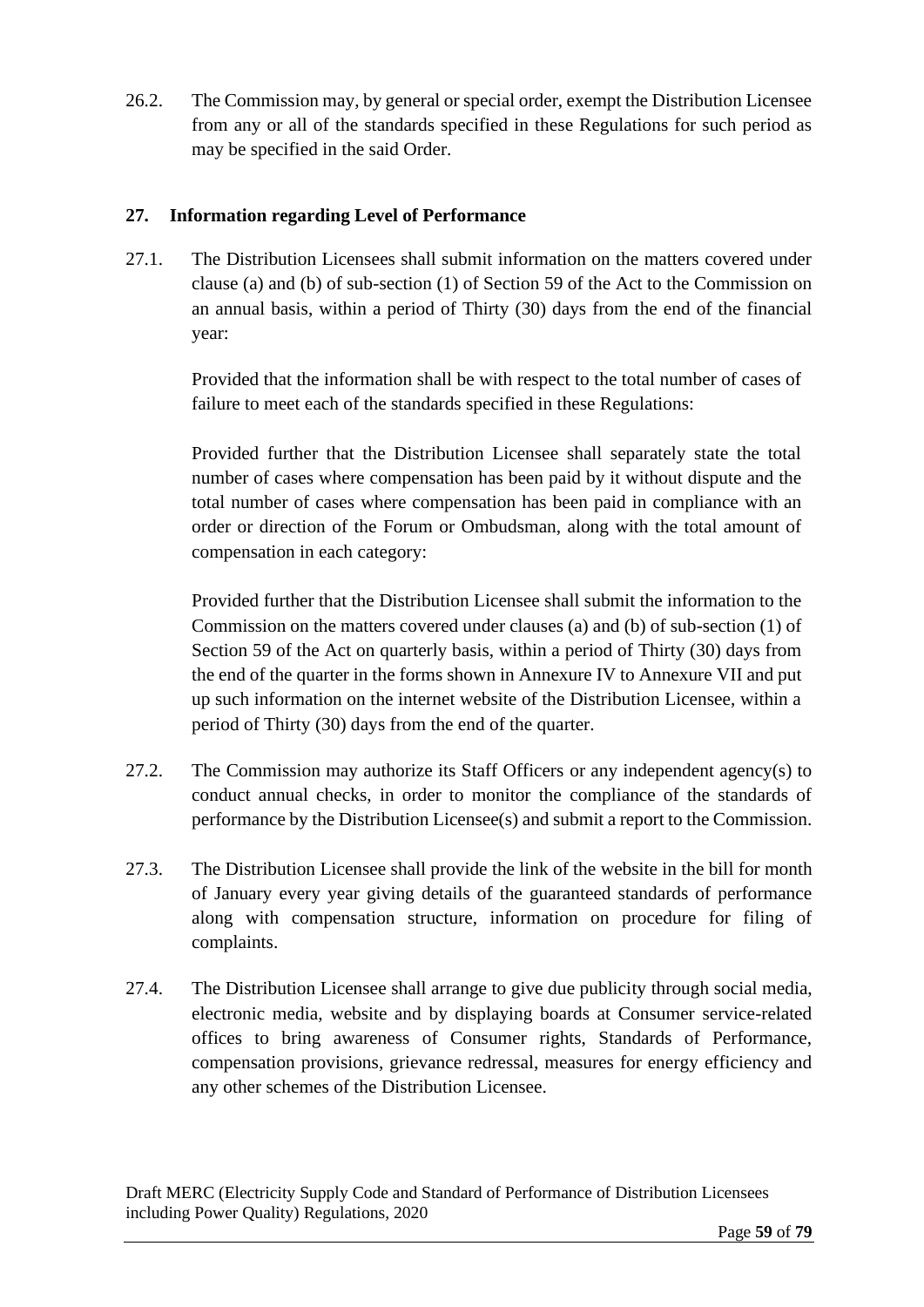- 27.5. The Distribution Licensee shall take adequate measures to create general Consumer awareness regarding the advantages of replacing the existing meters by any new technology meters.
- 27.6. The Distribution Licensee shall arrange to display feeder wise outage data, efforts made for minimizing outages, prevention of theft or unauthorized use of electricity or tampering, distress or damage to electrical plant, electric lines or meter and results obtained during the year, on its website.

### **28. Issue of Orders and Practice Directions**

Subject to the provisions of the Act, the Commission may from time to time issue orders and practice directions in regard to the implementation of these Regulations.

### **29. Power to Relax**

The Commission may, by general or special order, for reasons to be recorded in writing and after giving an opportunity of hearing to the parties likely to be affected, relax or waive any of the provisions of these Regulations on its own motion or on an application made to it by any interested person.

### **30. Power to Amend**

The Commission may, at any time, vary, alter, modify or amend any provisions of these Regulations.

### **31. Power to Remove Difficulties**

If any difficulty arises in giving effect to the provisions of these Regulations, the Commission may, by general or specific order, make such provisions not inconsistent with the provisions of the Act, as may appear to be necessary for removing the difficulty.

> SECRETARY, Maharashtra Electricity Regulatory Commission.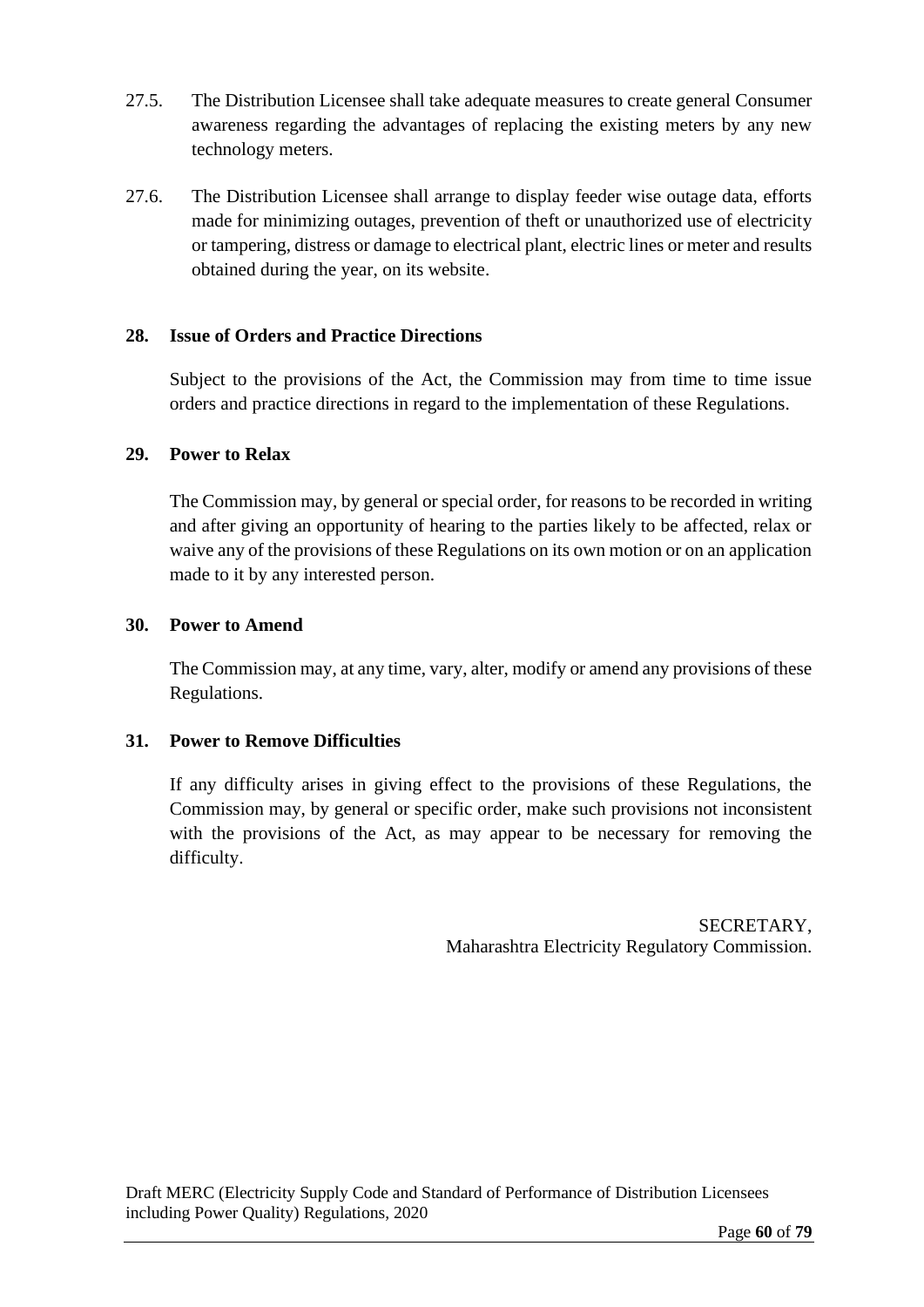# **Annexure -I**

| Sr.No | <b>Class of Premises</b>                 | <b>Connected Load/Sq.Mtr Carpet</b>   |
|-------|------------------------------------------|---------------------------------------|
|       |                                          | Area                                  |
|       | Residential                              | Minimum 75 W /Sq.Mtr                  |
|       | Commercial with central Air-Conditioning | Minimum 200 W /Sq.Mtr                 |
|       | All other Commercial Establishments      | Minimum 150 W /Sq.Mtr                 |
|       | For all other Categories                 | Actual Load mentioned by the          |
|       |                                          | <b>Consumer or Contract Demand in</b> |
|       |                                          | case of Connection above 20kW         |

## **A. Norms for Determination of Load**

# **B. Diversity Factor for load estimation for Infrastructure Development**

| Sr.No | <b>Class of Premises</b>                 | <b>Diversity Factor</b><br>- Urban | <b>Diversity</b><br><b>Factor - Rural</b> |
|-------|------------------------------------------|------------------------------------|-------------------------------------------|
|       | Residential -Carpet Area upto 500 sq.ft  | 1.5                                |                                           |
|       | Residential -Carpet Area above 500 sq.ft | 2.5                                |                                           |
|       | Commercial with central Air-             | 1.5                                |                                           |
|       | Conditioning                             |                                    |                                           |
|       | All other Commercial Establishments      |                                    |                                           |
|       | For all other Categories                 |                                    |                                           |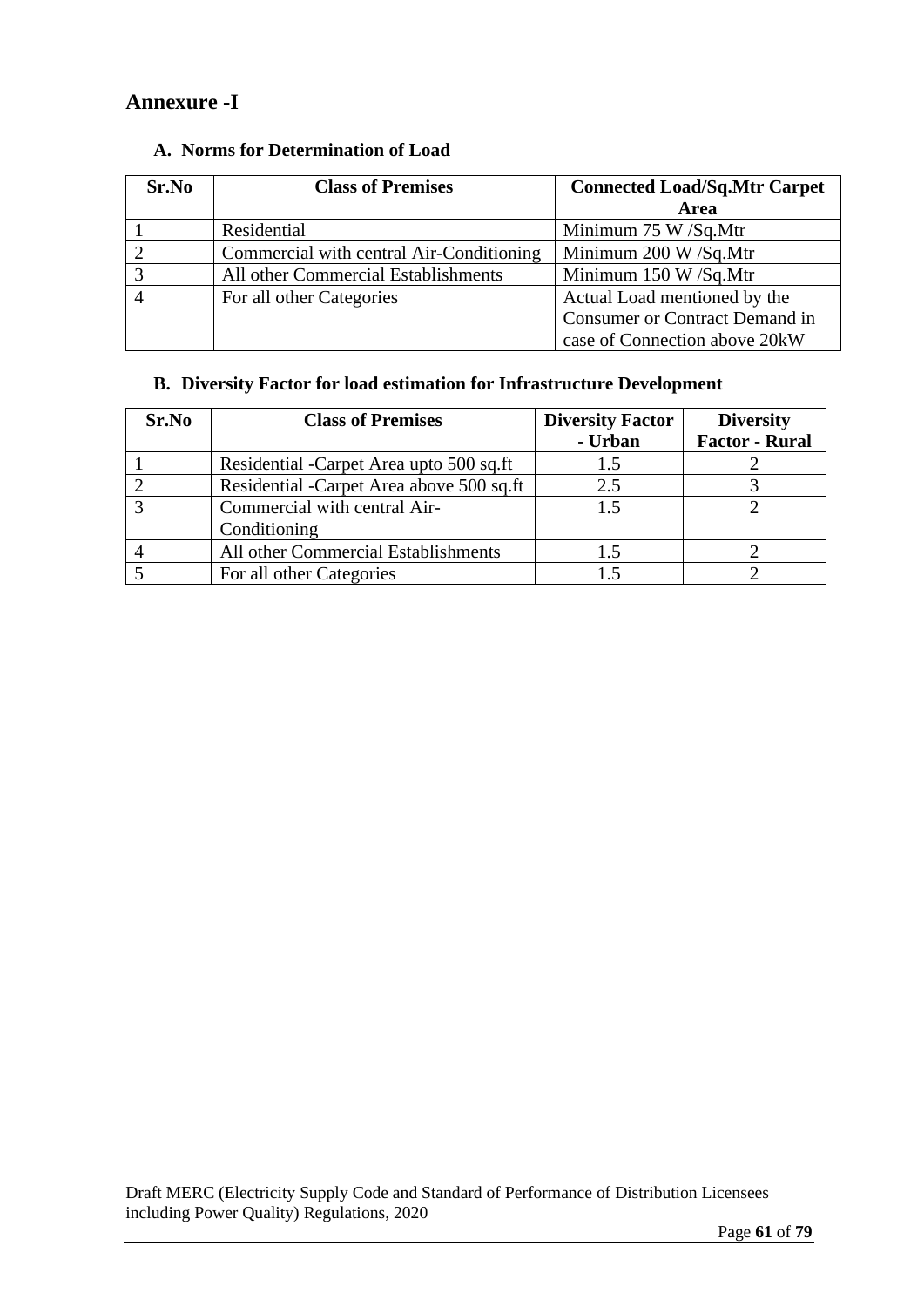# **Annexure – II**

### **Application form (Low Tension Service)**

### **Application for** (Please tick the appropriate field)

- 
- 
- □ **New Connection, □ Load Enhancement,**
- □ **Conversion of Services,** □ **Change of Consumer Category,**
- □ **Shifting of Premises**
- □ **(TPC/AEML Option for Changeover & Switchover to be added)**

If Existing Consumer, provide **Connection Number** : \_\_\_\_\_\_\_\_\_\_\_\_\_\_\_\_\_\_\_\_\_\_\_\_\_ Name of Supplier:

| $\mathbf{1}$   | Name of the Applicant/Organization:                                                                                                                                                 |                                                                                                           |
|----------------|-------------------------------------------------------------------------------------------------------------------------------------------------------------------------------------|-----------------------------------------------------------------------------------------------------------|
| $\overline{2}$ | Name of father/husband/Director/Partner/Trustee:                                                                                                                                    |                                                                                                           |
| 3              | Whether Applicant is Owner or Occupier                                                                                                                                              |                                                                                                           |
| $\overline{4}$ | Address:                                                                                                                                                                            |                                                                                                           |
| (a)            | For communication                                                                                                                                                                   | House/Plot/Premise no.                                                                                    |
|                |                                                                                                                                                                                     | <b>Street</b>                                                                                             |
|                |                                                                                                                                                                                     | Area/Colony/City                                                                                          |
|                |                                                                                                                                                                                     | District                                                                                                  |
|                |                                                                                                                                                                                     | Telephone No.:                                                                                            |
|                |                                                                                                                                                                                     | Email ID:                                                                                                 |
|                |                                                                                                                                                                                     | Mobile No:                                                                                                |
| (b)            | For the premises where the new connection is<br>applied / existing connection is required to be                                                                                     | House/Plot/Premise no.                                                                                    |
|                | shifted                                                                                                                                                                             | Street                                                                                                    |
|                |                                                                                                                                                                                     | Area/Colony/City                                                                                          |
|                |                                                                                                                                                                                     | District                                                                                                  |
|                | (Indicate landmarks to identify the location)                                                                                                                                       |                                                                                                           |
| $\overline{4}$ |                                                                                                                                                                                     |                                                                                                           |
| 5              | Category of Supply: (list of categories attached)                                                                                                                                   |                                                                                                           |
| 6              | Purpose of Supply:                                                                                                                                                                  |                                                                                                           |
| 7              | Total Load applied for (in kW):                                                                                                                                                     |                                                                                                           |
| 8              | Option for e-bill (Yes/No)                                                                                                                                                          |                                                                                                           |
| $\overline{9}$ | Type of Supply (Permanent / Temporary):                                                                                                                                             |                                                                                                           |
| 9(a)           | If Temporary supply, specify period of                                                                                                                                              | From (date):                                                                                              |
|                | requirement:                                                                                                                                                                        | To (date):                                                                                                |
| 10             | Please indicate whether you want to carry out the<br>works of laying service line and/or dedicated<br>distribution facility for the electricity supply<br>requisitioned<br>(Yes/No) |                                                                                                           |
| 11             | Please indicate whether you want to purchase and<br>install own meter from a supplier other than the<br>Distribution Licensee<br>(Yes/No)                                           |                                                                                                           |
| 12             | If Yes: Provide Details                                                                                                                                                             | Any electricity dues outstanding in Distribution Licensee's area of operation in consumer's name: Yes/ No |
| 13             | Any electricity dues outstanding on the premises for which connection applied for: Yes/ No<br>If Yes: Provide Details                                                               |                                                                                                           |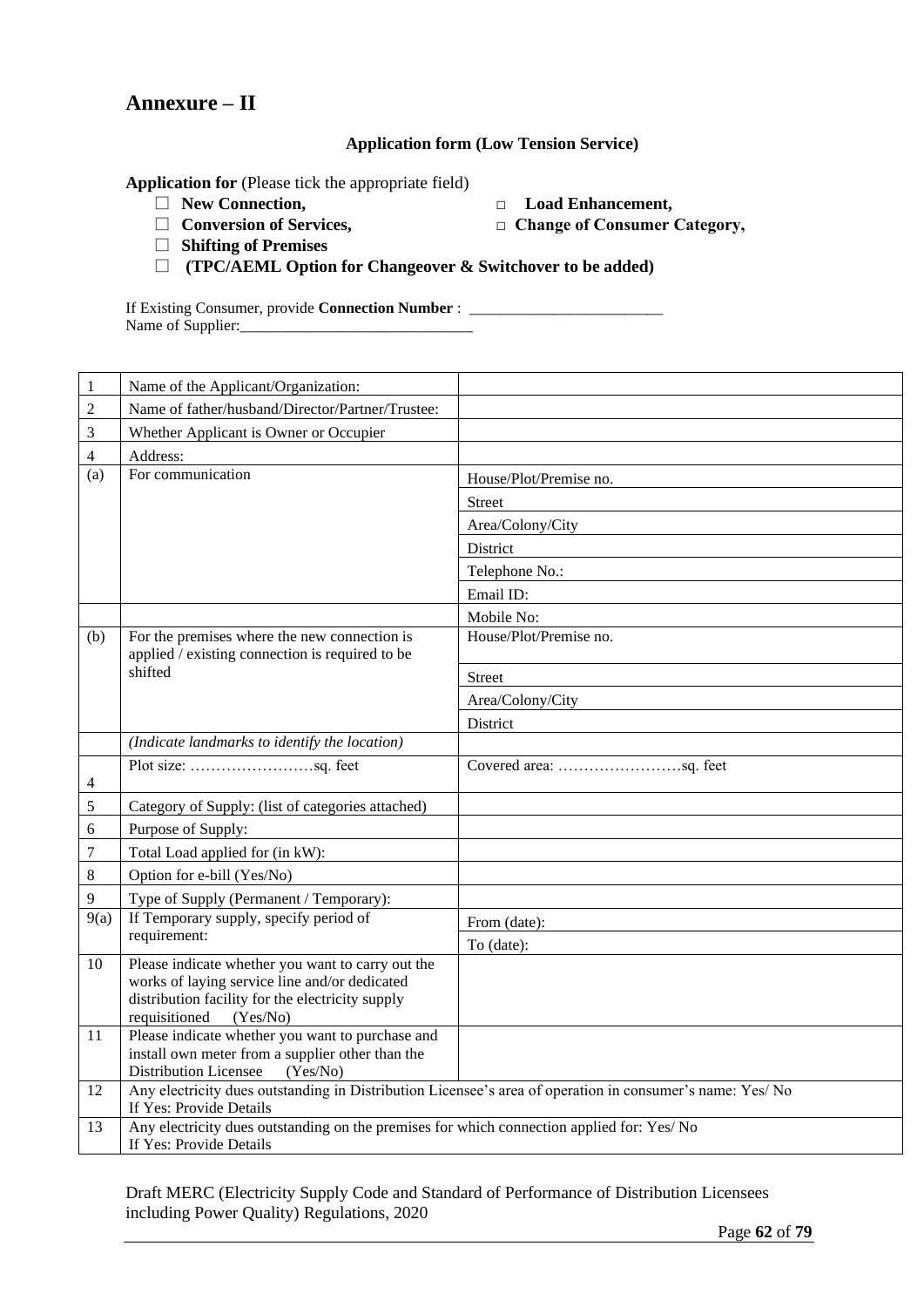I/ We hereby declare that

- (a) The information provided in this application is true to my knowledge.
- (b) I/ We have read the Maharashtra Electricity Regulatory Commission (Electricity Supply Code and Standard of Performance of Distribution Licensees) Regulations, 2020 and agree to abide by the conditions mentioned therein.
- (c) I/ We will deposit electricity dues, every month, as per the applicable electricity tariff and other charges.
- (d) I/ We will own the responsibility of security and safety of the meter, cut-out and the installation thereafter.
- (e ) I/We have complied with all requirements under all statute for the time being in force and shall be held legally responsible for any issue arising out of any such noncompliance. The Distribution Licensee is indemnified from any loss that may occur on account of such non-compliance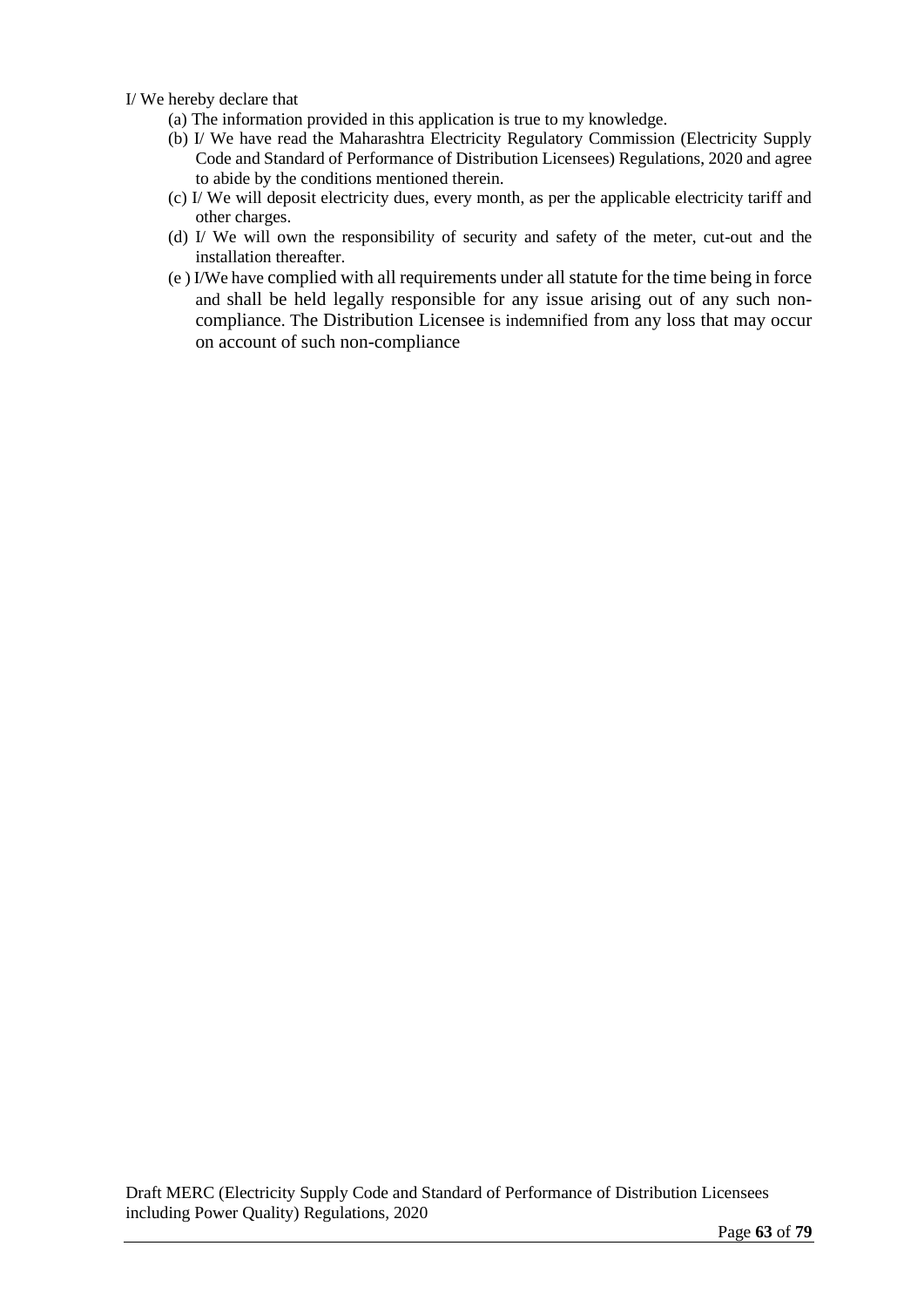### **Application form (High Tension / Extra High-Tension Service)**

**Application for** (Please tick the appropriate field)

□ **New Connection, □ Load Enhancement,**  □ **Conversion of Services,** □ **Change of Consumer Category,** 

- □ **Shifting of Premises**
- □ **TPC/AEML - Option for Changeover & Switchover to be added**

If Existing Consumer, provide **Connection Number**: \_\_\_\_\_\_\_\_\_\_\_\_\_\_\_\_\_\_\_\_\_\_\_\_\_ Name of Supplier: \_\_\_\_\_\_\_\_\_\_\_\_\_\_\_\_\_\_\_\_\_\_\_\_\_\_\_\_\_\_\_\_\_\_\_\_\_

| 1              | Name of the Applicant/Organization:                                                                                |                                    |                             |          |                          |           |           |             |
|----------------|--------------------------------------------------------------------------------------------------------------------|------------------------------------|-----------------------------|----------|--------------------------|-----------|-----------|-------------|
| $\overline{2}$ | Name of father/husband/Director/Partner/Trustee:                                                                   |                                    |                             |          |                          |           |           |             |
| 3              | Address for communication                                                                                          |                                    |                             |          |                          |           |           |             |
|                | <b>Contact Number:</b>                                                                                             |                                    |                             |          |                          |           |           |             |
|                | E-mail ID:                                                                                                         |                                    |                             |          |                          |           |           |             |
|                | Mobile No:                                                                                                         |                                    |                             |          |                          |           |           |             |
| $\overline{4}$ | Address of the premises for which the new connection<br>is applied / existing connection is required to be shifted |                                    |                             |          |                          |           |           |             |
|                | (Indicate landmarks to identify the location)                                                                      |                                    |                             |          |                          |           |           |             |
| 5              | Voltage at which supply is required (kV)<br>(Please tick the category applicable)                                  | 11<br>kV                           | 22kV                        | 33<br>kV | 66<br>kV                 | 110<br>kV | 132<br>kV | 220<br>kV   |
| 6              | Type of Supply (Permanent / Temporary):                                                                            |                                    |                             |          |                          |           |           |             |
| 6(a)           | If Temporary supply, specify period of requirement:                                                                | From (date):                       |                             |          |                          |           |           |             |
|                |                                                                                                                    | To (date):                         |                             |          |                          |           |           |             |
| 7              | Total Contract Demand applied for (in kW / kVA):                                                                   |                                    |                             |          |                          |           |           |             |
| 8              | Basis for projection of Contract Demand - Diversity<br>Factor assumed:                                             |                                    |                             |          |                          |           |           |             |
| 9              | Phasing of Contract Demand required (Yes/No):                                                                      |                                    |                             |          |                          |           |           |             |
|                | If Yes, then provide the following details in the given format:                                                    |                                    |                             |          |                          |           |           |             |
|                | $CD$ required (kVA) along with remarks, if any                                                                     | Tentative Date from which required |                             |          |                          |           |           |             |
|                | (a)                                                                                                                |                                    |                             |          |                          |           |           |             |
|                | (b)                                                                                                                |                                    |                             |          |                          |           |           |             |
|                | $(c)$ ;                                                                                                            |                                    |                             |          |                          |           |           |             |
| 10             | Purpose of Installation:                                                                                           |                                    |                             |          |                          |           |           |             |
| 11             | Category of Tariff as per purpose:                                                                                 |                                    |                             |          |                          |           |           |             |
| 12             | Category of Industry: (Tick the applicable one)                                                                    | Small Scale<br>Industry            |                             |          | Medium Scale<br>Industry |           | Industry  | Large Scale |
|                | Type of unit:<br>(viz. Ownership/Partnership/Private Ltd./Public<br>Ltd./Society/Govt. Dept./Govt. undertaking)    |                                    |                             |          |                          |           |           |             |
| 13             | Name of Institution developing Industrial Premises:                                                                |                                    |                             |          |                          |           |           |             |
| 14             | Whether supply is needed through an independent<br>feeder                                                          |                                    |                             |          |                          |           |           |             |
| 15             | Whether the above unit ever operated at some other                                                                 |                                    | (a) Sanctioned Load:        |          |                          |           |           |             |
|                | place or applied for connection? (If Yes, please provide<br>details)                                               |                                    | (b) Service Connection No.: |          |                          |           |           |             |
|                |                                                                                                                    | (c) Arrears of payment (if any):   |                             |          |                          |           |           |             |
| 16             | If electricity connection for the premises was requested                                                           |                                    | (a) Name of unit:           |          |                          |           |           |             |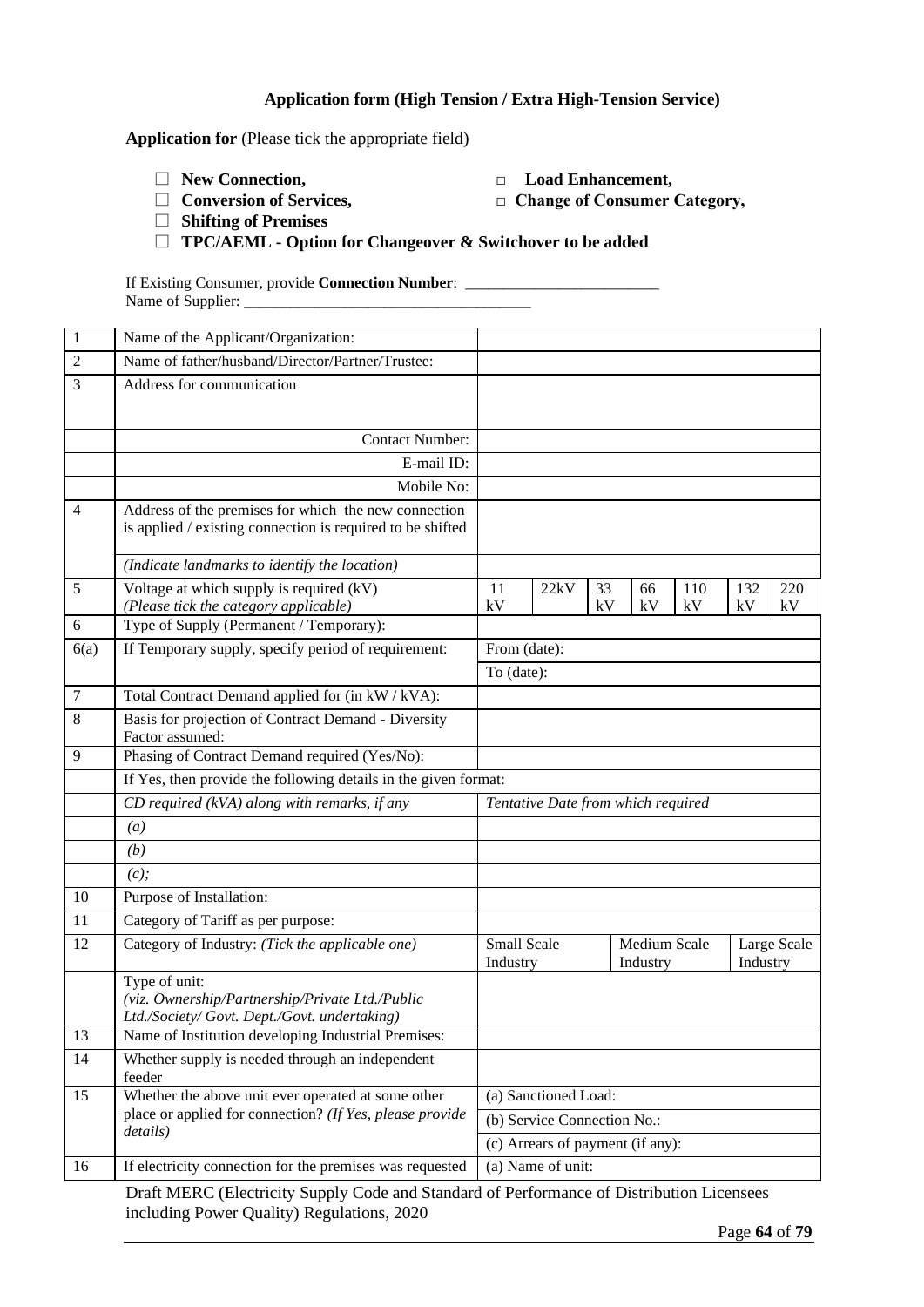|    | in the past? (If Yes, please provide details)                                                                                        | (b) Service Connection No.:      |
|----|--------------------------------------------------------------------------------------------------------------------------------------|----------------------------------|
|    |                                                                                                                                      | (c) Arrears of payment (if any): |
| 17 | Any electricity dues outstanding in Distribution Licensee's area of operation in consumer's name: Yes/ No<br>If Yes: Provide Details |                                  |
| 18 | Any electricity dues outstanding on the premises for which connection applied for: Yes/No<br>If Yes: Provide Details                 |                                  |

I/ We hereby declare that:

- (a) The information provided in this application is true to my knowledge.
- (b) I/ We have read the Maharashtra Electricity Regulatory Commission (Electricity Supply Code and Standard of Performance) Regulations, 2020 and agree to abide by the conditions mentioned therein.
- (c) I/ We will deposit electricity dues, every month, as per the applicable electricity tariff and other charges.
- (d) I/ We will own the responsibility of security and safety of the meter, cut-out and the installation thereafter.
- (e ) I/We have complied with all requirements under all statute for the time being in force and shall be held legally responsible for any issue arising out of any such noncompliance. The Distribution Licensee is indemnified from any loss that may occur on account of such non-compliance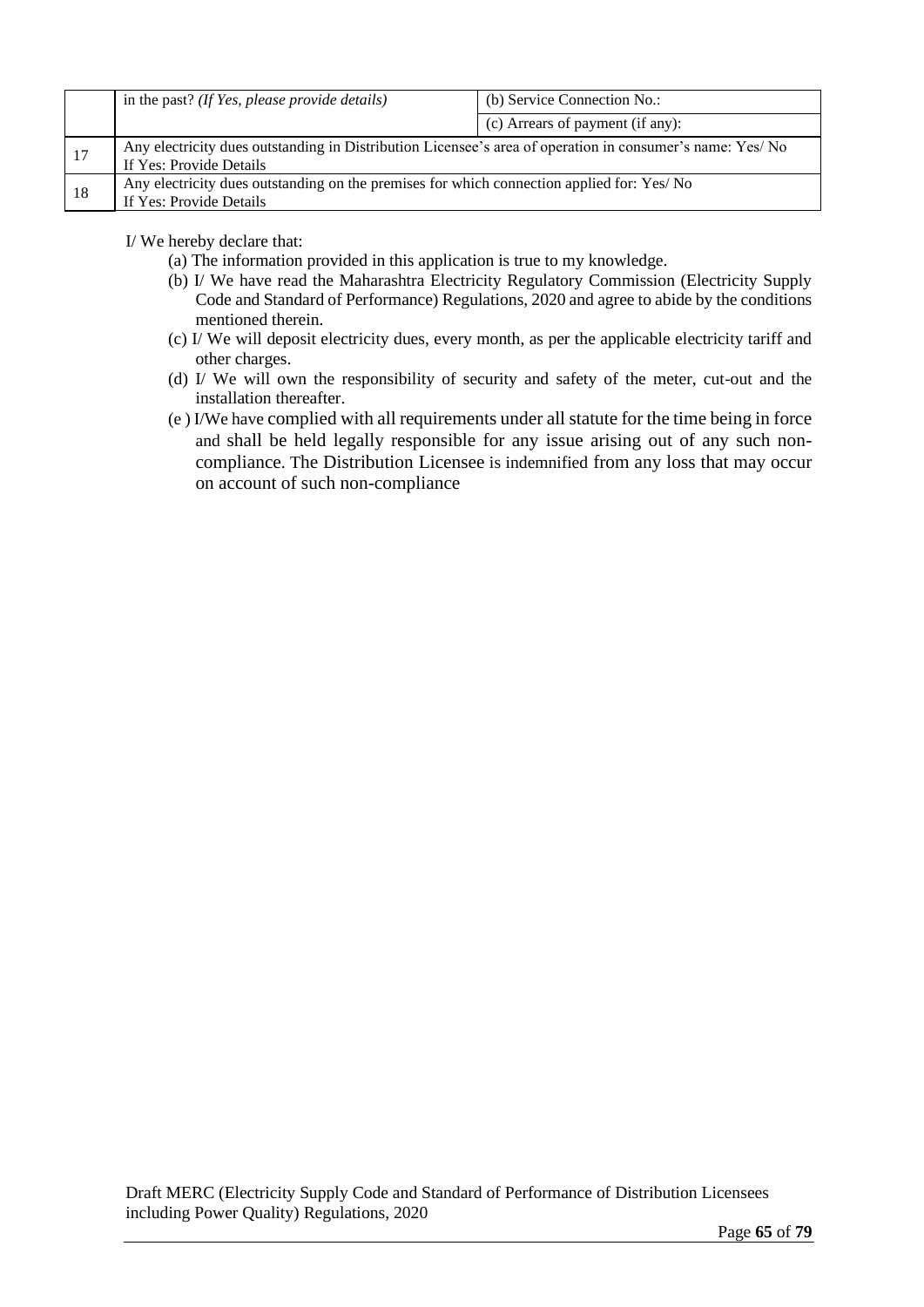| <b>Annexure - III: Level of Compensation Payable to Consumer for Failure</b> |  |
|------------------------------------------------------------------------------|--|
| to meet Standards Of Performance                                             |  |

| <b>Supply Activity/Event</b>                                                                                                                                                                                   | <b>Standard</b>                                                                                      | <b>Compensation</b><br>Payable                                                                                                                                           | <b>Automatic/Manual</b>                                                                                                         |
|----------------------------------------------------------------------------------------------------------------------------------------------------------------------------------------------------------------|------------------------------------------------------------------------------------------------------|--------------------------------------------------------------------------------------------------------------------------------------------------------------------------|---------------------------------------------------------------------------------------------------------------------------------|
|                                                                                                                                                                                                                |                                                                                                      |                                                                                                                                                                          |                                                                                                                                 |
| Time<br>period<br>for<br>completion<br>of<br>inspection<br>of<br>Applicant's<br>premises from the<br>date of submission<br>of<br>application<br>(Excluding<br>Agriculture<br>Connection)                       | Three<br>(3)<br>working<br>days<br>(Urban Areas)<br>Seven<br>(7)<br>working<br>days<br>(Rural Areas) | Rs 25 per week or<br>part thereof of delay<br>subject to maximum of<br>the<br>twice<br>service<br>connection<br>charges<br>applicable<br>for<br>the<br>Consumer category | Automatic after one<br>month from the date<br>of publishing these<br>Regulations.<br>(Day<br>one will start from<br>one month). |
| period<br>Time<br>for<br>intimation<br>of<br>charges to be borne<br>by Applicant in case<br>Applicant<br>seeks<br>dedicated<br>distribution facility<br>from the date<br>of<br>submission<br>of<br>application | Seven<br>(7)<br>working days                                                                         | Rs 25 per week or<br>part thereof of delay<br>subject to maximum of<br>twice<br>the<br>service<br>connection<br>charges<br>applicable<br>the<br>for<br>Consumer category | Automatic subject to<br>(i) above.                                                                                              |
| Time<br>period<br>for<br>provision of supply<br>from the date of<br>receipt of completed<br>application<br>and<br>payment of charges:<br>-in case connection<br>be<br>from<br>to<br>is                         | Fifteen (15) days                                                                                    | Rs 50 per week or<br>part thereof of delay<br>subject to maximum of<br>twice the service<br>charges<br>connection<br>applicable<br>for<br>the<br>Consumer category       | Automatic                                                                                                                       |
|                                                                                                                                                                                                                | existing LT network                                                                                  |                                                                                                                                                                          | 1. Provision of Supply (Including Temporary connection)                                                                         |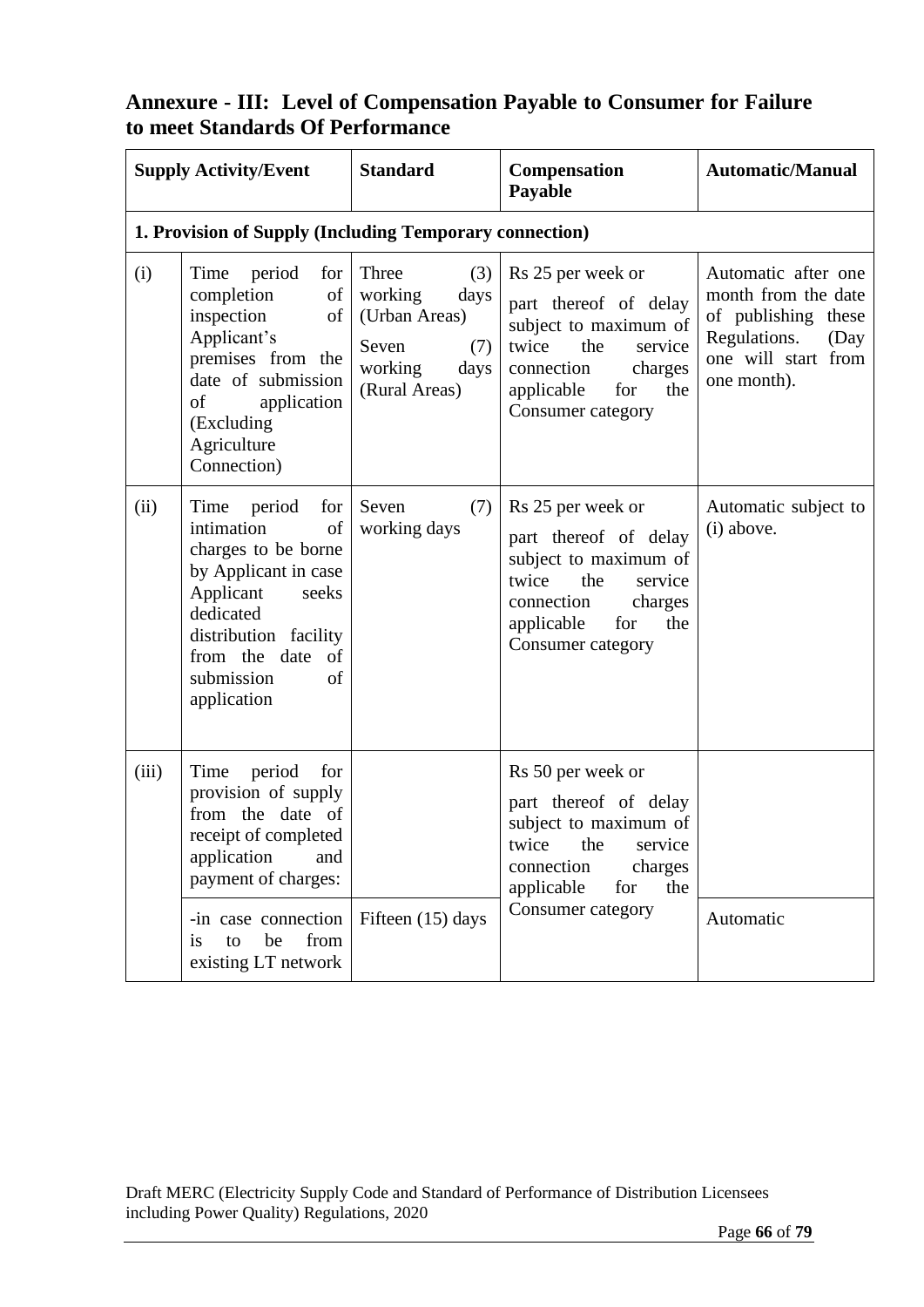|       | <b>Supply Activity/Event</b>                                                        | <b>Standard</b>                               | Compensation<br>Payable                                                                   | <b>Automatic/Manual</b> |
|-------|-------------------------------------------------------------------------------------|-----------------------------------------------|-------------------------------------------------------------------------------------------|-------------------------|
|       | -in case connection<br>from<br>is<br>to<br>be<br>existing network                   | One $(1)$ month                               |                                                                                           | Automatic               |
|       | -where extension or<br>augmentation<br>of<br>distributing main is<br>required       | Three $(3)$ months                            |                                                                                           | Automatic               |
|       | where<br>of<br>commissioning<br>new                                                 | One $(1)$ year                                |                                                                                           | Automatic               |
|       | sub-station forming<br>of<br>the<br>part<br>a<br>distribution system<br>is required |                                               |                                                                                           |                         |
|       | 2. Restoration of Supply                                                            |                                               |                                                                                           |                         |
| (i)   | Fuse off call                                                                       | Three $(3)$ hours<br>(Urban area)             | Rs 50 per hour or part<br>thereof of delay subject                                        | Manual                  |
|       |                                                                                     | (18)<br>Eighteen<br>hours<br>(Rural<br>Areas) | of maximum of Rs 500<br>for LT Consumer and<br>1000<br>for<br><b>HT</b><br>Rs<br>Consumer | Manual                  |
| (ii)  | 33kV/<br>22kV/<br>11kV/400 V                                                        | Four $(4)$<br>hours<br>(Urban areas)          |                                                                                           | Manual                  |
|       | Overhead<br>line<br>breakdown                                                       | Twenty-four (24)<br>(Rural<br>hours<br>Areas) |                                                                                           | Manual                  |
| (iii) | Underground cable<br>fault                                                          | Eight (8) hours<br>(Urban Area)               |                                                                                           | Manual                  |
|       |                                                                                     | Forty-eight (48)<br>(Rural<br>hours<br>Areas) |                                                                                           | Manual                  |
| (iv)  | Distribution<br>transformer                                                         | Eighteen<br>(18)<br>hours<br>(Urban<br>Areas) |                                                                                           | Manual                  |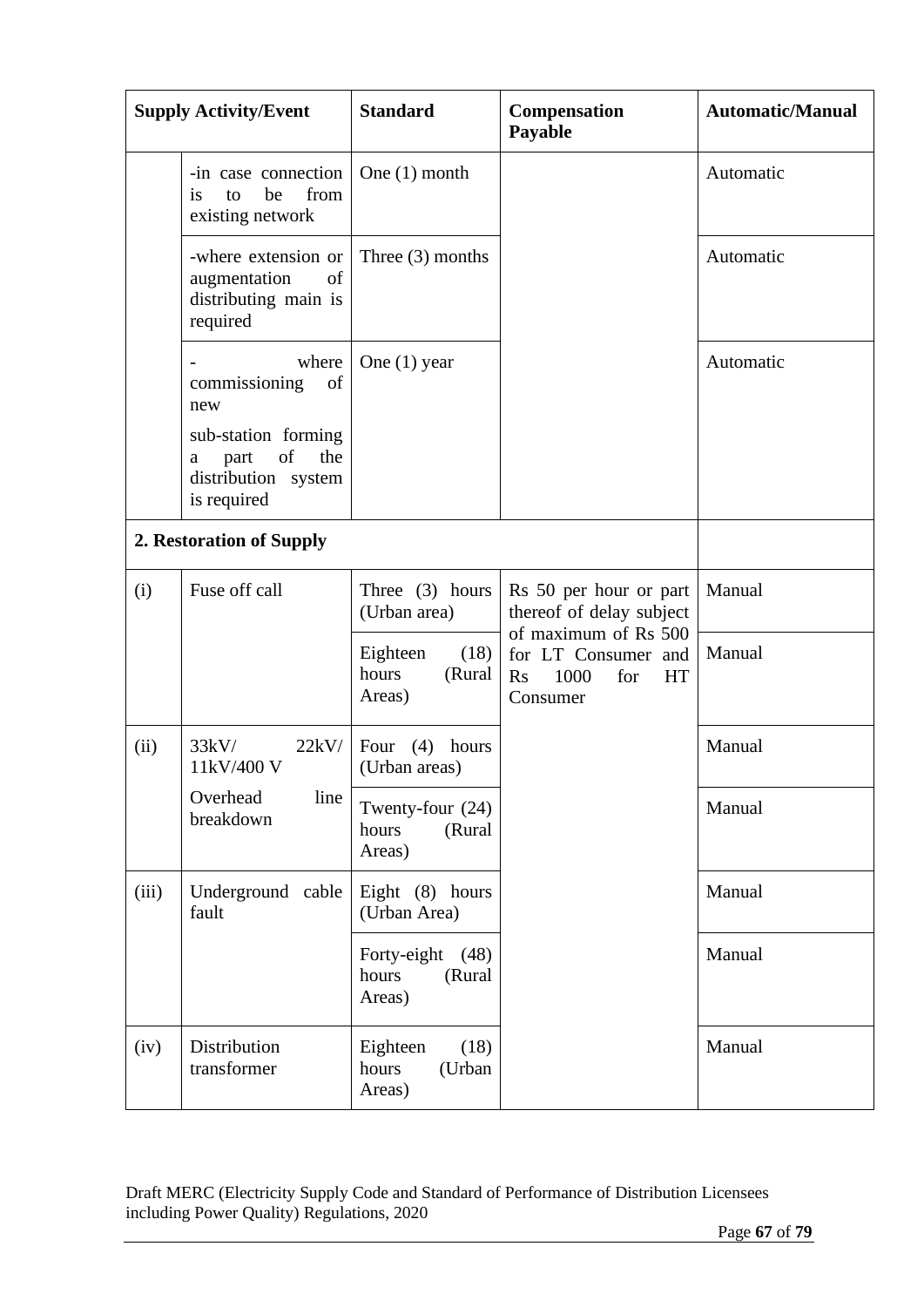| <b>Supply Activity/Event</b> |                                                                                                                                                           | <b>Standard</b>                                  | Compensation<br>Payable | <b>Automatic/Manual</b> |  |
|------------------------------|-----------------------------------------------------------------------------------------------------------------------------------------------------------|--------------------------------------------------|-------------------------|-------------------------|--|
|                              | failure                                                                                                                                                   | Forty-eight<br>(48)<br>hours<br>(Rural<br>Areas) |                         | Manual                  |  |
| (v)                          | <b>Burnt Meter</b>                                                                                                                                        | Eighteen<br>(18)<br>(Urban<br>hours<br>Area)     |                         | Manual                  |  |
|                              |                                                                                                                                                           | Forty-eight<br>(48)<br>(Rural<br>hours<br>Areas) |                         | Manual                  |  |
| 1.                           | Automatic Compensation is payable for Restoration of Supply wherever Meters having<br>at least the facility of remote meter reading are installed         |                                                  |                         |                         |  |
| 2.                           | Total Compensation payable for Restoration of Supply shall not exceed Rs 2,500 for LT<br>Consumer and Rs 5,000 for HT Consumer in a given financial year. |                                                  |                         |                         |  |

| 3. Meters |                                            |                                       |                                                                              |           |  |
|-----------|--------------------------------------------|---------------------------------------|------------------------------------------------------------------------------|-----------|--|
| (i)       | Meter inspection in<br>case of<br>customer | Four $(4)$ days<br>(Urban Area)       | Rs. 50 per week or part<br>thereof of delay subject<br>to maximum of Rs 250. | Automatic |  |
|           | complaint regarding<br>meters              | Twelve (12) days<br>(Rural Areas)     |                                                                              |           |  |
| (ii)      | Replacement<br>of<br>meter if found faulty | Within<br>subsequent<br>billing cycle | Rs. 50 per week or part<br>thereof of delay subject<br>to maximum of Rs 250. | Automatic |  |
|           | <b>4. Reconnection</b>                     |                                       |                                                                              |           |  |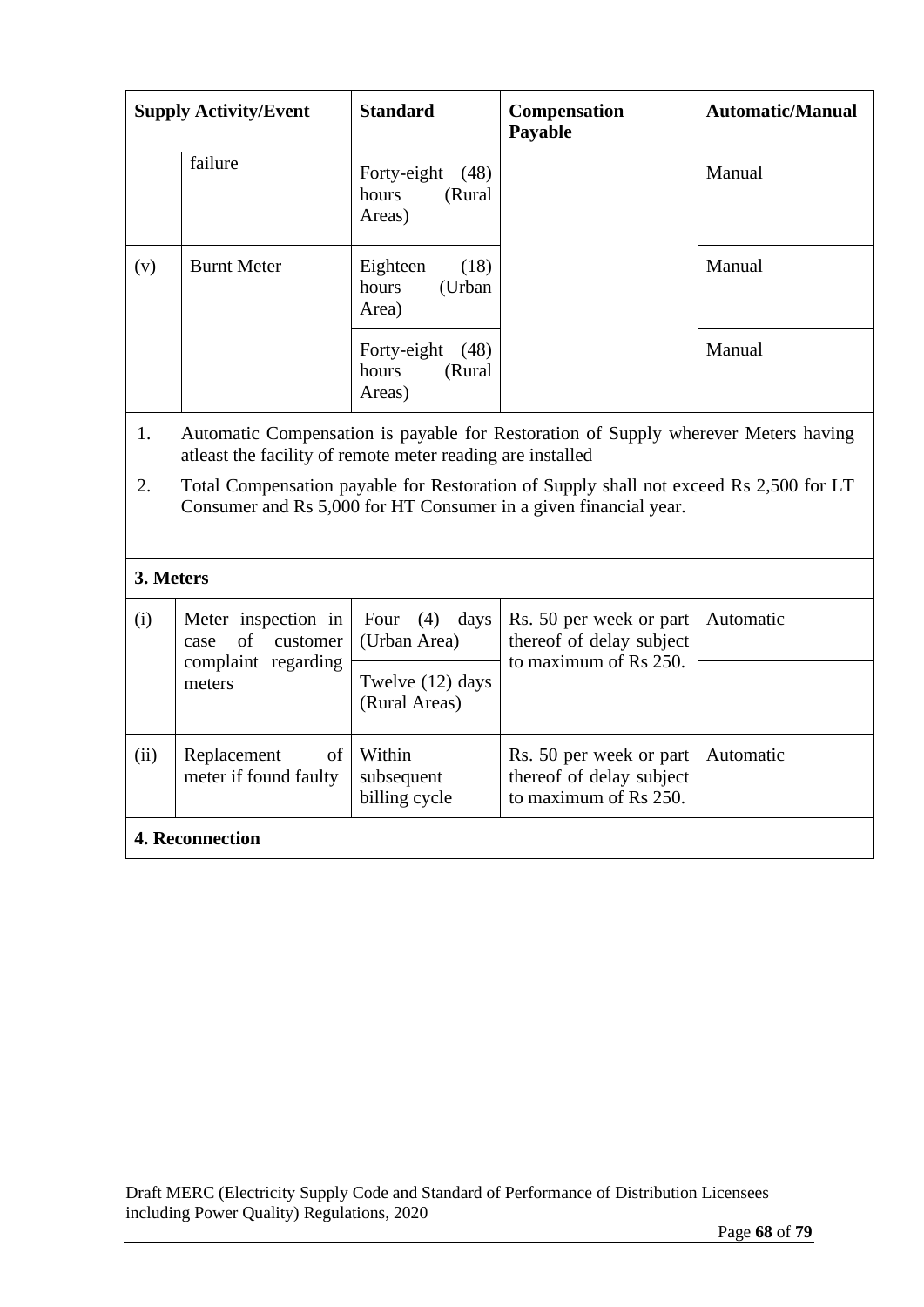|      | <b>Supply Activity/Event</b>                                                                                                                                                                                                                                                     | <b>Standard</b>                                                                   | Compensation<br>Payable                                                                                                                                | <b>Automatic/Manual</b> |
|------|----------------------------------------------------------------------------------------------------------------------------------------------------------------------------------------------------------------------------------------------------------------------------------|-----------------------------------------------------------------------------------|--------------------------------------------------------------------------------------------------------------------------------------------------------|-------------------------|
|      | Reconnection of a<br>Consumer who has<br>disconnected<br>been<br>for less than six $(6)$                                                                                                                                                                                         | Eight $(8)$ hours<br>(Urban Areas)                                                | Rs 50 per hour or<br>part thereof of delay<br>subject to maximum of<br>Rs 250.                                                                         | Automatic               |
|      | from<br>months,<br>the<br>time of payment of<br>either all amounts to<br>the satisfaction of the<br>Distribution<br>Licensee or, in case<br>of a dispute, such<br>amount under protest<br>in accordance with<br>the proviso to sub-<br>section $(1)$ of Section<br>56 of the Act | Twenty-Four<br>$(24)$ hours<br>(Rural Areas)                                      |                                                                                                                                                        | Automatic               |
|      | <b>5. Complaints on Consumer's Bills</b>                                                                                                                                                                                                                                         |                                                                                   |                                                                                                                                                        |                         |
| (i)  | Acknowledgment of<br>receipt of Consumer<br>complaint                                                                                                                                                                                                                            | Immediately if<br>complaint is<br>filed/lodged in<br>person or<br>telephonically. | Rs 100 per week or part<br>thereof<br>subject<br>to<br>maximum of Rs 250.                                                                              | Automatic               |
|      |                                                                                                                                                                                                                                                                                  | Seven (7) days if<br>made by post                                                 |                                                                                                                                                        | Automatic               |
| (ii) | Resolution of billing<br>complaints<br>i)About<br>electricity<br>bills regarding non<br>receipt of bill or<br>inadequate time for<br>payment<br>ii)In case of other<br>complaints                                                                                                | Within 24 hrs. of<br>receipt<br>During<br>subsequent<br>billing cycle             | Rs 100 per week or part<br>thereof<br>subject<br>to<br>maximum of Rs 250.<br>Rs 100 per week or part<br>thereof<br>subject<br>to<br>maximum of Rs 250. | Automatic               |
|      | 6. Consumer charter / service                                                                                                                                                                                                                                                    |                                                                                   |                                                                                                                                                        |                         |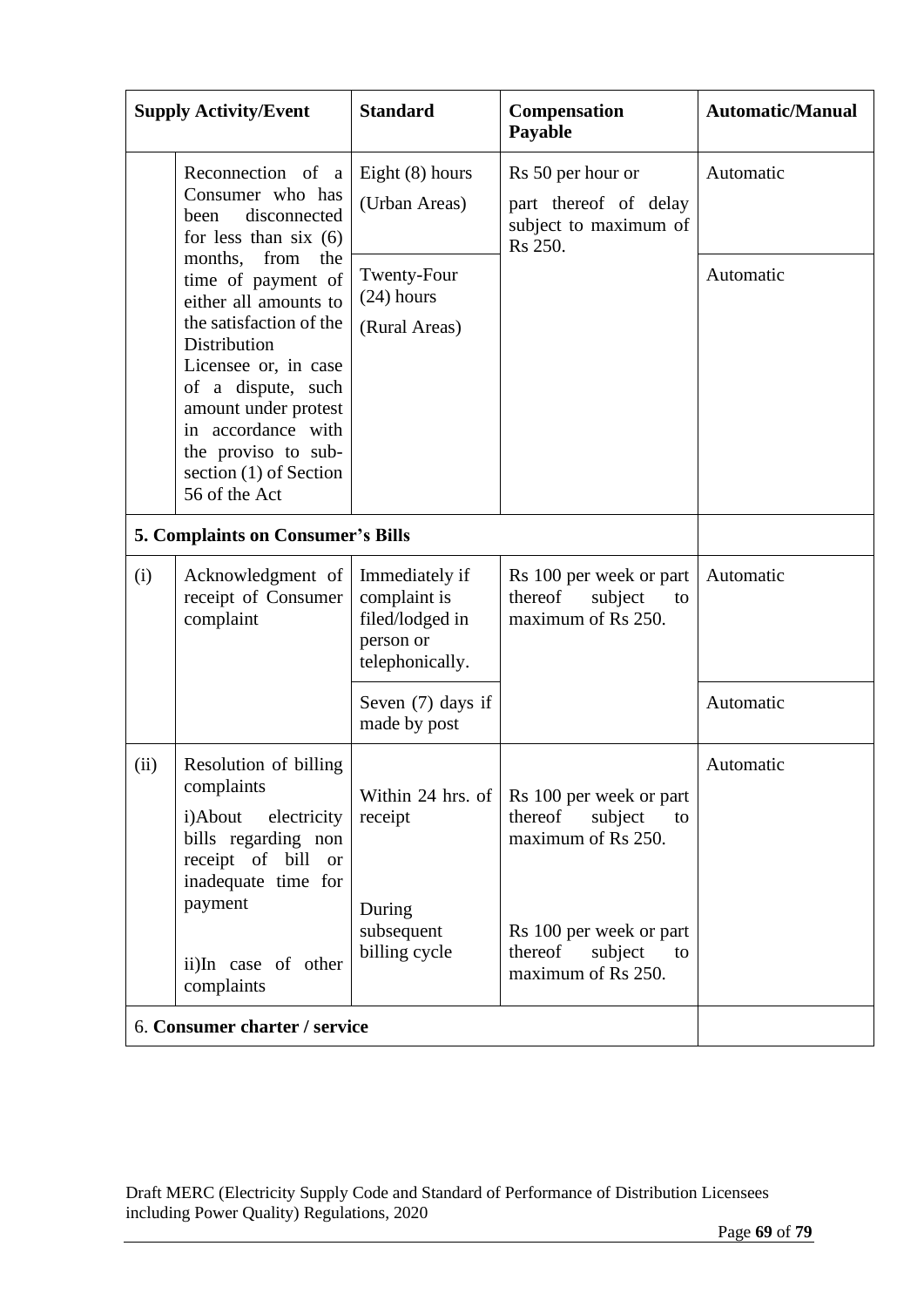|     | <b>Supply Activity/Event</b>                                                                                                                                                                                                           | <b>Standard</b>                                                                                                                                                        | Compensation<br>Payable                                                                                                                                              | <b>Automatic/Manual</b> |
|-----|----------------------------------------------------------------------------------------------------------------------------------------------------------------------------------------------------------------------------------------|------------------------------------------------------------------------------------------------------------------------------------------------------------------------|----------------------------------------------------------------------------------------------------------------------------------------------------------------------|-------------------------|
| (i) | display<br>of 1<br>Visible<br>by<br>tag<br>name<br>authorized<br>representative<br>of<br>Distribution<br>he<br>Licensee<br>and<br>should<br>produce<br>proof<br>of<br>show<br>identity<br>and<br>authorization<br>if<br>Consumer asks. | All<br>interaction<br>with Consumer.                                                                                                                                   | Rs. 50 in each case of<br>default.                                                                                                                                   | Manual                  |
|     | <b>7. Other Services</b>                                                                                                                                                                                                               |                                                                                                                                                                        |                                                                                                                                                                      |                         |
| (i) | Reading<br>of<br>Consumer's<br>meter                                                                                                                                                                                                   | Once<br>in<br>every<br>three<br>months<br>(agricultural)<br>Once<br>every<br>month (all other<br>Consumers)<br>subject<br>to<br>concession as per<br>Regulation 16.1.1 | Rs 100 for first<br>month or part thereof<br>of delay;<br>Rs 150 per month or<br>part thereof beyond the<br>first month of delay<br>subject to maximum of<br>Rs 500. | Automatic               |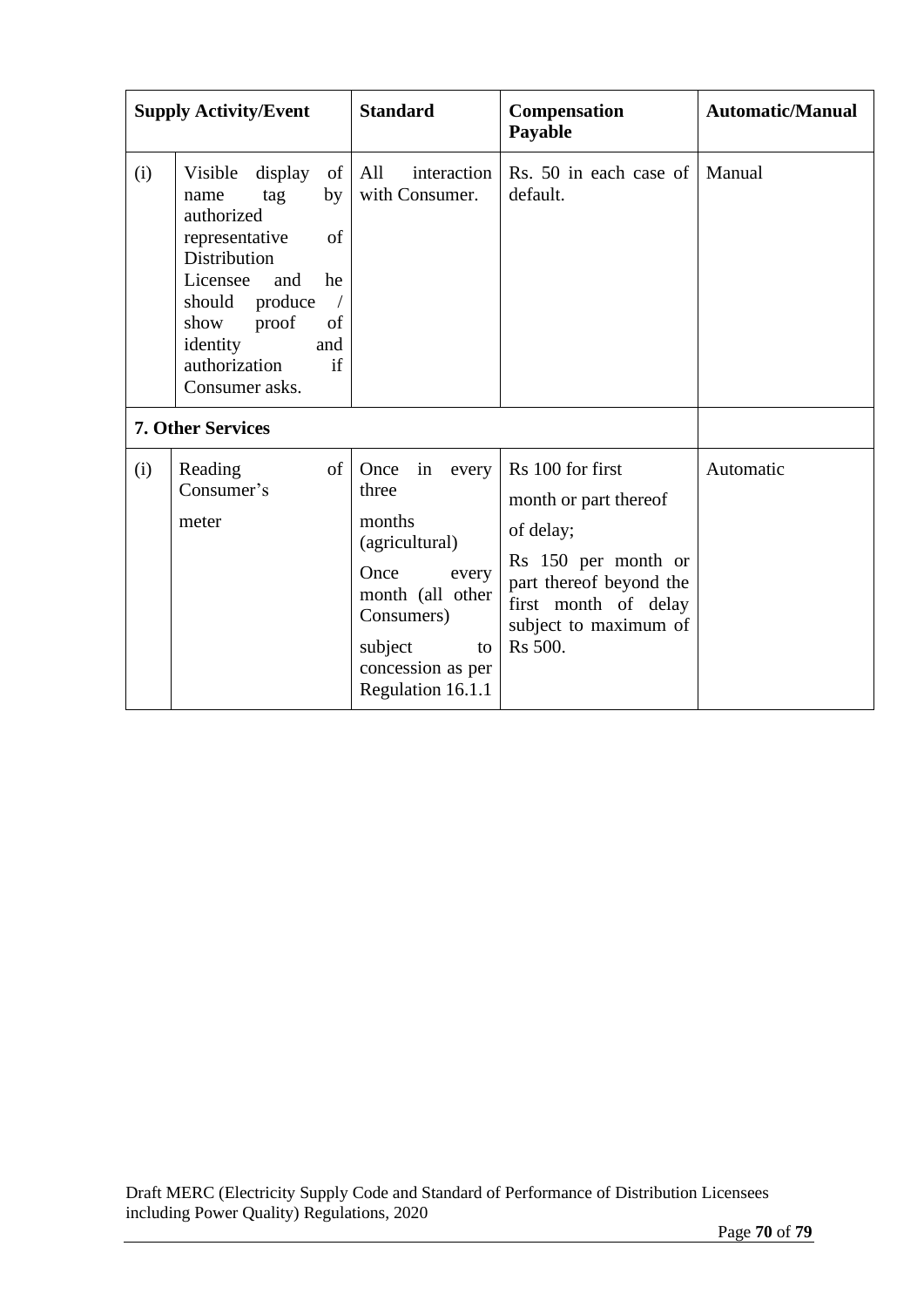|       | <b>Supply Activity/Event</b>                                                                                                                                      | <b>Standard</b>                                | <b>Compensation</b><br>Payable                                                                                      | <b>Automatic/Manual</b> |
|-------|-------------------------------------------------------------------------------------------------------------------------------------------------------------------|------------------------------------------------|---------------------------------------------------------------------------------------------------------------------|-------------------------|
| (ii)  | Rs 100 per week or<br>Time period for other<br>services from the date<br>of application:                                                                          | part thereof of delay<br>subject to maximum of | Automatic                                                                                                           |                         |
|       | - change of name                                                                                                                                                  | billing<br>Second<br>cycle                     | <b>Rs</b> 500                                                                                                       | Automatic               |
|       | of tariff<br>change<br>Category                                                                                                                                   | Second<br>billing<br>cycle                     |                                                                                                                     | Automatic               |
|       | reduction<br>in<br>Contract Demand<br>$\sqrt{2}$<br><b>Sanctioned Load</b>                                                                                        | Second<br>billing<br>cycle                     |                                                                                                                     | Automatic               |
|       | -Closure of account-<br>Time<br>period<br>for<br>payment of final dues<br>to Consumer from the<br>date of receipt of<br>application<br>for<br>closure of account. | Thirty (30) days<br>(Urban Area)               |                                                                                                                     | Automatic               |
|       |                                                                                                                                                                   | Forty-Five<br>(45)<br>days<br>(Rural Areas)    |                                                                                                                     | Automatic               |
|       | <b>8. Quality of Supply</b>                                                                                                                                       |                                                |                                                                                                                     |                         |
| (i)   | <b>Voltage Variation</b>                                                                                                                                          | Table 1 and Table<br>(Regulation<br>2<br>22.5) | Rs 25 per week or part<br>thereof<br>which<br>for<br>voltage variation was<br>beyond<br>the<br>specified<br>limits  | Manual                  |
| (ii)  | Voltage Unbalance                                                                                                                                                 | Table<br>4<br>(Regulation 22.7)                | Rs 100 per week or part<br>thereof<br>for<br>which<br>voltage unbalance was<br>beyond<br>the<br>specified<br>limits | Manual                  |
| (iii) | <b>Voltage Dips/Swells</b>                                                                                                                                        | Table<br>5<br>(Regulation 22.8)                | Rs 50 per event for<br>which voltage dips or<br>swell was beyond the<br>specified limit                             | Manual                  |
| (iv)  | Voltage<br>Short<br>Interruptions                                                                                                                                 | Table<br>6<br>(Regulation<br>22.10)            | Rs 50 per event beyond<br>the specified limit                                                                       | Manual                  |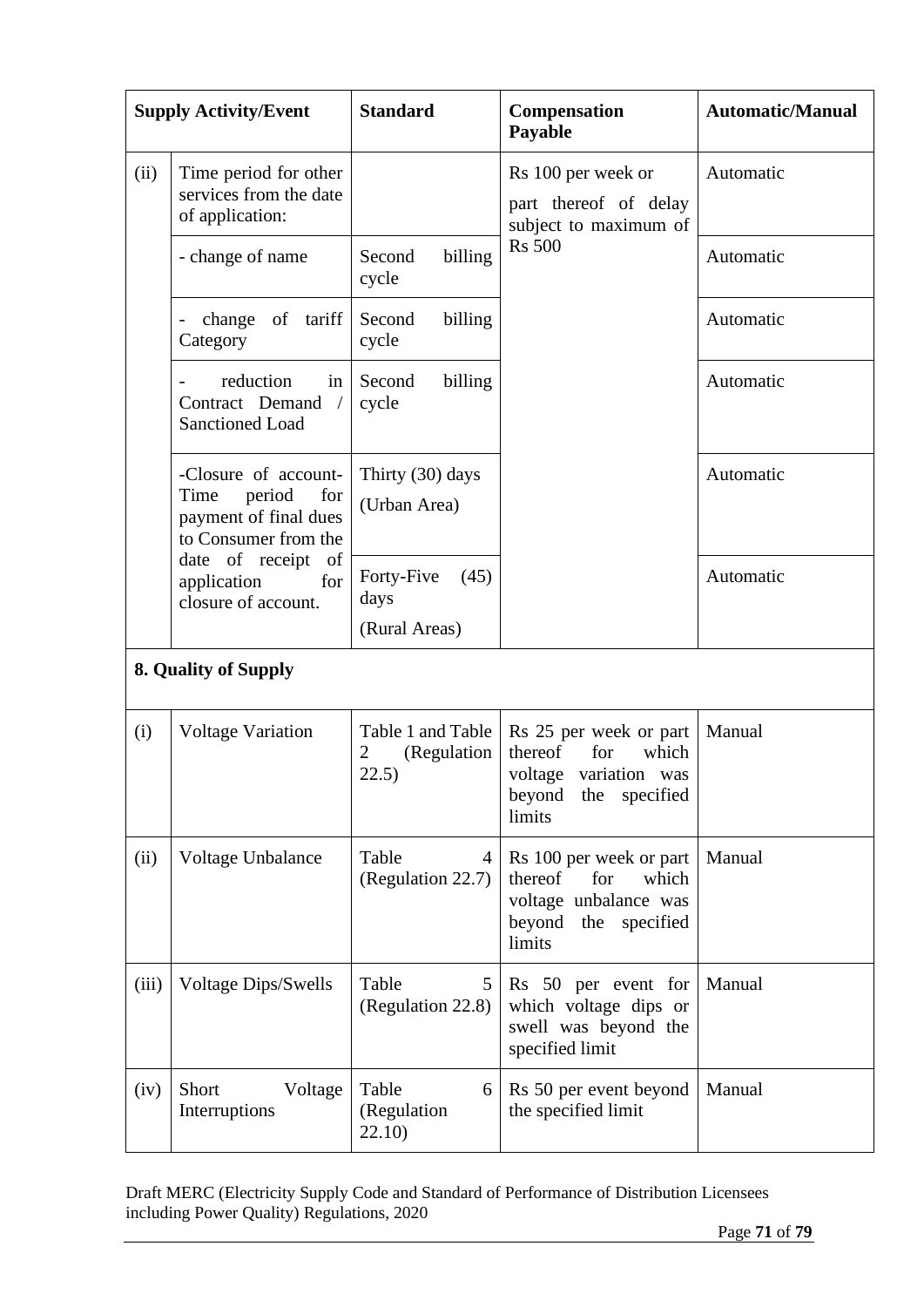| <b>Supply Activity/Event</b>                                                                                                    |                          | <b>Standard</b>                      | <b>Compensation</b><br>Payable                                                                                                           | <b>Automatic/Manual</b> |
|---------------------------------------------------------------------------------------------------------------------------------|--------------------------|--------------------------------------|------------------------------------------------------------------------------------------------------------------------------------------|-------------------------|
| (v)                                                                                                                             | <b>Voltage Harmonics</b> | As per IS 17036                      | Rs 100 per week or part<br>thereof for<br>which<br>voltage harmonics was<br>beyond the specified<br>limits                               | Manual                  |
| (vi)                                                                                                                            | <b>Current Harmonics</b> | <b>IEEE</b><br>per<br>As<br>519:2014 | 50 paisa per unit for the<br>duration for<br>which<br>current harmonics was<br>beyond the specified<br>limits<br>(Payable by Designated) | Manual                  |
|                                                                                                                                 |                          |                                      | Consumer<br>tΩ<br>Distribution Licensee)                                                                                                 |                         |
| The Commission shall separately notify the date of applicability of the Compensation payable<br>in respect of Quality of Supply |                          |                                      |                                                                                                                                          |                         |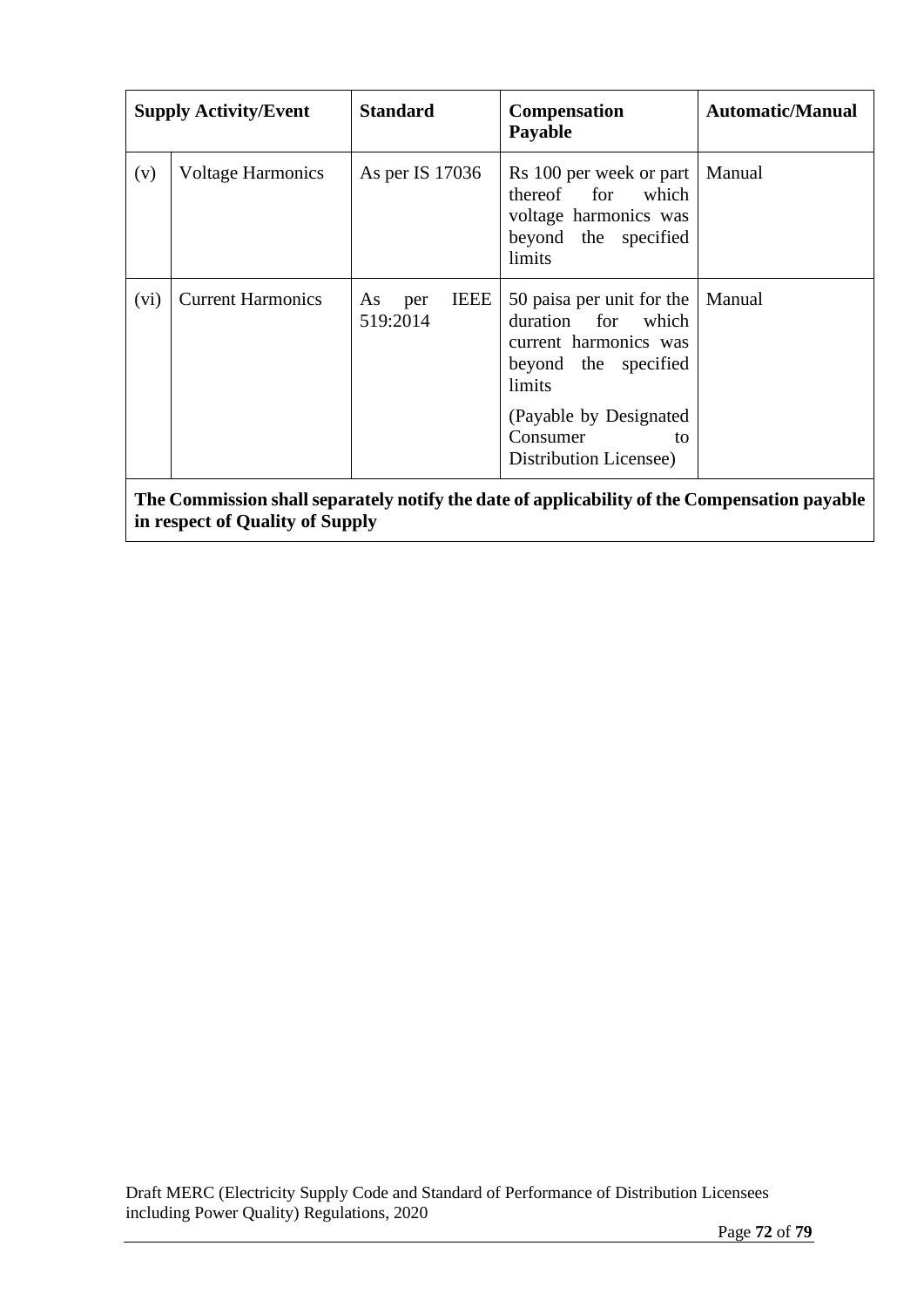|                | Annexure IV-Standards of Performance Level by the Distribution Licensee                    |              |                                                                                       |                            |                                              |                                           |                                                                                                                                                                                                                                                                                                                                                                                                                                |                                     |           |  |
|----------------|--------------------------------------------------------------------------------------------|--------------|---------------------------------------------------------------------------------------|----------------------------|----------------------------------------------|-------------------------------------------|--------------------------------------------------------------------------------------------------------------------------------------------------------------------------------------------------------------------------------------------------------------------------------------------------------------------------------------------------------------------------------------------------------------------------------|-------------------------------------|-----------|--|
|                | Format for Quarterly Return to be submitted to the Commission by the Distribution Licensee |              |                                                                                       |                            |                                              |                                           |                                                                                                                                                                                                                                                                                                                                                                                                                                |                                     |           |  |
|                | <b>Parameters</b>                                                                          |              | Pending                                                                               |                            |                                              | No. of complaints addressed               | Pending                                                                                                                                                                                                                                                                                                                                                                                                                        |                                     |           |  |
| Sr.<br>No.     |                                                                                            | Area         | complaint<br><b>Complaints</b><br>in current<br>nos.<br>(previous<br>Qtr.<br>Quarter) | <b>Total</b><br>complaints | Within<br><b>Standards of</b><br>performance | <b>More</b><br>than<br>stipulated<br>time | <b>Total</b><br>complaints<br>redressed                                                                                                                                                                                                                                                                                                                                                                                        | complai<br>nts at<br>end of<br>Qtr. |           |  |
|                | a                                                                                          | $\mathbf{h}$ | $\mathbf{c}$                                                                          | $\mathbf{d}$               | $e=c+d$                                      | $\mathbf f$                               | $\mathbf{g}% _{T}=\mathbf{g}_{T}=\mathbf{g}_{T}=\mathbf{g}_{T}=\mathbf{g}_{T}=\mathbf{g}_{T}=\mathbf{g}_{T}=\mathbf{g}_{T}=\mathbf{g}_{T}=\mathbf{g}_{T}=\mathbf{g}_{T}=\mathbf{g}_{T}=\mathbf{g}_{T}=\mathbf{g}_{T}=\mathbf{g}_{T}=\mathbf{g}_{T}=\mathbf{g}_{T}=\mathbf{g}_{T}=\mathbf{g}_{T}=\mathbf{g}_{T}=\mathbf{g}_{T}=\mathbf{g}_{T}=\mathbf{g}_{T}=\mathbf{g}_{T}=\mathbf{g}_{T}=\mathbf{g}_{T}=\mathbf{g}_{T}=\math$ | $h=f+g$                             | $i = e-h$ |  |
| $\mathbf{1}$   | <b>New</b><br>connection-                                                                  | Urban        |                                                                                       |                            |                                              |                                           |                                                                                                                                                                                                                                                                                                                                                                                                                                |                                     |           |  |
|                | inspection of<br>premises                                                                  | Rural        |                                                                                       |                            |                                              |                                           |                                                                                                                                                                                                                                                                                                                                                                                                                                |                                     |           |  |
| $\overline{2}$ | Intimation of<br>charges where                                                             | Urban        |                                                                                       |                            |                                              |                                           |                                                                                                                                                                                                                                                                                                                                                                                                                                |                                     |           |  |
|                | supply from<br>existing lines                                                              | Rural        |                                                                                       |                            |                                              |                                           |                                                                                                                                                                                                                                                                                                                                                                                                                                |                                     |           |  |
| 3              | Intimation of<br>charges where                                                             | Urban        |                                                                                       |                            |                                              |                                           |                                                                                                                                                                                                                                                                                                                                                                                                                                |                                     |           |  |
|                | supply to<br>dedicated or                                                                  | Rural        |                                                                                       |                            |                                              |                                           |                                                                                                                                                                                                                                                                                                                                                                                                                                |                                     |           |  |
|                | after extension /<br>augmentation                                                          |              |                                                                                       |                            |                                              |                                           |                                                                                                                                                                                                                                                                                                                                                                                                                                |                                     |           |  |
| $\overline{4}$ | New connection<br>/ add. load                                                              |              |                                                                                       |                            |                                              |                                           |                                                                                                                                                                                                                                                                                                                                                                                                                                |                                     |           |  |
|                | where supply<br>from existing<br>line.                                                     |              |                                                                                       |                            |                                              |                                           |                                                                                                                                                                                                                                                                                                                                                                                                                                |                                     |           |  |
| 5              | New connection<br>/ add. Load<br>where supply<br>after extension /<br>augmentation.        |              |                                                                                       |                            |                                              |                                           |                                                                                                                                                                                                                                                                                                                                                                                                                                |                                     |           |  |
|                |                                                                                            |              |                                                                                       |                            |                                              |                                           |                                                                                                                                                                                                                                                                                                                                                                                                                                |                                     |           |  |

Draft MERC (Electricity Supply Code and Standard of Performance of Distribution Licensees including Power Quality) Regulations, 2020 Page **73** of **79**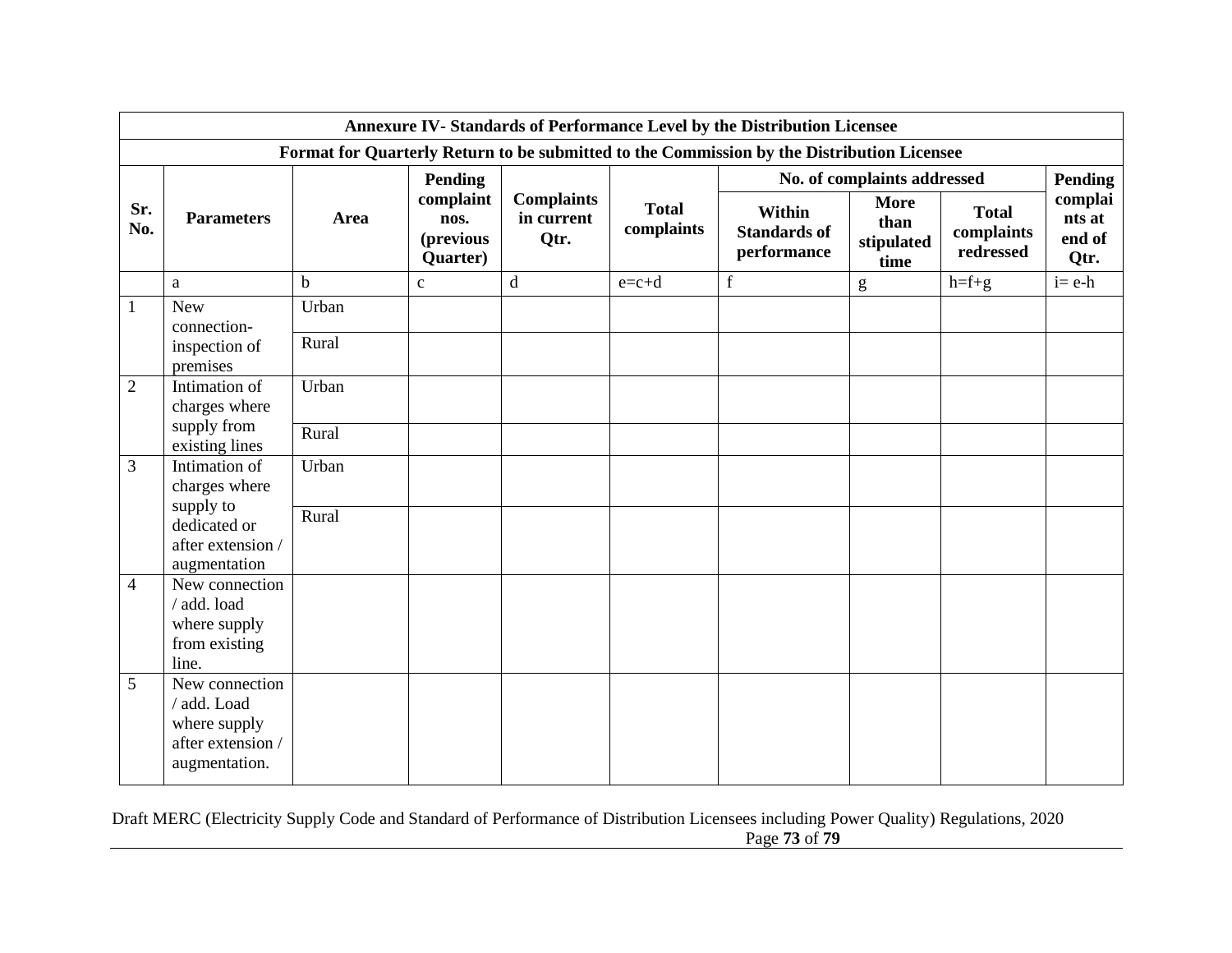|                |                                                                                            |             |                                            |                                         |                            | Annexure IV-Standards of Performance Level by the Distribution Licensee                                                                               |                                                                                                                                                                                                                                                                                                                                                                                                                                |                                         |                                     |  |
|----------------|--------------------------------------------------------------------------------------------|-------------|--------------------------------------------|-----------------------------------------|----------------------------|-------------------------------------------------------------------------------------------------------------------------------------------------------|--------------------------------------------------------------------------------------------------------------------------------------------------------------------------------------------------------------------------------------------------------------------------------------------------------------------------------------------------------------------------------------------------------------------------------|-----------------------------------------|-------------------------------------|--|
|                | Format for Quarterly Return to be submitted to the Commission by the Distribution Licensee |             |                                            |                                         |                            |                                                                                                                                                       |                                                                                                                                                                                                                                                                                                                                                                                                                                |                                         |                                     |  |
|                |                                                                                            |             | Pending                                    |                                         |                            | No. of complaints addressed                                                                                                                           | <b>Pending</b>                                                                                                                                                                                                                                                                                                                                                                                                                 |                                         |                                     |  |
| Sr.<br>No.     | <b>Parameters</b>                                                                          | Area        | complaint<br>nos.<br>(previous<br>Quarter) | <b>Complaints</b><br>in current<br>Qtr. | <b>Total</b><br>complaints | Within<br><b>Standards of</b><br>performance                                                                                                          | <b>More</b><br>than<br>stipulated<br>time                                                                                                                                                                                                                                                                                                                                                                                      | <b>Total</b><br>complaints<br>redressed | complai<br>nts at<br>end of<br>Qtr. |  |
|                | a                                                                                          | $\mathbf b$ | $\mathbf{C}$                               | d                                       | $e = c + d$                | $\mathbf f$                                                                                                                                           | $\mathbf{g}% _{T}=\mathbf{g}_{T}=\mathbf{g}_{T}=\mathbf{g}_{T}=\mathbf{g}_{T}=\mathbf{g}_{T}=\mathbf{g}_{T}=\mathbf{g}_{T}=\mathbf{g}_{T}=\mathbf{g}_{T}=\mathbf{g}_{T}=\mathbf{g}_{T}=\mathbf{g}_{T}=\mathbf{g}_{T}=\mathbf{g}_{T}=\mathbf{g}_{T}=\mathbf{g}_{T}=\mathbf{g}_{T}=\mathbf{g}_{T}=\mathbf{g}_{T}=\mathbf{g}_{T}=\mathbf{g}_{T}=\mathbf{g}_{T}=\mathbf{g}_{T}=\mathbf{g}_{T}=\mathbf{g}_{T}=\mathbf{g}_{T}=\math$ | $h=f+g$                                 | $i = e-h$                           |  |
| 6              | New connection<br>/ add. Load<br>where supply<br>after<br>commissioning<br>of sub-station. |             |                                            |                                         |                            |                                                                                                                                                       |                                                                                                                                                                                                                                                                                                                                                                                                                                |                                         |                                     |  |
| $\overline{7}$ | Shifting of<br>Meter / service                                                             | Urban       |                                            |                                         |                            |                                                                                                                                                       |                                                                                                                                                                                                                                                                                                                                                                                                                                |                                         |                                     |  |
|                | Line                                                                                       | Rural       |                                            |                                         |                            |                                                                                                                                                       |                                                                                                                                                                                                                                                                                                                                                                                                                                |                                         |                                     |  |
| 8              | Reconnection<br>of supply after                                                            | Urban       |                                            |                                         |                            |                                                                                                                                                       |                                                                                                                                                                                                                                                                                                                                                                                                                                |                                         |                                     |  |
|                | payment of<br>dues.                                                                        | Rural       |                                            |                                         |                            |                                                                                                                                                       |                                                                                                                                                                                                                                                                                                                                                                                                                                |                                         |                                     |  |
| 9              | Change of<br>Name                                                                          |             |                                            |                                         |                            |                                                                                                                                                       |                                                                                                                                                                                                                                                                                                                                                                                                                                |                                         |                                     |  |
| 10             | Change of<br>category                                                                      |             |                                            |                                         |                            |                                                                                                                                                       |                                                                                                                                                                                                                                                                                                                                                                                                                                |                                         |                                     |  |
| 11             | Fuse off call                                                                              |             |                                            |                                         |                            |                                                                                                                                                       |                                                                                                                                                                                                                                                                                                                                                                                                                                |                                         |                                     |  |
|                |                                                                                            | Urban       |                                            |                                         |                            |                                                                                                                                                       |                                                                                                                                                                                                                                                                                                                                                                                                                                |                                         |                                     |  |
|                |                                                                                            | Rural       |                                            |                                         |                            |                                                                                                                                                       |                                                                                                                                                                                                                                                                                                                                                                                                                                |                                         |                                     |  |
| 12             | Break down of                                                                              |             |                                            |                                         |                            |                                                                                                                                                       |                                                                                                                                                                                                                                                                                                                                                                                                                                |                                         |                                     |  |
|                | Overhead Line                                                                              | Urban       |                                            |                                         |                            |                                                                                                                                                       |                                                                                                                                                                                                                                                                                                                                                                                                                                |                                         |                                     |  |
|                |                                                                                            | Rural       |                                            |                                         |                            |                                                                                                                                                       |                                                                                                                                                                                                                                                                                                                                                                                                                                |                                         |                                     |  |
| 13             | Underground                                                                                |             |                                            |                                         |                            |                                                                                                                                                       |                                                                                                                                                                                                                                                                                                                                                                                                                                |                                         |                                     |  |
|                |                                                                                            |             |                                            |                                         |                            | Draft MERC (Electricity Supply Code and Standard of Performance of Distribution Licensees including Power Quality) Regulations, 2020<br>Page 74 of 79 |                                                                                                                                                                                                                                                                                                                                                                                                                                |                                         |                                     |  |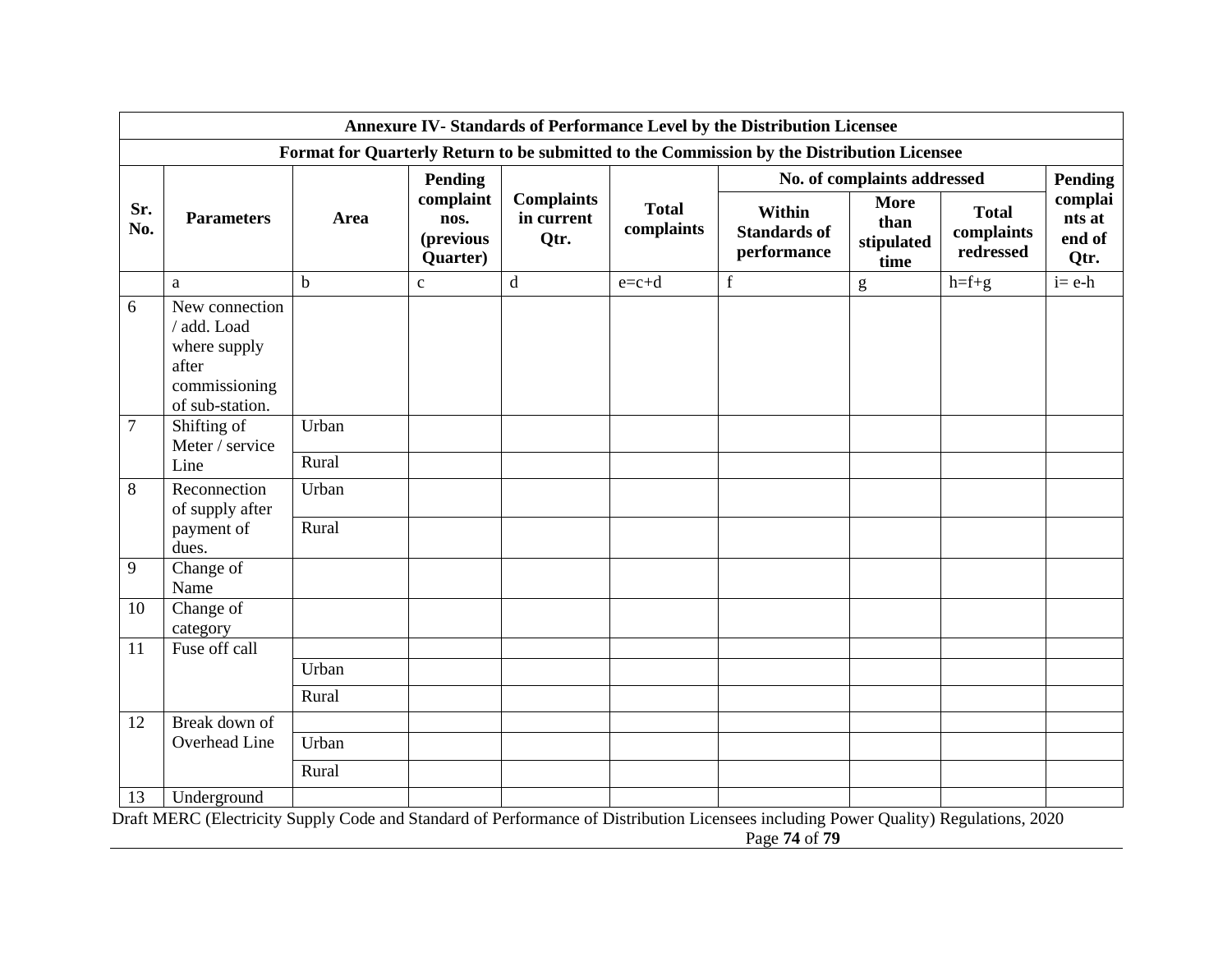|            | Annexure IV-Standards of Performance Level by the Distribution Licensee                    |             |                                            |                                         |                            |                                              |                                                                                                                                                                                                                                                                                                                                                                                                                                |                                         |                                     |  |
|------------|--------------------------------------------------------------------------------------------|-------------|--------------------------------------------|-----------------------------------------|----------------------------|----------------------------------------------|--------------------------------------------------------------------------------------------------------------------------------------------------------------------------------------------------------------------------------------------------------------------------------------------------------------------------------------------------------------------------------------------------------------------------------|-----------------------------------------|-------------------------------------|--|
|            | Format for Quarterly Return to be submitted to the Commission by the Distribution Licensee |             |                                            |                                         |                            |                                              |                                                                                                                                                                                                                                                                                                                                                                                                                                |                                         |                                     |  |
|            | <b>Parameters</b>                                                                          |             | Pending                                    |                                         |                            | No. of complaints addressed                  | Pending                                                                                                                                                                                                                                                                                                                                                                                                                        |                                         |                                     |  |
| Sr.<br>No. |                                                                                            | Area        | complaint<br>nos.<br>(previous<br>Quarter) | <b>Complaints</b><br>in current<br>Qtr. | <b>Total</b><br>complaints | Within<br><b>Standards of</b><br>performance | <b>More</b><br>than<br>stipulated<br>time                                                                                                                                                                                                                                                                                                                                                                                      | <b>Total</b><br>complaints<br>redressed | complai<br>nts at<br>end of<br>Qtr. |  |
|            | a                                                                                          | $\mathbf b$ | $\mathbf{c}$                               | $\mathbf d$                             | $e=c+d$                    | $\mathbf f$                                  | $\mathbf{g}% _{T}=\mathbf{g}_{T}=\mathbf{g}_{T}=\mathbf{g}_{T}=\mathbf{g}_{T}=\mathbf{g}_{T}=\mathbf{g}_{T}=\mathbf{g}_{T}=\mathbf{g}_{T}=\mathbf{g}_{T}=\mathbf{g}_{T}=\mathbf{g}_{T}=\mathbf{g}_{T}=\mathbf{g}_{T}=\mathbf{g}_{T}=\mathbf{g}_{T}=\mathbf{g}_{T}=\mathbf{g}_{T}=\mathbf{g}_{T}=\mathbf{g}_{T}=\mathbf{g}_{T}=\mathbf{g}_{T}=\mathbf{g}_{T}=\mathbf{g}_{T}=\mathbf{g}_{T}=\mathbf{g}_{T}=\mathbf{g}_{T}=\math$ | $h=f+g$                                 | $i = e-h$                           |  |
|            | Cable fault                                                                                | Urban       |                                            |                                         |                            |                                              |                                                                                                                                                                                                                                                                                                                                                                                                                                |                                         |                                     |  |
|            |                                                                                            | Rural       |                                            |                                         |                            |                                              |                                                                                                                                                                                                                                                                                                                                                                                                                                |                                         |                                     |  |
| 14         | Transformer                                                                                |             |                                            |                                         |                            |                                              |                                                                                                                                                                                                                                                                                                                                                                                                                                |                                         |                                     |  |
|            | Failure                                                                                    | Urban       |                                            |                                         |                            |                                              |                                                                                                                                                                                                                                                                                                                                                                                                                                |                                         |                                     |  |
|            |                                                                                            | Rural       |                                            |                                         |                            |                                              |                                                                                                                                                                                                                                                                                                                                                                                                                                |                                         |                                     |  |
| 15         | <b>Meter Reading</b>                                                                       |             |                                            |                                         |                            |                                              |                                                                                                                                                                                                                                                                                                                                                                                                                                |                                         |                                     |  |
| 16         | Replacement of                                                                             |             |                                            |                                         |                            |                                              |                                                                                                                                                                                                                                                                                                                                                                                                                                |                                         |                                     |  |
|            | <b>Faulty Meter</b>                                                                        | Urban       |                                            |                                         |                            |                                              |                                                                                                                                                                                                                                                                                                                                                                                                                                |                                         |                                     |  |
|            |                                                                                            | Rural       |                                            |                                         |                            |                                              |                                                                                                                                                                                                                                                                                                                                                                                                                                |                                         |                                     |  |
| 17         | Replacement of                                                                             |             |                                            |                                         |                            |                                              |                                                                                                                                                                                                                                                                                                                                                                                                                                |                                         |                                     |  |
|            | <b>Burnt Meter</b>                                                                         | Urban       |                                            |                                         |                            |                                              |                                                                                                                                                                                                                                                                                                                                                                                                                                |                                         |                                     |  |
|            |                                                                                            | Rural       |                                            |                                         |                            |                                              |                                                                                                                                                                                                                                                                                                                                                                                                                                |                                         |                                     |  |
| 18         | <b>Billing</b><br>Complaint                                                                |             |                                            |                                         |                            |                                              |                                                                                                                                                                                                                                                                                                                                                                                                                                |                                         |                                     |  |
| 19         | Quality of<br>Supply<br>(Specify the<br>Parameter)                                         |             |                                            |                                         |                            |                                              |                                                                                                                                                                                                                                                                                                                                                                                                                                |                                         |                                     |  |

Draft MERC (Electricity Supply Code and Standard of Performance of Distribution Licensees including Power Quality) Regulations, 2020 Page **75** of **79**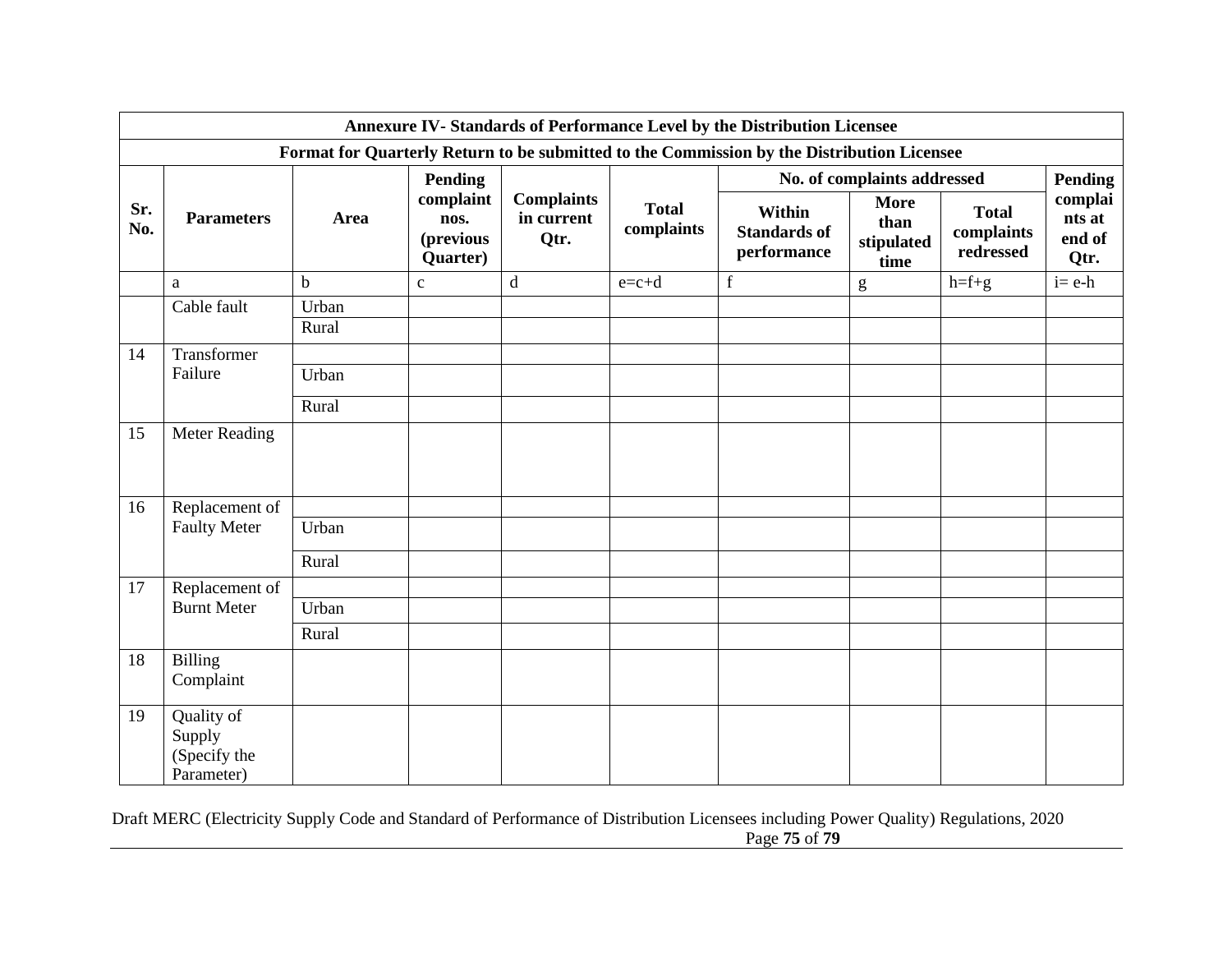|                | Annexure-V-Report of individual Complaints where Compensation has been paid                                                                              |                                                              |                                   |                                           |                        |                                                              |                                   |                                                    |  |  |
|----------------|----------------------------------------------------------------------------------------------------------------------------------------------------------|--------------------------------------------------------------|-----------------------------------|-------------------------------------------|------------------------|--------------------------------------------------------------|-----------------------------------|----------------------------------------------------|--|--|
|                | Format for quarterly return to be submitted to the Commission by the Distribution Licensee                                                               |                                                              |                                   |                                           |                        |                                                              |                                   |                                                    |  |  |
| Sr. No.        | Complaint<br>N <sub>0</sub>                                                                                                                              | Date of Filing<br><b>Complaint/Automatic</b><br>Compensation | <b>Consumer</b><br>N <sub>0</sub> | Name and<br>address of<br><b>Consumer</b> | Nature of<br>Complaint | <b>Reference</b><br><b>Standard of</b><br><b>Performance</b> | Amount of<br>Compensation<br>(Rs) | Date of payment<br>of Compensation<br>(DD/MM/YYYY) |  |  |
| (1)            | (2)                                                                                                                                                      | (3)                                                          | (4)                               | (5)                                       | (6)                    | (7)                                                          | (8)                               | (9)                                                |  |  |
|                |                                                                                                                                                          |                                                              |                                   |                                           |                        |                                                              |                                   |                                                    |  |  |
| $\overline{2}$ |                                                                                                                                                          |                                                              |                                   |                                           |                        |                                                              |                                   |                                                    |  |  |
| 3              |                                                                                                                                                          |                                                              |                                   |                                           |                        |                                                              |                                   |                                                    |  |  |
| 4              |                                                                                                                                                          |                                                              |                                   |                                           |                        |                                                              |                                   |                                                    |  |  |
| $\mathfrak{S}$ |                                                                                                                                                          |                                                              |                                   |                                           |                        |                                                              |                                   |                                                    |  |  |
| 6              |                                                                                                                                                          |                                                              |                                   |                                           |                        |                                                              |                                   |                                                    |  |  |
| $\overline{7}$ |                                                                                                                                                          |                                                              |                                   |                                           |                        |                                                              |                                   |                                                    |  |  |
|                |                                                                                                                                                          |                                                              |                                   |                                           |                        |                                                              |                                   |                                                    |  |  |
|                |                                                                                                                                                          |                                                              |                                   |                                           |                        |                                                              |                                   |                                                    |  |  |
|                | NOTE - The report shall be prepared as per category of item for which the compensation is paid for non-observance of<br><b>Standards of Performance.</b> |                                                              |                                   |                                           |                        |                                                              |                                   |                                                    |  |  |

Draft MERC (Electricity Supply Code and Standard of Performance of Distribution Licensees including Power Quality) Regulations, 2020 Page **76** of **79**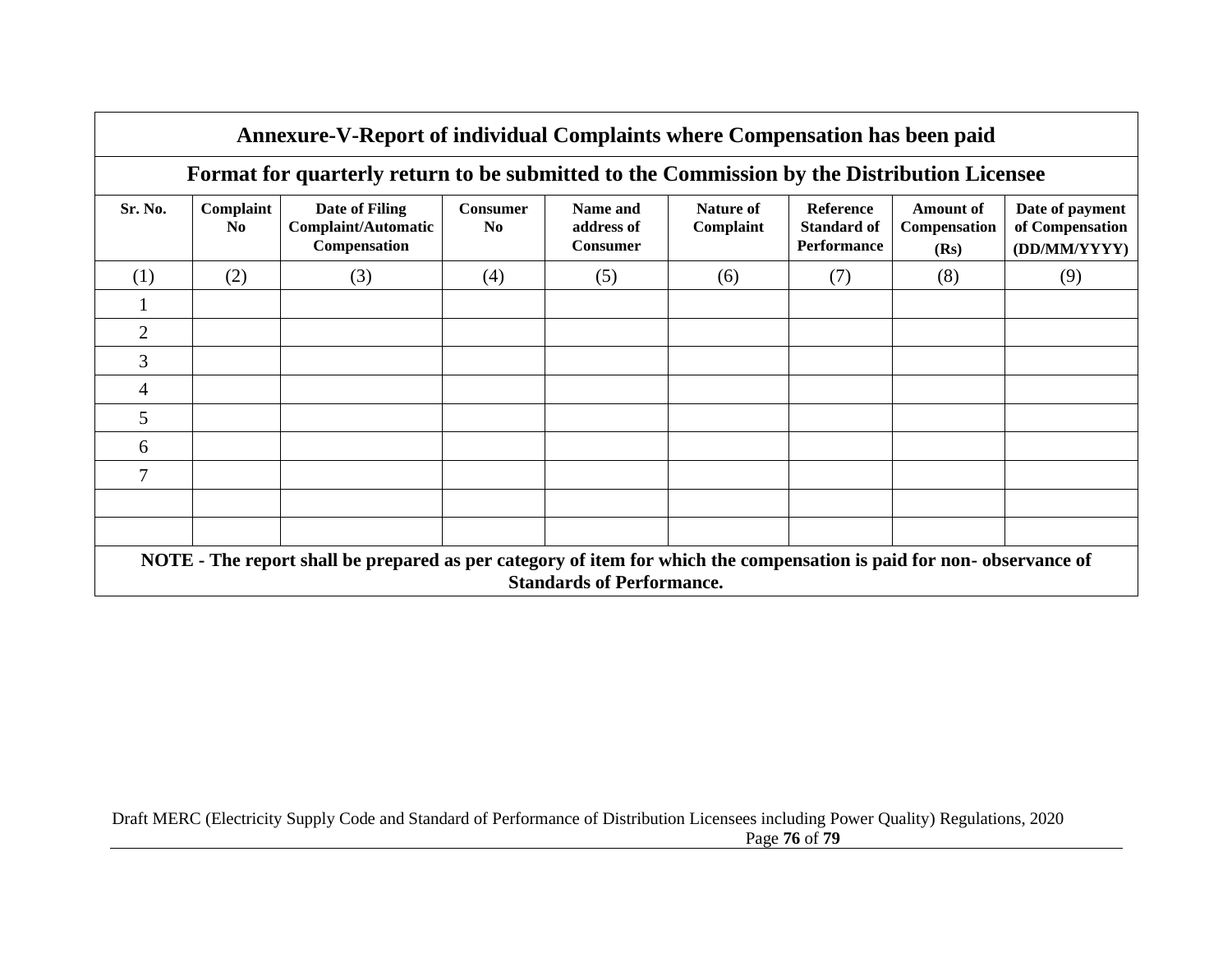|                | Annexure-VI- Report of action on Faulty Meters (1 Phase/ 3 Phase).                         |                                          |                                                               |                                                         |                                      |                                                    |                                                                 |  |  |
|----------------|--------------------------------------------------------------------------------------------|------------------------------------------|---------------------------------------------------------------|---------------------------------------------------------|--------------------------------------|----------------------------------------------------|-----------------------------------------------------------------|--|--|
|                | Format for quarterly return to be submitted to the Commission by the Distribution Licensee |                                          |                                                               |                                                         |                                      |                                                    |                                                                 |  |  |
| Sr.<br>No.     | Name of<br>Distribution<br>Licensee                                                        | Reference to<br><b>Overall Standards</b> | <b>Faulty Meters</b><br>at start of the<br>Quarter.<br>(Nos.) | <b>Faulty Meters</b><br>added during<br>Quarter. (Nos.) | <b>Total Faulty</b><br>Meters (Nos.) | <b>Meters</b><br>rectified /<br>replaced<br>(Nos.) | <b>Faulty Meters</b><br>pending at end<br>of Quarter.<br>(Nos.) |  |  |
| (1)            | (2)                                                                                        | (3)                                      | (4)                                                           | (5)                                                     | (6)                                  | (7)                                                | (8)                                                             |  |  |
|                |                                                                                            |                                          |                                                               |                                                         |                                      |                                                    |                                                                 |  |  |
| $\overline{2}$ |                                                                                            |                                          |                                                               |                                                         |                                      |                                                    |                                                                 |  |  |
| 3              |                                                                                            |                                          |                                                               |                                                         |                                      |                                                    |                                                                 |  |  |
| $\overline{4}$ |                                                                                            |                                          |                                                               |                                                         |                                      |                                                    |                                                                 |  |  |
| 5              |                                                                                            |                                          |                                                               |                                                         |                                      |                                                    |                                                                 |  |  |

Draft MERC (Electricity Supply Code and Standard of Performance of Distribution Licensees including Power Quality) Regulations, 2020 Page **77** of **79**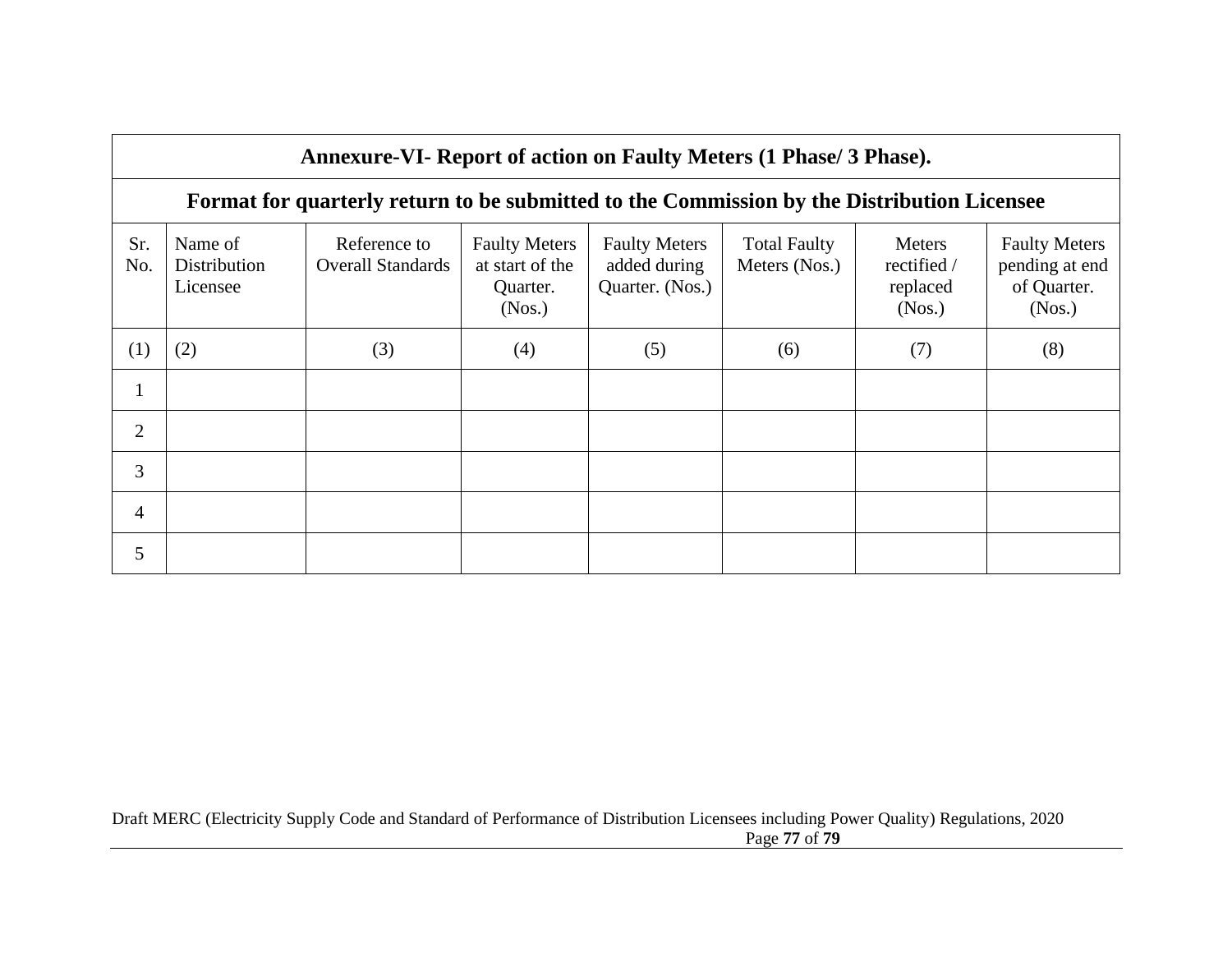|         |              |                                                                                                                   | <b>Annexure-VII- Performance Report regarding Reliability Indices.</b>                                                               |                                                                                  |                                                                 |                 |
|---------|--------------|-------------------------------------------------------------------------------------------------------------------|--------------------------------------------------------------------------------------------------------------------------------------|----------------------------------------------------------------------------------|-----------------------------------------------------------------|-----------------|
|         |              |                                                                                                                   | Formats for Quarterly returns to be submitted to the Commission by the Distribution Licensee                                         |                                                                                  |                                                                 |                 |
|         |              |                                                                                                                   | 1) System Average Interruption Duration Index (SAIDI)                                                                                |                                                                                  |                                                                 |                 |
| Sr. No. | <b>Month</b> | $Ni = Number of$<br><b>Consumers who</b><br>experienced a sustained<br>interruption on i <sup>th</sup><br>feeder. | <b>Ri= Restoration time for</b><br>each interruption event<br>on i <sup>th</sup> feeder                                              | Nt=Total number of<br><b>Consumers of the</b><br>distribution Licensees<br>area. | Sum. (Ri*Ni)<br>for all feeders<br>excluding agri.<br>Feeders ) | $SAIDI=(6)/(5)$ |
| (1)     | (2)          | (3)                                                                                                               | (4)                                                                                                                                  | (5)                                                                              | (6)                                                             | (7)             |
|         |              |                                                                                                                   |                                                                                                                                      |                                                                                  |                                                                 |                 |
|         | Total        |                                                                                                                   |                                                                                                                                      |                                                                                  |                                                                 |                 |
|         |              |                                                                                                                   | 2) System Average Interruption Frequency Index (SAIFI)                                                                               |                                                                                  |                                                                 |                 |
| Sr. No. | <b>Month</b> | $Ni = Number of$<br><b>Consumers who</b><br>experienced a sustained<br>interruption on i <sup>th</sup><br>feeder. | Sum of Consumers of i<br>feeders which had<br>experienced<br>interruptions = Sum Ni                                                  | Nt=Total number of<br><b>Consumers of the</b><br>distribution Licensees<br>area. | $SAIFI=(4)/(5)$                                                 |                 |
| (1)     | (2)          | (3)                                                                                                               | (4)                                                                                                                                  | (5)                                                                              | (6)                                                             |                 |
|         |              |                                                                                                                   |                                                                                                                                      |                                                                                  |                                                                 |                 |
|         | Total        |                                                                                                                   |                                                                                                                                      |                                                                                  |                                                                 |                 |
|         |              |                                                                                                                   | 3) Customer Average Interruption Duration Index (CAIDI)                                                                              |                                                                                  |                                                                 |                 |
| Sr. No. | <b>Month</b> | <b>SAIDI</b>                                                                                                      | <b>SAIFI</b>                                                                                                                         | <b>SAIDI/SAIFI</b>                                                               |                                                                 |                 |
| (1)     | (2)          | (3)                                                                                                               | (4)                                                                                                                                  | (5)                                                                              |                                                                 |                 |
|         |              |                                                                                                                   |                                                                                                                                      |                                                                                  |                                                                 |                 |
|         | Total        |                                                                                                                   |                                                                                                                                      |                                                                                  |                                                                 |                 |
|         |              |                                                                                                                   | 4) Customer Average Interruption Duration Index (CAIDI) for HT Consumers                                                             |                                                                                  |                                                                 |                 |
|         |              |                                                                                                                   | Draft MERC (Electricity Supply Code and Standard of Performance of Distribution Licensees including Power Quality) Regulations, 2020 | Page 78 of 79                                                                    |                                                                 |                 |